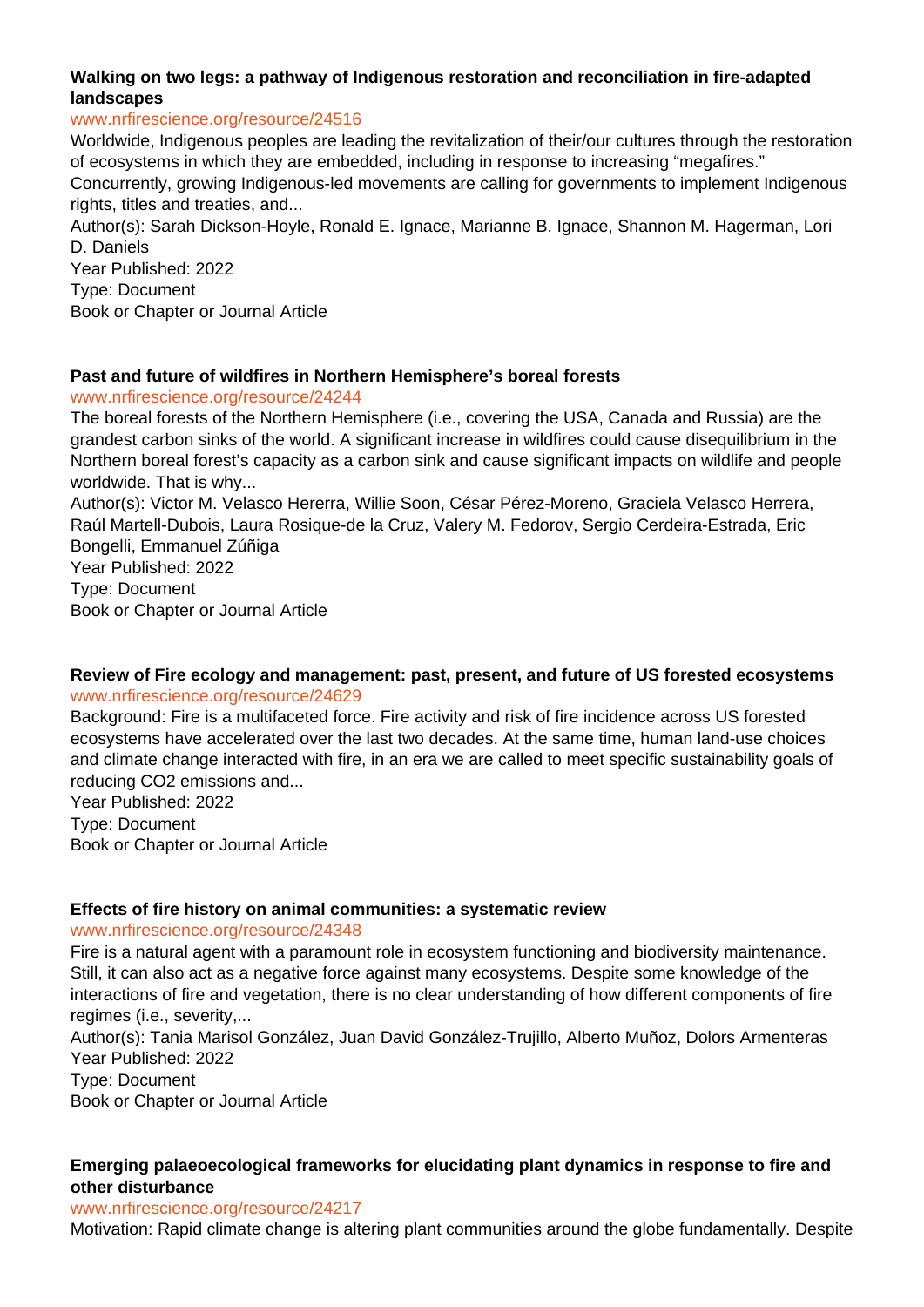progress in understanding how plants respond to these climate shifts, accumulating evidence suggests that disturbance could not only modify expected plant responses but, in some cases, have larger impacts on compositional shifts...

Author(s): Joseph D. Napier, Melissa L. Chipman Year Published: 2022 Type: Document Book or Chapter or Journal Article

## **Contrasting the role of human- and lightning-caused wildfires on future fire regimes on a Central Oregon landscape**

#### www.nrfirescience.org/resource/23379

Climate change is expected to increase fire activity in many regions of the globe, but the relative role of human vs. lightning-caused ignitions on future fire regimes is unclear. We developed statistical models that account for the spatiotemporal ignition patterns by cause in the eastern slopes of the Cascades in Oregon, USA....

Author(s): Ana M. G. Barros, Michelle A. Day, Haiganoush K. Preisler, John T. Abatzoglou, Meg A. Krawchuk, Rachel M. Houtman, Alan A. Ager

Year Published: 2021 Type: Document Book or Chapter or Journal Article

## **Plant species richness at archaeological sites suggests ecological legacy of Indigenous subsistence on the Colorado Plateau**

## www.nrfirescience.org/resource/23279

Humans have both intentional and unintentional impacts on their environment, yet identifying the enduring ecological legacies of past small-scale societies remains difficult, and as such, evidence is sparse. The present study found evidence of an ecological legacy that persists today within an semiarid ecosystem of western North...

Author(s): Bruce M. Pavlik, Lisbeth A. Louderback, Kenneth B. Vernon, Peter M. Yaworsky, Cynthia Wilson, Arnold Clifford, Brian F. Codding

Year Published: 2021

Type: Document

Book or Chapter or Journal Article

## **Introduction to the article by Harold Biswell: Prescribed Burning in Georgia and California Compared**

## www.nrfirescience.org/resource/23075

Harold Biswell first learned about the benefits of prescribed fire in forest management when he was a Forest Service researcher in Georgia, USA. After he accepted a professorship in the School of Forestry at the University of California, Berkeley, USA, he was surprised to find out that prescribed fire was not an accepted practice in...

Author(s): Scott L. Stephens, Jan W. van Wagtendonk, James K. Agee, Ronald H. Wakimoto Year Published: 2021 Type: Document Book or Chapter or Journal Article

# **US wildfire potential: a historical view and future projection using high-resolution climate data**

www.nrfirescience.org/resource/22898

Recent wildfires in the western United States have led to substantial economic losses and social stresses. There is a great concern that the new climatic state may further increase the intensity, duration, and frequency of wildfires. To examine temporal and spatial features of historical wildfire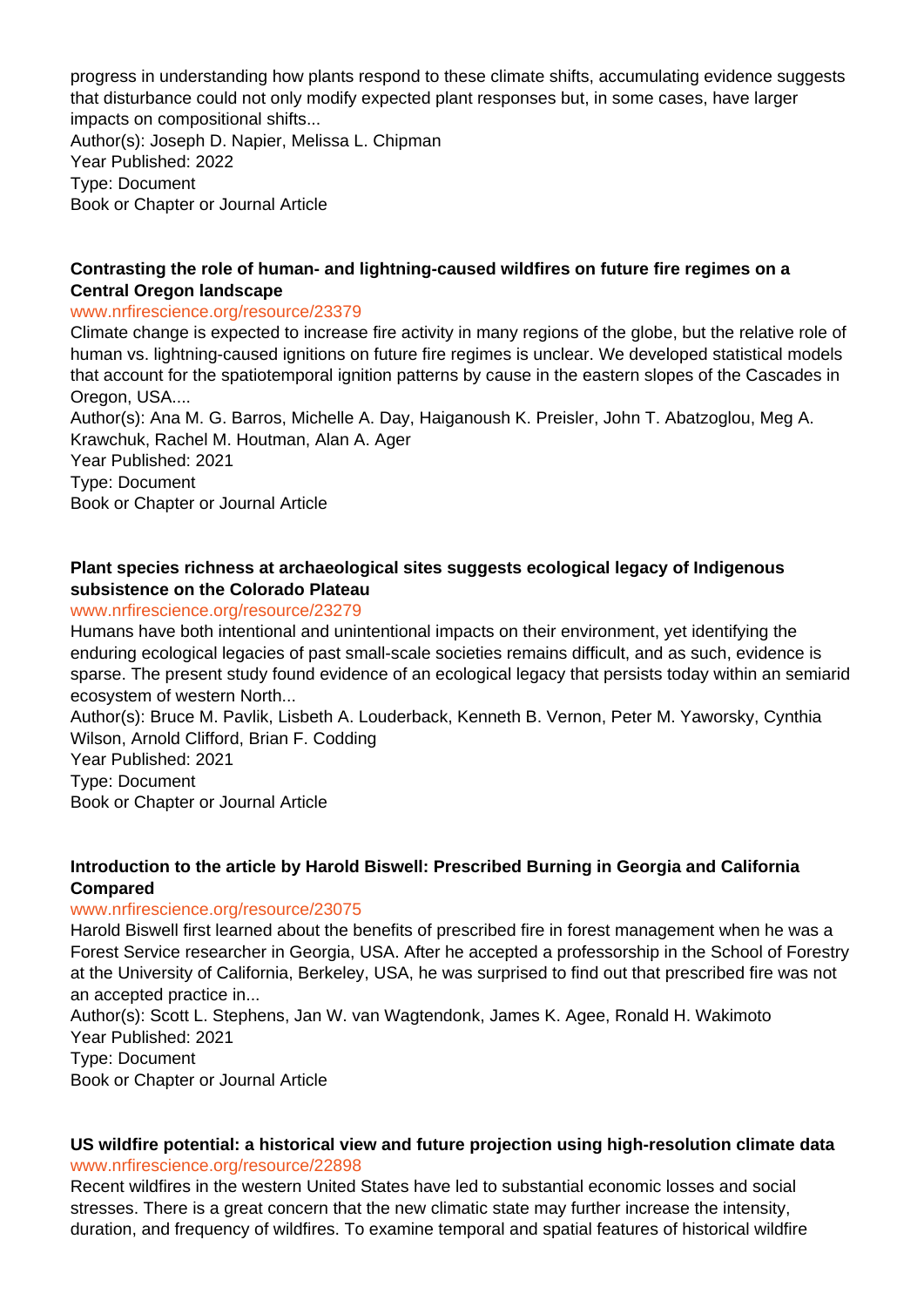trends and future changes, a common... Author(s): Emily K. Brown, Jiali Wang, Yan Feng Year Published: 2021 Type: Document Book or Chapter or Journal Article

## **Early Ponderosa Pine Forests: Notes on Fire Ecology**

www.nrfirescience.org/resource/23950

Wildland fire shaped the historical ponderosa pine and mixed-conifer forest landscapes throughout the West. Fire was also a controlling force in most of the drier vegetation types, ranging from shortgrass prairie to chaparral, scrub oak, and pinyon–juniper woodlands. It is therefore no surprise that wildland fire suppression in... Author(s): Stephen F. Arno

Year Published: 2021 Type: Document Book or Chapter or Journal Article

## **Fifty years of wildland fire science in Canada**

#### www.nrfirescience.org/resource/22674

We celebrate the 50th anniversary of the Canadian Journal of Forest Research by reflecting on the considerable progress accomplished in select areas of Canadian wildland fire science over the past half century. Specifically, we discuss key developments and contributions in the creation of the Canadian Forest Fire Danger Rating...

Author(s): Sean C. P. Coogan, Lori D. Daniels, Den Boychuk, Philip J. Burton, Michael D. Flannigan, Sylvie Gauthier, Victor G. Kafka, Jane Park, B. Mike Wotton Year Published: 2021 Type: Document Book or Chapter or Journal Article

# **A modern analogue matching approach to characterize fire temperatures and plant species from charcoal**

## www.nrfirescience.org/resource/23709

Charcoal identification and the quantification of its abundance in sedimentary archives is commonly used to reconstruct fire frequency and the amounts of biomass burning. There are, however, limited metrics to measure past fire temperature and fuel type (i.e. the types of plants that comprise the fuel load), which are important for...

Author(s): S. Yoshi Maezumi, William D. Gosling, Judith Kirschner, Manuel Chevalier, Henk L. Cornelissen, Thilo Heinecke, Crystal H. McMichael

Year Published: 2021

Type: Document

Book or Chapter or Journal Article

# **Resilience of terrestrial and aquatic fauna to historical and future wildfire regimes in western North America**

## www.nrfirescience.org/resource/23674

Wildfires in many western North American forests are becoming more frequent, larger, and severe, with changed seasonal patterns. In response, coniferous forest ecosystems will transition toward dominance by fire-adapted hardwoods, shrubs, meadows, and grasslands, which may benefit some faunal communities, but not others. We describe...

Author(s): Henriette I. Jager, Jonathan Long, Rachel L. Malison, Brendan P. Murphy, Ashley J. Rust, Luiz G. M. Silva, Rahel Sollmann, Zachary L. Steel, Mark D. Bowen, Jason B. Dunham, Joseph L.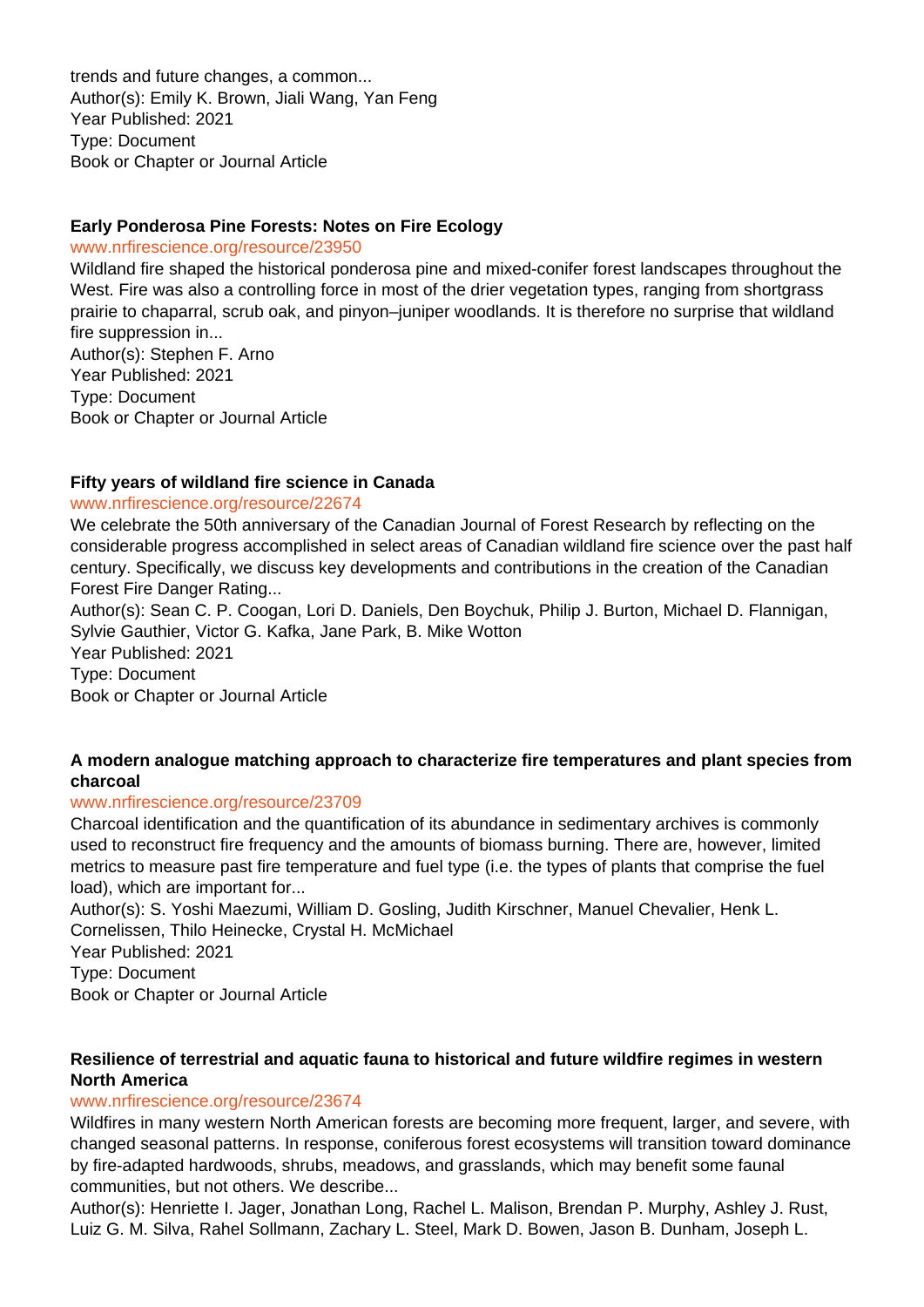Ebersole, Rebecca L. Flitcroft Year Published: 2021 Type: Document Book or Chapter or Journal Article

## **Wetter environment and increased grazing reduced the area burned in northern Eurasia from 2002 to 2016**

## www.nrfirescience.org/resource/23370

Northern Eurasia is currently highly sensitive to climate change. Fires in this region can have significant impacts on regional air quality, radiative forcing and black carbon deposition in the Arctic which can accelerate ice melting. Using a MODIS-derived burned area dataset, we report that the total annual area burned in this...

Author(s): Wei Min Hao, Matthew C. Reeves, L. Scott Baggett, Yves Balkanski, Philippe Ciais, Bryce L. Nordgren, Alexander P. Petkov, Rachel E. Corley, Florent Mouillot, Shawn P. Urbanski, Chao Yue Year Published: 2021 Type: Document

Book or Chapter or Journal Article

## **Summer air temperature for the Greater Yellowstone Ecoregion (770-2019 CE) over 1,250 years** www.nrfirescience.org/resource/23120

Projected warming of global surface air temperatures will further exacerbate droughts, wildfires, and other agents of ecosystem stress. We use latewood blue intensity from high?elevation Picea engelmannii to reconstruct late?summer maximum air temperature for the Greater Yellowstone Ecoregion (GYE) spanning 770-2019 CE. Using a... Author(s): Karen J. Heeter, Maegen L. Rochner, Grant Harley Year Published: 2021 Type: Document Book or Chapter or Journal Article

# **Fire history as a key determinant of grassland soil CO2 flux**

www.nrfirescience.org/resource/22943

Aims:Fire regimes are key drivers of ecosystem dynamics and are changing worldwide. Uncertainty about how fire history affects responses to individual fires hampers predictions of fire impacts on important ecosystem functions such as C cycling. Thus, we assessed how fire and fire history affect soil CO2 flux and aboveground net...

Author(s): Ingrid J. Slette, Alannah Liebert, Alan K. Knapp Year Published: 2021 Type: Document Book or Chapter or Journal Article

## **Small fires, frequent clouds, rugged terrain and no training data: a methodology to reconstruct fire history in complex landscapes**

## www.nrfirescience.org/resource/22685

An automated burned area extraction routine that attempts to overcome the particular difficulties of remote sensing applications in complex landscapes is presented and tested in the mountainous region of northwest Yunnan, China. In particular, the lack of burned samples to use for training and testing, the rugged relief, the small...

Author(s): David Fornacca, Guopeng Ren, Wen Xiao Year Published: 2021 Type: Document Book or Chapter or Journal Article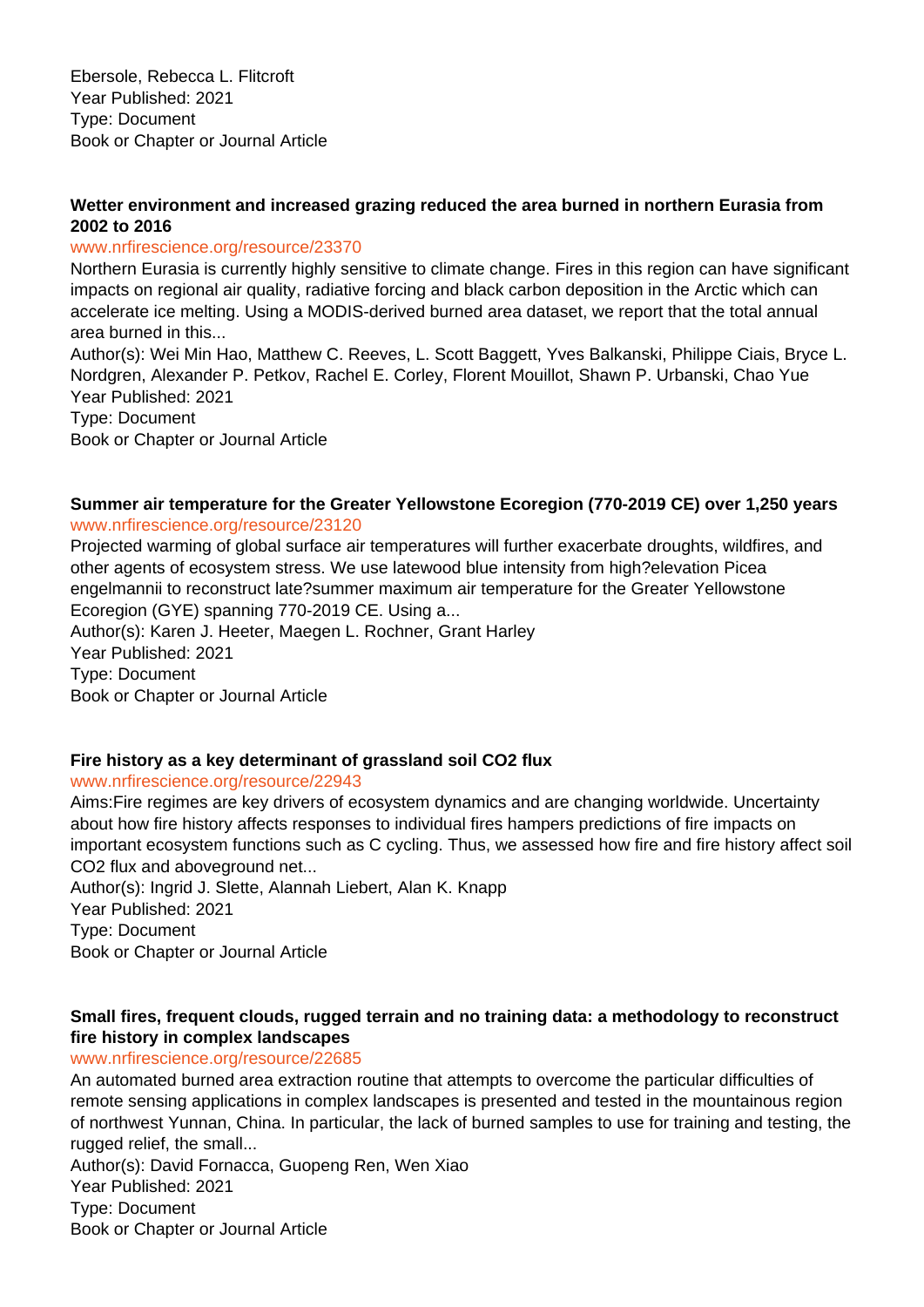## **The 1910 Wildfire Debacle\***

#### www.nrfirescience.org/resource/23949

n August 1910, wildfires swept through 3 million acres (1.6 million ha) of heavily forested mountain country in northern Idaho and adjacent Montana. About 85 people perished in the flames, and the Forest Service's fire protection program was caught short. DISASTER AND HEROISM In 1910, the fledgling Forest Service— established in...

Author(s): Stephen F. Arno Year Published: 2021 Type: Document Book or Chapter or Journal Article

# **Seeing the Big Picture: Long Term Studies at Lick Creek Demonstrate How Fuel Treatments Impact a Changing Forest**

#### www.nrfirescience.org/resource/22670

A long-term study at Lick Creek demonstrates how fuel treatments in dry forests provide benefits beyond mitigating the chance of a high-severity fire. Author(s): Nehalem C. Clark Year Published: 2021 Type: Document Research Brief or Fact Sheet

## **Advancing fire ecology in 21st century rangelands**

#### www.nrfirescience.org/resource/23685

Fire ecology has a long history of empirical investigation in rangelands. However, the science is inconclusive and incomplete, sparking increasing interest on how to advance the discipline. Here, we introduce a new framework for qualitatively and quantitatively understanding the ranges of variability in fire regimes typical of...

Author(s): Dirac Twidwell, Christine H. Bielski, Rheinhardt Scholtz, Samuel D. Fuhlendorf Year Published: 2021 Type: Document

Book or Chapter or Journal Article

#### **Fire and land cover change in the Palouse Prairie–forest ecotone, Washington and Idaho, USA** www.nrfirescience.org/resource/22381

Background: Prairie-forest ecotones are ecologically important for biodiversity and ecological processes. While these ecotones cover small areas, their sharp gradients in land cover promote rich ecological interaction and high conservation value. Our objective was to understand how historical and current fire occurrences and human...

Author(s): Penelope Morgan, Emily K. Heyerdahl, Eva K. Strand, Stephen C. Bunting, James P. Riser, John T. Abatzoglou, Max W. Nielsen-Pincus, Mara Johnson Year Published: 2020 Type: Document Book or Chapter or Journal Article

## **Reconstruction of paleofire emissions over the past millennium from measurements of ice core acetylene**

#### www.nrfirescience.org/resource/20831

Acetylene is a short?lived trace gas produced during combustion of fossil fuels, biomass, and biofuels. Biomass burning is likely the only major source of acetylene in the preindustrial atmosphere, making ice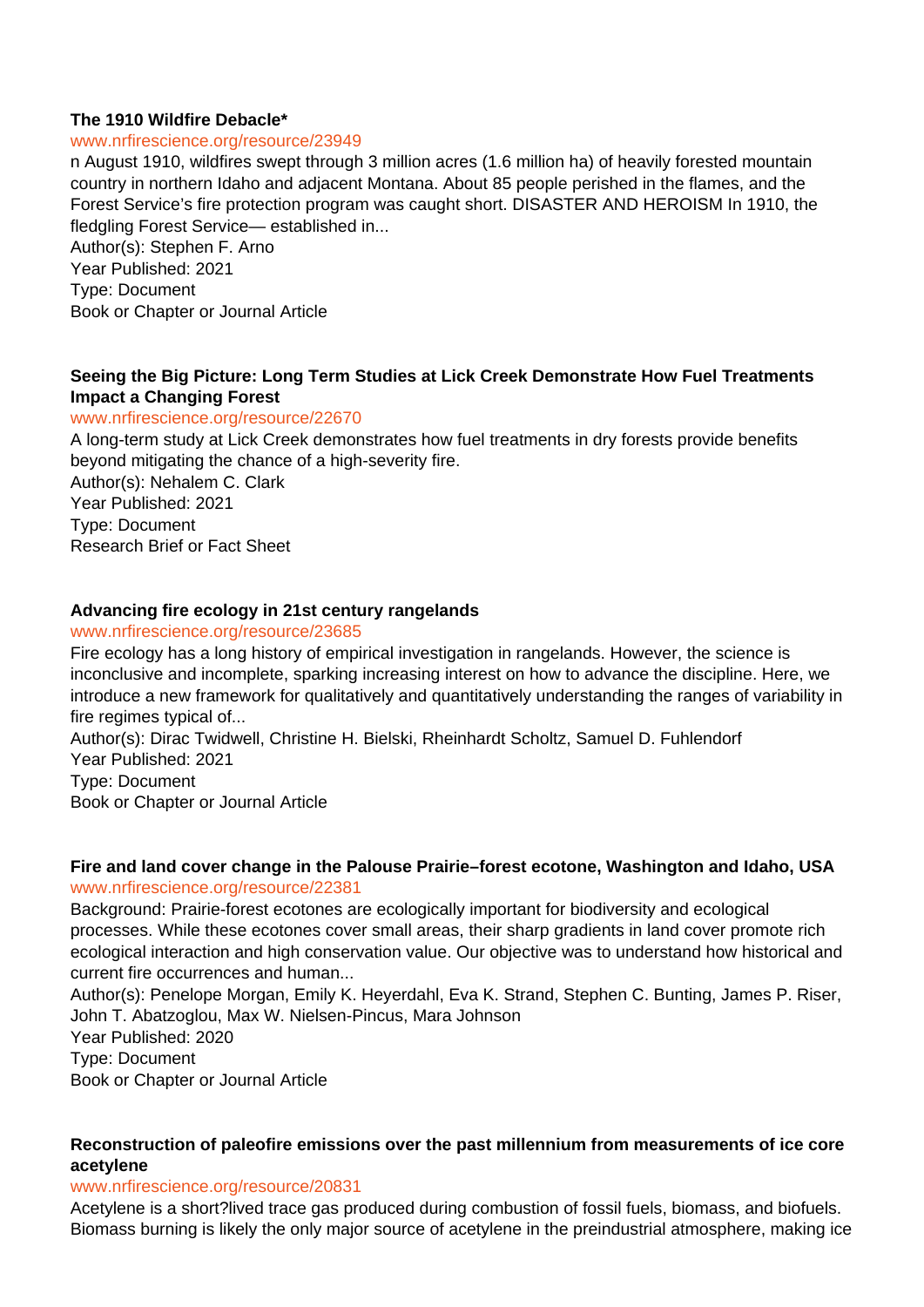core acetylene a powerful tool for reconstructing paleofire emissions. Here we present a 2,000?year atmospheric record of... Author(s): Melinda R. Nicewonger, Murat Aydin, Michael J. Prather, Eric S. Saltzman Year Published: 2020 Type: Document Book or Chapter or Journal Article

## **Warmer and drier fire seasons contribute to increases in area burned at high severity in western US forests from 1985-2017**

#### www.nrfirescience.org/resource/22316

Increases in burned area across the western US since the mid?1980's have been widely documented and linked partially to climate factors, yet evaluations of trends in fire severity are lacking. Here, we evaluate fire severity trends and their interannual relationships to climate for western US forests from 1985?2017....

Author(s): Sean A. Parks, John T. Abatzoglou Year Published: 2020 Type: Document Book or Chapter or Journal Article

#### **Are plant community responses to wildfire contingent upon historical disturbance regimes?** www.nrfirescience.org/resource/22134

Background: Ecological disturbance is a major driver of ecosystem structure and evolutionary selection, and theory predicts that the frequency and/or intensity of disturbance should determine its effects on communities. However, adaptations of species pools to different historical disturbance regimes are rarely considered in the...

Author(s): Jesse E. D. Miller, Hugh Safford Year Published: 2020 Type: Document Book or Chapter or Journal Article

# **Fire and land cover change in the Palouse Prairie–forest ecotone, Washington and Idaho, USA**

## www.nrfirescience.org/resource/22094

Background: Prairie-forest ecotones are ecologically important for biodiversity and ecological processes. While these ecotones cover small areas, their sharp gradients in land cover promote rich ecological interaction and high conservation value. Our objective was to understand how historical and current fire occurrences and human...

Author(s): Penelope Morgan, Emily K. Heyerdahl, Eva K. Strand, Stephen C. Bunting, James P. Riser, John T. Abatzoglou, Max W. Nielsen-Pincus, Mara Johnson

Year Published: 2020

Type: Document

Book or Chapter or Journal Article

## **Fire data**

## www.nrfirescience.org/resource/21700

The statistical analysis of wildland fire activity is integral to wildland fire planning, operations, and research across the globe. Historical fire records are inputs to fire danger rating applications, firepotential forecast models, geospatial fire modeling systems, and other tools for risk assessment, planning, budgeting, and...

Author(s): Karen C. Short, Marty Ahrens, Sarah Harris, Jesus San-Miguel-Ayanz Year Published: 2020 Type: Document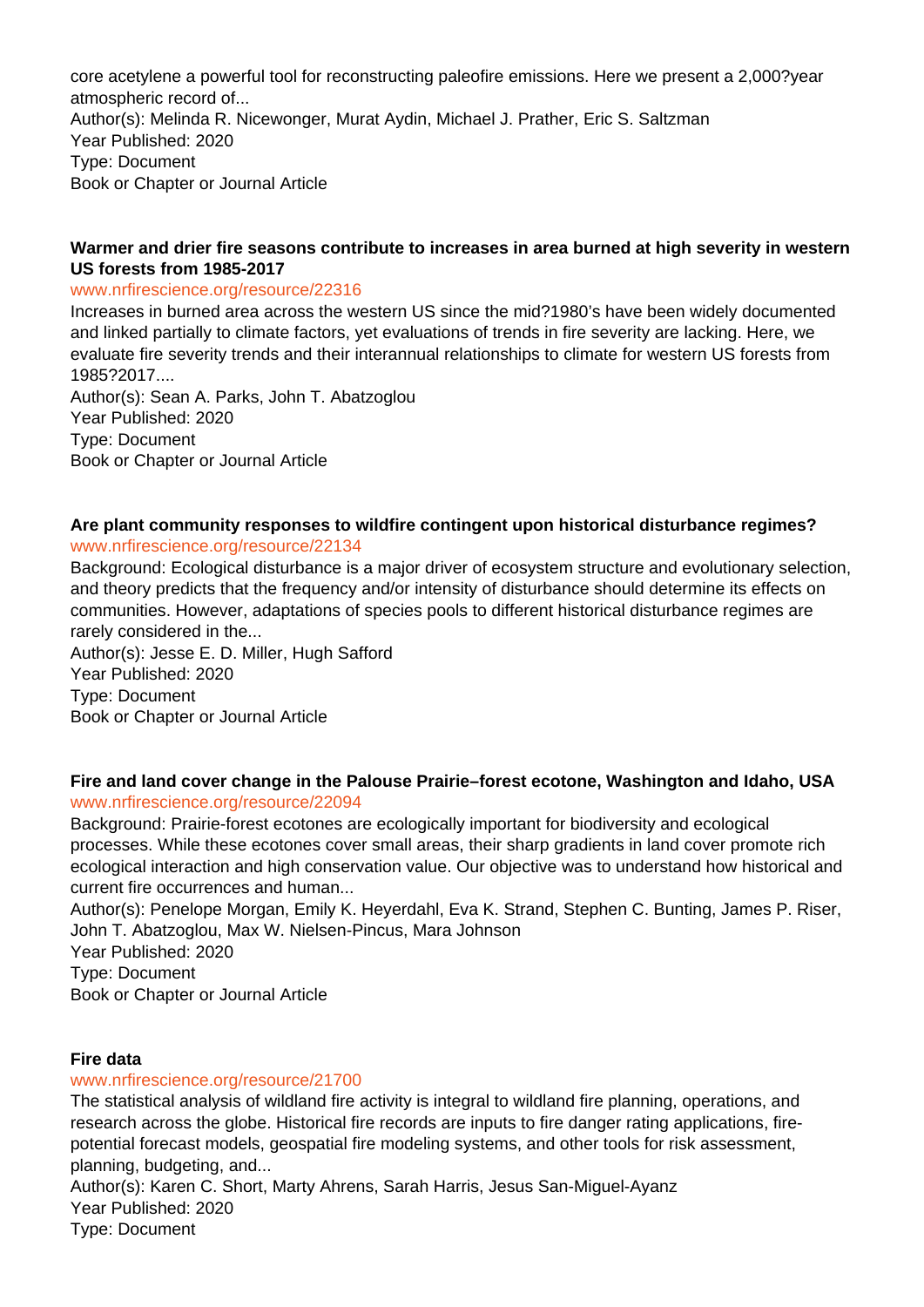# **Arctic and boreal paleofire records reveal drivers of fire activity and departures from Holocene variability**

## www.nrfirescience.org/resource/23031

Boreal forest and tundra biomes are key components of the Earth system because the mobilization of large carbon stocks and changes in energy balance could act as positive feedbacks to ongoing climate change. In Alaska, wildfire is a primary driver of ecosystem structure and function, and a key mechanism coupling high?latitude...

Author(s): Tyler J. Hoecker, Philip E. Higuera, Ryan Kelly, Feng Sheng Hu

Year Published: 2020

Type: Document

Book or Chapter or Journal Article

## **Riparian and adjacent upland forests burned synchronously during dry years in eastern Oregon (1650–1900 CE), USA**

## www.nrfirescience.org/resource/21588

Riparian forests link terrestrial and freshwater communities and therefore understanding the landscape context of fire regimes in these forests is critical to fully understanding the landscape ecology. However, few direct studies of fire regimes exist for riparian forests, especially in the landscape context of adjacent upland...

Author(s): Grant Harley, Emily K. Heyerdahl, James D. Johnston, Diana L. Olson Year Published: 2020 Type: Document Book or Chapter or Journal Article

## **Forest restoration treatments in a ponderosa pine forest enhance physiological activity and growth under climatic stress**

## www.nrfirescience.org/resource/21446

As the climate warms, drought will increasingly occur under elevated temperatures, placing forest ecosystems at growing risk of extensive dieback and mortality. In some cases, increases in tree density following early 20th-century fire suppression may exacerbate this risk. Treatments designed to restore historical stand structure...

Author(s): Alan J. Tepley, Sharon M. Hood, Christopher R. Keyes, Anna Sala Year Published: 2020 Type: Document Book or Chapter or Journal Article

## **Millennial-scale climate and human drivers of environmental change and fire activity in a dry, mixed-conifer forest of northwestern Montana**

www.nrfirescience.org/resource/21138

Warm summer temperatures and longer fire seasons are promoting larger, and in some cases, more fires that are severe in low- and mid-elevation, dry mixed-conifer forests of the Northern Rocky Mountains (NRM). Long-term historical fire conditions and human influence on past fire activity are not well understood for these...

Author(s): Dave McWethy, Mio Alt, Elena Argiriadis, Dario Battistel, Richard G. Everett, Gregory T. Pederson Year Published: 2020 Type: Document Book or Chapter or Journal Article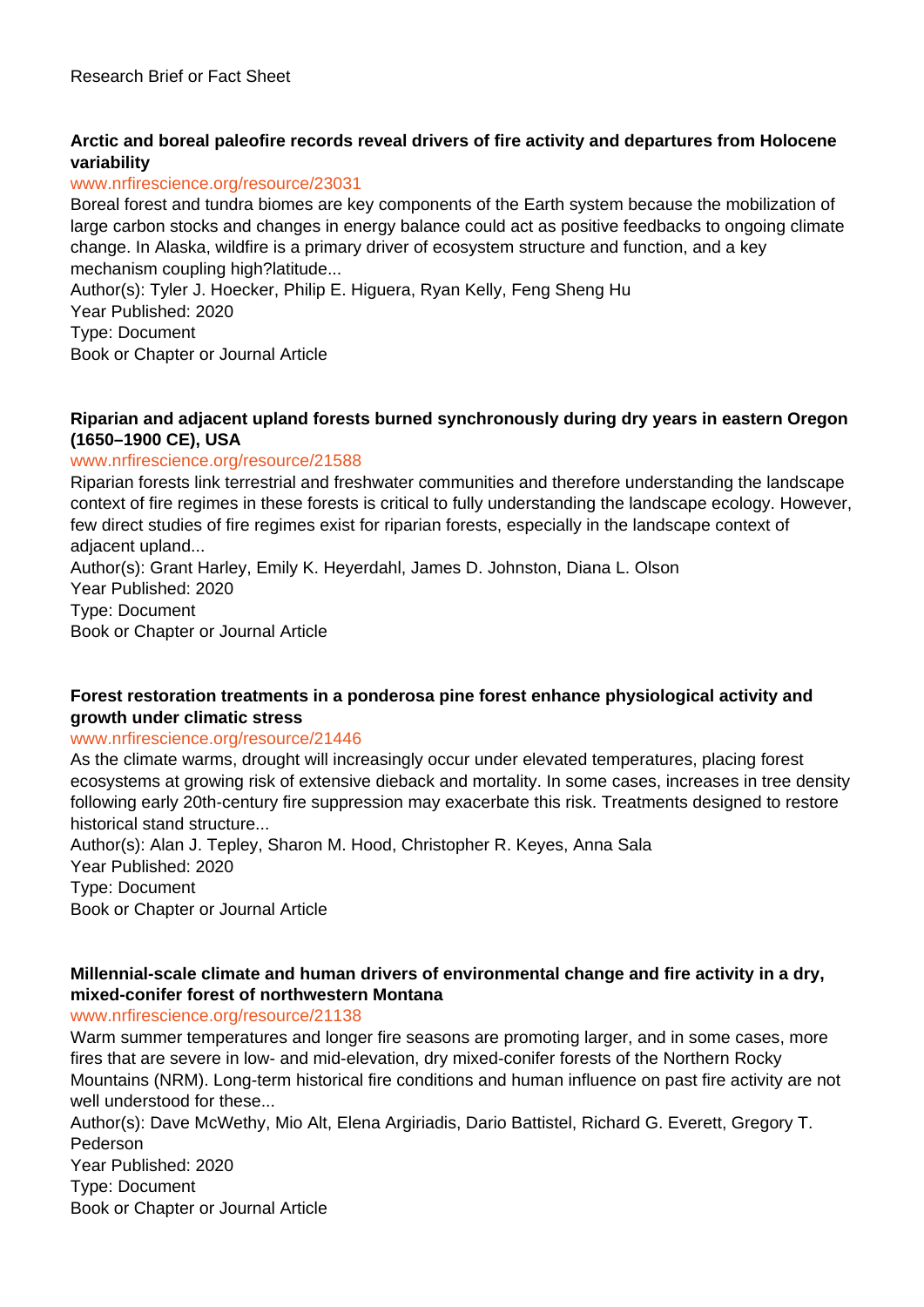## **Warmer and drier fire seasons contribute to increases in area burned at high severity in western US forests from 1985 to 2017**

#### www.nrfirescience.org/resource/22500

Increases in burned area across the western US since the mid?1980's have been widely documented and linked partially to climate factors, yet evaluations of trends in fire severity are lacking. Here, we evaluate fire severity trends and their interannual relationships to climate for western US forests from 1985?2017....

Author(s): Sean A. Parks, John T. Abatzoglou Year Published: 2020 Type: Document Book or Chapter or Journal Article

## **Seeing the Light, Feeling the Heat - An essay by Stephen Pyne**

www.nrfirescience.org/resource/20873

FIRE PHOTOGRAPHY BEGAN EARLY. As soon as photographs could replace lithographs in magazines and newspapers, photos of firefights, the aftermath of bad burns, and occasionally even flame and smoke appeared. When Harper's Weekly covered the 1871 and 1894 fires in Wisconsin and Minnesota, it relied on artists' drawings. The 1903...

Author(s): Stephen Pyne Year Published: 2020 Type: Document Book or Chapter or Journal Article

## **Pleistocene to Pyrocene: fire replaces ice**

#### www.nrfirescience.org/resource/22321

Fire offers a special perspective by which to understand the Earth being remade by humans. Fire is integrative, so intrinsically interdisciplinary. Fire use is unique to humans, so a tracer of humanity's ecological impacts. Anthropogenic fire history shows the long influence of humans on Earth and even climate; in particular, it... Author(s): Stephen Pyne Year Published: 2020 Type: Document Book or Chapter or Journal Article

## **Fire and land cover change in the Palouse Prairie–forest ecotone, Washington and Idaho, USA** www.nrfirescience.org/resource/20656

Background: Prairie-forest ecotones are ecologically important for biodiversity and ecological processes. While these ecotones cover small areas, their sharp gradients in land cover promote rich ecological interaction and high conservation value. Our objective was to understand how historical and current fire occurrences and human...

Author(s): Penelope Morgan, Emily K. Heyerdahl, Eva K. Strand, Stephen C. Bunting, James P. Riser, John T. Abatzoglou, Max W. Nielsen-Pincus, Mara Johnson

Year Published: 2020 Type: Document

Book or Chapter or Journal Article

# **Vegetation response to wildfire and climate forcing in a Rocky Mountain lodgepole pine forest over the past 2500 years**

#### www.nrfirescience.org/resource/22282

Wildfire is a ubiquitous disturbance agent in subalpine forests in western North America. Lodgepole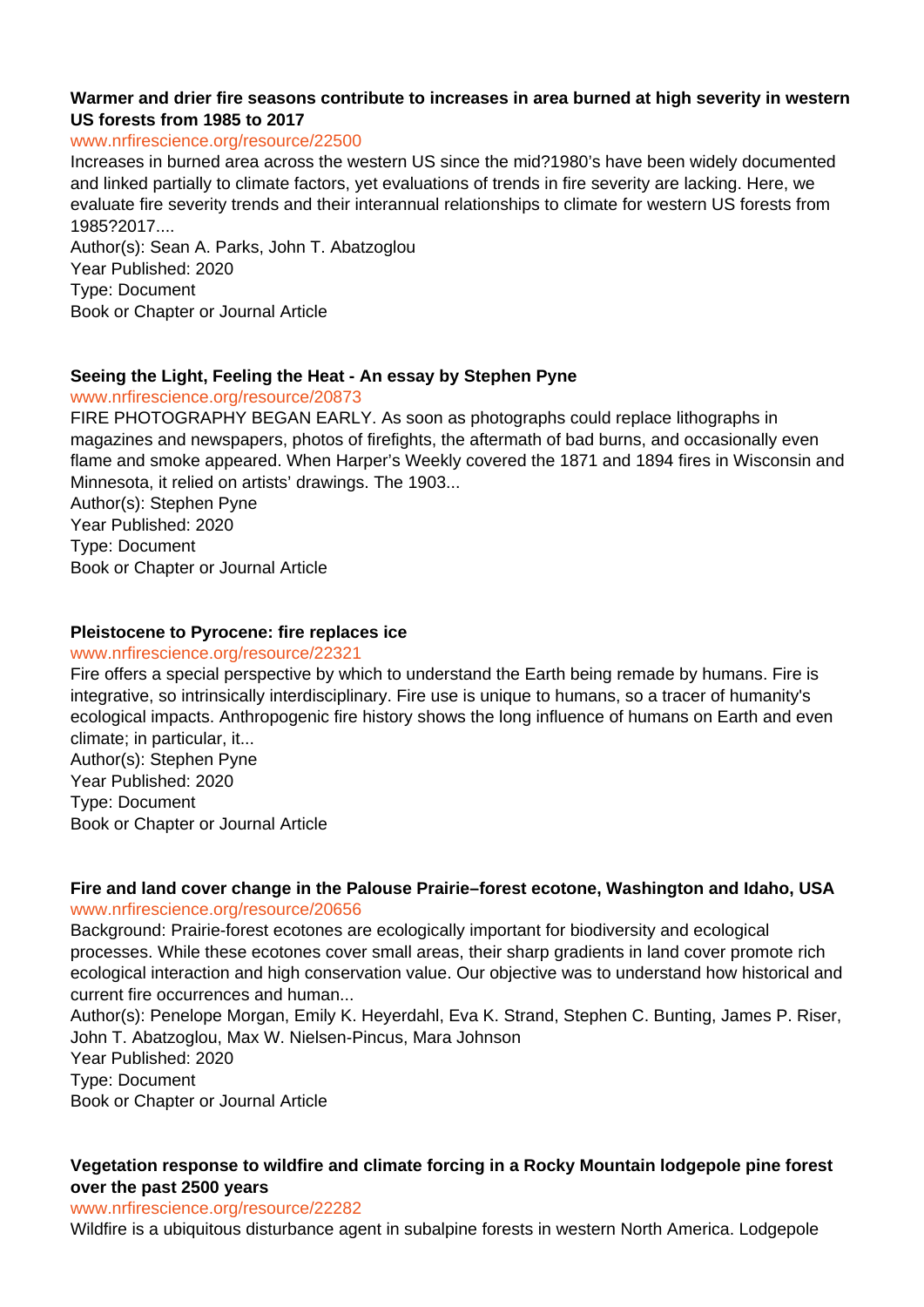pine (Pinus contorta var. latifolia), a dominant tree species in these forests, is largely resilient to highseverity fires, but this resilience may be compromised under future scenarios of altered climate and fire activity. We... Author(s): Barrie V. Chileen, Kendra K. McLauchlan, Philip E. Higuera, Meredith Parish, Bryan N. Shuman Year Published: 2020 Type: Document Book or Chapter or Journal Article

## **Discovering Douglas-fir woodlands in the historical forests of the Umatilla National Forest, eastern Oregon and Washington**

#### www.nrfirescience.org/resource/22118

We discovered unique Douglas-fir open woodlands in the Umatilla National Forest using historical surveys. Historical ponderosa pine forests of the western United States are transitioning to denser forests comprised of a greater proportion of fire-sensitive species, including true firs. We used historical (1879 to 1887) surveys to...

Author(s): Brice B. Hanberry, Donald Justice, David Powell Year Published: 2020 Type: Document Book or Chapter or Journal Article

#### **Fire and land cover change in the Palouse Prairie-forest ecotone, Washington and Idaho, USA** www.nrfirescience.org/resource/21830

Background: Prairie-forest ecotones are ecologically important for biodiversity and ecological processes. While these ecotones cover small areas, their sharp gradients in land cover promote rich ecological interaction and high conservation value. Our objective was to understand how historical and current fire occurrences and human...

Author(s): Penelope Morgan, Emily K. Heyerdahl, Eva K. Strand, Stephen C. Bunting, James P. Riser, John T. Abatzoglou, Max W. Nielsen-Pincus, Mara Johnson

Year Published: 2020 Type: Document

Book or Chapter or Journal Article

## **Influence of topography and fuels on fire refugia probability under varying fire weather conditions in forests of the Pacific Northwest, USA**

## www.nrfirescience.org/resource/21597

Fire refugia—locations that burn less severely or less frequently than surrounding areas—support latesuccessional and old-growth forest structure and function. This study investigates the influence of topography and fuels on the probability of forest fire refugia under varying fire weather conditions. We focused on recent large...

Author(s): Garrett W. Meigs, Christopher J. Dunn, Sean A. Parks, Meg A. Krawchuk Year Published: 2020 Type: Document Book or Chapter or Journal Article

## **Disjunct and decoupled? The persistence of a fire-sensitive conifer species in a historically frequent-fire landscape**

## www.nrfirescience.org/resource/21483

Local and regional species extirpations may become more common as changing climate and disturbance regimes accelerate species' in situ range contractions. Identifying locations that function as both climate and disturbance refugia is critical for biodiversity conservation. Here, we investigate the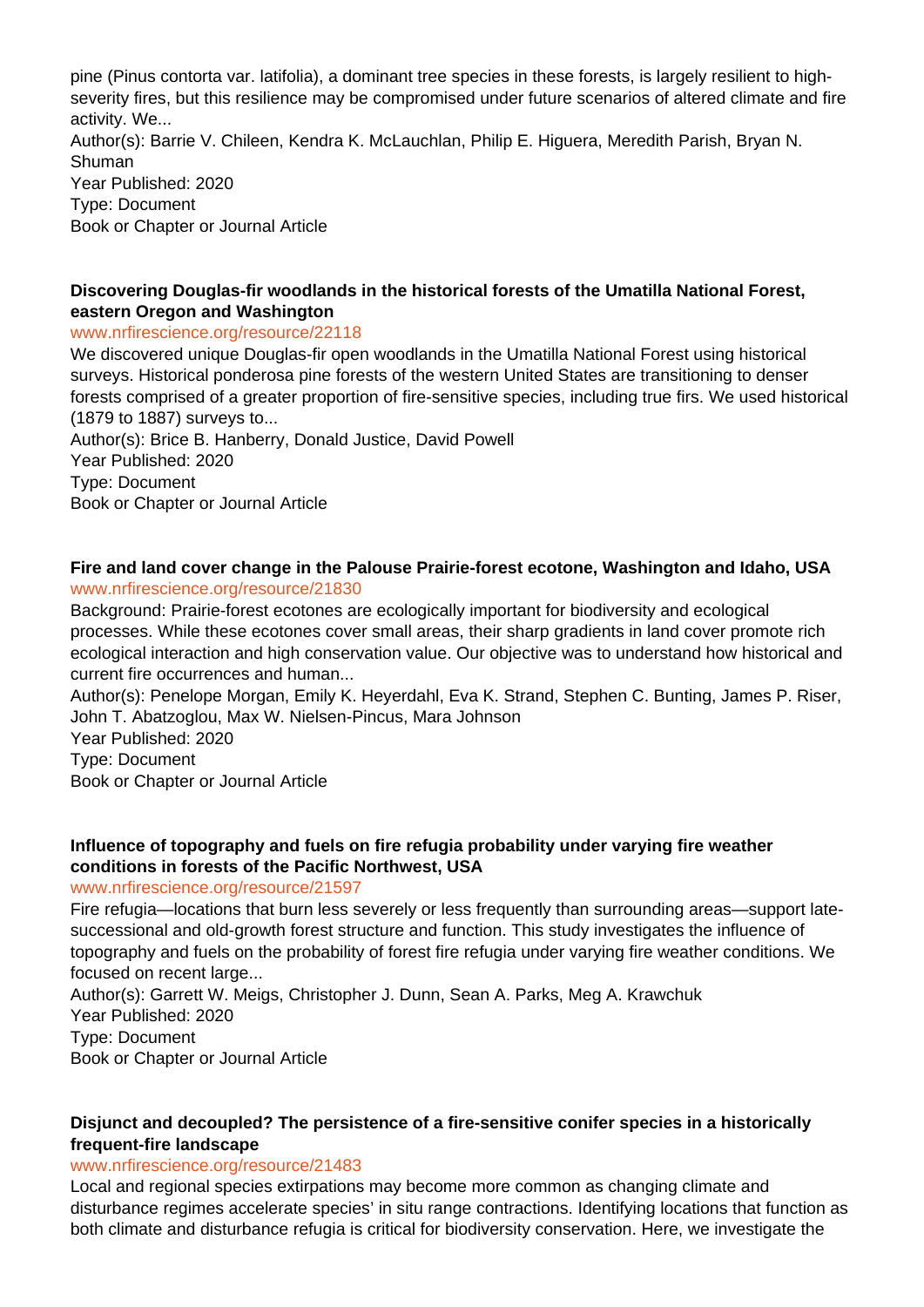persistence of a disjunct, fire-... Author(s): William M. Downing, James D. Johnston, Meg A. Krawchuk, Andrew G. Merschel, Joseph H. Rausch Year Published: 2020 Type: Document Book or Chapter or Journal Article

## **Disturbance history modulates how litter and herbaceous cover influence conifer regeneration after fire**

## www.nrfirescience.org/resource/21417

Climate-driven increases in disturbance frequency and extent augment the potential for compounded disturbances. Drawing on well-studied forests that experienced successive disturbances, we asked: (1) how does post-fire cover of litter, herbaceous cover and bare ground vary between stands affected by combinations of blow-down, insect...

Author(s): Nathan S. Gill, Daniel Jarvis, John Rogan, Dominik Kulakowski Year Published: 2020 Type: Document Book or Chapter or Journal Article

# **Fire history of the unique high-elevation Snowmastodon (Ziegler Reservoir) site during MIS 6-4, with comparisons of TII to TI in the southern Colorado Rockies**

## www.nrfirescience.org/resource/20929

Paleoecological records detailing fire and vegetation histories during previous interglacials are extremely rare. We present a unique, high-resolution, 10-m long record of fire from a high elevation conifer-dominated site - the Snowmastodon (Ziegler Reservoir) site - in the southern Rocky Mountains, USA, for the period spanning MIS...

Author(s): R. Scott Anderson, Gonzalo Jiménez-Moreno, Monique Belanger, Christy E. Briles Year Published: 2020

Type: Document

Book or Chapter or Journal Article

# **Frequent and intense fires in the final coals of the Paleozoic indicate elevated atmospheric oxygen levels at the onset of the End-Permian Mass Extinction Event**

# www.nrfirescience.org/resource/19515

During the End-Permian mass extinction event (EPME) there is extensive evidence for depletion of oxygen in the marine realm. Atmospheric models based upon biogeochemical cycling predict a comparable decline leading up to this event and have been postulated as a possible driver for marine depletion. However, these models contrast...

Author(s): Zhiming Yan, Longyi Shao, I. J. Glasspool, Xuetian Wang, Juan Wang, Hao Wang Year Published: 2019

Type: Document

Book or Chapter or Journal Article

# **Historical patterns of fire severity and forest structure and composition in a landscape structured by frequent large fires: Pumice Plateau ecoregion, Oregon, USA**

www.nrfirescience.org/resource/19358

Context: Lack of quantitative observations of extent, frequency, and severity of large historical fires constrains awareness of departure of contemporary conditions from those that demonstrated resistance and resilience to frequent fire and recurring drought. Objectives: Compare historical and contemporary fire and forest...

Author(s): R. Keala Hagmann, Andrew G. Merschel, Matthew J. Reilly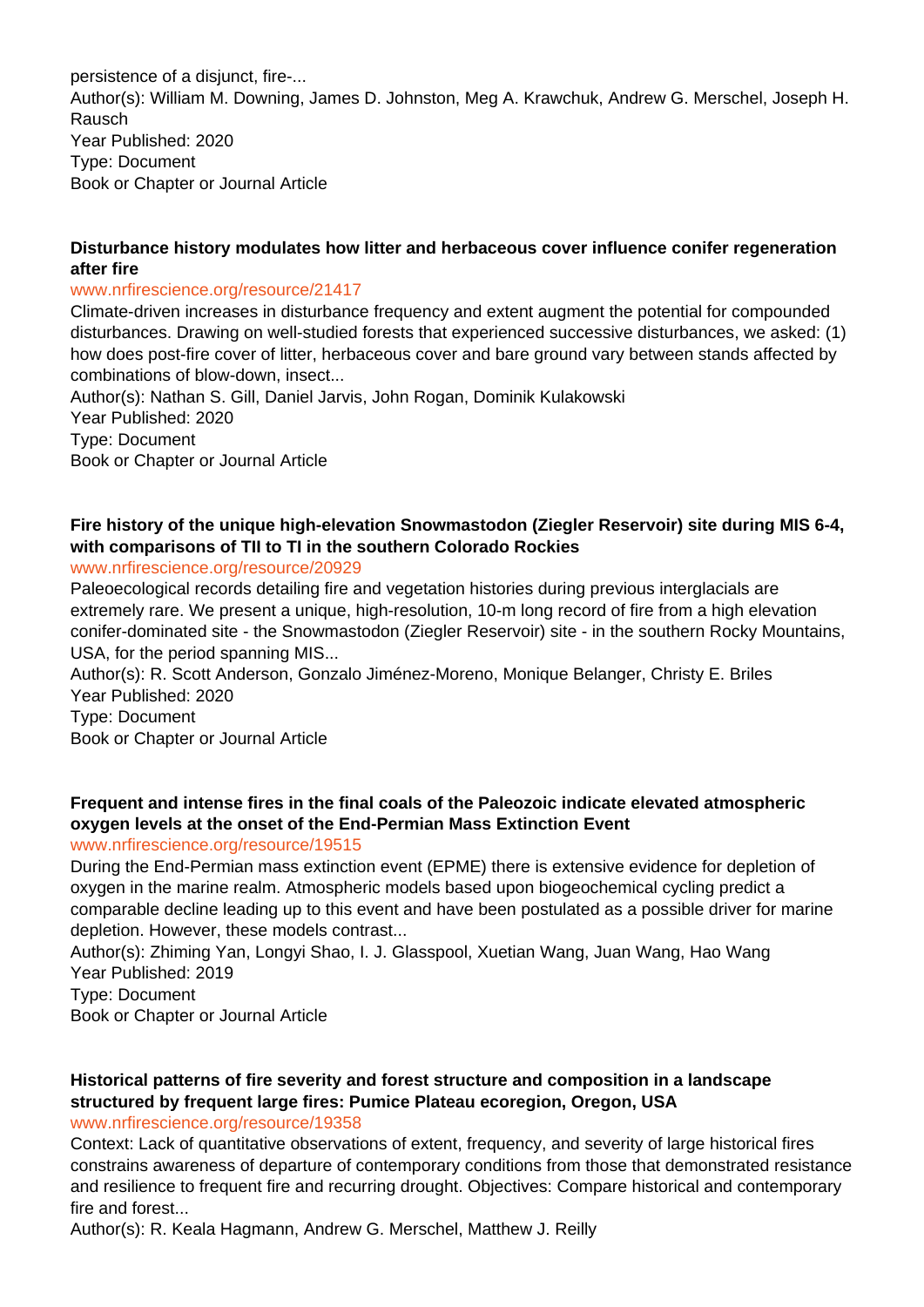# **Climate, environment, and disturbance history govern resilience of western North American forests**

## www.nrfirescience.org/resource/20622

Before the advent of intensive forest management and fire suppression, western North American forests exhibited a naturally occurring resistance and resilience to wildfires and other disturbances. Resilience, which encompasses resistance, reflects the amount of disruption an ecosystem can withstand before its structure or...

Author(s): Paul F. Hessburg, Carol Miller, Sean A. Parks, Nicholas A. Povak, Alan H. Taylor, Philip E. Higuera, Susan J. Prichard, Malcolm P. North, Brandon M. Collins, Matthew D. Hurteau, Andrew J. Larson, Craig D. Allen, Scott L. Stephens, Hiram Rivera-Huerta, Camille Stevens-Rumann, Lori D. Daniels, Ze'ev Gedalof, Robert W. Gray, Van R. Kane, Derek J. Churchill, R. Keala Hagmann, Thomas A. Spies, C. Alina Cansler, R. Travis Belote, Thomas T. Veblen, Michael A. Battaglia, Chad M. Hoffman, Carl N. Skinner, Hugh Safford, R. Brion Salter

Year Published: 2019 Type: Document Book or Chapter or Journal Article

# **Repeated fires reduce plant diversity in low?elevation Wyoming big sagebrush ecosystems (1984–2014)**

## www.nrfirescience.org/resource/19047

Sagebrush is one of the most imperiled ecosystems in western North America, having lost about half of its original 62 million hectare extent. Annual grass invasions are known to be increasing wildfire occurrence and burned area, but the lasting effects (greater than five years post?fire) that the resulting reburns have on these...

Author(s): Adam L. Mahood, Jennifer Balch Year Published: 2019 Type: Document Book or Chapter or Journal Article

# **Spatiotemporal variability of human-fire interactions on the Navajo Nation**

## www.nrfirescience.org/resource/20437

Unraveling the effects of climate and land use on historical fire regimes provides important insights into broader human–fire–climate dynamics, which are necessary for ecologically based forest management. We developed a spatial human land?use model for Navajo Nation forests across which we sampled a network of tree?ring...

Author(s): Christopher H. Guiterman, Ellis Q. Margolis, Christopher H. Baisan, Donald A. Falk, Craig D. Allen, Thomas W. Swetnam

Year Published: 2019 Type: Document

Book or Chapter or Journal Article

## **A multi-century history of fire regimes along a transect of mixed-conifer forests in central Oregon, U.S.A.**

## www.nrfirescience.org/resource/18826

Dry mixed-conifer forests are widespread in the interior Pacific Northwest, but their historical fire regimes are poorly characterized, in particular the relative mix of low- and high-severity fire. We reconstructed a multi-century history of fire from tree rings in dry mixed-conifer forests in central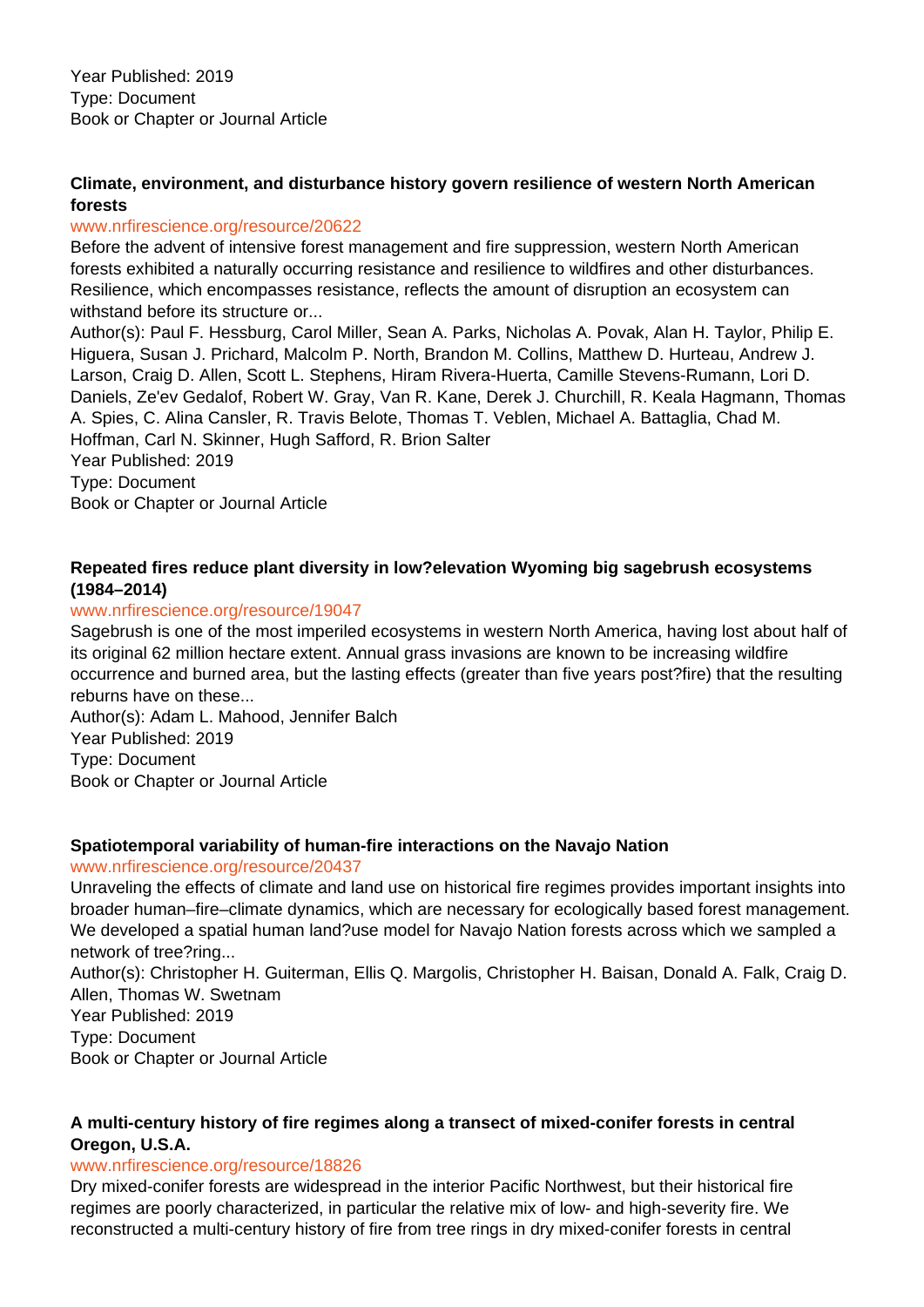Oregon. These forests are... Author(s): Emily K. Heyerdahl, Rachel A. Loehman, Donald A. Falk Year Published: 2019 Type: Document Book or Chapter or Journal Article

## **The effects of previous wildfires on subsequent wildfire behavior and post-wildfire recovery** www.nrfirescience.org/resource/12650

Over the past several decades, size and extent of wildfires have been increasing in the western United States (Westerling et al. 2006; Littell et al. 2009). As the number and size of recent wildfires increases across landscapes, fire managers are questioning how past wildfires may influence the spread and effects of subsequent...

Author(s): Camille Stevens-Rumann, Susan J. Prichard, Penelope Morgan Year Published: 2019 Type: Document **Synthesis** 

## **Resilience and fire management in the Anthropocene**

#### www.nrfirescience.org/resource/20183

Fire management around the world is now undergoing extensive review, with a move toward fire management plans that maintain biodiversity and other ecosystems services, while at the same time mitigating the negative impacts to people and property. There is also increasing recognition of the historical and anthropogenic dimensions...

Author(s): Lindsey Gillson, Cathy L. Whitlock, Glynis Humphrey Year Published: 2019 Type: Document Book or Chapter or Journal Article

## **Smokey's legacy**

#### www.nrfirescience.org/resource/20008

Like many of us at the Forest Service, I started my career in fire, and I have always relied on Smokey Bear. Fire prevention is part of our cultural DNA. Author(s): Vicki Christiansen Year Published: 2019 Type: Document Book or Chapter or Journal Article

## **The night we buried Smokey Bear**

#### www.nrfirescience.org/resource/20006

The national symbol of forest fire prevention, Smokey Bear, and the slogan, 'Only you can prevent forest fires!' already existed when a group of firefighters on the Capitan Gap Fire found an orphaned bear cub clinging to a tree after a flareup. The May 1950 fire, in the Capitan Mountains on the Lincoln National Forest in New Mexico...

Author(s): Larry S. Allen Year Published: 2019 Type: Document Book or Chapter or Journal Article

**Terrestrial plant microfossils in palaeoenvironmental studies, pollen, microcharcoal and phytolith. Towards a comprehensive understanding of vegetation, fire and climate changes over**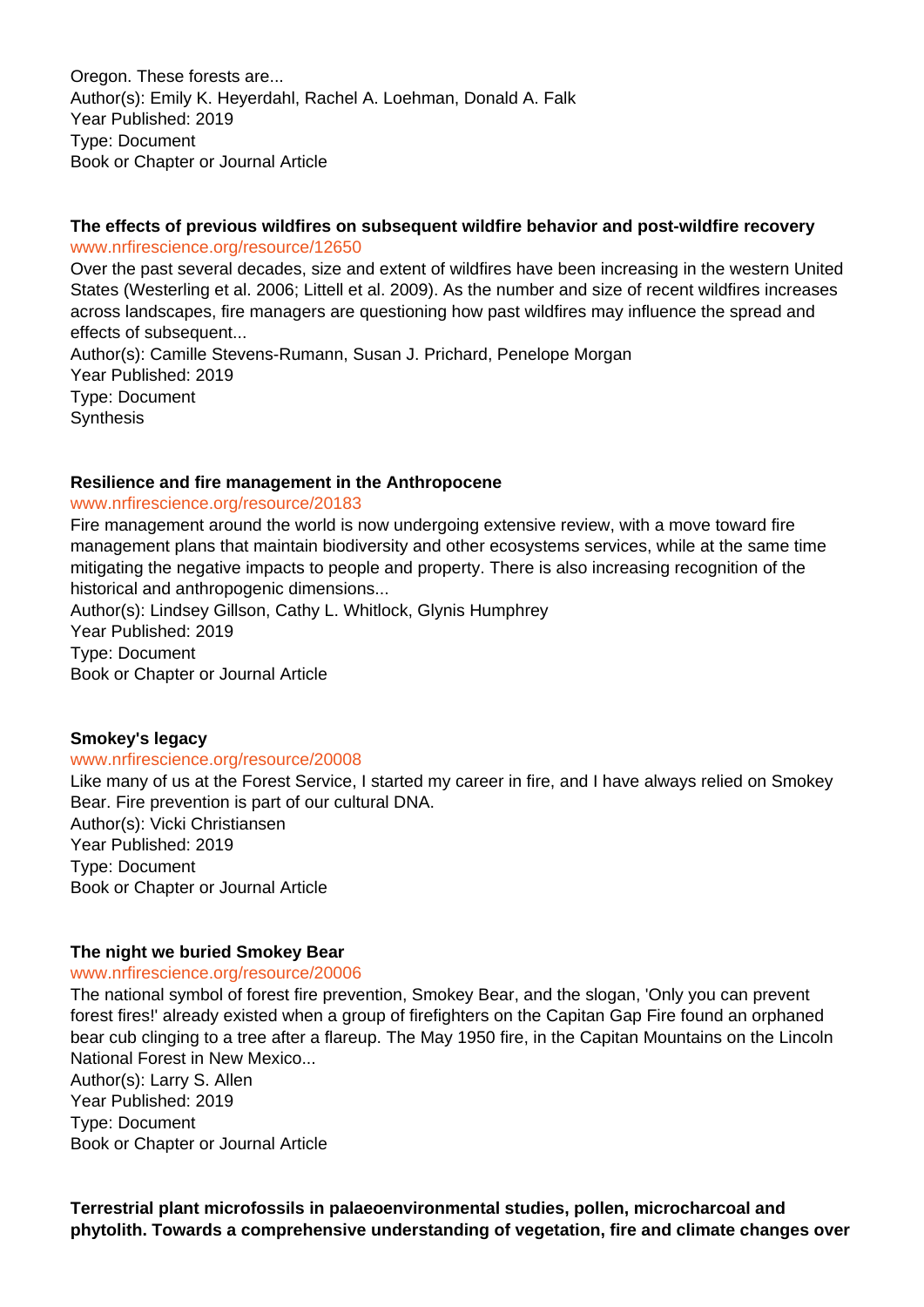#### **the past one million years**

#### www.nrfirescience.org/resource/19785

The Earth has experienced large changes in global and regional climates over the past one million years. Understanding processes and feedbacks that control those past environmental changes is of great interest for better understanding the nature, direction and magnitude of current climate change, its effect on life, and on the...

Author(s): Anne Laure Daniau, Stéphanie Desprat, Julie C. Aleman, Laurent Bremond, Basil A. S. Davis, William Fletcher, Jennifer R. Marlon, Laurent Marquer, Vincent Montade, César Morales-Molino, Filipa Naughton, Damien Rius, Dunia H. Urrego

Year Published: 2019

Type: Document

Book or Chapter or Journal Article

## **Fire deficits have increased drought sensitivity in dry conifer forests: Fire frequency and tree?ring carbon isotope evidence from Central Oregon**

## www.nrfirescience.org/resource/19508

A century of fire suppression across the Western United States has led to more crowded forests and increased competition for resources. Studies of forest thinning or stand conditions after mortality events have provided indirect evidence for how competition can promote drought stress and predispose forests to severe fire and/or bark...

Author(s): Steven L. Voelker, Andrew G. Merschel, Frederick C. Meinzer, Danielle E. M. Ulrich, Thomas A. Spies, Christopher J. Still

Year Published: 2019 Type: Document Book or Chapter or Journal Article

## **Post-fire carbon dynamics in subalpine forests of the Rocky Mountains**

#### www.nrfirescience.org/resource/20552

Forests store a large amount of terrestrial carbon, but this storage capacity is vulnerable to wildfire. Combustion, and subsequent tree mortality and soil erosion, can lead to increased carbon release and decreased carbon uptake. Previous work has shown that non-constant fire return intervals over the past 4000 years strongly...

Author(s): Kristina J. Bartowitz, Philip E. Higuera, Bryan N. Shuman, Kendra K. McLauchlan, Tara W. **Hudiburg** Year Published: 2019

Type: Document Book or Chapter or Journal Article

## **Post-fire vegetation and climate dynamics in low-elevation forests over the last three millennia in Yellowstone National Park**

## www.nrfirescience.org/resource/23049

Conifer forests of the western US are historically well adapted to wildfires, but current warming is creating novel disturbance regimes that may fundamentally change future forest dynamics. Stand?replacing fires can catalyze forest reorganization by providing periodic opportunities for establishment of new tree cohorts that set...

Author(s): M. Allison Stegner, Monica G. Turner, Virginia Iglesias, Cathy L. Whitlock

Year Published: 2019

Type: Document

Book or Chapter or Journal Article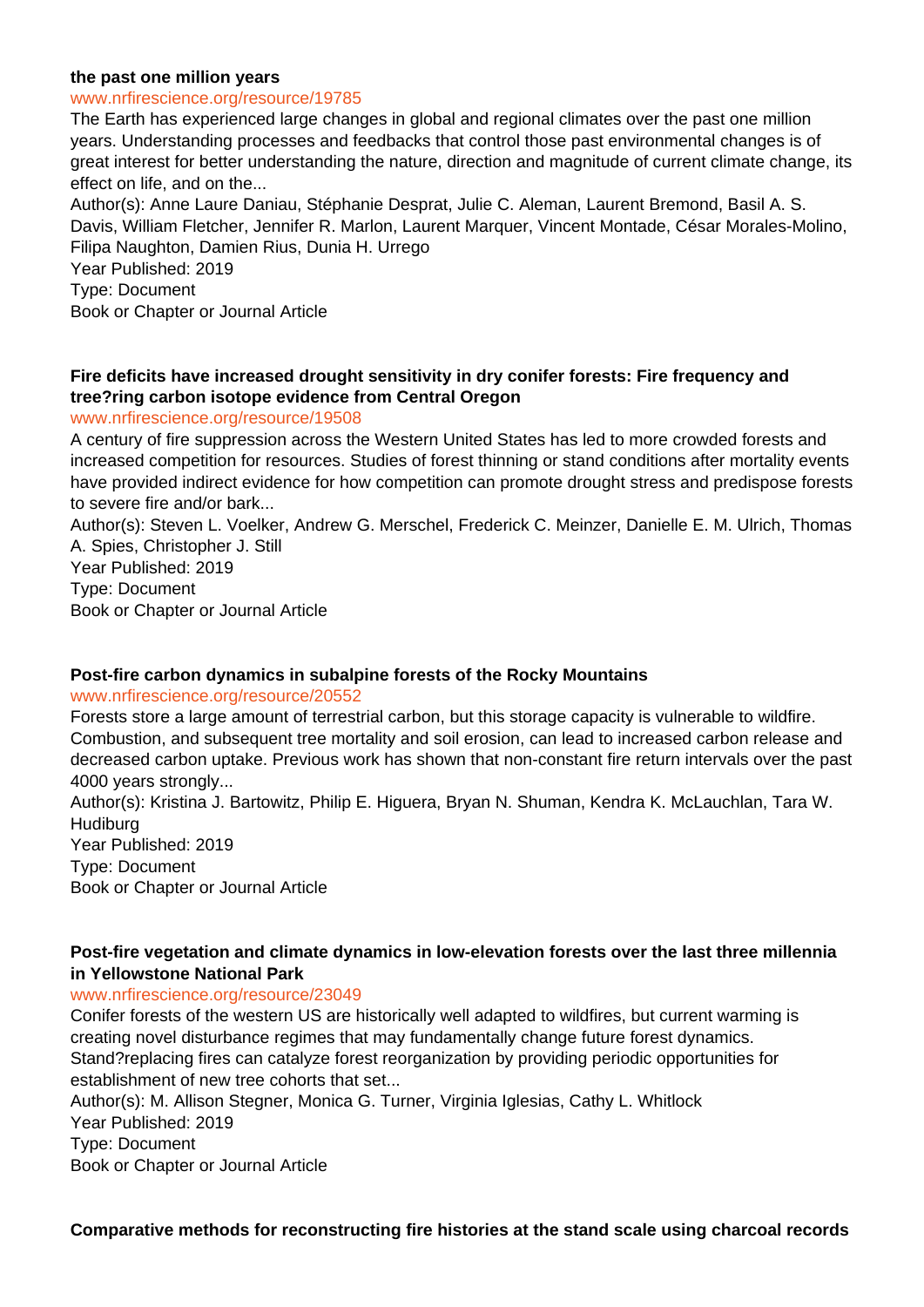## **in peat and mineral soils**

#### www.nrfirescience.org/resource/19012

Analysis and 14C dating of charcoal fragments ?2 mm buried in mineral soils make it possible to obtain a stand-scale portrait of Holocene fires that occurred in well-drained, fire-prone environments, as well as changes in forest stand composition over time, based on botanical identification of charcoals. However, it is not... Author(s): Pierre-Luc Couillard, Joanie Tremblay, Martin Lavoie, Serge Payette Year Published: 2019 Type: Document Book or Chapter or Journal Article

## **Consequences of climatic thresholds for projecting fire activity and ecological change** www.nrfirescience.org/resource/23035

Aim: Ecological properties governed by threshold relationships can exhibit heightened sensitivity to climate, creating an inherent source of uncertainty when anticipating future change. We investigated the impact of threshold relationships on our ability to project ecological change outside the observational record (e.g., the 21st...

Author(s): Adam M. Young, Philip E. Higuera, John T. Abatzoglou, Paul A. Duffy, Feng Sheng Hu Year Published: 2019 Type: Document

Book or Chapter or Journal Article

## **Century-Scale Fire Dynamics in a Savanna Ecosystem**

#### www.nrfirescience.org/resource/20135

(1) Background: Frequent fire, climate variability, and human activities collectively influence savanna ecosystems. The relative role of these three factors likely varies on interannual, decadal, and centennial timescales. Here, we tested if Euro-American activities uncoupled drought and fire frequencies relative to previous...

Author(s): Berangere Leys, Daniel Griffin, Evan R. Larson Year Published: 2019 Type: Document Book or Chapter or Journal Article

## **Smokey Bear - he's just doing his job, well**

#### www.nrfirescience.org/resource/20007

This year, Smokey Bear turns 75. Think about that for a second-a public service announcement campaign just turned three-quarters of a century old! The Smokey program is the longest running public service announcement campaign in U.S. history and is still running strong. The campaign's simple fire prevention message, delivered by an...

Author(s): Lincoln Bramwell Year Published: 2019 Type: Document Book or Chapter or Journal Article

## **Is Anthropogenic Pyrodiversity Invisible in Paleofire Records?**

#### www.nrfirescience.org/resource/19885

Paleofire studies frequently discount the impact of human activities in past fire regimes. Globally, we know that a common pattern of anthropogenic burning regimes is to burn many small patches at high frequency, thereby generating landscape heterogeneity. Is this type of anthropogenic pyrodiversity necessarily obscured in paleofire...

Author(s): Christopher I. Roos, Grant J. Williamson, David M. J. S. Bowman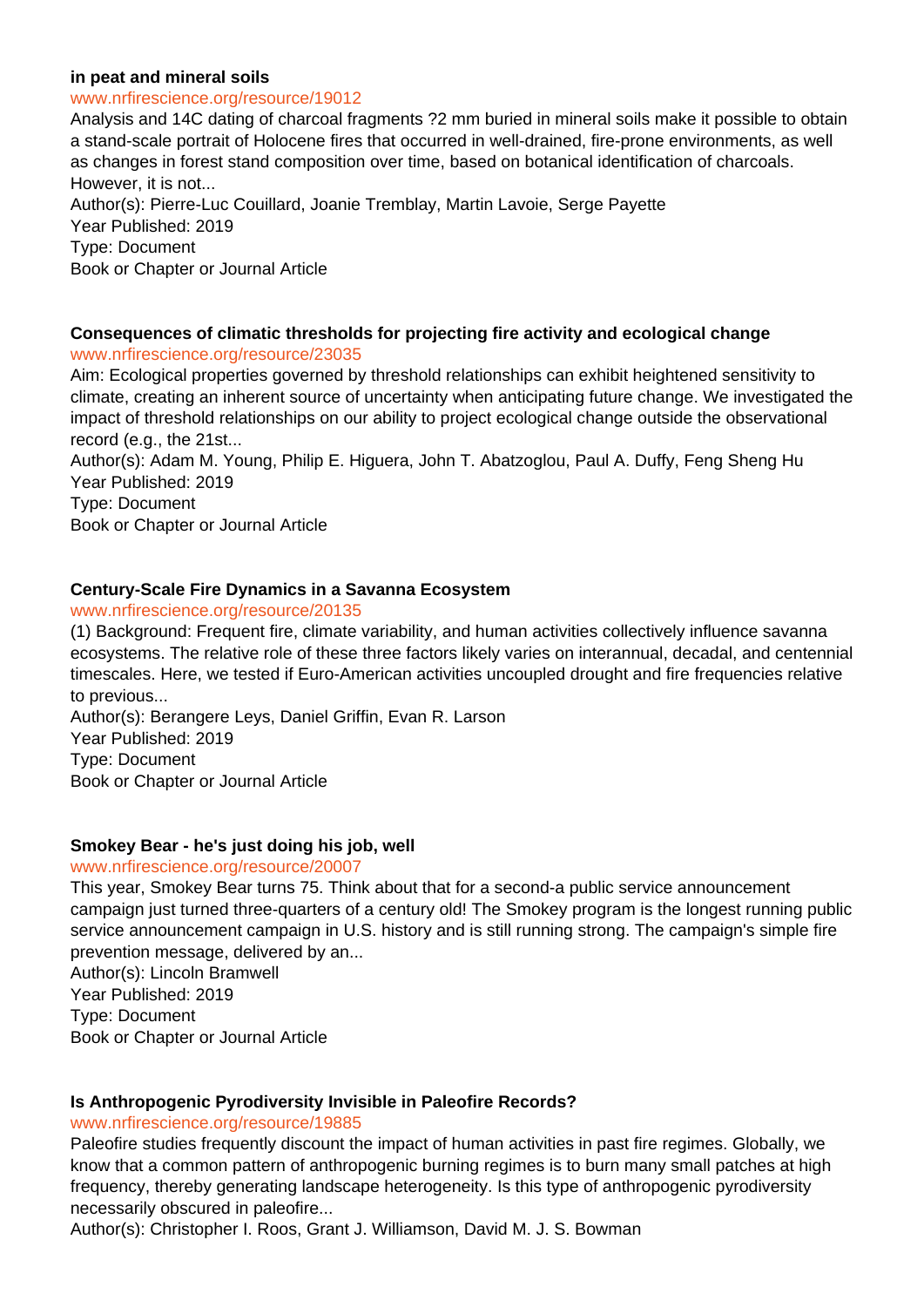# **Post?fire vegetation and climate dynamics in low?elevation forests over the last three millennia in Yellowstone National Park**

## www.nrfirescience.org/resource/19772

Conifer forests of the western US are historically well adapted to wildfires, but current warming is creating novel disturbance regimes that may fundamentally change future forest dynamics. Stand?replacing fires can catalyze forest reorganization by providing periodic opportunities for establishment of new tree cohorts that set...

Author(s): M. Allison Stegner, Monica G. Turner, Virginia Iglesias, Cathy L. Whitlock Year Published: 2019 Type: Document Book or Chapter or Journal Article

# **Land surveys show regional variability of historical fire regimes and dry forest structure of the western United States**

## www.nrfirescience.org/resource/17218

An understanding of how historical fire and structure in dry forests (ponderosa pine, dry mixed conifer) varied across the western United States remains incomplete. Yet, fire strongly affects ecosystem services, and forest restoration programs are underway. We used General Land Office survey reconstructions from the late 1800s...

Author(s): William L. Baker, Mark A. Williams Year Published: 2018 Type: Document Book or Chapter or Journal Article

## **Land surveys show regional variability of historical fire regimes and structure of dry forests of the western USA**

## www.nrfirescience.org/resource/16421

An understanding of how historical fire and structure in dry forests (ponderosa pine, dry mixed conifer) varied across the western USA remains incomplete. Yet, fire strongly affects ecosystem services, and forest restoration programs are underway. We used General Land Office survey reconstructions from the late-1800s across 11...

Author(s): William L. Baker, Mark A. Williams Year Published: 2018 Type: Document Book or Chapter or Journal Article

# **Improving the use of early timber inventories in reconstructing historical dry forests and fire in the western United States: Reply**

## www.nrfirescience.org/resource/18037

Early U.S. Forest Service timber inventories began around 1907–1908. By 1911–1916, underestimation and unreliability were commonly known, by 1926 abandonment was suggested, and by the 1930s they were replaced by better methods. Hagmann et al. Comment (2018; "Hagmann et al." hereafter) and other recent users of these data...

Author(s): William L. Baker, Chad T. Hanson, Mark A. Williams Year Published: 2018 Type: Document Book or Chapter or Journal Article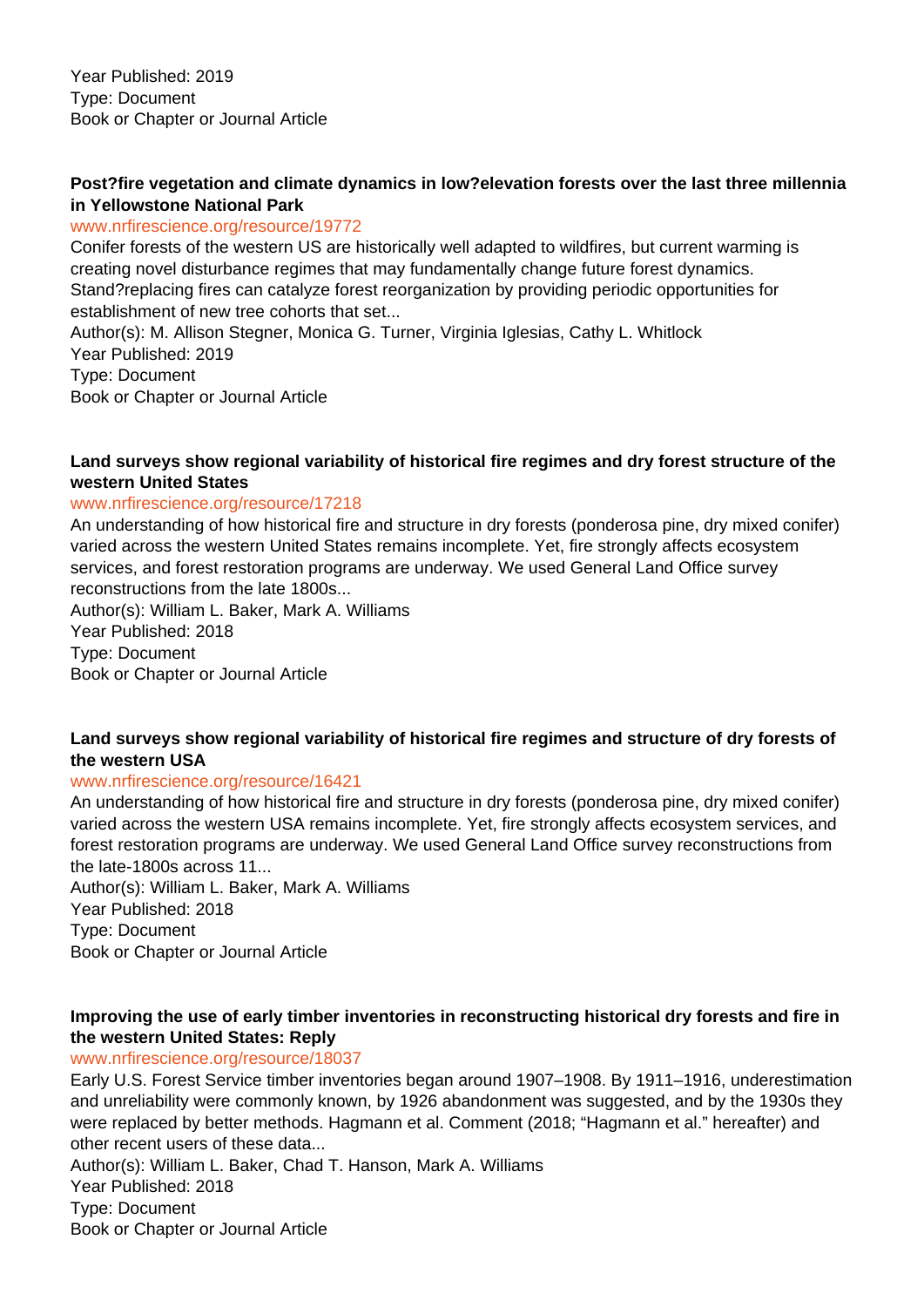## **Sparking New Opportunities for Charcoal-Based Fire History Reconstructions**

#### www.nrfirescience.org/resource/17103

Paleofire research is the study of past fire regimes using a suite of proxies (frequency, area burned, severity, intensity, etc.). Charcoal preserved in sedimentary archives constitutes one of the most ubiquitous measures of past fire regimes along with fire-scarred tree rings, chemical markers of fire, and black carbon residue [1,2...

Author(s): Julie C. Aleman, Andy Hennebelle, Boris Vannière, Olivier Blarquez, Global Paleofire Working Group

Year Published: 2018 Type: Document Book or Chapter or Journal Article

# **Historical Fire Regimes in Ponderosa Pine and Mixed-Conifer Landscapes of the San Juan Mountains, Colorado, USA, from Multiple Sources**

## www.nrfirescience.org/resource/18031

Reconstructing historical fire regimes is difficult at the landscape scale, but essential to determine whether modern fires are unnaturally severe. I synthesized evidence across 725,000 ha of montane forests in the San Juan Mountains, Colorado, from forest atlases, forest-reserve reports, fire-scar studies, early reports, and...

Author(s): William L. Baker Year Published: 2018 Type: Document Book or Chapter or Journal Article

# **Visualizing Individual Tree Differences in Tree-Ring Studies**

## www.nrfirescience.org/resource/17649

Averaging tree-ring measurements from multiple individuals is one of the most common procedures in dendrochronology. It serves to filter out noise from individual differences between trees, such as competition, height, and micro-site effects, which ideally results in a site chronology sensitive to regional scale factors such as...

Author(s): Mario Trouillier, Marieke van der Maaten-Theunissen, Jill E. Harvey, David Wurth, Martin Schnittler, Martin Wilmking

Year Published: 2018 Type: Document Book or Chapter or Journal Article

# **High-severity fire: Evaluating its key drivers and mapping its probability across western US forests**

## www.nrfirescience.org/resource/17541

Wildland fire is a critical process in forests of the western United States (US). Variation in fire behavior, which is heavily influenced by fuel loading, terrain, weather, and vegetation type, leads to heterogeneity in fire severity across landscapes. The relative influence of these factors in driving fire severity, however, is...

Author(s): Sean A. Parks, Lisa M. Holsinger, Matthew Panunto, William Matt Jolly, Solomon Z. Dobrowski, Gregory K. Dillon Year Published: 2018 Type: Document Book or Chapter or Journal Article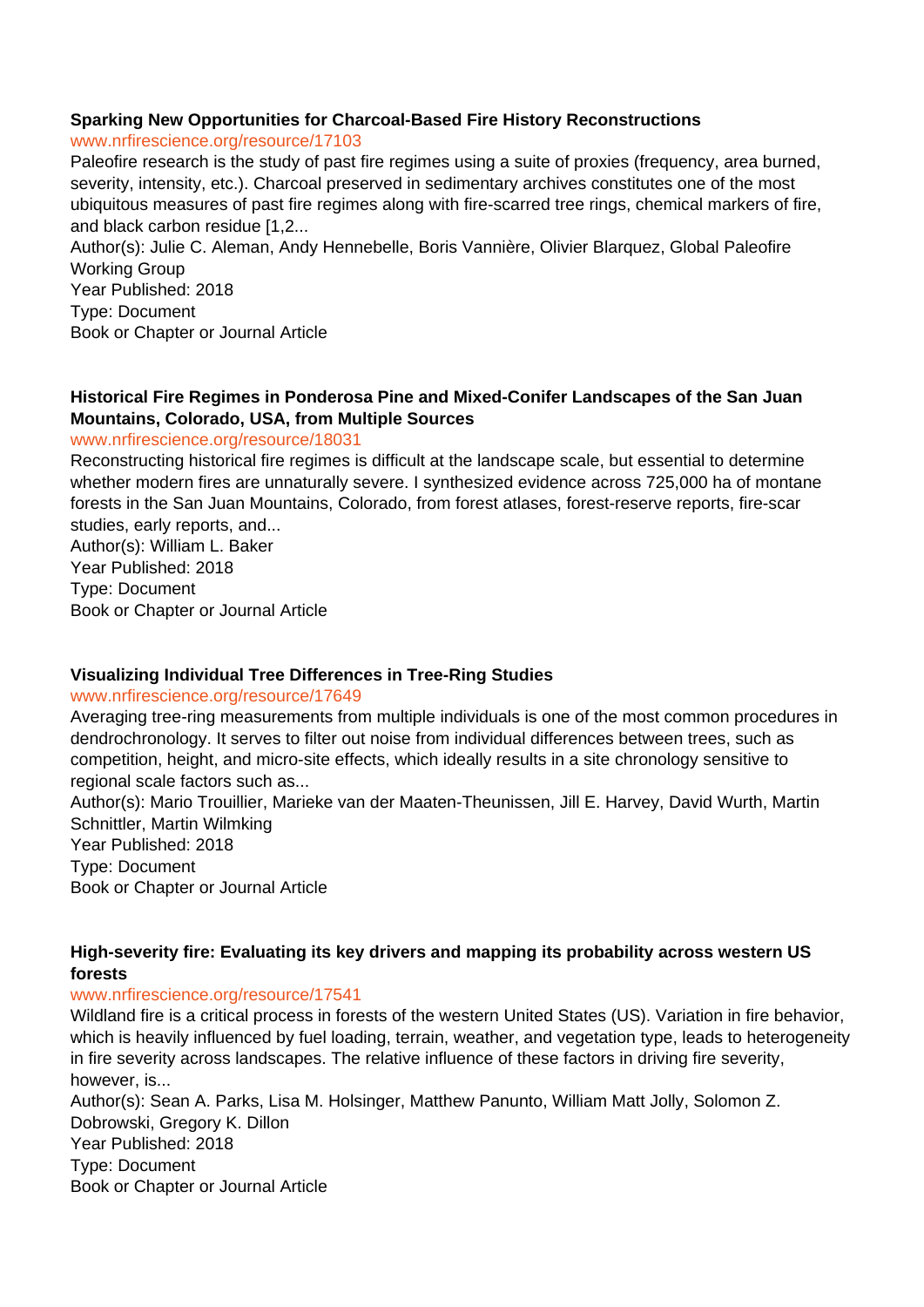# **Human influences superseded climate to disrupt the 20th century fire regime in Jasper National Park, Canada**

#### www.nrfirescience.org/resource/18402

To enhance understanding of how climate and humans influenced historical fire occurrence in the montane forests of Jasper National Park, we crossdated fire-scar and tree age samples from 172 plots. We tested effects of drought and climatic variation driven by the El Niño-Southern Oscillation (ENSO) and Pacific North American (PNA)...

Author(s): Raphael D. Chavardes, Lori D. Daniels, Ze'ev Gedalof, David W. Andison Year Published: 2018 Type: Document Book or Chapter or Journal Article

## **Advancing dendrochronological studies of fire in the United States**

www.nrfirescience.org/resource/17511

Dendroecology is the science that dates tree rings to their exact calendar year of formation to study processes that influence forest ecology (e.g., Speer 2010 [1], Amoroso et al., 2017 [2]). Reconstruction of past fire regimes is a core application of dendroecology, linking fire history to population dynamics and climate effects on...

Author(s): Grant Harley, Christopher H. Baisan, Peter M. Brown, Donald A. Falk, William T. Flatley, Henri D. Grissino-Mayer, Amy E. Hessl, Emily K. Heyerdahl, Margot W. Kaye, Charles W. Lafon, Ellis Q. Margolis, R. Stockton Maxwell, Adam T. Naito, William J. Platt, Monica T. Rother, Tom Saladyga, Rosemary L. Sherriff, Lauren A. Stachowiak, Michael C. Stambaugh, Elaine Kennedy Sutherland, Alan H. Taylor

Year Published: 2018 Type: Document Book or Chapter or Journal Article

## **Surface analysis as a method to reconstruct past and recent dynamics of forest ecosystems** www.nrfirescience.org/resource/16707

The most direct way of deciphering the dynamics of an ecosystem is to examine its biotic and abiotic components based on analysis of living and dead organisms distributed above ground. The surface analysis method presented here provides a centennial to millennial stand-scale composition and disturbance history and is applicable in...

Author(s): Vanessa Pilon, Serge Payette, Pierre-Luc Couillard, Jason Laflamme Year Published: 2018 Type: Document Book or Chapter or Journal Article

# **Influence of landscape structure, topography, and forest type on spatial variation in historical fire regimes, Central Oregon, USA**

## www.nrfirescience.org/resource/18317

Context: In the interior Northwest, debate over restoring mixed-conifer forests after a century of fire exclusion is hampered by poor understanding of the pattern and causes of spatial variation in historical fire regimes. Objectives: To identify the roles of topography, landscape structure, and forest type in driving spatial...

Author(s): Andrew G. Merschel, Emily K. Heyerdahl, Thomas A. Spies, Rachel A. Loehman Year Published: 2018 Type: Document

Book or Chapter or Journal Article

**Fire planning for multispecies conservation: integrating growth stage and fire severity**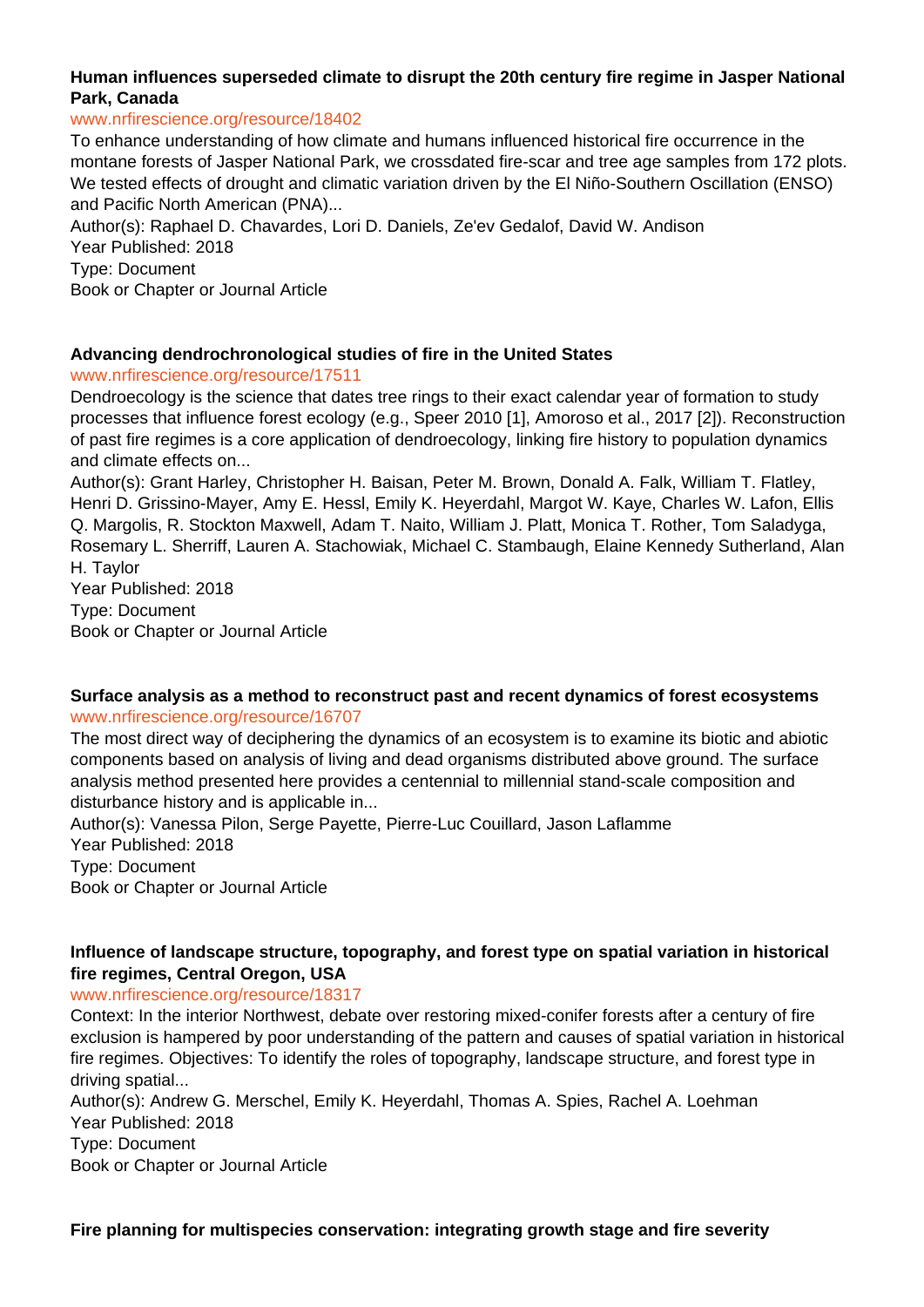#### www.nrfirescience.org/resource/17417

Setting suitable conservation targets is an important part of ecological fire planning. Growth-stage optimisation (GSO) determines the relative proportions of post-fire growth stages (categorical representations of time since fire) that maximise species diversity, and is a useful method for determining such targets. Optimisation...

Author(s): Matthew Swan, Holly Sitters, Jane G. Cawson, Thomas J. Duff, Yohannes Wibisono, Alan York

Year Published: 2018 Type: Document Book or Chapter or Journal Article

## **Testing the efficacy of tree-ring methods for detecting past disturbances**

## www.nrfirescience.org/resource/18295

The retrospective study of abrupt and sustained increases in the radial growth of trees (hereinafter 'releases')b y tree-ring analysis is an approach widely used for reconstructing past forest disturbances. Despite the range of dendrochronological methods used for release-detection, a lack of indepth comparison between them can...

Author(s): Volodymyr Trotsiuk, Neil Pederson, Daniel L. Druckenbrod, David A. Orwig, Daniel A. Bishop, Audrey Barker-Plotkin, Shawn Fraver, Dario Martin-Benito

Year Published: 2018 Type: Document

Book or Chapter or Journal Article

# **High severity fire: evaluating its key drivers and mapping its probability across western US forests**

## www.nrfirescience.org/resource/17224

Wildland fire is a critical process in forests of the western United States (US). Variation in fire behavior, which is heavily influenced by fuel loading, terrain, weather, and vegetation type, leads to heterogeneity in fire severity across landscapes. The relative importance of these factors in driving fire severity, however, is...

Author(s): Sean A. Parks, Lisa M. Holsinger, Matthew Panunto, William Matt Jolly, Solomon Z. Dobrowski, Gregory K. Dillon Year Published: 2018 Type: Document Book or Chapter or Journal Article

## **Tribal fire and forest management: Confederated Salish-Kootenai fire history, philosophy, and resource management strategies**

## www.nrfirescience.org/resource/19687

Within the ancestral homelands of the Confederated Salish Kootenai Tribes (CSKT), the Fire Continuum Conference (May 2018) discussed the complexity of wildland fire and fuels research and management. The CSKT fieldtrip took place on the Flathead Reservation (figure 1), about 20 miles north of Missoula, and the presenters addressed...

Author(s): Monique D. Wynecoop Year Published: 2018 Type: Document Research Brief or Fact Sheet

## **Three Fires**

www.nrfirescience.org/resource/18154

This article covers the history of fire activities since 1910 and how recovery can depend on one of three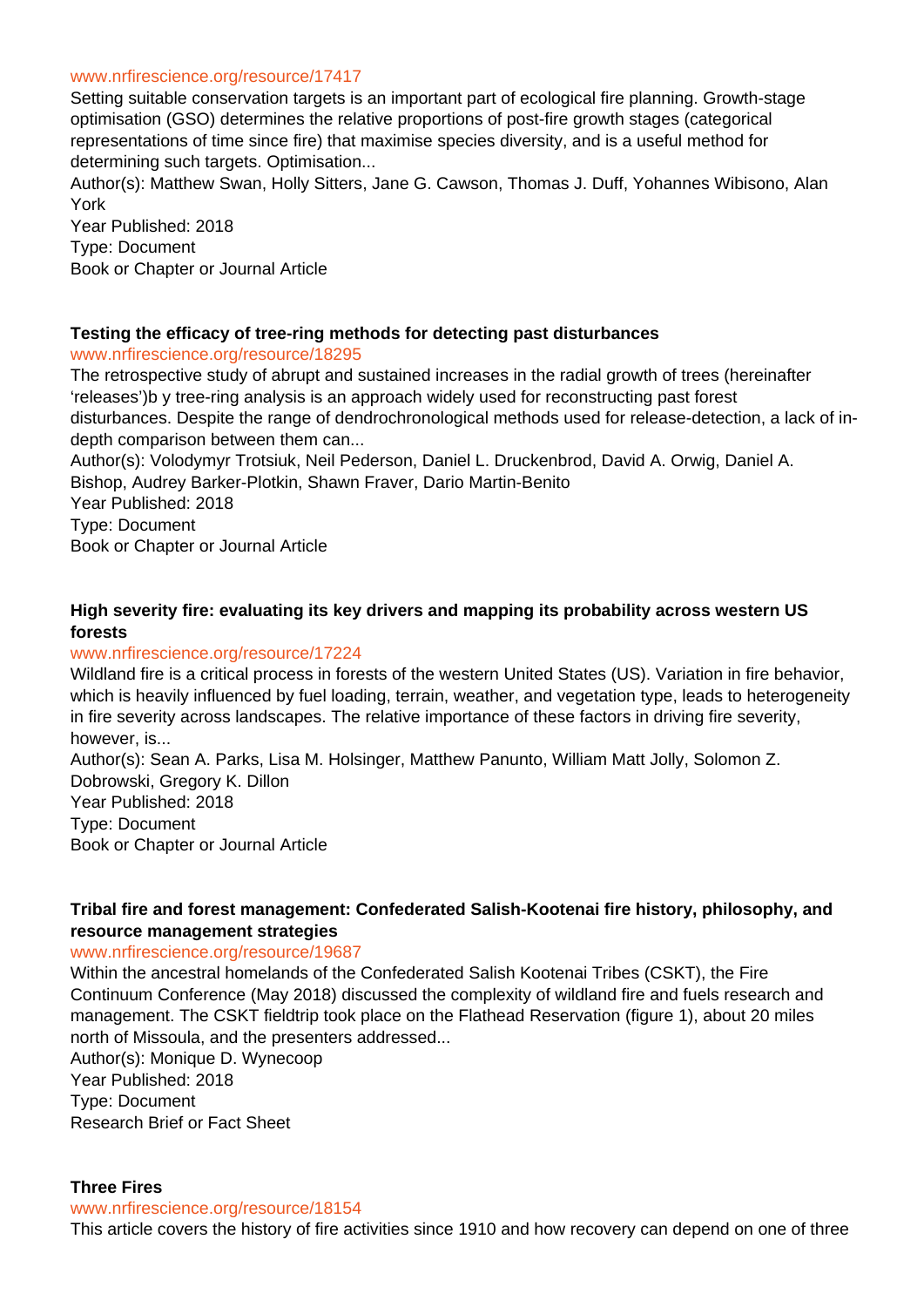methods in the forest - resistance, restoration, and resilience. Author(s): Stephen Pyne Year Published: 2018 Type: Document Book or Chapter or Journal Article

# **Shifts in Forest Structure in Northwest Montana from 1972 to 2015 Using the Landsat Archive from Multispectral Scanner to Operational Land Imager**

www.nrfirescience.org/resource/17182

There is a pressing need to map changes in forest structure from the earliest time period possible given forest management policies and accelerated disturbances from climate change. The availability of Landsat data from over four decades helps researchers study an ecologically meaningful length of time. Forest structure is most...

Author(s): Shannon L. Savage, Rick L. Lawrence, John Squires, Joseph D. Holbrook, Lucretia E. Olson, Justin D. Braaten, Warren B. Cohen

Year Published: 2018 Type: Document Book or Chapter or Journal Article

## **Improving the use of early timber inventories in reconstructing historical dry forests and fire in the western United States: Comment**

## www.nrfirescience.org/resource/18036

Knowledge of historical forest conditions and disturbance regimes improves our understanding of landscape dynamics and provides a frame of reference for evaluating modern patterns, processes, and their interactions. In the western United States, understanding historical fire regimes is particularly important given ongoing climatic...

Author(s): R. Keala Hagmann, Jens T. Stevens, Jamie M. Lydersen, Brandon M. Collins, John J. Battles, Paul F. Hessburg, Carrie R. Levine, Andrew G. Merschel, Scott L. Stephens, Alan H. Taylor, Jerry F. Franklin, Debora L. Johnson, K. Norman Johnson Year Published: 2018

Type: Document

Book or Chapter or Journal Article

## **Composition and Structure of Forest Fire Refugia: What Are the Ecosystem Legacies across Burned Landscapes?**

## www.nrfirescience.org/resource/17619

Locations within forest fires that remain unburned or burn at low severity—known as fire refugia—are important components of contemporary burn mosaics, but their composition and structure at regional scales are poorly understood. Focusing on recent, large wildfires across the US Pacific Northwest (Oregon and Washington), our...

Author(s): Garrett W. Meigs, Meg A. Krawchuk Year Published: 2018 Type: Document Book or Chapter or Journal Article

## **Smokey Bear from idea to icon**

## www.nrfirescience.org/resource/20222

Smokey Bear's story begins with World War II. In spring 1942, a few months after Japanese planes had attacked Pearl Harbor, an enemy submarine fired shells that exploded near an oil field close to the Los Padres National Forest. U.S. Forest Service personnel feared that future attacks could ignite forest fires and cause disastrous...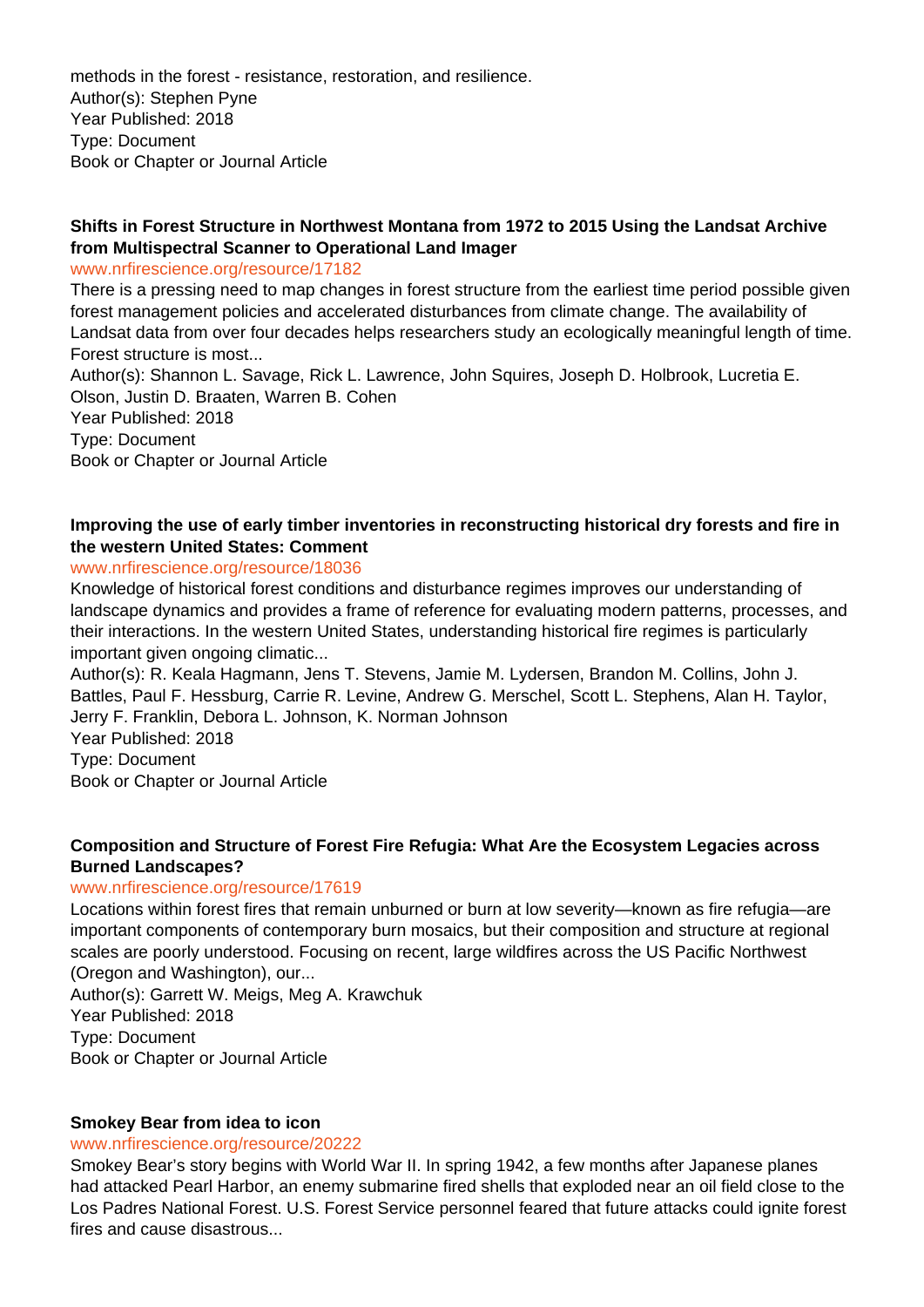Author(s): James G. Lewis Year Published: 2018 Type: Document Book or Chapter or Journal Article

## **Monthly paleostreamflow reconstruction from annual tree-ring chronologies**

www.nrfirescience.org/resource/17554

Paleoclimate reconstructions are increasingly used to characterize annual climate variability prior to the instrumental record, to improve estimates of climate extremes, and to provide a baseline for climate change projections. To date, paleoclimate records have seen limited engineering use to estimate hydrologic risks because water... Author(s): J. H. Stagge, D. E. Rosenberg, R. Justin DeRose, T. M. Rittenour

Year Published: 2018 Type: Document Book or Chapter or Journal Article

## **Historic frequency and severity of fire in whitebark pine forests of the Cascade Mountain Range, USA**

## www.nrfirescience.org/resource/16810

Whitebark pine (Pinus albicaulis Engelm.) is a foundation species of high elevation forest ecosystems in the Cascade Mountain Range of Oregon, Washington, and British Columbia. We examined fire evidence on 55 fire history sites located in the Cascade Range. To estimate dates of historic fires we analyzed 57 partial cross-sections...

Author(s): Michael P. Murray, Joel Siderius Year Published: 2018 Type: Document Book or Chapter or Journal Article

## **Spatial and temporal variability and trends in 2001-2016 global fire activity**

## www.nrfirescience.org/resource/17432

Fire regimes across the globe have great spatial and temporal variability, and these are influence by many factors including anthropogenic management, climate, and vegetation types. Here we utilize the satellite?based 'active fire' product, from Moderate Resolution Imaging Spectroradiometer (MODIS) sensors, to statistically...

Author(s): Nick Earl, Ian Simmonds Year Published: 2018 Type: Document Book or Chapter or Journal Article

# **A Global Analysis of Hunter-Gatherers, Broadcast Fire Use, and Lightning-Fire-Prone Landscapes**

## www.nrfirescience.org/resource/18298

We examined the relationships between lightning-fire-prone environments, socioeconomic metrics, and documented use of broadcast fire by small-scale hunter-gatherer societies. Our approach seeks to reassess human-fire dynamics in biomes that are susceptible to lightning-triggered fires. We quantify global lightning-fire-prone...

Author(s): Michael R. Coughlan, Brian I. Magi, Kelly M. Derr Year Published: 2018 Type: Document Book or Chapter or Journal Article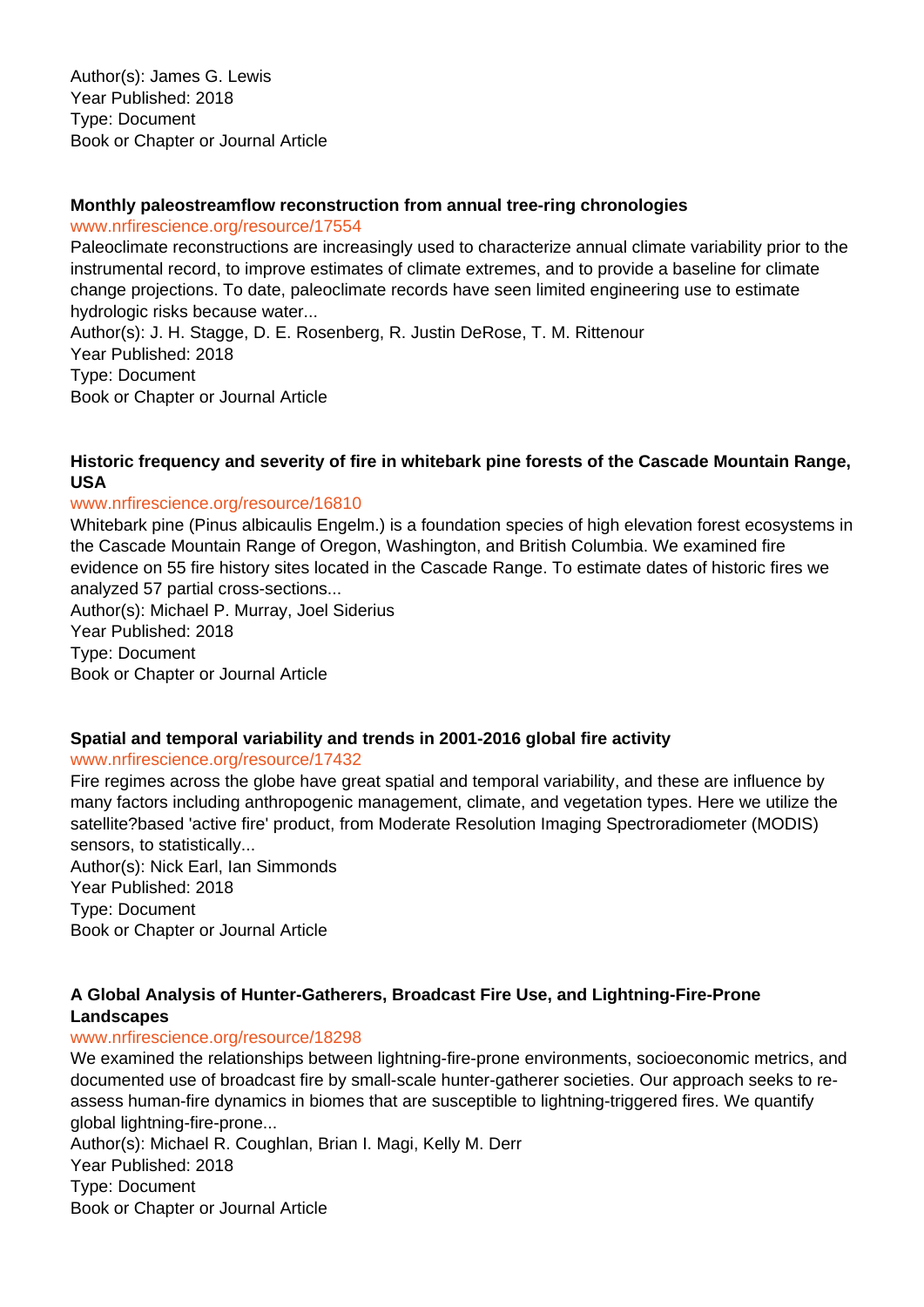#### **Fire frequency drives decadal changes in soil carbon and nitrogen and ecosystem productivity** www.nrfirescience.org/resource/17389

Fire frequency is changing globally and is projected to affect the global carbon cycle and climate. However, uncertainty about how ecosystems respond to decadal changes in fire frequency makes it difficult to predict the effects of altered fire regimes on the carbon cycle; for instance, we do not fully understand the long-term...

Author(s): Adam F. A. Pellegrini, Anders Ahlström, Sarah E. Hobbie, Peter B. Reich, Lars P. Nieradzik, A. Carla Staver, Bryant C. Scharenbroch, Ari A. Jumpponen, William R.L. Anderegg, James T. Randerson, Robert B. Jackson Year Published: 2018 Type: Document Book or Chapter or Journal Article

# **Ecological effects of fire**

## www.nrfirescience.org/resource/16500

Fire is an enormously influential disturbance over large areas of land in the modern world. Vegetation burns because the Earth's atmosphere contains sufficient oxygen (415%) to support combustion (Pyne, 2001). Oxygen started to accumulate in the atmosphere about 2 billion years ago and, since the appearance of plants in the...

Author(s): William J. Bond, Robert E. Keane Year Published: 2017 Type: Document **Synthesis** 

# **Quantifying the effect of elevation and aspect on fire return intervals in the Canadian Rocky Mountains**

# www.nrfirescience.org/resource/15032

The effect of topography on wildfire distribution in the Canadian Rockies has been the subject of debate. We suspect the size of the study area, and the assumption fire return intervals are distributed as a Weibull distribution used in many previous studies may have obscured the real effect of topography on these fire-regulated...

Author(s): Marie-Pierre Rogeau, Glen W. Armstrong Year Published: 2017 Type: Document Book or Chapter or Journal Article

## **Deciphering the complexity of historical fire regimes: diversity among forests of western North America**

## www.nrfirescience.org/resource/16313

Wildfire is a key disturbance agent in forests worldwide, but recent large and costly fires have raised urgent questions about how different current fire regimes are from those of the past. Dendroecological reconstructions of historical fire frequency, severity, spatial variability, and extent, corroborated by other lines of...

Author(s): Lori D. Daniels, Larissa L. Yocom Kent, Rosemary L. Sherriff, Emily K. Heyerdahl Year Published: 2017

Type: Document

Book or Chapter or Journal Article

**Long-term impacts of wildfire on fuel loads, vegetation composition, and potential fire behavior and management in sagebrush-dominated ecosystems - Final Report to the Joint Fire Science**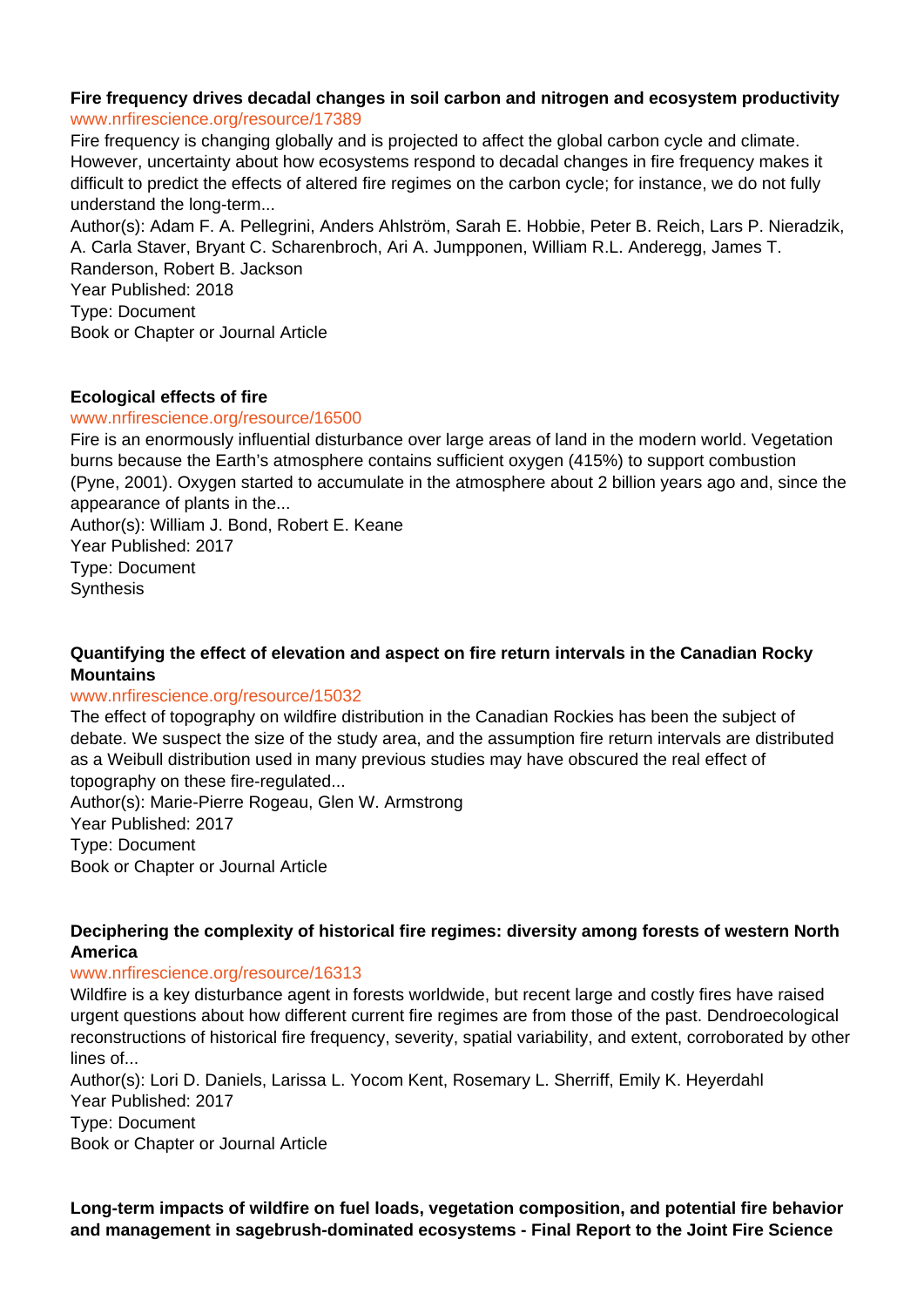## **Program**

#### www.nrfirescience.org/resource/17010

An understanding of the long-term vegetation structure, patterns of fuel succession, and potential for reburn in sagebrush-dominated ecosystems is important for managing the landscape at a temporal scale that is appropriate for the ecological interactions in these systems. Our overarching research objective was to fill existing...

Author(s): Lisa M. Ellsworth, J. Boone Kauffman Year Published: 2017 Type: Document

Technical Report or White Paper

## **Tree regeneration spatial patterns in ponderosa pine forests following stand-replacing fire: Influence of topography and neighbors**

## www.nrfirescience.org/resource/16295

Shifting fire regimes alter forest structure assembly in ponderosa pine forests and may produce structural heterogeneity following stand-replacing fire due, in part, to fine-scale variability in growing environments. We mapped tree regeneration in eighteen plots 11 to 15 years after stand-replacing fire in Colorado and South Dakota...

Author(s): Justin P. Ziegler, Chad M. Hoffman, Paula J. Fornwalt, Carolyn Hull Sieg, Michael A. Battaglia, Marin Chambers, Jose M. Iniguez

Year Published: 2017

Type: Document

Book or Chapter or Journal Article

## **Quaking aspen in the Northern Rockies: retention and restoration**

#### www.nrfirescience.org/resource/15373

Specific objectives of this review are to address the current status and future outlook of aspen across a range of ecosystems in the US Northern Rockies. Specifically, we aim to answer the following questions: Is aspen declining in the Northern Rockies, and if so what are the underlying causes? Where should aspen...

Author(s): Camille Stevens-Rumann, Penelope Morgan, Eva K. Strand, Diane Abendroth Year Published: 2017

Type: Document **Synthesis** 

## **Evaluating a new method for reconstructing forest conditions from General Land Office survey records**

## www.nrfirescience.org/resource/16132

Historical forest conditions are often used to inform contemporary management goals because historical forests are considered to be resilient to ecological disturbances. The General Land Office (GLO) surveys of the late 19th and early 20th centuries provide regionally quasi-contiguous data sets of historical forests across much of...

Author(s): Carrie R. Levine, Charles V. Cogbill, Brandon M. Collins, Andrew J. Larson, James A. Lutz, Malcolm P. North, Christina M. Restaino, Hugh Safford, Scott L. Stephens, John J. Battles Year Published: 2017

Type: Document

Book or Chapter or Journal Article

# **Reburns and fire-on-fire interactions in the U.S. northern Rockies forests 1900-2014**

www.nrfirescience.org/resource/15307

The interactions of fire on the landscape between 1900 and 2014 are explored in this master's thesis.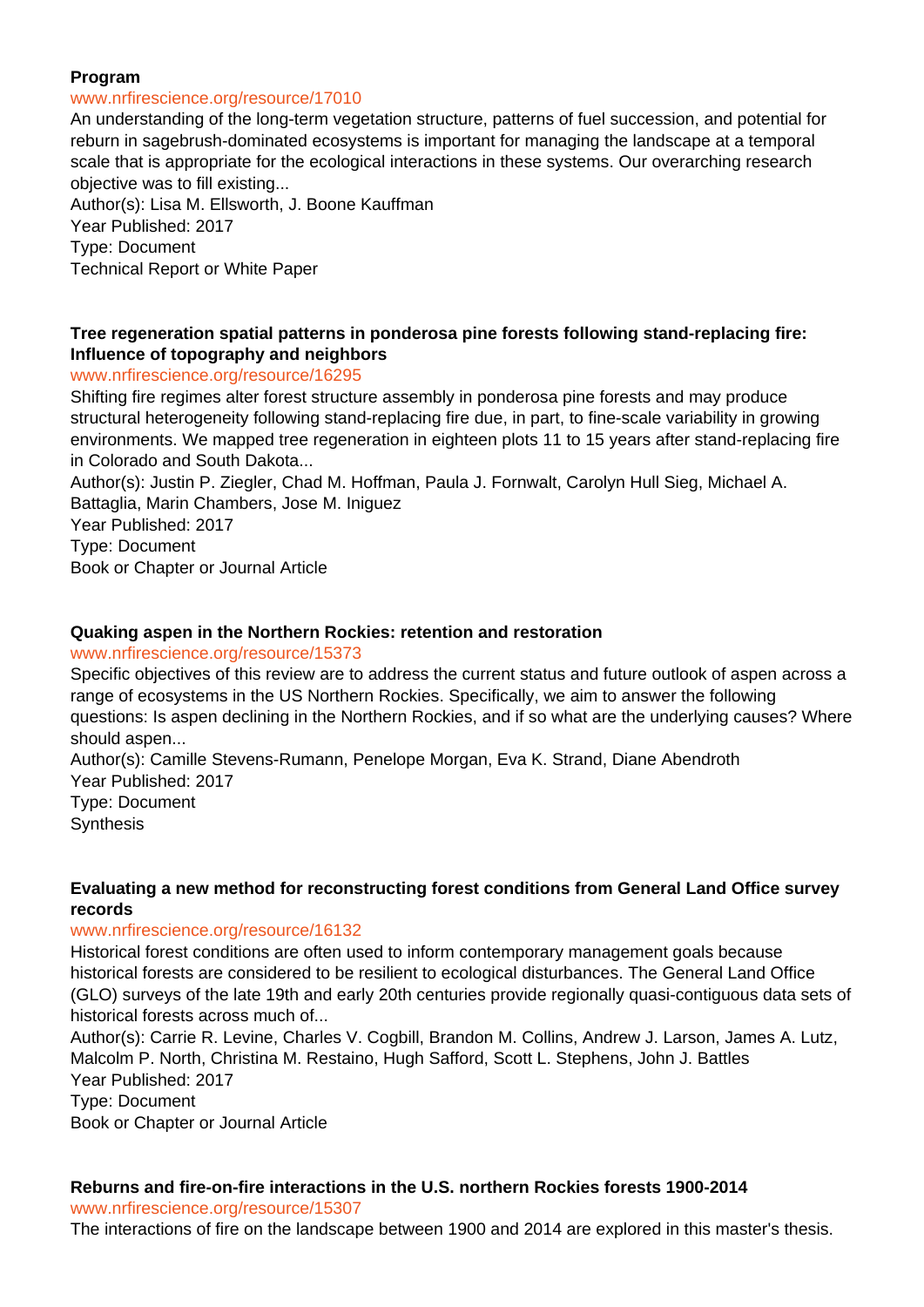A description of its content is not yet available from University of Idaho. Author(s): Justin Barton Lauer Year Published: 2017 Type: Document Dissertation or Thesis

## **Fire history and fire-climate interactions in high elevation whitebark pine dominated forest** www.nrfirescience.org/resource/15767

The objectives of this study were to identify whitebark pine fire-climate interactions, and tree establishment and mortality patterns in a landscape context. Specific objectives were to : 1) develop a whitebark pine tree-ring chronology to date fire scar samples and reconstruct climate from tree rings; 2) identify fire climate...

Author(s): Alan H. Taylor, Catherine Airey Lauvaux Year Published: 2017 Type: Document Technical Report or White Paper

## **Climatic influences on interannual variability in regional burn severity across western US forests**

## www.nrfirescience.org/resource/15202

Interannual variability in burn severity is assessed across forested ecoregions of the western United States to understand how it is influenced by variations in area burned and climate during 1984–2014. Strong correlations ( $|r| > 0.6$ ) between annual area burned and climate metrics were found across many of the studied...

Author(s): John T. Abatzoglou, Crystal A. Kolden, A. Park Williams, James A. Lutz, Alistair M. S. Smith Year Published: 2017

Type: Document

Book or Chapter or Journal Article

# **Human-started wildfires expand the fire niche across the United States**

www.nrfirescience.org/resource/15122

The economic and ecological costs of wildfire in the United States have risen substantially in recent decades. Although climate change has likely enabled a portion of the increase in wildfire activity, the direct role of people in increasing wildfire activity has been largely overlooked. We evaluate over 1.5 million government...

Author(s): Jennifer Balch, Bethany A. Bradley, John T. Abatzoglou, R. Chelsea Nagy, Emily J. Fusco, Adam L. Mahood Year Published: 2017

Type: Document Book or Chapter or Journal Article

# **Fire-regime variability impacts forest carbon dynamics for centuries to millennia**

www.nrfirescience.org/resource/15548 Wildfire is a dominant disturbance agent in forest ecosystems, shaping important biogeochemical processes including net carbon (C) balance. Long-term monitoring and chronosequence studies highlight a resilience of biogeochemical properties to large, stand-replacing, high-severity fire events. In contrast, the consequences of...

Author(s): Tara W. Hudiberg, Philip E. Higuera, Jeffrey A. Hicke Year Published: 2017 Type: Document Book or Chapter or Journal Article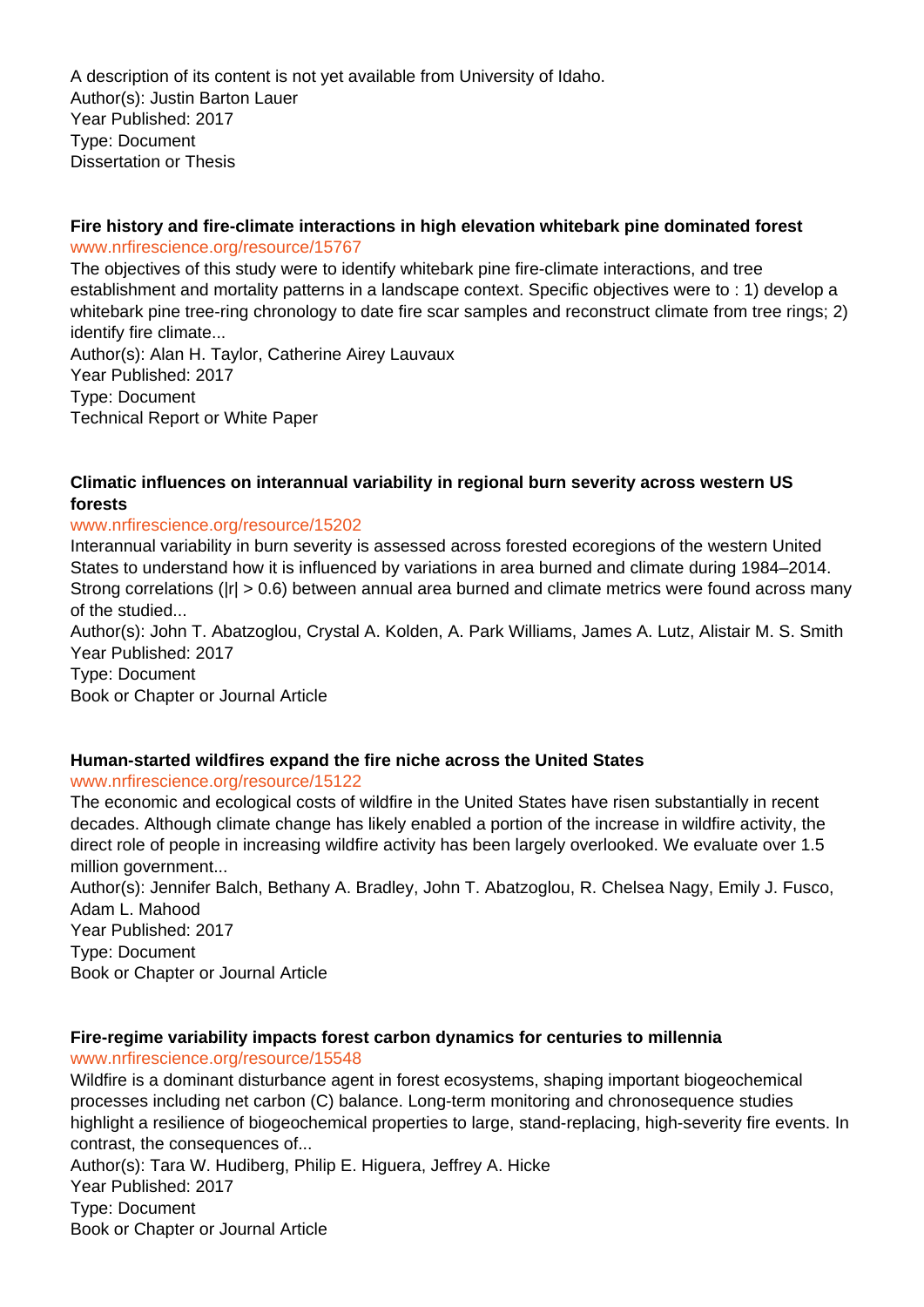## **GSD Update: Year in Review: Spotlight on 2016 Research by the Grassland, Shrubland and Desert Ecosystems Science Program**

## www.nrfirescience.org/resource/16548

In this issue of the GSD Update, we take a look back at selected studies of the Grassland, Shrubland and Desert Ecosystems Science Program (GSD) that depict its strengths and focus areas. Significant results of recent research and science delivery by GSD scientists are highlighted. We feature program research that lines up with the...

Author(s): Deborah M. Finch Year Published: 2017 Type: Document Management or Planning Document

## **Fire regimes of ponderosa pine communities in the Black Hills and surrounding areas**

## www.nrfirescience.org/resource/16433

Wildfire is an important disturbance in ponderosa pine communities in the Black Hills and surrounding areas. Effective management of these communities requires an understanding of historical fire regimes. This review provides a synthesis of the available scientific literature on historical patterns and contemporary changes in fuels...

Author(s): Shannon K. Murphy Year Published: 2017 Type: Document **Synthesis** 

## **Spatial interpolation and mean fire interval analyses quantify historical mixed-severity fire regimes**

## www.nrfirescience.org/resource/15005

Tree-age data in combination with fire scars improved inverse-distance-weighted spatial modelling of historical fire boundaries and intervals for the Darkwoods, British Columbia, Canada. Fire-scarred trees provided direct evidence of fire. The presence of fire-sensitive trees at sites with no fire scars indicated fire-free periods...

Author(s): Gregory A. Greene, Lori D. Daniels Year Published: 2017 Type: Document Book or Chapter or Journal Article

## **Trend analysis of fire season length and extreme fire weather in North America between 1979 and 2015**

## www.nrfirescience.org/resource/16407

We have constructed a fire weather climatology over North America from 1979 to 2015 using the North American Regional Reanalysis dataset and the Canadian Fire Weather Index (FWI) System. We tested for the presence of trends in potential fire season length, based on a meteorological definition, and extreme fire weather using the non-...

Author(s): Piyush Jain, Xianli Wang, Michael D. Flannigan Year Published: 2017 Type: Document Book or Chapter or Journal Article

**Slow awakening: ecology's role in shaping forest fire policy**

www.nrfirescience.org/resource/19236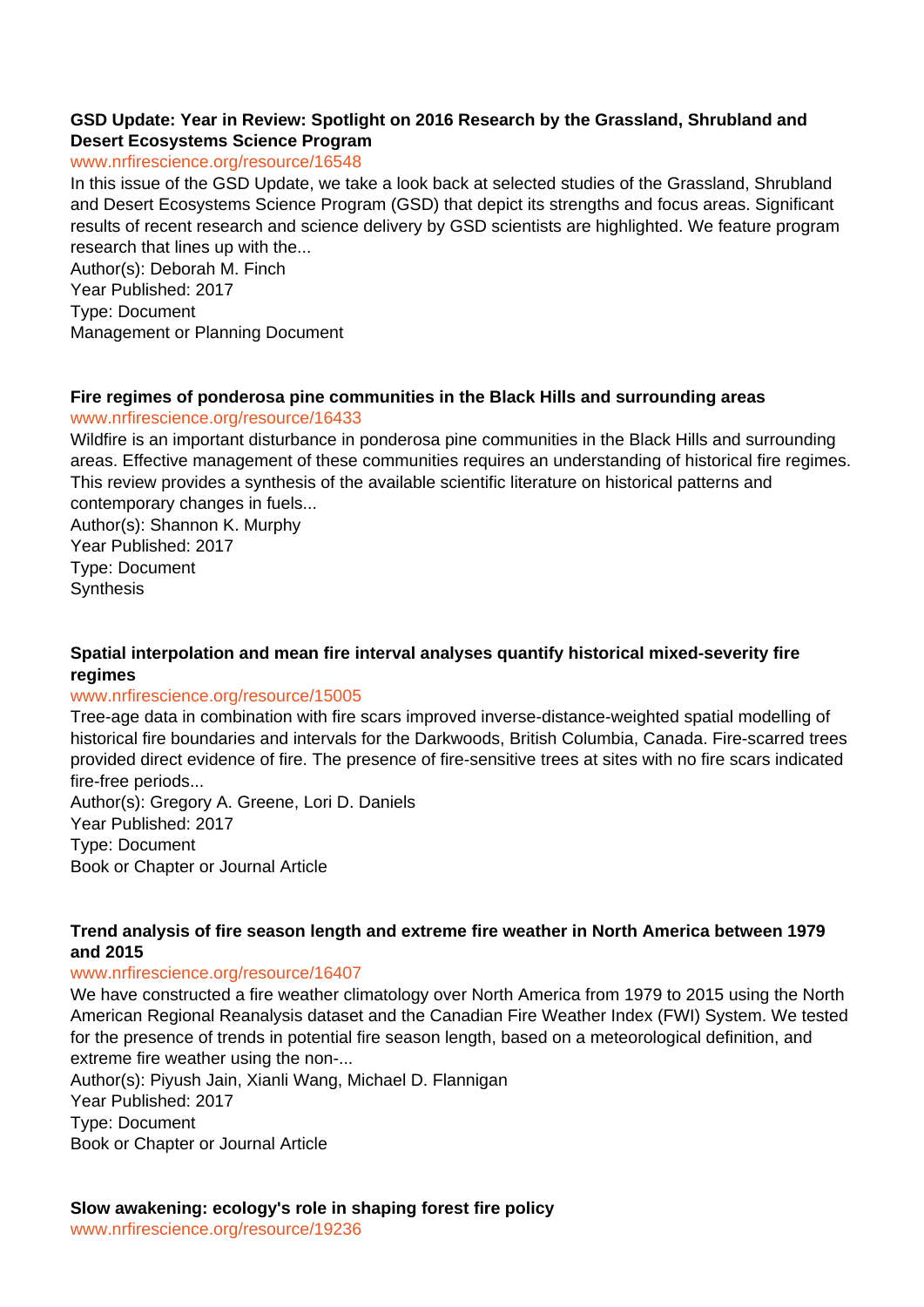Soon after its inception in the early 1900s the U.S. Forest Service adopted a policy that can be described as "fire exclusion," based on the view that forest fires were unnecessary and a menace.1 In the late 1970s, however, the agency was compelled by facts on the ground to begin transitioning to managing fire as an inherent... Author(s): Stephen F. Arno Year Published: 2017

Type: Document Book or Chapter or Journal Article

# **Temporal trends in burn severity in Selway Bitterroot Wilderness 1880-2012**

## www.nrfirescience.org/resource/17662

Multidecadal trends in areas burned with high severity shape ecological effects of fires, but most assessments are limited to ?30 years of satellite data. We analysed the proportion of area burned with high severity, the annual area burned with high severity, the probability areas burned with high severity and also the area...

Author(s): Penelope Morgan, Andrew T. Hudak, Ashley Wells, Sean A. Parks, Scott L. Baggett, Benjamin C. Bright, Patricia Green Year Published: 2017

Type: Document Book or Chapter or Journal Article

# **Multidecadal trends in area burned with high severity in the Selway-Bitterroot Wilderness Area 1880-2012**

## www.nrfirescience.org/resource/16279

Multidecadal trends in areas burned with high severity shape ecological effects of fires, but most assessments are limited to ,30 years of satellite data. We analysed the proportion of area burned with high severity, the annual area burned with high severity, the probability areas burned with high severity and also the area reburned...

Author(s): Penelope Morgan, Andrew T. Hudak, Ashley Wells, Sean A. Parks, Scott L. Baggett, Benjamin C. Bright, Patricia Green Year Published: 2017 Type: Document Book or Chapter or Journal Article

## **Indicators of burn severity at extended temporal scales: A decade of ecosystem response in mixed conifer forests of western Montana**

# www.nrfirescience.org/resource/15315

We collected field and remotely sensed data spanning 10 years after three 2003 Montana wildfires to monitor ecological change across multiple temporal and spatial scales. Multiple endmember spectral mixture analysis was used to create post-fire maps of: char, soil, green (GV) and non-photosynthetic (NPV) vegetation from high-...

Author(s): Sarah A. Lewis, Andrew T. Hudak, Peter R. Robichaud, Penelope Morgan, K.L. Satterberg, Eva K. Strand, Alistair M. S. Smith, J Zamudio, Leigh B. Lentile Year Published: 2017 Type: Document

Book or Chapter or Journal Article

# **Sustainability and wildland fire: The origins of Forest Service Wildland Fire Research**

www.nrfirescience.org/resource/15768

On June 1, 2015, the Forest Service, an agency of the U.S. Department of Agriculture (USDA), celebrated the 100th anniversary of the Branch of Research. Established in 1915 to centralize and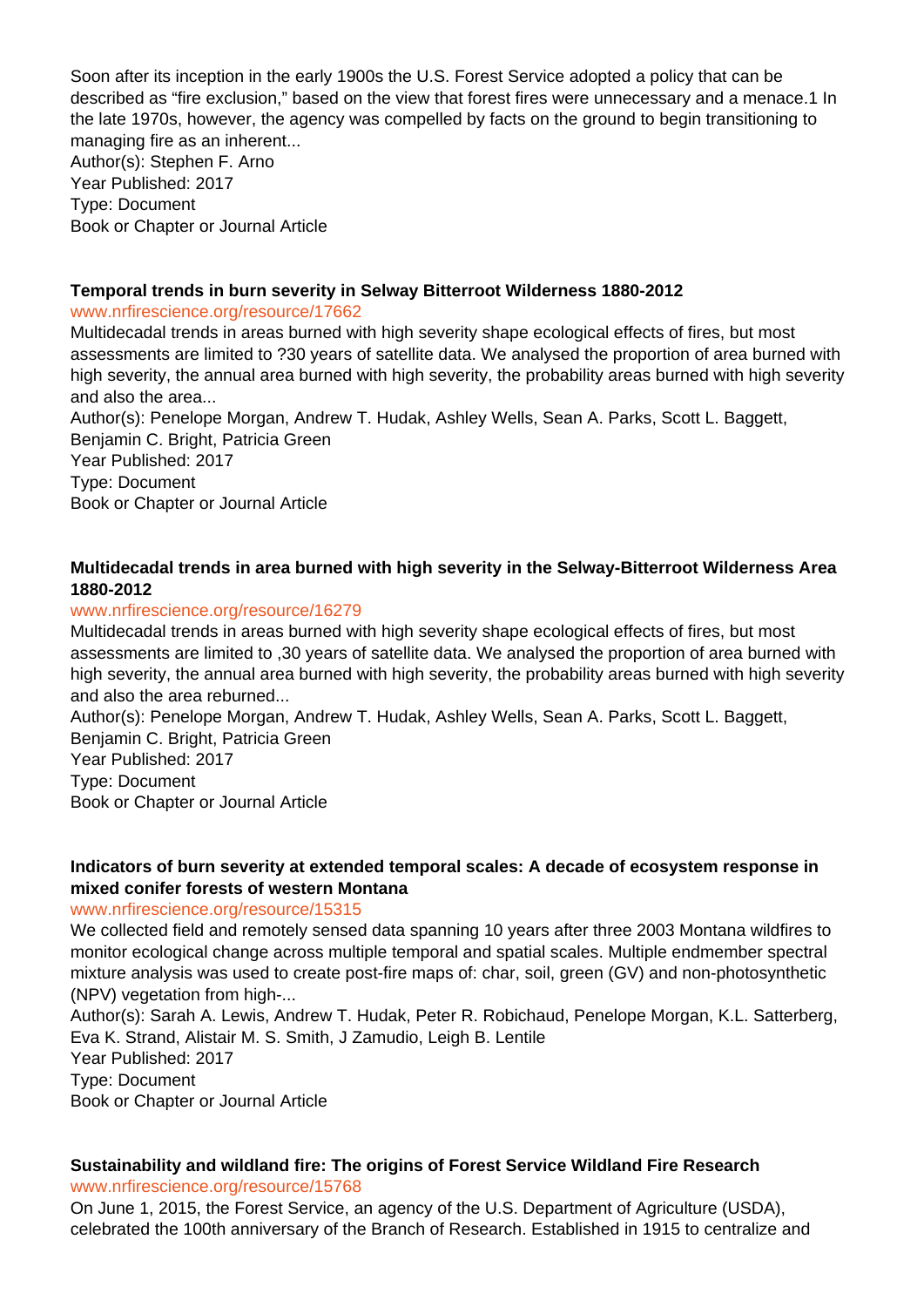elevate the pursuit of research throughout the agency, the Branch of Research focused on everything from silvicultural investigations conducted...

Author(s): Diane M. Smith Year Published: 2017 Type: Document Book or Chapter or Journal Article

## **Condition of Live Fire-Scarred Ponderosa Pine Twenty-one Years After Removing Partial Cross-Sections**

## www.nrfirescience.org/resource/16889

Concern over the effects of removing fire-scarred partial cross-sections may limit sampling of live ponderosa pine to reconstruct fire history. We report mortality rates for ponderosa pine trees 20 to 21 years after removing fire-scarred partial cross-sections to reconstruct fire history. In 2015, following surveys every five years... Author(s): Emily K. Heyerdahl, Steven J. McKay Year Published: 2017 Type: Document

Book or Chapter or Journal Article

# **Disturbance regimes and the historical range and variation in terrestrial ecosystems**

## www.nrfirescience.org/resource/16549

Picture a tranquil landscape with undulating topography, idyllic streams, scenic glades, and verdant vegetation. Left to its own devices, this landscape would eventually become dominated by late successional communities that would slowly shift in composition and structure in response to climate fluctuations over long time periods....

Author(s): Robert E. Keane Year Published: 2017 Type: Document **Synthesis** 

# **Spatially varying constraints of human-caused fire occurrence in British Columbia, Canada**

## www.nrfirescience.org/resource/15088

Human-caused wildfires are controlled by human and natural influences, and determining their key drivers is critical for understanding spatial patterns of wildfire and implementing effective fire management. We examined an array of explanatory variables that account for spatial controls of humancaused fire occurrence from 1990 to...

Author(s): Philip E. Camp, Meg A. Krawchuk Year Published: 2017 Type: Document Book or Chapter or Journal Article

# **Quantifying the human influence on fire ignition across the western USA**

www.nrfirescience.org/resource/14896

Humans have a profound effect on fire regimes by increasing the frequency of ignitions. Although ignition is an integral component of understanding and predicting fire, to date fire models have not been able to isolate the ignition location, leading to inconsistent use of anthropogenic ignition proxies. Here, we identified fire...

Author(s): Emily J. Fusco, John T. Abatzoglou, Jennifer Balch, John T. Finn, Bethany A. Bradley Year Published: 2016 Type: Document Book or Chapter or Journal Article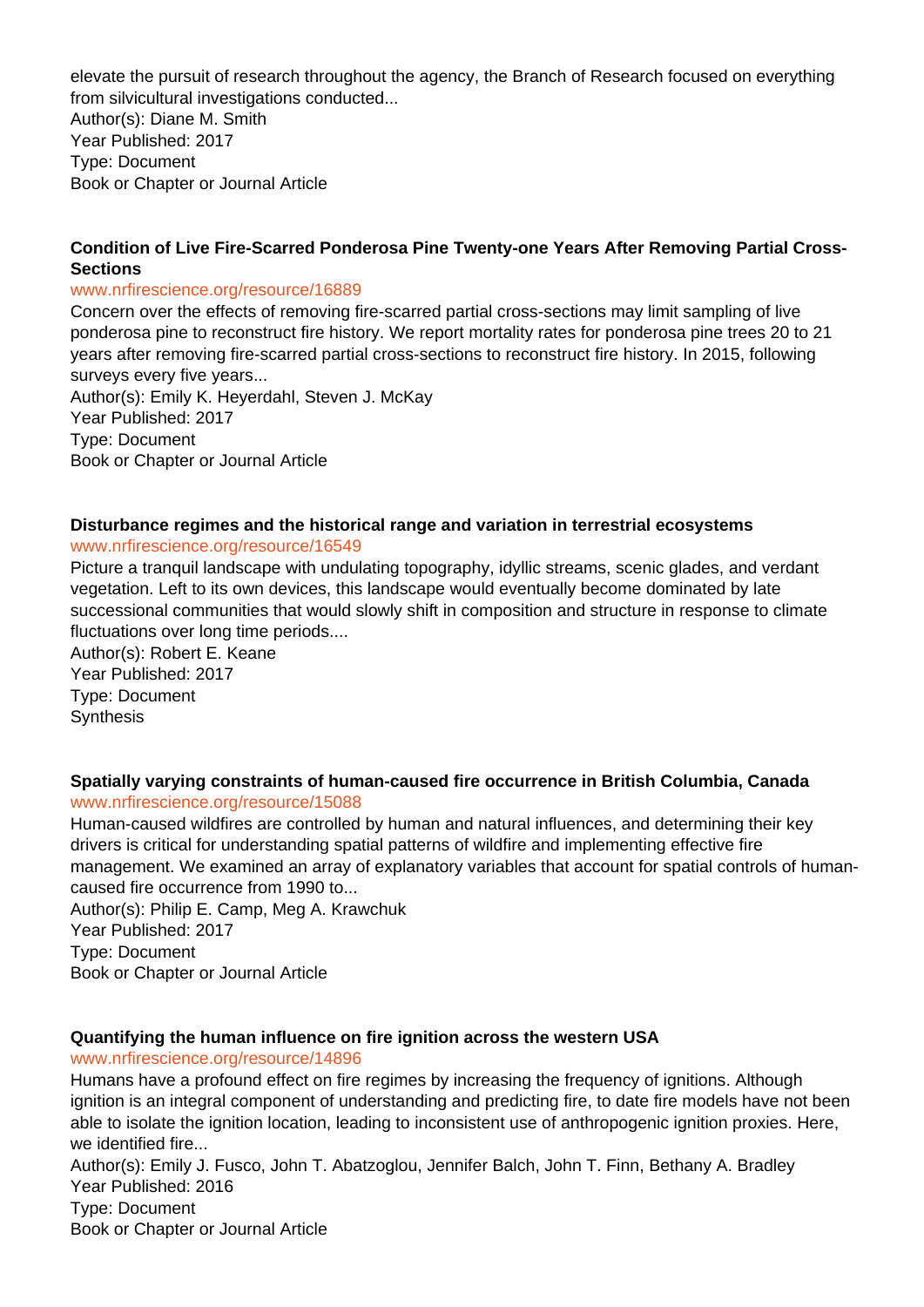# **Sensitivity of reconstructed fire histories to detection criteria in mixed-severity landscapes**

## www.nrfirescience.org/resource/14818

In heterogeneous forest landscapes prone to wildfires, accurate classification of the fire regime beyond direct observations and records is difficult. This is in part due to the methods used to reconstruct historical fires in complex, heterogeneous landscapes with varying fire severities. Mixed-severity fire regimes, defined as...

Author(s): Vanessa Stretch, Ze'ev Gedalof, Jacklyn Cockburn, Michael F. Pisaric Year Published: 2016 Type: Document Book or Chapter or Journal Article

# **Spatial and temporal variations of fire regimes in the Canadian Rocky mountains and foothills of southern Alberta**

## www.nrfirescience.org/resource/14701

Like many fire-adapted ecosystems, decades of fire exclusion policy in the Rocky Mountains and Foothills natural regions of southern Alberta, Canada are raising concern over the loss of ecological integrity. Departure from historical conditions is evaluated using median fire return intervals (MdFRI) based on fire history data from...

Author(s): Michael D. Flannigan, Brad C. Hawkes, Marc-Andre Parisien, Marie-Pierre Rogeau, Rick Arthur

Year Published: 2016 Type: Document Book or Chapter or Journal Article

# **Yellowstone fire history and fire ecology - Insights 27 years after the 1988 fires**

## www.nrfirescience.org/resource/14651

In 1988, fires burned 36% (about 800,000 acres) of Yellowstone National Park (YNP). At the time, the size and severity of these fires was greater than scientists and land managers were used to and they were attributed to excessive fuel loadings that were a result of past fire suppression. However, fire history and fire ecology...

Author(s): Corey L. Gucker Year Published: 2016 Type: Document Research Brief or Fact Sheet

# **Average stand age from forest inventory plots does not describe historical fire regimes in ponderosa pine and mixed-conifer forests of western North America**

www.nrfirescience.org/resource/14438

Quantifying historical fire regimes provides important information for managing contemporary forests. Historical fire frequency and severity can be estimated using several methods; each method has strengths and weaknesses and presents challenges for interpretation and verification. Recent efforts to quantify the timing of historical...

Author(s): Jens T. Stevens, Hugh Safford, Malcolm P. North, Jeremy S. Fried, Andrew N. Gray, Peter M. Brown, Christopher R. Dolanc, Solomon Z. Dobrowski, Donald A. Falk, Calvin A. Farris, Jerry F. Franklin, Peter Z. Fule, R. Keala Hagmann, Eric E. Knapp, Alan H. Taylor, Jay D. Miller, Douglas F. Smith, Thomas W. Swetnam Year Published: 2016 Type: Document Book or Chapter or Journal Article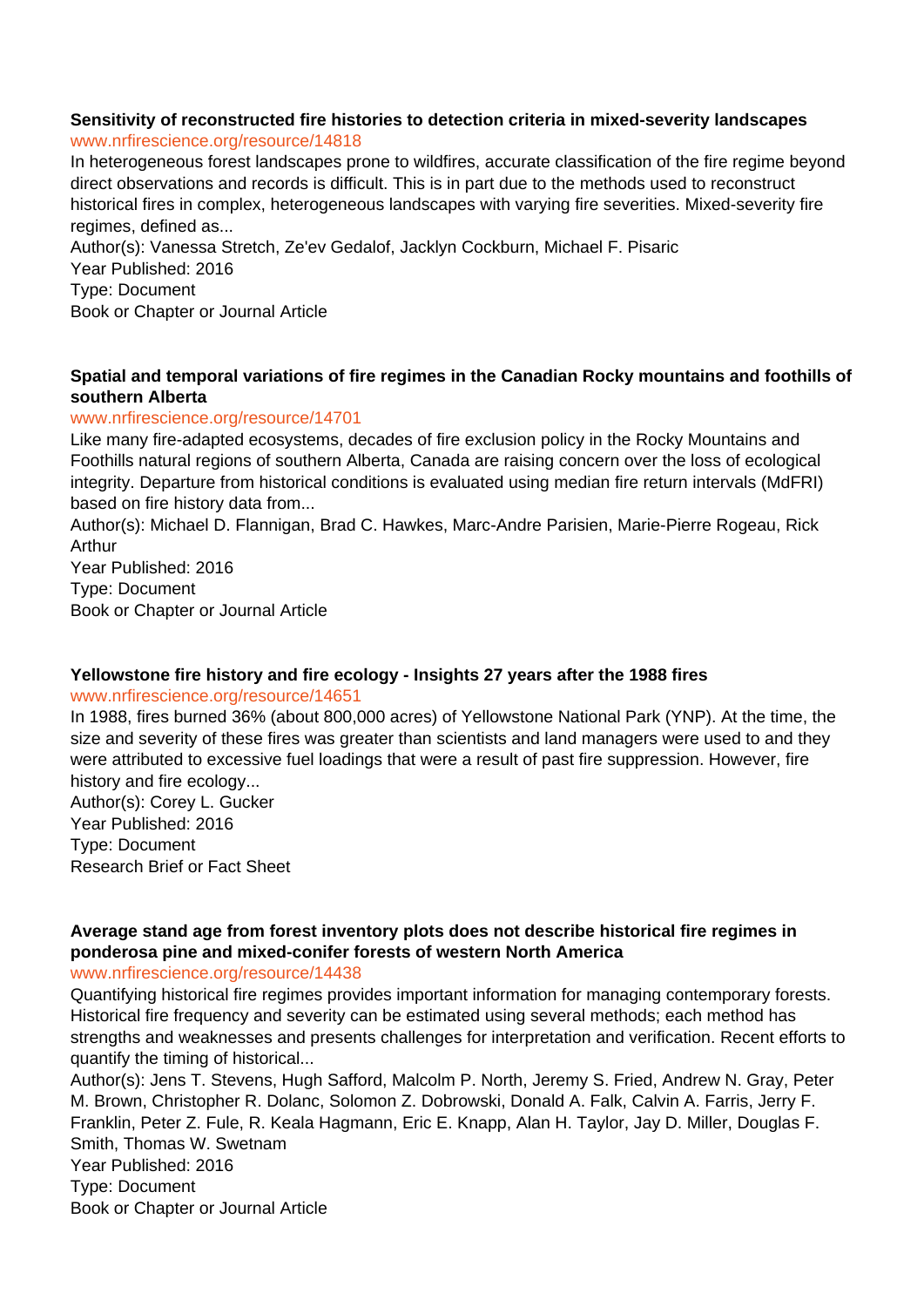## **Introduction to the article by Elers Koch: the passing of the Lolo Trail**

www.nrfirescience.org/resource/14325

In 1935, Elers Koch argued in a Journal of Forestry article that a minimum fire protection model should be implemented in the backcountry areas of national forests in Idaho, USA. As a USDA Forest Service Supervisor and Assistant Regional Forester, Koch had led many major fire-fighting campaigns in the region, beginning with...

Author(s): Elers Koch Year Published: 2016 Type: Document Book or Chapter or Journal Article

## **Toward a more ecologically informed view of severe forest fires**

www.nrfirescience.org/resource/14023

We use the historical presence of high-severity fire patches in mixed-conifer forests of the western United States to make several points that we hope will encourage development of a more ecologically informed view of severe wildland fire effects. First, many plant and animal species use, and have sometimes evolved to depend on,...

Author(s): Richard L. Hutto, Robert E. Keane, Rosemary L. Sherriff, Christopher T. Rota, Lisa A. Eby, Victoria A. Saab

Year Published: 2016

Type: Document

Book or Chapter or Journal Article, Synthesis

## **Fire-proneness as a prerequisite for the evolution of fire-adapted traits**

#### www.nrfirescience.org/resource/15050

Fire as a major evolutionary force has been disputed because it is considered to lack supporting evidence. If a trait has evolved in response to selection by fire then the environment of the plant must have been fire-prone before the appearance of that trait. Using outcomes of trait assignments applied to molecular phylogenies for...

Author(s): Byron B. Lamont, Tianhua He Year Published: 2016 Type: Document Book or Chapter or Journal Article

# **Tamm Review: Management of mixed-severity fire regime forests in Oregon, Washington, and Northern California**

## www.nrfirescience.org/resource/13976

Increasingly, objectives for forests with moderate- or mixed-severity fire regimes are to restore successionally diverse landscapes that are resistant and resilient to current and future stressors. Maintaining native species and characteristic processes requires this successional diversity, but methods to achieve it are poorly...

Author(s): Paul F. Hessburg, Thomas A. Spies, David A. Perry, Carl N. Skinner, Alan H. Taylor, Peter M. Brown, Scott L. Stephens, Andrew J. Larson, Derek J. Churchill, Nicholas A. Povak, Peter H. Singleton, Brenda McComb, William J. Zielinski, Brandon M. Collins, R. Brion Salter, Jerry F. Franklin, Gregg M. Riegel Year Published: 2016 Type: Document Book or Chapter or Journal Article

**Influence of fire disturbance and biophysical heterogeneity on pre-settlement ponderosa pine**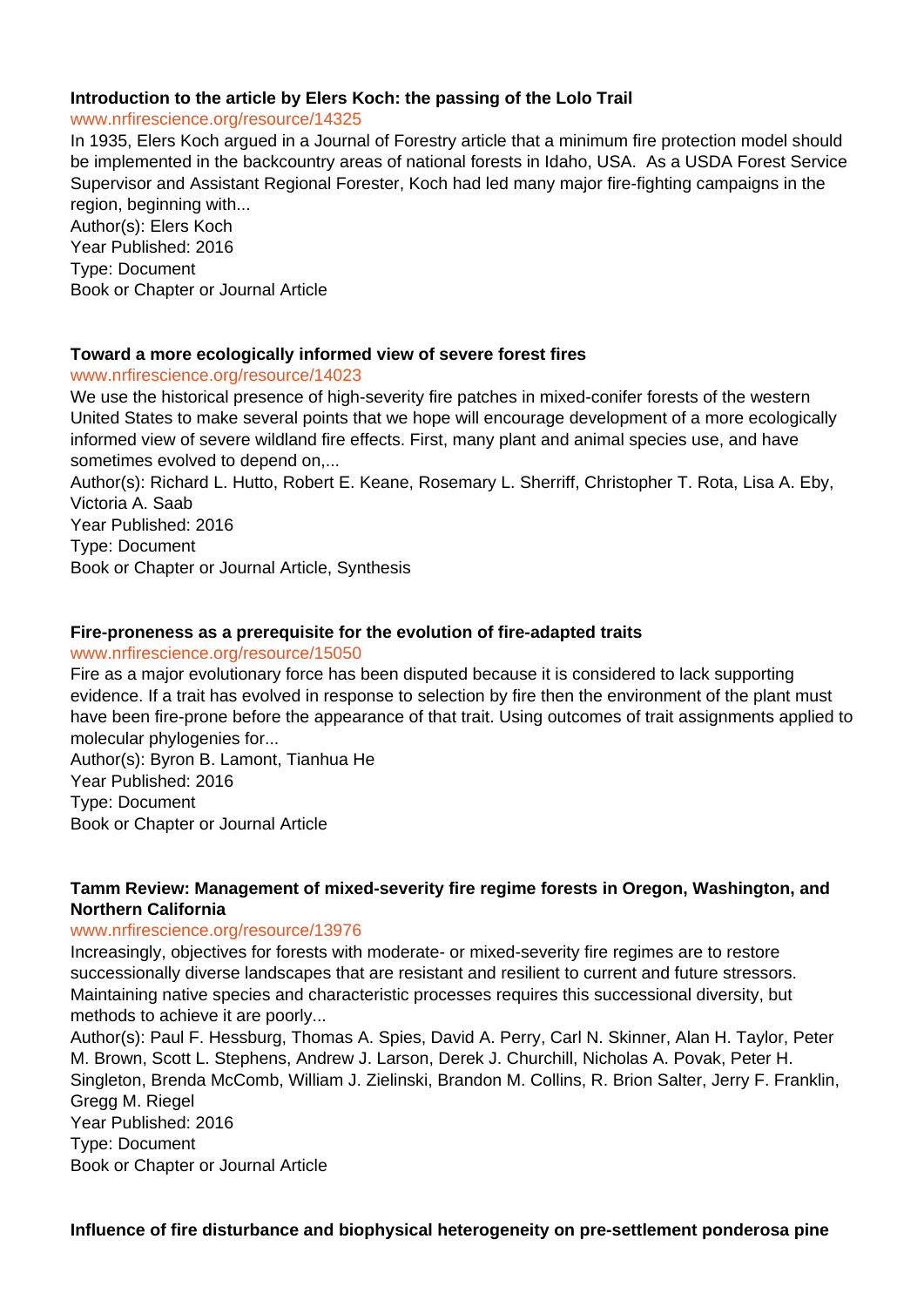## **and mixed conifer forests**

#### www.nrfirescience.org/resource/14847

Fire frequency is assumed to have exerted a strong influence on historical forest communities in the inland Pacific Northwest. This study reconstructs forest structure and composition in the year 1890 and fire frequency from 1760 to 1890 at 10 sites spanning a broad productivity gradient in the southern Blue Mountains of eastern... Author(s): James D. Johnston, John D. Bailey, Christopher J. Dunn Year Published: 2016 Type: Document

Book or Chapter or Journal Article

# **ARCBURN: Linking field-based and experimental methods to quantify, predict, and manage fire effects on cultural resources - Final Report to the Joint Fire Science Program**

www.nrfirescience.org/resource/17041

Cultural resources are physical features, both natural and anthropogenic, associated with human activity. These unique and non-renewable resources include sites, structures, and objects possessing significance in history, architecture, archaeology, or human development (Fowler 1982). Wildfires can alter cultural resources through...

Author(s): Rachel A. Loehman, Bret W. Butler, Jamie Civitello, Connie Constan, Jennifer Dyer, Zander Evans, Megan Friggens, Rebekah Kneifel, James J. Reardon, Madeline Scheintaub, Anastasia Steffen Year Published: 2016

Type: Document

Technical Report or White Paper

## **Anthropogenic influence on wildfire activity in Alberta, Canada**

#### www.nrfirescience.org/resource/14702

The boreal forest of Alberta, Canada, is under pressure from a rapid expansion of the wildland–human interface driven by natural resources exploitation. The specific impact of these changes on area burned remains poorly understood. We addressed this issue by modelling area burned for the 1980–2010 period using variables...

Author(s): Francois-Nicolas Robinne, Marc-Andre Parisien, Michael D. Flannigan

Year Published: 2016 Type: Document Book or Chapter or Journal Article

## **The spatially varying influence of humans on fire probability in North America**

#### www.nrfirescience.org/resource/14693

Humans affect fire regimes by providing ignition sources in some cases, suppressing wildfires in others, and altering natural vegetation in ways that may either promote or limit fire. In North America, several studies have evaluated the effects of society on fire activity; however, most studies have been regional or subcontinental...

Author(s): Marc-Andre Parisien, Carol Miller, Sean A. Parks, Evan R. DeLancey, Francois-Nicolas Robinne, Michael D. Flannigan

Year Published: 2016 Type: Document

Book or Chapter or Journal Article

# **A 14,000-year record of fire, climate, and vegetation from the Bear River Range, southeast Idaho, USA**

#### www.nrfirescience.org/resource/14481

The vegetation and fire history of the Bear River Range (BRR), Southeast Idaho has been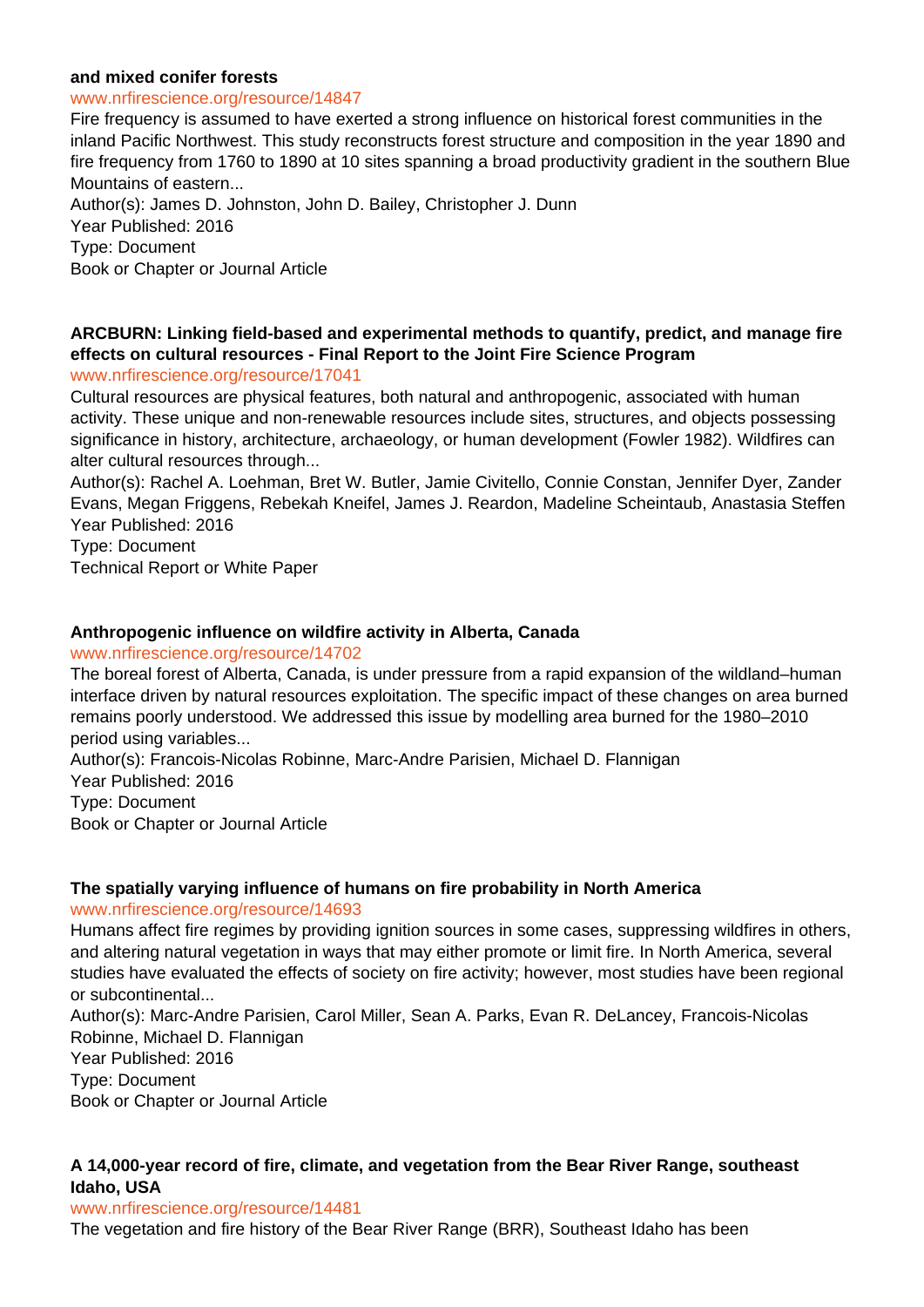reconstructed from pollen, plant macrofossils, and macroscopic charcoal from lacustrine sediments. Overall, the BRR record shows independent responses of vegetation and fire regime to climate variation. The reconstructions suggest strong seasonal... Author(s): Zachary J. Lundeen, Andrea R. Brunelle Year Published: 2016 Type: Document Book or Chapter or Journal Article

#### **Wildland fire limits subsequent fire occurrence**

#### www.nrfirescience.org/resource/15303

Several aspects of wildland fire are moderated by site- and landscape-level vegetation changes caused by previous fire, thereby creating a dynamic where one fire exerts a regulatory control on subsequent fire. For example, wildland fire has been shown to regulate the size and severity of subsequent fire. However, wildland fire has... Author(s): Sean A. Parks, Carol Miller, Lisa M. Holsinger, Scott L. Baggett, Benjamin J. Bird Year Published: 2016

Type: Document Book or Chapter or Journal Article

## **Macroanatomy and compartmentalization of recent fire scars in three North American conifers** www.nrfirescience.org/resource/14329

Fire scars are initiated by cambial necrosis caused by localized lethal heating of the tree stem. Scars develop as part of the linked survival processes of compartmentalization and wound closure. The position of scars within dated tree ring series is the basis for dendrochronological reconstruction of fire history. Macroanatomical...

Author(s): Kevin T. Smith, Estelle Arbellay, Donald A. Falk, Elaine Kennedy Sutherland Year Published: 2016 Type: Document

Book or Chapter or Journal Article

## **Quaking aspen in Utah: integrating recent science with management**

#### www.nrfirescience.org/resource/15175

Quaking aspen is widely regarded as a key resource for humans, livestock, and wildlife with these values often competing with each other, leading to overuse of aspen in some locations and declines. We review trends in aspen science and management, particularly in Utah. Historically, research conducted here holds a prestigious place...

Author(s): Paul C. Rogers, Sam St. Clair Year Published: 2016 Type: Document Book or Chapter or Journal Article

## **Altered mixed-severity fire regime has homogenised montane forests of Jasper National Park** www.nrfirescience.org/resource/14201

Fire suppression has altered the historical mixed-severity fire regime and homogenised forest structures in Jasper National Park, Canada. We used dendrochronology to reconstruct fire history and assess forest dynamics at 29 sites in the montane forests. Based on fire scars and even-aged post-fire cohorts, we determined 18 sites had...

Author(s): Raphael D. Chavardes, Lori D. Daniels Year Published: 2016 Type: Document Book or Chapter or Journal Article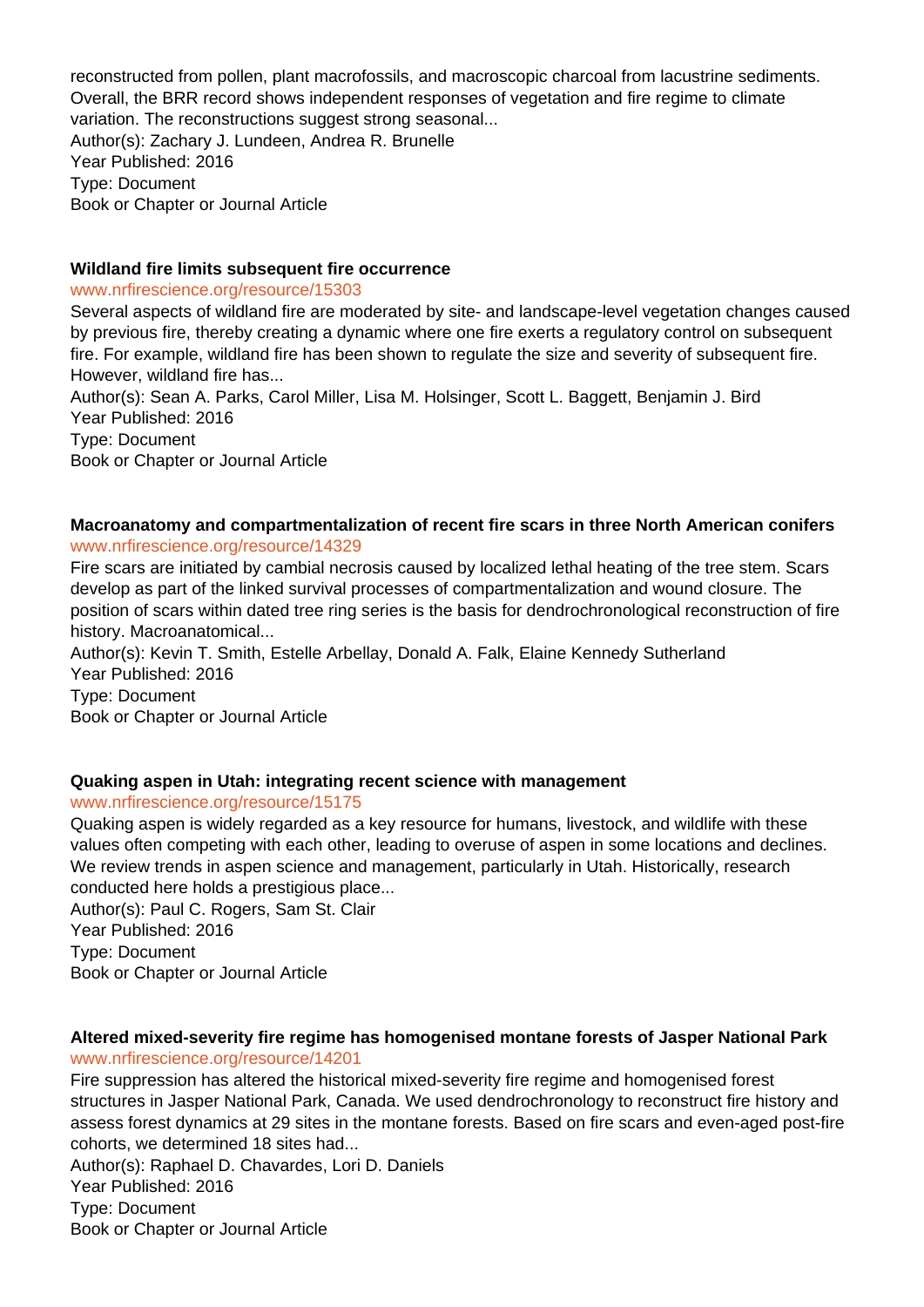## **A 350-million-year legacy of fire adaptation among conifers**

www.nrfirescience.org/resource/14017

Current phylogenetic evidence shows that fire began shaping the evolution of land plants 125 Ma, although the fossil charcoal record indicates that fire has a much longer history (>350 Ma). Serotiny (onplant seed storage) is generally accepted as an adaptation to fire among woody plants. We developed a conceptual model of the...

Author(s): Tianhua He, Claire M. Belcher, Byron B. Lamont, Sim L. Lim Year Published: 2016 Type: Document Book or Chapter or Journal Article

## **Between two fires: a fire history of contemporary America**

#### www.nrfirescience.org/resource/18284

From a fire policy of prevention at all costs to today's restored burning, Between Two Fires is America's history channeled through the story of wildland fire management. Stephen J. Pyne tells of a fire revolution that began in the 1960s as a reaction to simple suppression and single-agency hegemony, and then matured into more...

Author(s): Stephen Pyne Year Published: 2015 Type: Document Book or Chapter or Journal Article

## **Wildland fire deficit and surplus in the western United States, 1984-2012**

#### www.nrfirescience.org/resource/13740

Wildland fire is an important disturbance agent in the western US and globally. However, the natural role of fire has been disrupted in many regions due to the influence of human activities, which have the potential to either exclude or promote fire, resulting in a "fire deficit" or "fire surplus", respectively. In this study, we...

Author(s): Sean A. Parks, Carol Miller, Marc-Andre Parisien, Lisa M. Holsinger, Solomon Z. Dobrowski, John T. Abatzoglou

Year Published: 2015 Type: Document Book or Chapter or Journal Article

## **Wildland fire as a self-regulating mechanism: the role of previous burns and weather in limiting fire progression**

#### www.nrfirescience.org/resource/12770

Theory suggests that natural fire regimes can result in landscapes that are both self-regulating and resilient to fire. For example, because fires consume fuel, they may create barriers to the spread of future fires, thereby regulating fire size. Top-down controls such as weather, however, can weaken this effect. While empirical...

Author(s): Sean A. Parks, Lisa M. Holsinger, Carol Miller, Cara R. Nelson Year Published: 2015 Type: Document Book or Chapter or Journal Article

# **The changing strength and nature of fire-climate relationships in the northern Rocky Mountains, U.S.A., 1902-2008**

www.nrfirescience.org/resource/15636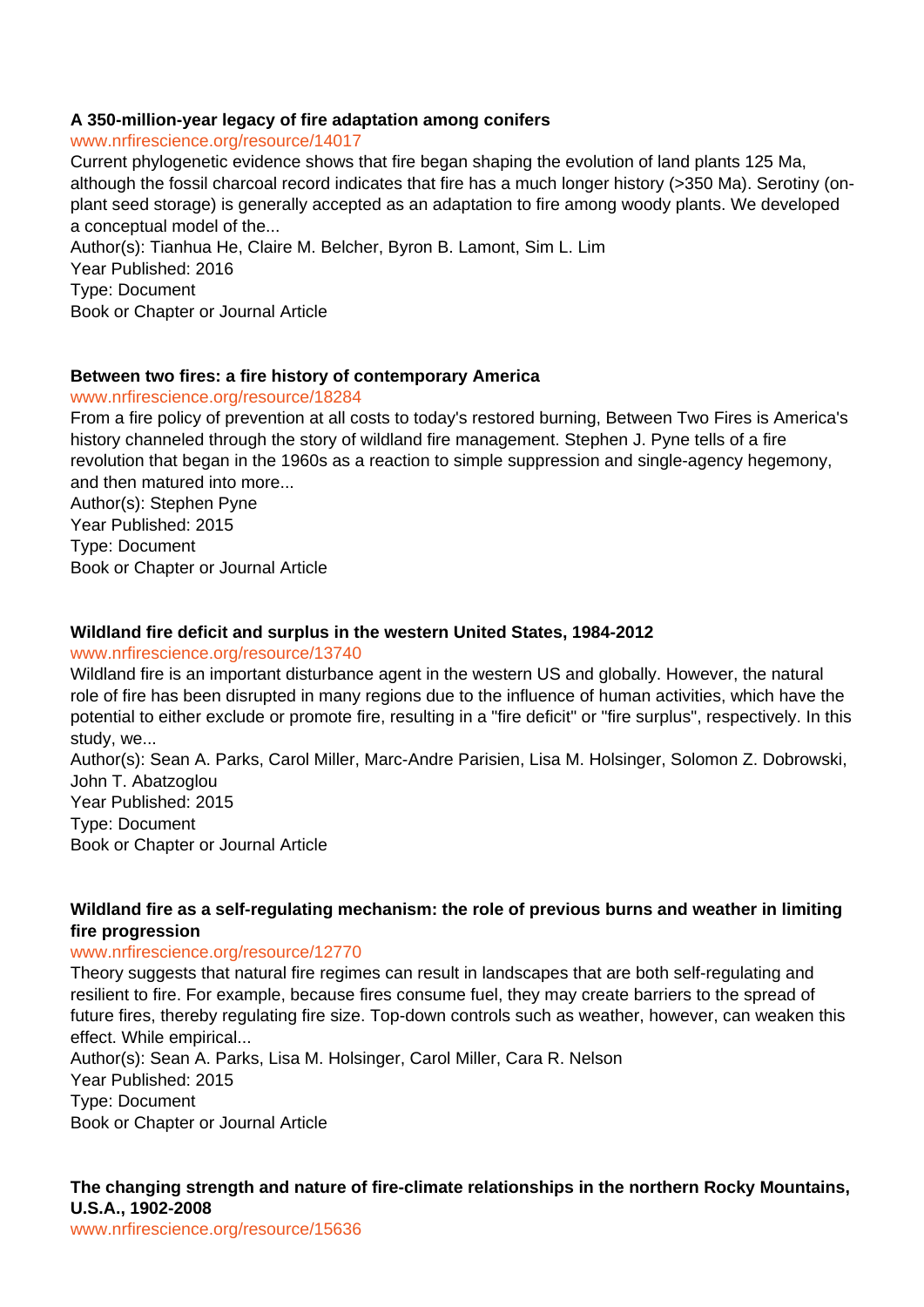Time-varying fire-climate relationships may represent an important component of fire-regime variability, relevant for understanding the controls of fire and projecting fire activity under global-change scenarios. We used time-varying statistical models to evaluate if and how fire-climate relationships varied from 1902-2008, in one... Author(s): Philip E. Higuera, John T. Abatzoglou, Jeremy S. Littell, Penelope Morgan Year Published: 2015 Type: Document Book or Chapter or Journal Article

# **Collaborative fuels reduction and restoration - Experiences from the Southwestern Crown of the Continent**

## www.nrfirescience.org/resource/13064

Forests that historically burned in mixed-severity fire regimes prove difficult to manage, especially when they border homes and prized recreation areas. This management challenge was the focus of the Fuels Reduction and Restoration in Mixed-Conifer Forests of the Southwestern Crown of the Continent field trip, following the May...

Author(s): Corey L. Gucker Year Published: 2015 Type: Document Research Brief or Fact Sheet

# **Historical spatial patterns and contemporary tree mortality in dry mixed-conifer forests**

www.nrfirescience.org/resource/13649

Management and restoration of the dry, frequent-fire forests of the North American west depend on sound information about both historical and contemporary conditions to adequately address repercussions of fire suppression and changing climate. The purpose of this study is to quantify historical tree spatial patterns and assess...

Author(s): Kate A. Clyatt, Justin S. Crotteau, Michael S. Schaedel, Haley L. Wiggins, Harold Kelley, Derek J. Churchill, Andrew J. Larson

Year Published: 2015 Type: Document

Book or Chapter or Journal Article

## **Postfire shrub cover dynamics: A 70-year fire chronosequence in mountain big sagebrush communities**

## www.nrfirescience.org/resource/15422

Fire is natural in sagebrush (Artemisia L.) communities. In this study, we quantify effects of time since last burn (TSLB) on shrub cover over a 70-year (yr) fire chronosequence. We sampled mountain big sagebrush communities with very large-scale aerial (VLSA) imagery and measured sagebrush, antelope bitterbrush (Purshia tridentata...

Author(s): Corey A. Moffet, J. Bret Taylor, D. Terrance Booth Year Published: 2015 Type: Document Book or Chapter or Journal Article

# **Sources and implications of bias and uncertainty in a century of US wildfire activity data** www.nrfirescience.org/resource/13302

Analyses to identify and relate trends in wildfire activity to factors such as climate, population, land use or land cover and wildland fire policy are increasingly popular in the United States. There is a wealth of US wildfire activity data available for such analyses, but users must be aware of inherent reporting biases,...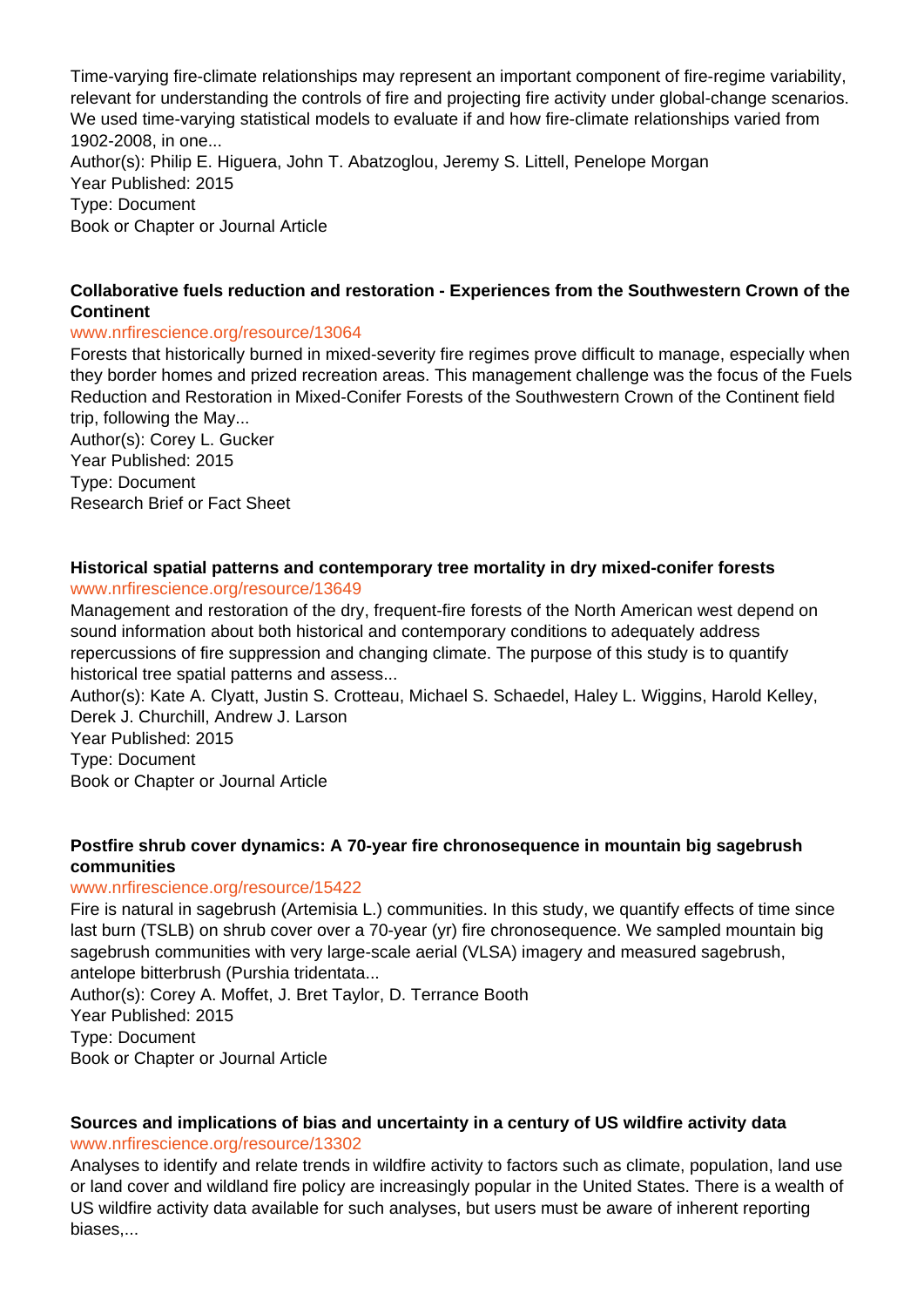Author(s): Karen C. Short Year Published: 2015 Type: Document Book or Chapter or Journal Article

## **Traditional fire-use, landscape transition, and the legacies of social theory past**

www.nrfirescience.org/resource/16974

Fire-use and the scale and character of its effects on landscapes remain hotly debated in the paleoand historical-fire literature. Since the second half of the nineteenth century, anthropology and geography have played important roles in providing theoretical propositions and testable hypotheses for advancing understandings of the...

Author(s): Michael R. Coughlan Year Published: 2015 Type: Document Book or Chapter or Journal Article

# **A state-and-transition simulation modeling approach for estimating the historical range of variability**

## www.nrfirescience.org/resource/13078

Reference ecological conditions offer important context for land managers as they assess the condition of their landscapes and provide benchmarks for desired future conditions. State-and-transition simulation models (STSMs) are commonly used to estimate reference conditions that can be used to evaluate current ecosystem conditions...

Author(s): Kori Blankenship, Leonardo Frid, James L. Smith Year Published: 2015 Type: Document Book or Chapter or Journal Article

## **American Fire History, 1960-2013**

## www.nrfirescience.org/resource/15567

With support from the U.S. Forest Service, Department of the Interior, and Joint Fire Science Program, I have written a fire history of America from 1960 to 2013. The project will result in two books. Between Two Fires: A Fire History of Contemporary America relates the basic narrative. To the Last Smoke assembles anthologies of...

Author(s): Stephen Pyne, Heidi Neeley Year Published: 2015 Type: Document Technical Report or White Paper

# **Are high-severity fires burning at much higher rates recently than historically in dry-forest landscapes of the western USA?**

## www.nrfirescience.org/resource/13487

Dry forests at low elevations in temperate-zone mountains are commonly hypothesized to be at risk of exceptional rates of severe fire from climatic change and land-use effects. Their setting is fire-prone, they have been altered by land-uses, and fire severity may be increasing. However, where fires were excluded, increased fire... Author(s): William L. Baker Year Published: 2015 Type: Document Book or Chapter or Journal Article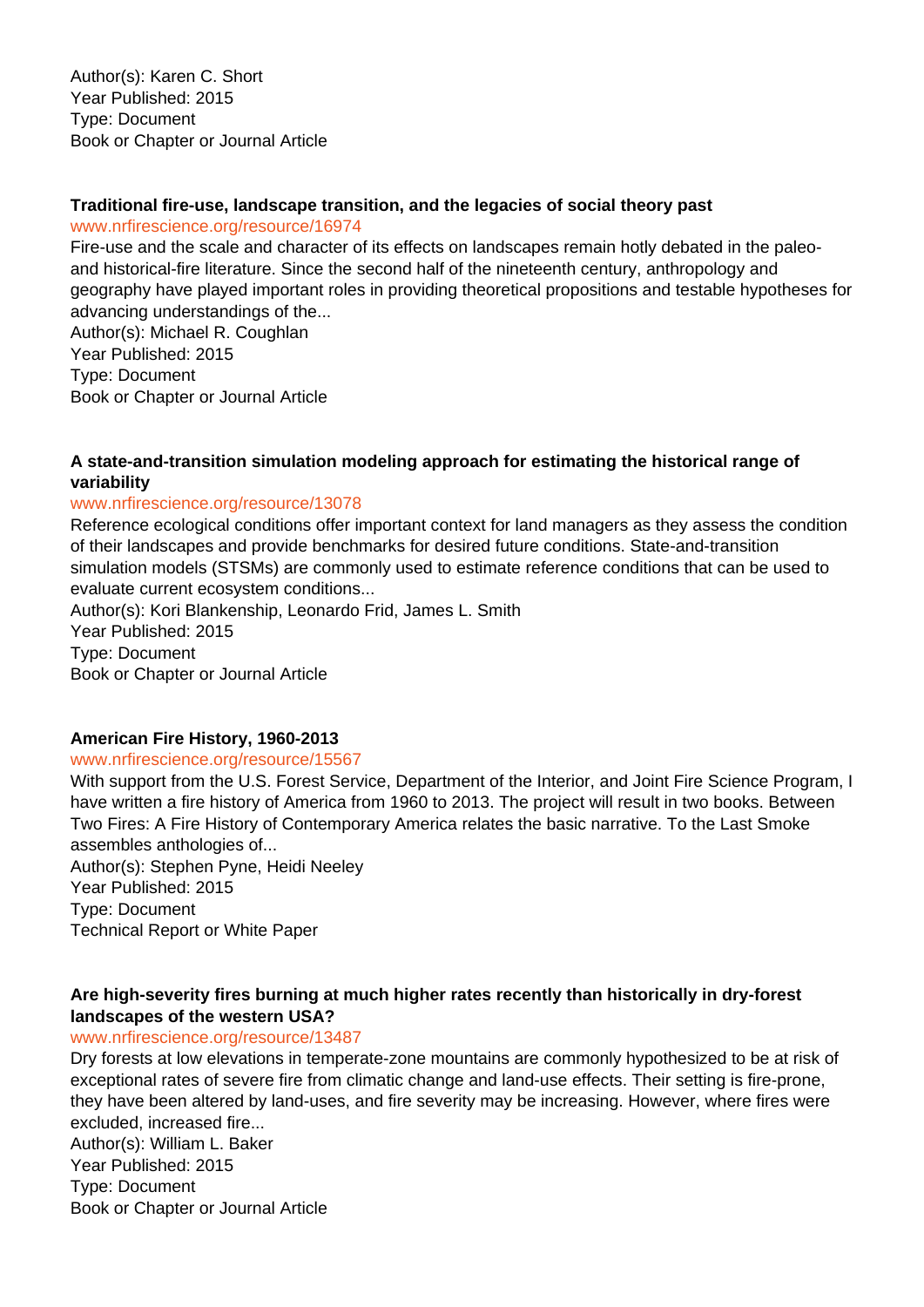## **Examining historical and current mixed-severity fire regimes in ponderosa pine and mixedconifer forests of western north America**

www.nrfirescience.org/resource/12904

There is widespread concern that fire exclusion has led to an unprecedented threat of uncharacteristically severe fires in ponderosa pine (Pinus ponderosa Dougl. ex. Laws) and mixedconifer forests of western North America. These extensive montane forests are considered to be adapted to a low/moderate-severity fire regime that...

Author(s): Dennis C. Odion, Chad T. Hanson, Andre Arsenault, William L. Baker, Dominick A. DellaSala, Richard L. Hutto, Walt Klenner, Max A. Moritz, Rosemary L. Sherriff, Thomas T. Veblen, Mark A. Williams

Year Published: 2014 Type: Document Book or Chapter or Journal Article

## **A spatial database of wildfires in the United States, 1992-2011**

## www.nrfirescience.org/resource/13303

The statistical analysis of wildfire activity is a critical component of national wildfire planning, operations, and research in the United States (US). However, there are multiple federal, state, and local entities with wildfire protection and reporting responsibilities in the US, and no single, unified system of wildfire record...

Author(s): Karen C. Short Year Published: 2014 Type: Document Book or Chapter or Journal Article

# **Restoration fuels treatments in old-growth- Visiting research plots in western larch and ponderosa pine forests**

#### www.nrfirescience.org/resource/12674

Mick Harrington and Steve Arno, retired research foresters with the USFS Rocky Mountain Research Station, took participants of the May 2014 Large Wildland Fires Conference through a 300-year-old stand of ponderosa pine (Pinus ponderosa) and western larch (Larix occidentalis). While there, they discussed their research, which...

Author(s): Corey L. Gucker Year Published: 2014 Type: Document Research Brief or Fact Sheet

## **Previous fires moderate burn severity of subsequent wildland fires in two large western US wilderness areas**

## www.nrfirescience.org/resource/12051

Wildland fire is an important natural process in many ecosystems. However, fire exclusion has reduced frequency of fire and area burned in many dry forest types, which may affect vegetation structure and composition, and potential fire behavior. In forests of the western U.S., these effects pose a challenge for fire and land...

Author(s): Sean A. Parks, Carol Miller, Cara R. Nelson, Zachary A. Holden Year Published: 2014 Type: Document

Book or Chapter or Journal Article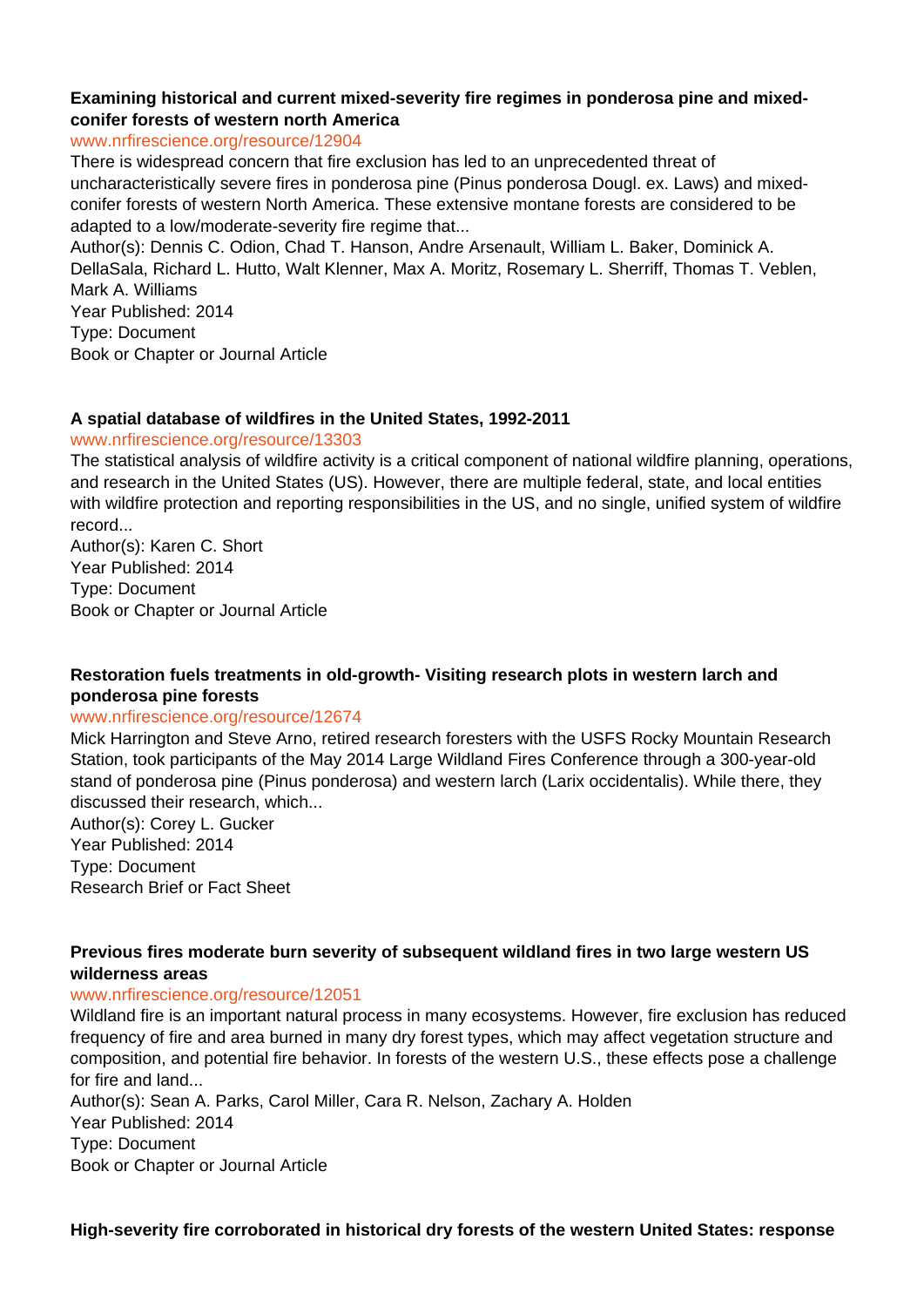#### **to Fule et al.**

#### www.nrfirescience.org/resource/13490

Accurate assessment of changing fire regimes is important, since climatic change and people may be promoting more wildfires. Government wildland fire policies and restoration programmes in dry western US forests are based on the hypothesis that high-severity fire was rare in historical fire regimes, modern fire severity is... Author(s): Mark A. Williams, William L. Baker Year Published: 2014 Type: Document

Book or Chapter or Journal Article

## **Briefing: climate and wildfire in western U.S. forests**

## www.nrfirescience.org/resource/12991

Wildfire in western U.S. federally managed forests has increased substantially in recent decades, with large (>1000 acre) fires in the decade through 2012 over five times as frequent (450 percent increase) and burned area over ten times as great (930 percent increase) as the 1970s and early 1980s. These changes are closely linked...

Author(s): Anthony L. Westerling, Timothy J. Brown, Tania L. Schoennagel, Thomas W. Swetnam, Monica G. Turner, Thomas T. Veblen

Year Published: 2014 Type: Document

Technical Report or White Paper

## **Northern Rockies pyrogeography: an example of fire atlas utility**

www.nrfirescience.org/resource/12923

We demonstrated the utility of digital fire atlases by analyzing forest fire extent across cold, dry, and mesic forests, within and outside federally designated wilderness areas during three different fire management periods: 1900 to 1934, 1935 to 1973, and 1974 to 2008. We updated an existing atlas with a 12,070,086 ha recording...

Author(s): Penelope Morgan, Emily K. Heyerdahl, Carol Miller, Aaron M. Wilson, Carly E. Gibson Year Published: 2014

Type: Document

Book or Chapter or Journal Article

# **40 years of wilderness fire in the Selway-Bitterroot and Frank Church-River of No Return**

## www.nrfirescience.org/resource/12777

Wilderness fire, its history, challenges, teachings, and future management were the focus of discussions and presentations during the 40 Years of Wilderness Fire in the Selway-Bitterroot field trip at the May 2014 Large Wildland Fires Conference. The trip took participants to observe recent fire patterns in the region between the...

Author(s): Corey L. Gucker Year Published: 2014 Type: Document Research Brief or Fact Sheet

# **The Bitterroot Valley fires of 2000 - Revisiting experiences and fire effects 13 years later** www.nrfirescience.org/resource/12673

During the Fires of 2000 field trip, held as part of the May 2014 Large Wildland Fires Conference, researchers, managers, residents, and stakeholders shared their experiences around the unprecedented number and size of fires that burned in the Bitterroot Valley in the summer of 2000. Topics discussed included fire history, fire...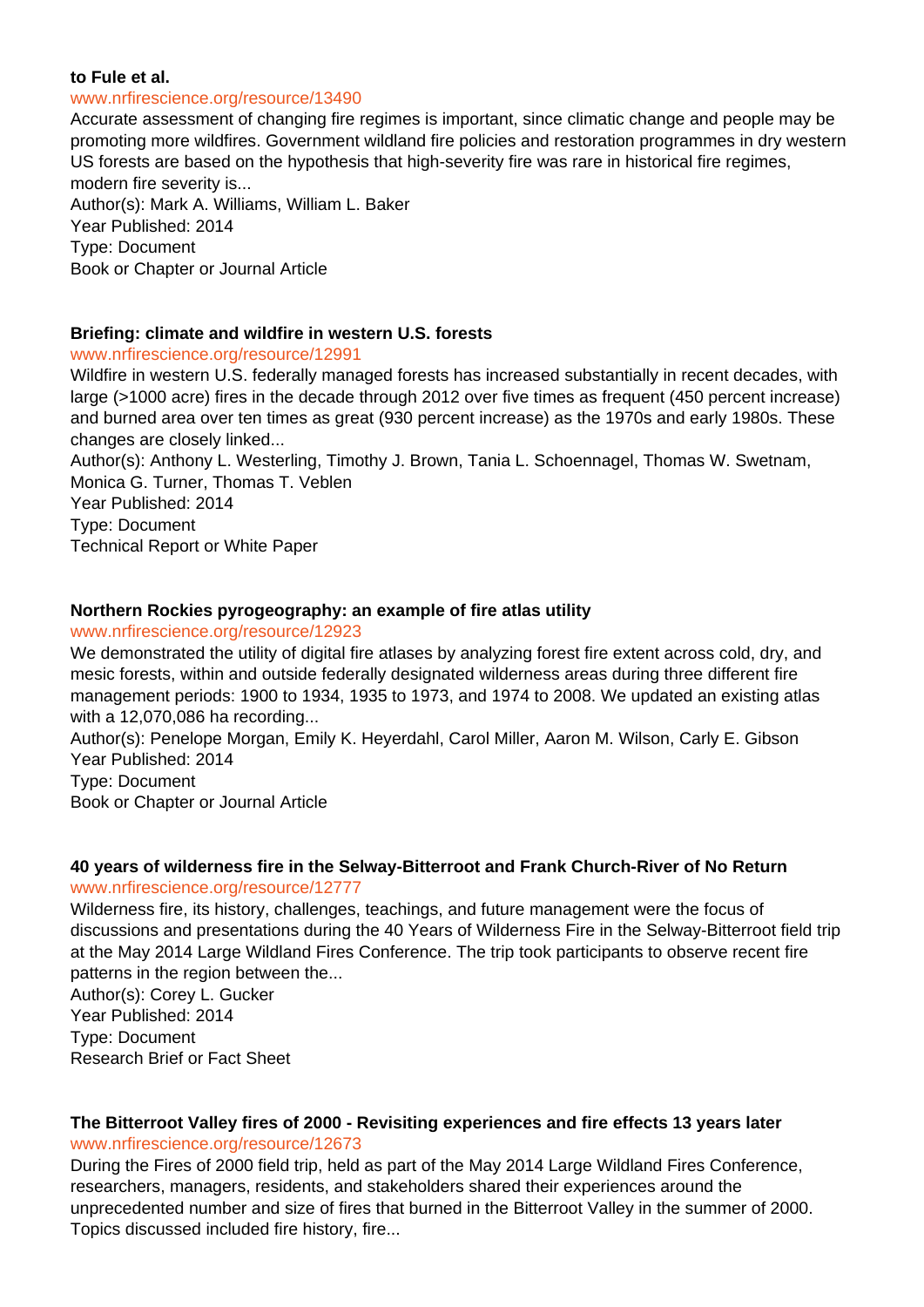# **Regional projections of the likelihood of very large wildland fires under a changing climate in the contiguous western United States**

## www.nrfirescience.org/resource/13006

Seasonal changes in the climatic potential for very large wildfires (VLWF  $>$  or = 50,000 ac  $\sim$  20,234 ha) across the western contiguous United States are projected over the 21st century using generalized linear models and downscaled climate projections for two representative concentration pathways (RCPs). Significant ( $p <$  or  $=0...$ ) Author(s): E. Natasha Stavros, John T. Abatzoglou, Donald McKenzie, Narasimhan K. Larkin Year Published: 2014 Type: Document Book or Chapter or Journal Article

## **Large wildfire trends in the western United States, 1984-2011**

#### www.nrfirescience.org/resource/12971

We used a database capturing large wildfires (> 405 ha) in the western U.S. to document regional trends in fire occurrence, total fire area, fire size, and day of year of ignition for 1984-2011. Over the western U.S. and in a majority of ecoregions, we found significant, increasing trends in the number of large fires and/or total... Author(s): Philip E. Dennison, Simon C. Brewer, James D. Arnold, Max A. Moritz

Year Published: 2014 Type: Document Book or Chapter or Journal Article

## **Historical fire regimes, reconstructed from land-survey data, led to complexity and fluctuation in sagebrush landscapes**

## www.nrfirescience.org/resource/11972

Sagebrush landscapes provide habitat for Sage-Grouse and other sagebrush obligates, yet historical fire regimes and the structure of historical sagebrush landscapes are poorly known, hampering ecological restoration and management. To remedy this, General Land Office Survey (GLO) survey notes were used to reconstruct over two...

Author(s): Beth E. Bukowski, William L. Baker Year Published: 2013 Type: Document

Book or Chapter or Journal Article

## **Postfire changes in forest carbon storage over a 300?year chronosequence of Pinus contorta?dominated forests**

## www.nrfirescience.org/resource/18457

A warming climate may increase the frequency and severity of stand-replacing wild?res, reducing carbon (C) storage in forest ecosystems. Understanding the variability of post?re C cycling on heterogeneous landscapes is critical for predicting changes in C storage with more frequent disturbance. We measured C pools and ?uxes...

Author(s): Daniel M. Kashian, William H. Romme, Daniel B. Tinker, Monica G. Turner, Michael G. Ryan Year Published: 2013

Type: Document

Book or Chapter or Journal Article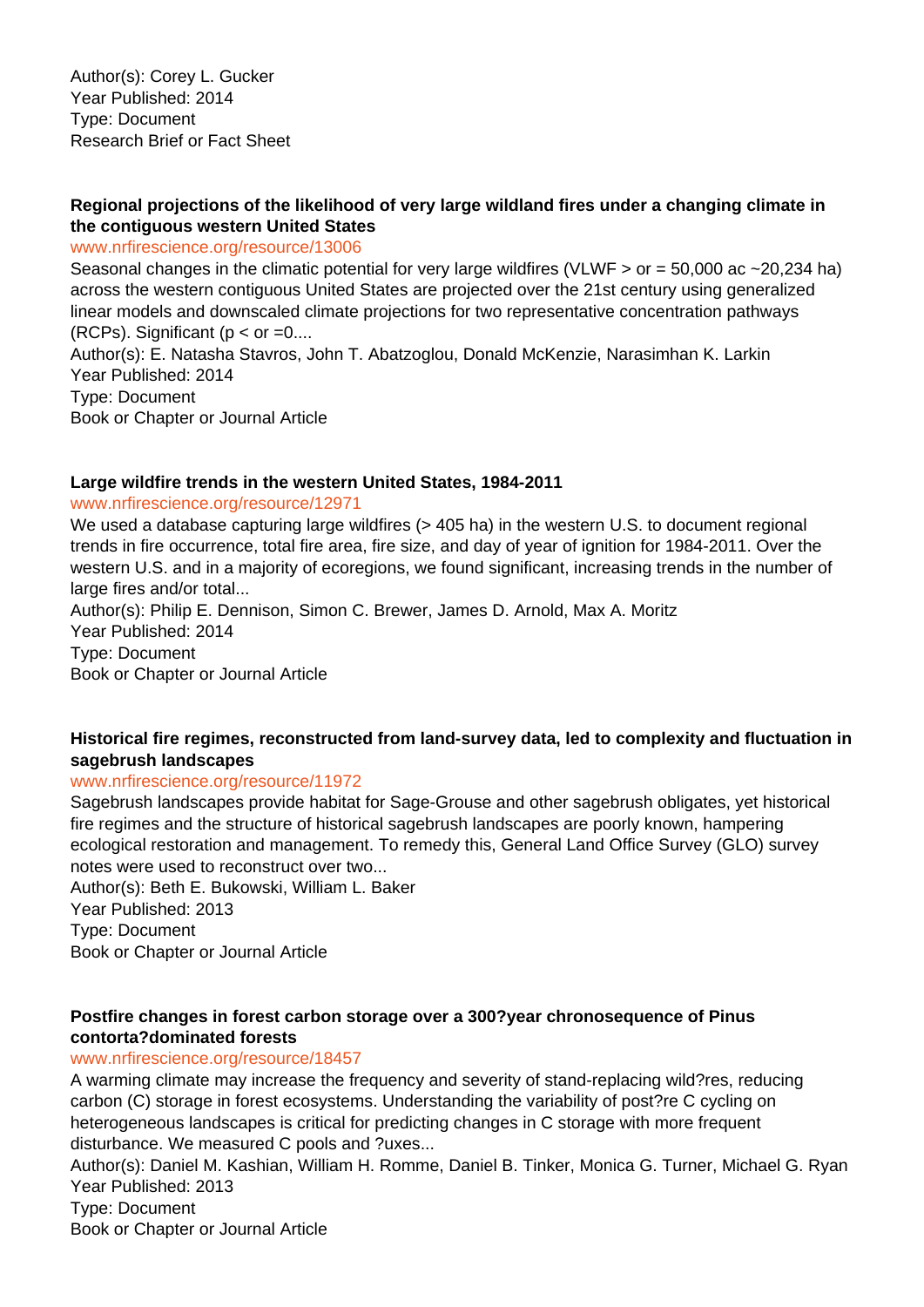# **Landscape-scale eco-evolutionary dynamics: selection by seed predators and fire determine a major reproductive strategy**

# www.nrfirescience.org/resource/11982

Recent work in model systems has demonstrated significant effects of rapid evolutionary change on ecological processes (eco-evolutionary dynamics). Fewer studies have addressed whether ecoevolutionary dynamics structure natural ecosystems. We investigated variation in the frequency of serotiny in lodgepole pine (Pinus contorta), a...

Author(s): Matt V. Talluto, Craig W. Benkman Year Published: 2013 Type: Document

Book or Chapter or Journal Article

# **Duff mound consumption and cambium injury for centuries-old western larch from prescribed burning in western Montana**

# www.nrfirescience.org/resource/11974

Western larch is one of the most fire-adapted conifers in western North America. Its historical perpetuation depended upon regular fire disturbances, which creates open stand conditions and mineral seedbeds. A stand of 200- to 500-year-old larch in western Montana with deep duff mounds resulting from an unusually long 150-year fire-...

Author(s): Michael G. Harrington Year Published: 2013 Type: Document Book or Chapter or Journal Article

#### **Fire regimes of quaking aspen in the mountain west**

#### www.nrfirescience.org/resource/11975

Quaking aspen (Populus tremuloides Michx.) is the most widespread tree species in North America, and it is found throughout much of the Mountain West (MW) across a broad range of bioclimatic regions. Aspen typically regenerates asexually and prolifically after fire, and due to its seral status in many western conifer forests, aspen...

Author(s): Douglas J. Shinneman, William L. Baker, Paul C. Rogers, Dominik Kulakowski Year Published: 2013 Type: Document

Book or Chapter or Journal Article

# **Aboriginal precedent for active management of sagebrush-perennial grass communities in the Great Basin**

#### www.nrfirescience.org/resource/12146

Until recently, most contemporary ecologists have ignored or diminished anecdotal historical accounts and anthropologists' reports about aboriginal fire in the Great Basin. Literature review shows that Indians practiced regular use of fire for many purposes, including the obvious reasons of increasing the availability of desired...

Author(s): Kent J. McAdoo, Brad W. Schultz, Sherman R. Swanson

Year Published: 2013

Type: Document

Book or Chapter or Journal Article

**Wilderness shapes contemporary fire size distributions across landscapes of the western United States**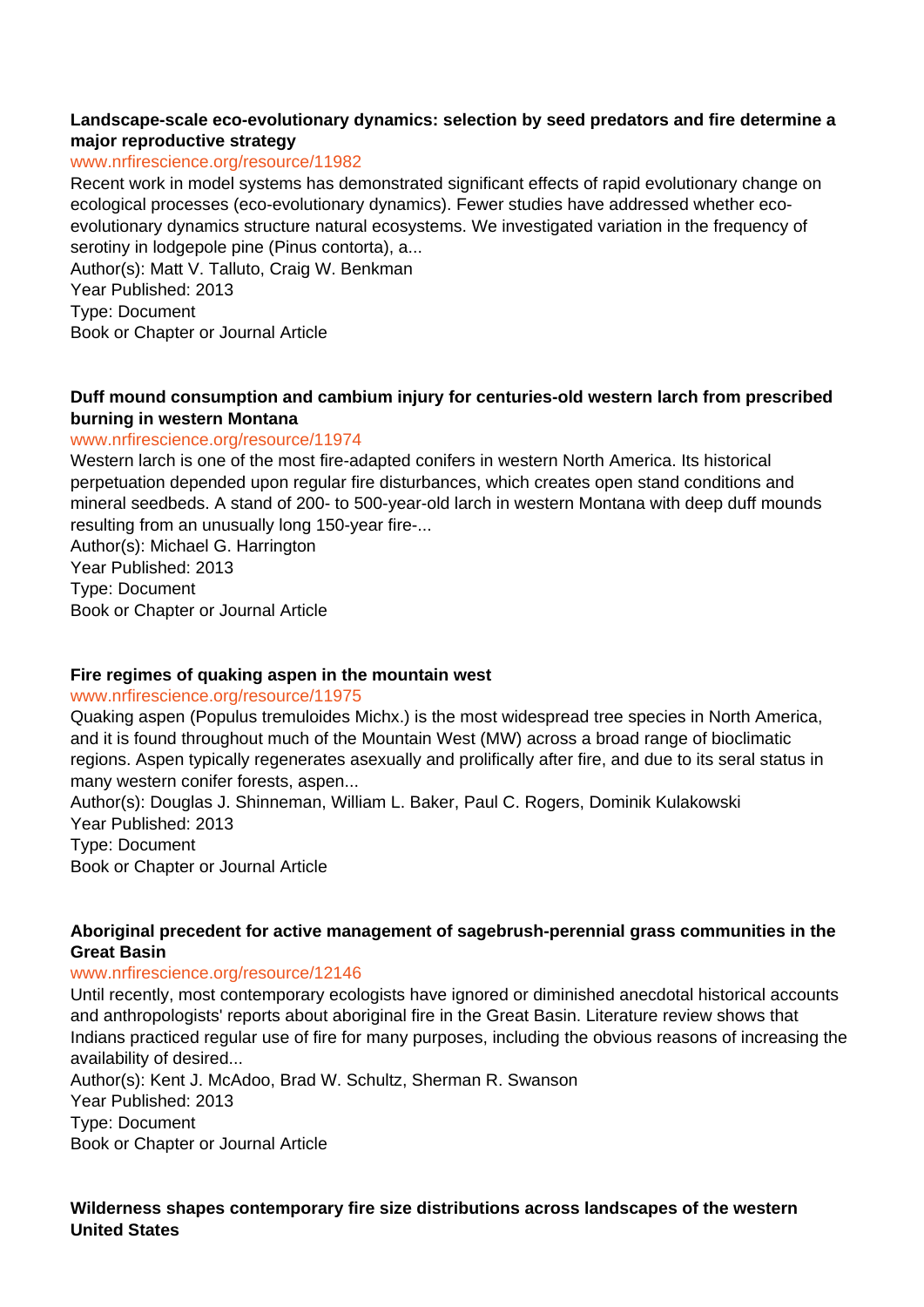#### www.nrfirescience.org/resource/12682

In many U.S. federally designated wilderness areas, wildfires are likely to burn of their own accord due to favorable management policies and remote location. Previous research suggested that limitations on fire size can result from the evolution of natural fire regimes, specifically in places where fuels were... Author(s): Sandra L. Haire, Kevin McGarigal, Carol Miller Year Published: 2013 Type: Document

Book or Chapter or Journal Article

# **Climate and vegetation change during the late-glacial/early Holocene transition inferred from multiple proxy records from Blacktail Pond, Yellowstone National Park, USA**

#### www.nrfirescience.org/resource/13523

A series of environmental changes from late-glacial ice recession through the early Holocene are revealed in a 7000-yr-long record of pollen, charcoal, geochemistry, and stable isotopes from Blacktail Pond, a closed-basin lake in Yellowstone National Park. Prior to 11,500 cal yr BP, cool conditions dominated, fire activity was low,...

Author(s): Teresa R. Krause, Cathy L. Whitlock Year Published: 2013 Type: Document Book or Chapter or Journal Article

# **Health, reproduction, and fuels in whitebark pine in the Frank Church River of No Return Wilderness Area in central Idaho (Project INT-F-05-02)**

#### www.nrfirescience.org/resource/12010

Whitebark pine (Pinus albicaulis Engelm.) is in serious decline across its range, largely due to the combined effects of Cronartium ribicola J. C. Fisch (an introduced fungal pathogen that causes white pine blister rust), replacement by late successional species, and widespread infestation of mountain pine beetle (Dendroctonus...

Author(s): Lauren Fins, Ben Hoppus Year Published: 2013 Type: Document Technical Report or White Paper

#### **Characterizing fire-on-fire interactions in three large wilderness areas**

#### www.nrfirescience.org/resource/8339

The interaction of fires, where one fire burns into another recently burned area, is receiving increased attention from scientists and land managers wishing to describe the role of fire scars in affecting landscape pattern and future fire spread. Here, we quantify fire-on-fire interactions in terms of frequency, size, and time-since...

Author(s): Casey Teske, Carl A. Seielstad, Lloyd P. Queen Year Published: 2012 Type: Document Book or Chapter or Journal Article

# **Does proxy uncertainty affect the relations inferred between the Pacific Decadal Oscillation and wildfire activity in the western United States?**

#### www.nrfirescience.org/resource/8310

We examined a set of five proxy reconstructions of the Pacific Decadal Oscillation (PDO) to test whether the choice of reconstruction affected the association between the PDO and widespread forest fires in the western United States. Exact binomial tests suggest the PDO has little direct impact on wildfires, with a statistically-...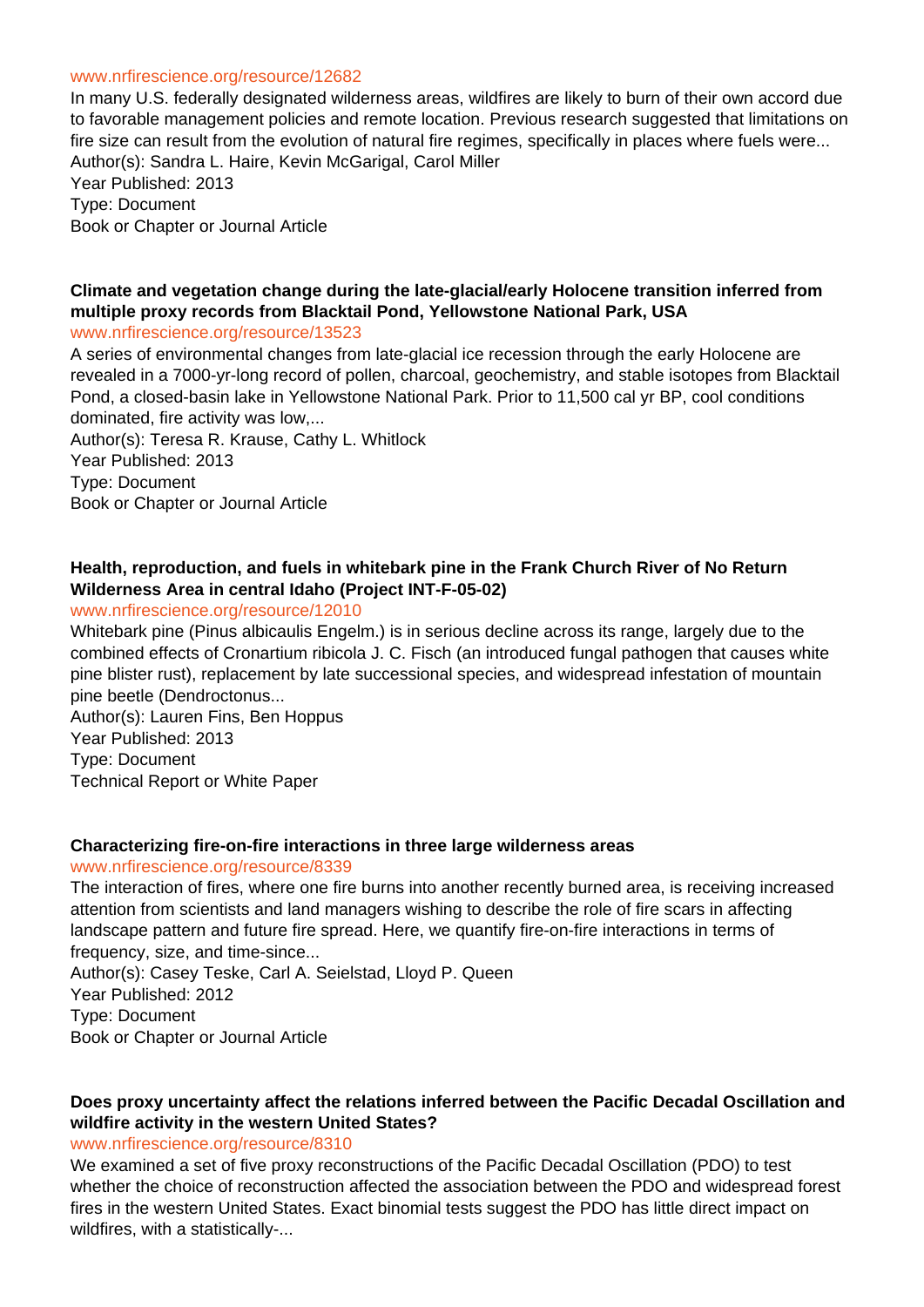Author(s): Kurt F. Kipfmueller, Evan R. Larson, Scott St. George Year Published: 2012 Type: Document Book or Chapter or Journal Article

# **Holocene seasonal variability inferred from multiple proxy records from Crevice Lake, Yellowstone National Park, USA**

#### www.nrfirescience.org/resource/13531

A 9400-yr-old record from Crevice Lake, a semi-closed alkaline lake in northern Yellowstone National Park, was analyzed for pollen, charcoal, geochemistry, mineralogy, diatoms, and stable isotopes to develop a nuanced understanding of Holocene environmental history in a region of northern Rocky Mountains that receives both summer...

Author(s): Cathy L. Whitlock, Walter E. Dean, Sherilyn C. Fritz, Lora R. Stevens, Jeffery R. Stone, Mitchell J. Power, Joseph R. Rosenbaum, Kenneth L. Pierce, Brandi B. Bracht-Flyr Year Published: 2012 Type: Document Book or Chapter or Journal Article

# **Spatially extensive reconstructions show variable-severity fire and heterogeneous structure in historical western United States dry forests**

#### www.nrfirescience.org/resource/13484

Aim: Wildfire is often considered more severe now than historically in dry forests of the western United States. Tree-ring reconstructions, which suggest that historical dry forests were park-like with large, old trees maintained by low-severity fires, are from small, scattered studies. To overcome this limitation, we developed...

Author(s): William L. Baker, Mark A. Williams Year Published: 2012 Type: Document Book or Chapter or Journal Article

# **Fire as a dimension of historical ecology: a response to Bowman et al. (2011)**

#### www.nrfirescience.org/resource/193

Bowman et al. (Journal of Biogeography, 2011, 38, 2223–2236) attempt a synthesis of the current status of study into human use of fire as an ecosystem management tool and provide a framework for guiding research on the human dimensions of global fire. While we applaud this ambitious effort, we believe the proposed 'pyric phase...

Author(s): Michael R. Coughlan, Aaron M. Petty Year Published: 2012 Type: Document Book or Chapter or Journal Article

## **Changing growth response to wildfire in old-growth ponderosa pine trees in montane forests of north central Idaho**

#### www.nrfirescience.org/resource/8323

North American fire-adapted forests are experiencing changes in fire frequency and climate. These novel conditions may alter post-wildfire responses of fire-adapted trees that survive fires, a topic that has received little attention. Historical, frequent, low-intensity wildfire in many fire-adapted forests is generally thought to...

Author(s): Eric G. Keeling, Anna Sala Year Published: 2012 Type: Document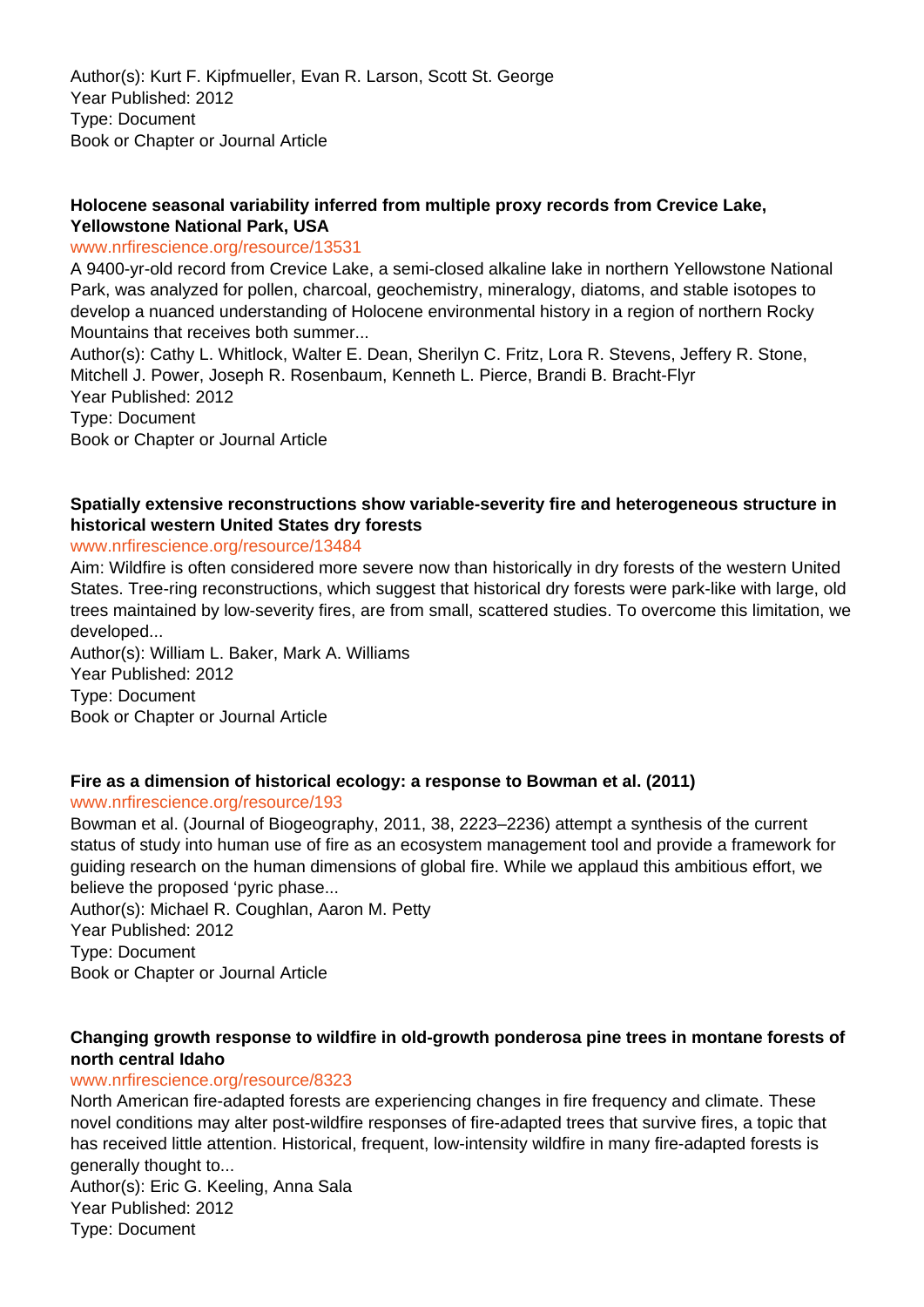# **Climate change, forests, fire, water, and fish: building resilient landscapes, streams, and managers**

## www.nrfirescience.org/resource/11270

Fire will play an important role in shaping forest and stream ecosystems as the climate changes. Historic observations show increased dryness accompanying more widespread fire and forest die-off. These events punctuate gradual changes to ecosystems and sometimes generate stepwise changes in ecosystems. Climate vulnerability...

Author(s): Charles H. Luce, Penelope Morgan, Kathleen A. Dwire, Daniel J. Isaak, Zachary A. Holden, Bruce E. Rieman

Year Published: 2012 Type: Document Technical Report or White Paper

# **Long-term perspective on wildfires in the western USA**

#### www.nrfirescience.org/resource/8309

Understanding the causes and consequences of wildfires in forests of the western United States requires integrated information about fire, climate changes, and human activity on multiple temporal scales. We use sedimentary charcoal accumulation rates to construct long-term variations in fire during the past 3,000 y in the American...

Author(s): Jennifer R. Marlon, Patrick J. Bartlein, Daniel G. Gavin, Colin J. Long, R. Scott Anderson, Christy E. Briles, Kendrick J. Brown, Daniele Colombaroli, Douglas J. Hallett, Mitchell J. Power, Elizabeth A. Scharf, Megan K. Walsh Year Published: 2012 Type: Document

Book or Chapter or Journal Article

#### **Chapter 2: Fire behavior and effects: principles for archaeologists**

#### www.nrfirescience.org/resource/12590

Fire is a natural component of earth's ecosystems. Fire has impacted most landscapes of the Americas, having left evidence of its passing in trees, soils, fossils, and cultural artifacts (Andreae 1991; Benton and Reardon 2006; Biswell 1989; Bowman and others 2009; Boyd and others 2005; Cochrane and others 1999; DeBano and others...

Author(s): Kevin C. Ryan, Cassandra L. Koerner Year Published: 2012 Type: Document Synthesis, Technical Report or White Paper

# **The human dimension of fire regimes on Earth**

#### www.nrfirescience.org/resource/190

Humans and their ancestors are unique in being a fire-making species, but 'natural' (i.e. independent of humans) fires have an ancient, geological history on Earth. Natural fires have influenced biological evolution and global biogeochemical cycles, making fire integral to the functioning of some biomes. Globally, debate rages...

Author(s): David M. J. S. Bowman Year Published: 2011 Type: Document Book or Chapter or Journal Article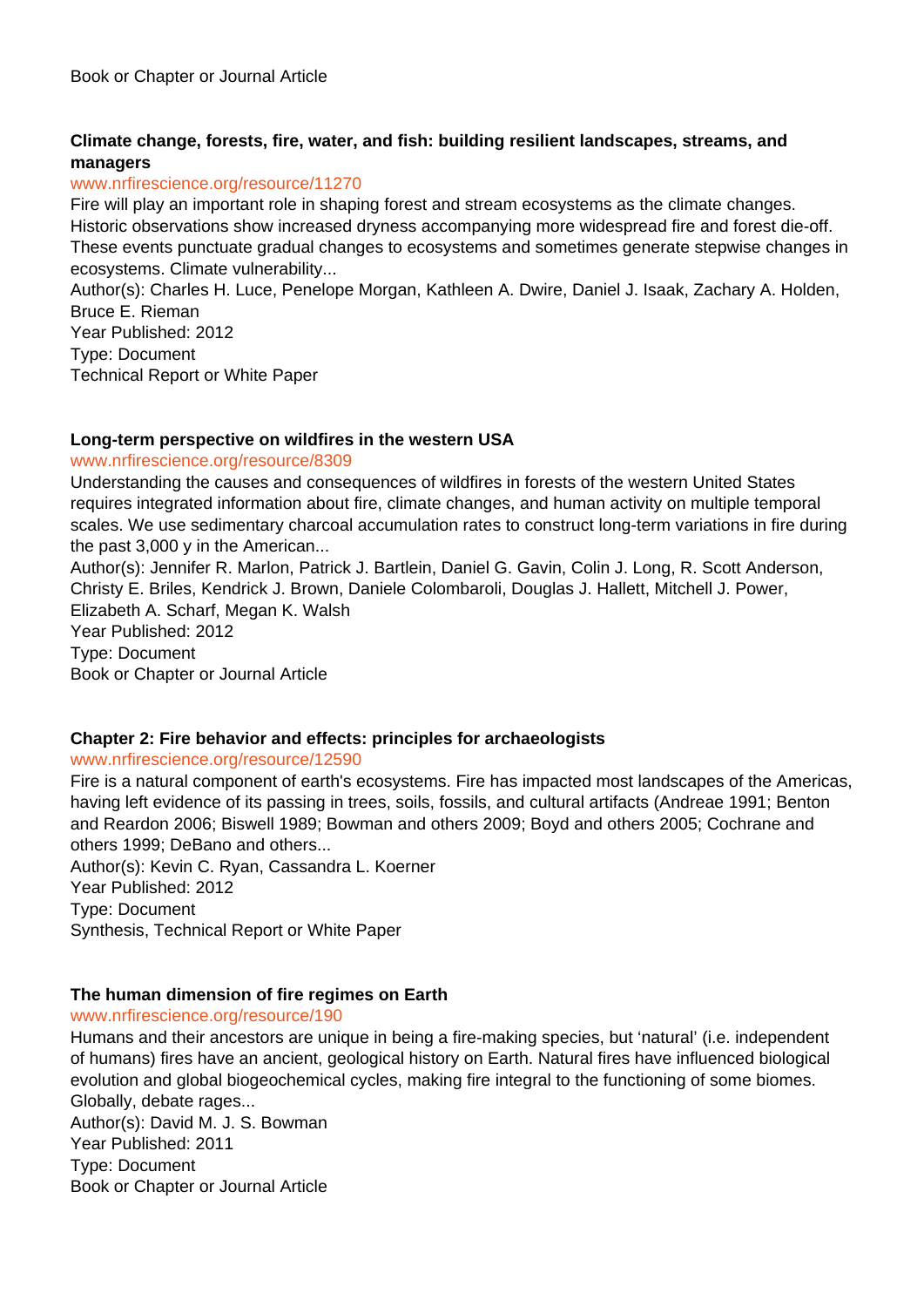# **Linking tree-ring and sediment-charcoal records to reconstruct fire occurrence and area burned in subalpine forests of Yellowstone National Park, USA**

www.nrfirescience.org/resource/13602

Reconstructing specific fire-history metrics with charcoal records has been difficult, in part because calibration data sets are rare. We calibrated charcoal accumulation in sediments from three medium (14-19 ha) and one large (4250 ha) lake with a 300 yr tree-ring-based fire-history reconstruction from central Yellowstone National...

Author(s): Philip E. Higuera, Cathy L. Whitlock, Josh A. Gage Year Published: 2011 Type: Document Book or Chapter or Journal Article

## **Disturbance ecology of high-elevation five-needle pine ecosystems in western North America** www.nrfirescience.org/resource/11896

This paper synthesizes existing information about the disturbance ecology of high-elevation five-needle pine ecosystems, describing disturbances regimes, how they are changing or are expected to change, and the implications for ecosystem persistence. As it provides the context for ecosystem conservation/restoration programs, we...

Author(s): Elizabeth M. Campbell, Robert E. Keane, Evan R. Larson, Michael P. Murray, Anna W. Schoettle, Carmen Wong

Year Published: 2011

Type: Document

Conference Proceedings, Synthesis

# **Lack of fire has limited physiological impact on old-growth ponderosa pine in dry montane forests of north-central Idaho**

#### www.nrfirescience.org/resource/8299

Reduced frequency of fire in historically fire-adapted ecosystems may have adverse effects on ecosystem structure, function, and resilience. Lack of fire increases stand density and promotes successional replacement of seral dominant trees by late-successional, more shade-tolerant species. These changes are thought to increase...

Author(s): Eric G. Keeling, Anna Sala, Thomas H. DeLuca Year Published: 2011 Type: Document Book or Chapter or Journal Article

# **Postglacial fire, vegetation, and climate history across an elevational gradient in the Northern Rocky Mountains, USA and Canada**

#### www.nrfirescience.org/resource/16884

A 13,100-year-long high-resolution pollen and charcoal record from Foy Lake in western Montana is compared with a network of vegetation and fire-history records from the Northern Rocky Mountains. New and previously published results were stratified by elevation into upper and lower and tree line to explore the role of Holocene...

Author(s): Mitchell J. Power, Cathy L. Whitlock, Patrick J. Bartlein Year Published: 2011 Type: Document Book or Chapter or Journal Article

# **Synthesis of knowledge: fire history and climate change**

www.nrfirescience.org/resource/12582

This report synthesizes available fire history and climate change scientific knowledge to aid managers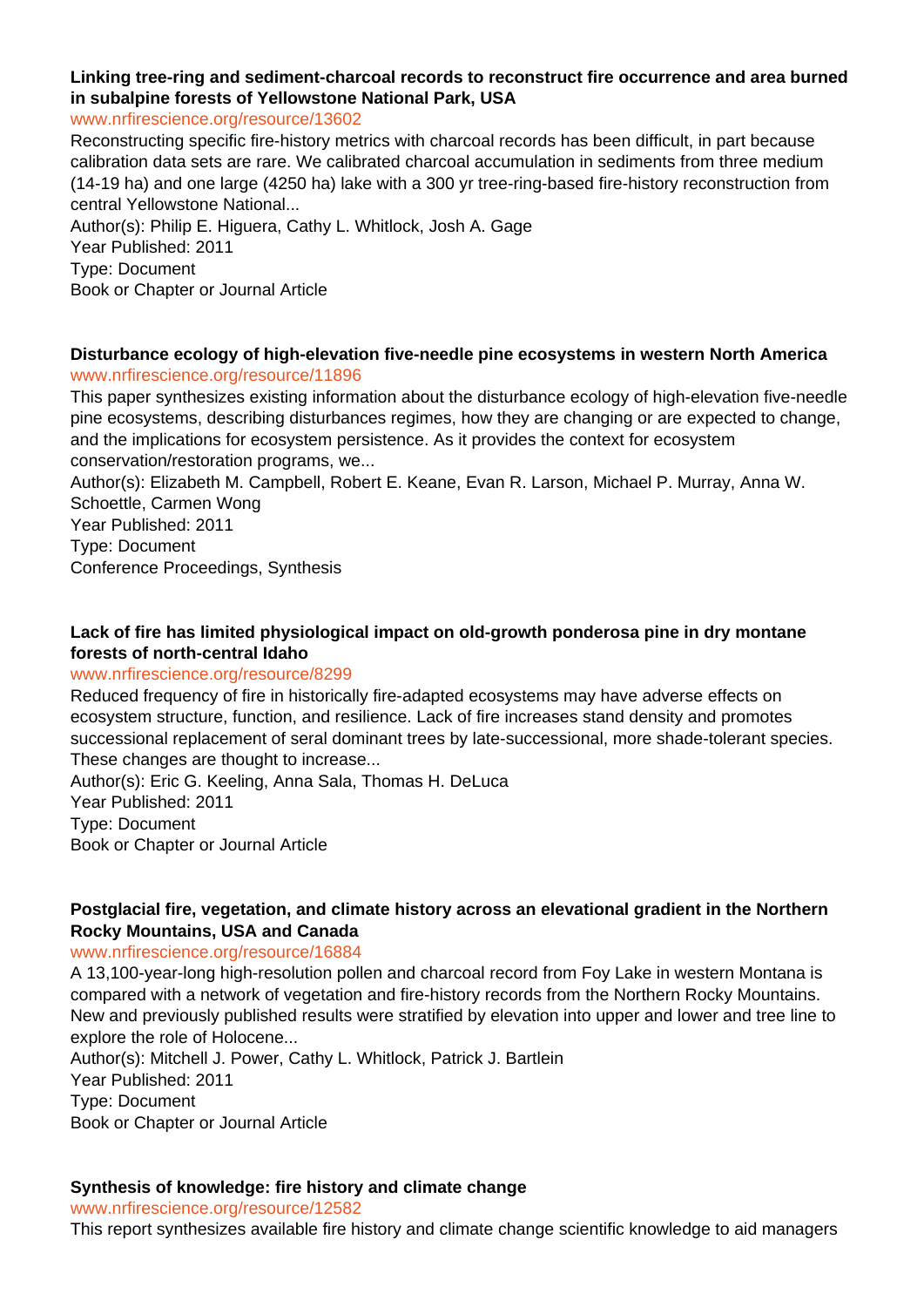with fire decisions in the face of ongoing 21st Century climate change. Fire history and climate change (FHCC) have been ongoing for over 400 million years of Earth history, but increasing human influences during the Holocene epoch... Author(s): William T. Sommers, Stanley G. Coloff, Susan G. Conard Year Published: 2011 Type: Document

Synthesis, Technical Report or White Paper

#### **Multi-scale controls of historical forest-fire regimes: new insights from fire-scar networks** www.nrfirescience.org/resource/8298

Anticipating future forest-fire regimes under changing climate requires that scientists and natural resource managers understand the factors that control fire across space and time. Fire scars-proxy records of fires, formed in the growth rings of long-lived trees-provide an annually accurate window into past low-severity fire...

Author(s): Donald A. Falk, Emily K. Heyerdahl, Peter M. Brown, Calvin A. Farris, Peter Z. Fule, Donald McKenzie, Thomas W. Swetnam, Alan H. Taylor, Megan L. Van Horne Year Published: 2011 Type: Document Book or Chapter or Journal Article, Synthesis

## **The magnificent high-elevation five-needle white pines: ecological roles and future outlook** www.nrfirescience.org/resource/11895

The High Five symposium is devoted to exchanging information about a small group of pines with little commercial value but great importance to the ecology of high-mountain ecosystems of the West. These High Five pines include the subalpine and treeline species-whitebark (Pinus albicaulis), Rocky Mountain bristlecone (P. aristata),...

Author(s): Diana F. Tomback, Peter Achuff, Anna W. Schoettle, John W. Schwandt, Ron J. Mastrogiuseppe Year Published: 2011 Type: Document Conference Proceedings, Synthesis

# **Beyond fire behavior and fuels: learning from the past to help guide us in the future**

www.nrfirescience.org/resource/18397

The third IAWF Fire Behavior and Fuels Conference was held in Spokane, Washington, October 25-29, 2010, and commemorated the 100th anniversary of the 1910 fires in the Northern Rocky Mountains. The theme of the conference was appropriately titled 'Beyond Fire Behavior and Fuels: Learning from the Past to Help Guide Us in the...

Year Published: 2011 Type: Document

Conference Proceedings

# **Management guide to ecosystem restoration treatments: whitebark pine forests of the Northern Rocky Mountains, U.S.A.**

# www.nrfirescience.org/resource/11143

Whitebark pine is declining across much of its range in North America because of the combined effects of mountain pine beetle epidemics, fire exclusion policies, and widespread exotic blister rust infections. This management guide summarizes the extensive data collected at whitebark pine treatment sites for three periods: (1) pre-...

Author(s): Robert E. Keane, Russell A. Parsons Year Published: 2010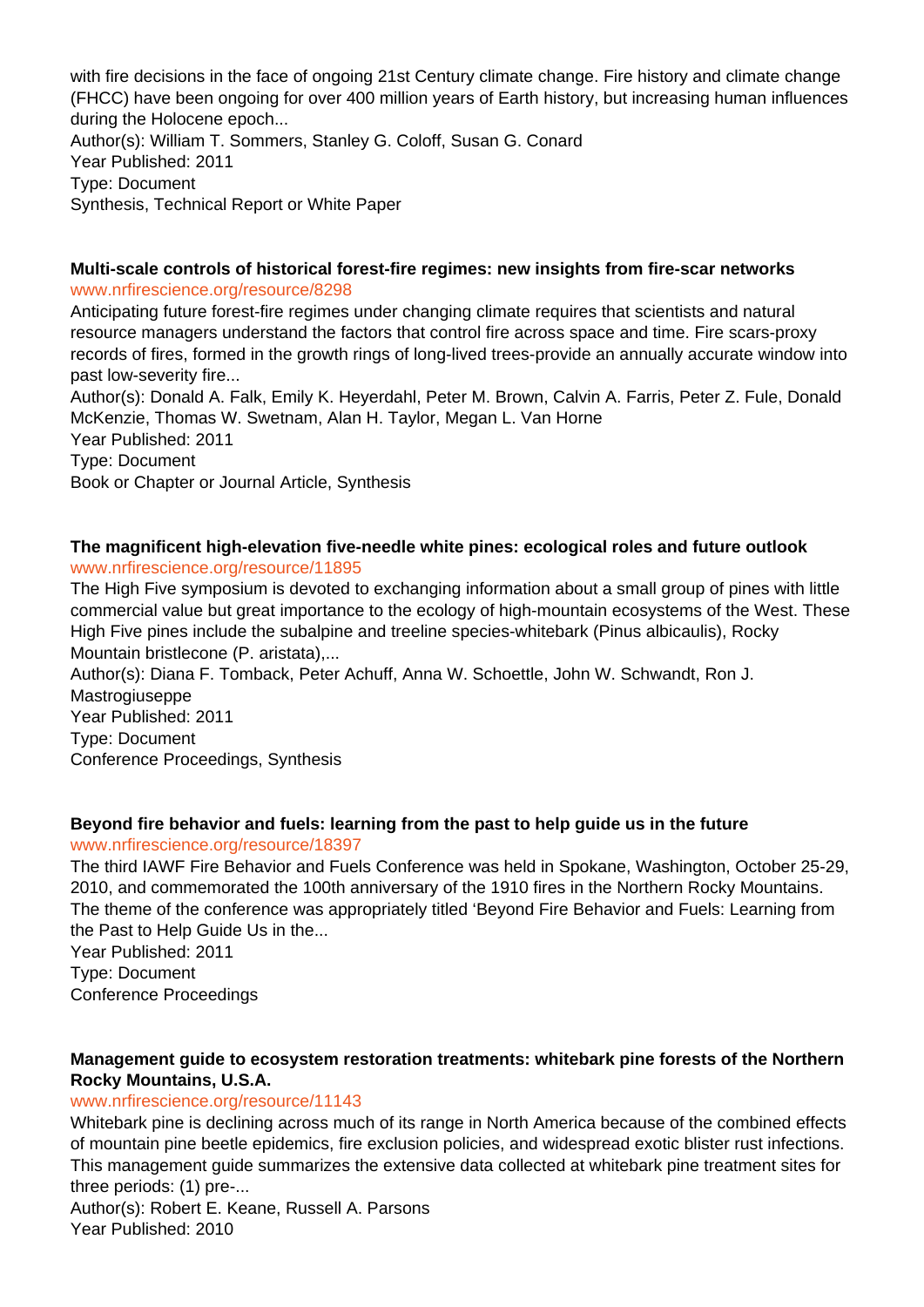Type: Document Technical Report or White Paper

# **Fire-climate interactions in the American west since 1400 CE**

www.nrfirescience.org/resource/11992

Despite a strong anthropogenic fingerprint on 20th Century wildland fire activity in the American West, climate remains a main driver. A better understanding of the spatiotemporal variability in fire-climate interactions is therefore crucial for fire management. Here, we present annually resolved, tree-ring based fire records for...

Author(s): Valerie Trouet, Alan H. Taylor, Eugene R. Wahl, Carl N. Skinner Year Published: 2010 Type: Document Book or Chapter or Journal Article

## **Late-Holocene relationships among fire, climate and vegetation in a forest-sagebrush ecotone of southwestern Idaho, USA**

#### www.nrfirescience.org/resource/11466

The forest-sagebrush ecotone is characterized by a more arid climate than forested regions; therefore, establishing fire histories using traditional methods (e.g. fire-scars from trees, charcoal in lake sediments) is problematic. This study uses radiocarbon dating of charcoal preserved in alluvial deposits to reconstruct a record of...

Author(s): Nathan A. Nelson, Jennifer L. Pierce Year Published: 2010 Type: Document Book or Chapter or Journal Article

**Fire and climate variation in western North America from fire-scar and tree-ring networks** www.nrfirescience.org/resource/8221

Fire regimes (i.e., the pattern, frequency and intensity of fire in a region) reflect a complex interplay of bottom-up and top-down controls (Lertzman et al., 1998; McKenzie et al., in press). Bottom-up controls include local variations in topographic, fuel and weather factors at the time of a burn (e.g., fuel moisture and...

Author(s): Donald A. Falk, Emily K. Heyerdahl, Peter M. Brown, Thomas W. Swetnam, Elaine Kennedy Sutherland, Ze'ev Gedalof, Larissa L. Yocom, Timothy J. Brown Year Published: 2010 Type: Document Book or Chapter or Journal Article, Synthesis

# **The myth of "catastrophic" wildfire - a new ecological paradigm of forest health**

www.nrfirescience.org/resource/16302

Every fire season in the western United States, we see on television the predictable images of 100-foot flames spreading through tree crowns, while grim-faced news anchors report how many acres of forest were "destroyed" by the latest "catastrophic" fire. The reaction is understandable. For decades, countless Smokey the Bear...

Author(s): Chad T. Hanson Year Published: 2010 Type: Document Technical Report or White Paper

**Mitigating old tree mortality in long-unburned, fire-dependent forests: a synthesis**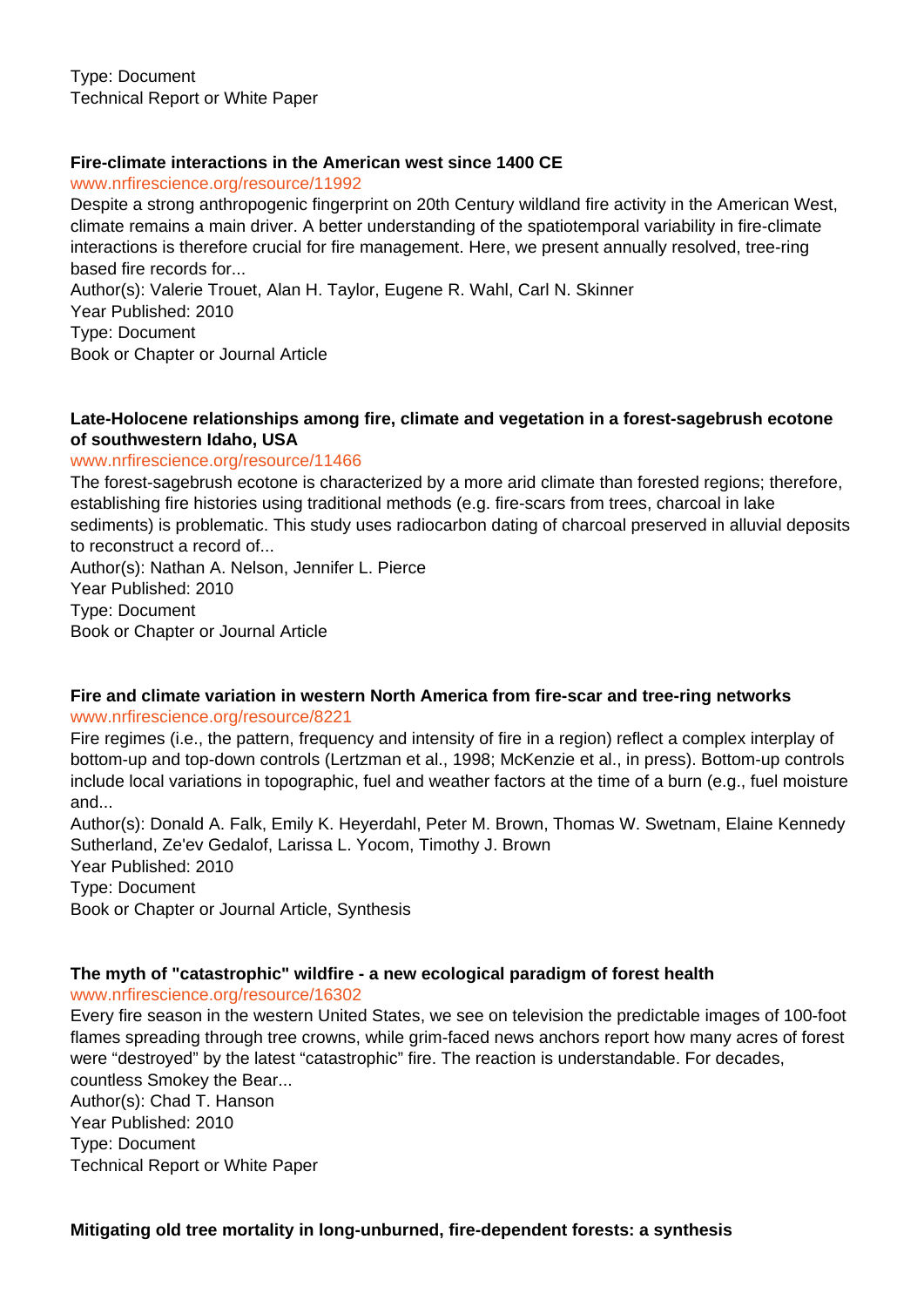#### www.nrfirescience.org/resource/12618

This report synthesizes the literature and current state of knowledge pertaining to reintroducing fire in stands where it has been excluded for long periods and the impact of these introductory fires on overstory tree injury and mortality. Only forested ecosystems in the United States that are adapted to survive frequent fire are... Author(s): Sharon M. Hood Year Published: 2010 Type: Document

Synthesis, Technical Report or White Paper

# **Climate and wildfire area burned in western U.S. ecoprovinces, 1916-2003**

#### www.nrfirescience.org/resource/8228

The purpose of this paper is to quantify climatic controls on the area burned by fire in different vegetation types in the western United States. We demonstrate that wildfire area burned (WFAB) in the American West was controlled by climate during the 20th century (1916-2003). Persistent ecosystemspecific correlations between...

Author(s): Jeremy S. Littell, Donald McKenzie, David L. Peterson, Anthony L. Westerling Year Published: 2009 Type: Document

Book or Chapter or Journal Article

# **Widespread increase of tree mortality rates in the western United States**

#### www.nrfirescience.org/resource/8321

Persistent changes in tree mortality rates can alter forest structure, composition, and ecosystem services such as carbon sequestration. Our analyses of longitudinal data from unmanaged old forests in the western United States showed that background (noncatastrophic) mortality rates have increased rapidly in recent decades, with...

Author(s): Phillip J. van Mantgem, Nathan L. Stephenson, John C. Byrne, Lori D. Daniels, Jerry F. Franklin, Peter Z. Fule, Mark E. Harmon, Andrew J. Larson, Jeremy M. Smith, Alan H. Taylor, Thomas T. Veblen

Year Published: 2009 Type: Document Book or Chapter or Journal Article

#### **Ecological effects of prescribed fire season: a literature review and synthesis for managers** www.nrfirescience.org/resource/12616

This synthesis project on season of prescribed burning is to summarize results from studies to date in order to provide managers a resource for predicting fire effects and understanding what variables drive these fire effects in different areas of the country with varying fire regimes. A secondary objective will be to identify key...

Author(s): Eric E. Knapp, Becky L. Estes, Carl N. Skinner Year Published: 2009 Type: Document Synthesis, Technical Report or White Paper

# **Holocene vegetation-fire-climate linkages in Northern Yellowstone National Park, USA** www.nrfirescience.org/resource/13519

Yellowstone National Park has been an important location for paleoecologic studies that focus on the use of charcoal data to reconstruct past fire activity and on the role of climate variations in shaping past vegetation and fire regimes. One hypothesis, which has been explored in other parts of the western U.S., is the idea that...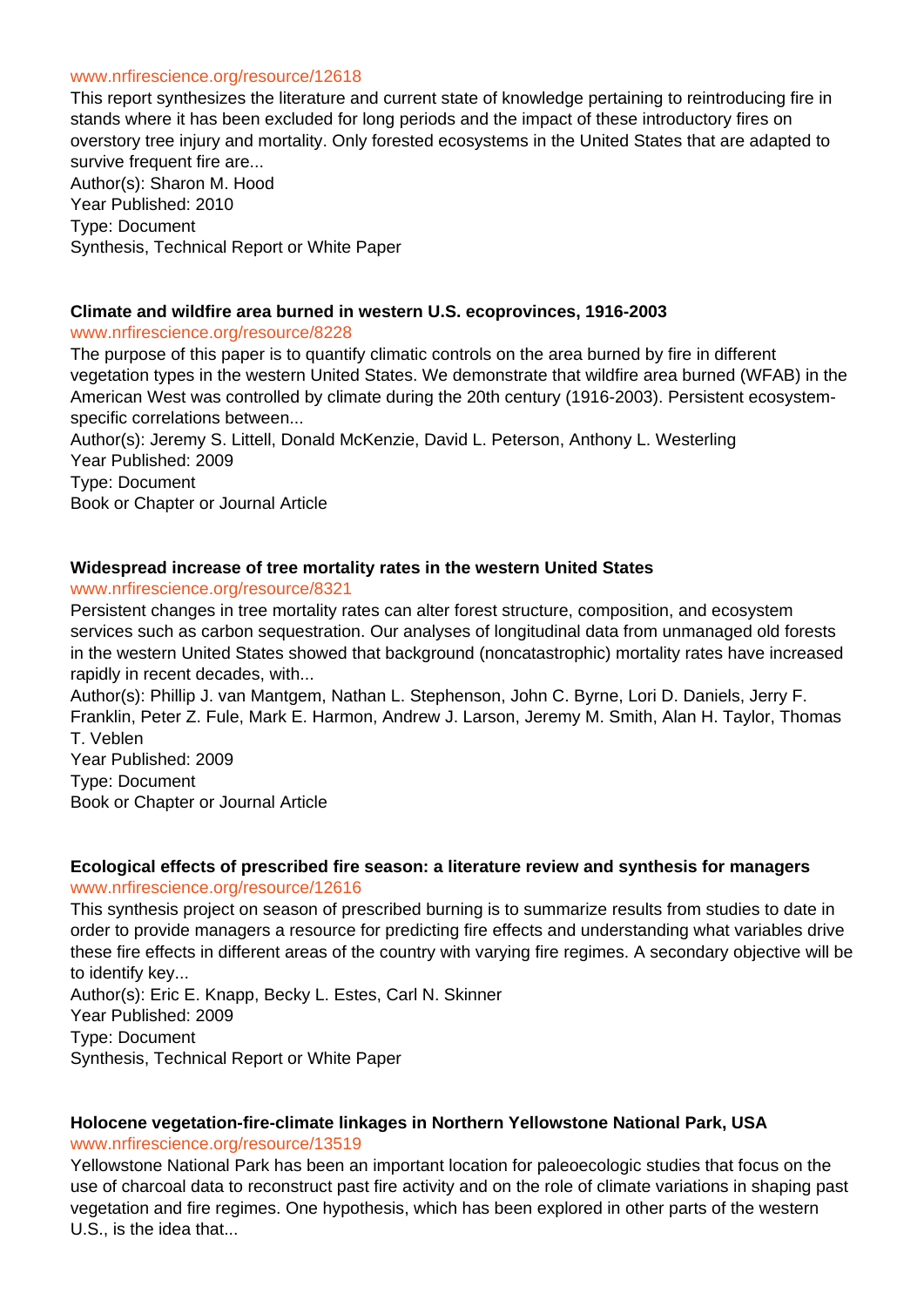Author(s): Mariana A. Huerta, Cathy L. Whitlock, Jason Yale Year Published: 2009 Type: Document Book or Chapter or Journal Article

## **Climate and fire in the northern Rockies: past, present, and future**

www.nrfirescience.org/resource/11080

The Northern Rocky Mountains have sustained wildfire for centuries. Fires are widespread throughout the region during certain years, most recently in 2000, 2003, 2006, and 2007. However, until very recently there was little understanding of whether such years of widespread fire occurred prior to the 20th century or of the role of...

Author(s): Rachel Clark Year Published: 2009 Type: Document Research Brief or Fact Sheet

# **A 2000-year environmenal history of Jackson Hole, Wyoming, inferred from lake-sediment records**

#### www.nrfirescience.org/resource/15402

Little is known about the disturbance history of low-elevation forest and steppe vegetation in the western United States, nor about the relative importance of climate and human activity in shaping present-day plant communities. We analyzed pollen and high-resolution macroscopic charcoal records spanning the last 2100, 1000, and 550...

Author(s): Karen Jacobs, Cathy L. Whitlock Year Published: 2008 Type: Document Book or Chapter or Journal Article

# **Long-term fire history from alluvial fan sediments: the role of drought and climate variability, and implications for management of Rocky Mountain forests**

www.nrfirescience.org/resource/8203

Alluvial fan deposits are widespread and preserve millennial-length records of fire. We used these records to examine changes in fire regimes over the last 2000 years in Yellowstone National Park mixed-conifer forests and drier central Idaho ponderosa pine forests. In Idaho, frequent, small, firerelated erosional events occurred...

Author(s): Jennifer L. Pierce, Grant A. Meyer Year Published: 2008 Type: Document Book or Chapter or Journal Article

# **Crossdated fire histories (1650-1900) from ponderosa pine-dominated forests of Idaho and western Montana**

# www.nrfirescience.org/resource/11124

For a broader study of the climate drivers of regional-fire years in the Northern Rockies, we reconstructed a history of surface fires at 21 sites in Idaho and western Montana. We targeted sites that historically sustained frequent surface fires and were dominated or codominated by ponderosa pine (Pinus ponderosa P.... Author(s): Emily K. Heyerdahl, Penelope Morgan, James P. Riser Year Published: 2008

Type: Document

Technical Report or White Paper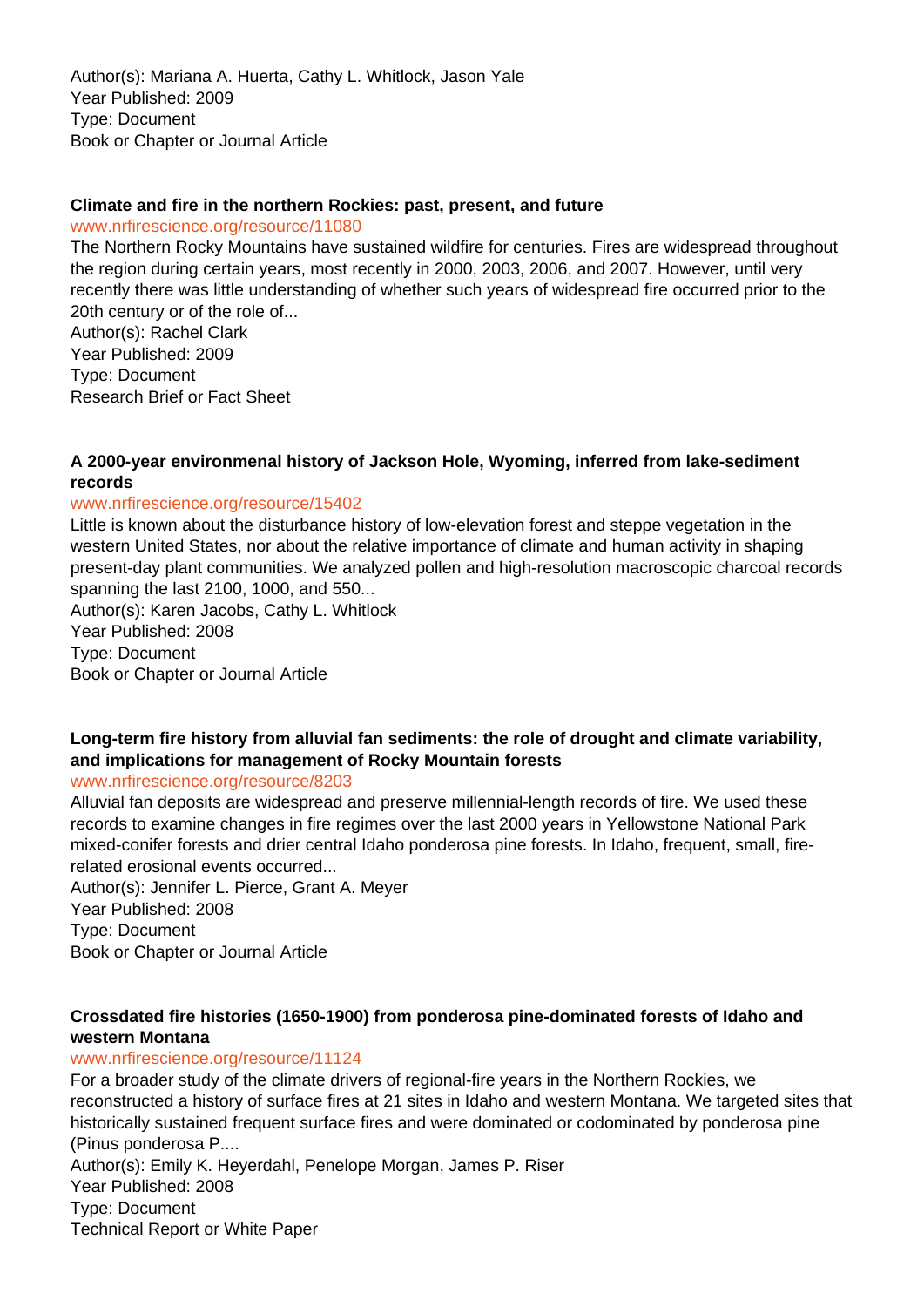# **Climate drivers of regionally synchronous fires in the inland northwest (1651-1900)**

www.nrfirescience.org/resource/16892

We inferred climate drivers of regionally synchronous surface fires from 1651 to 1900 at 15 sites with existing annually accurate fire-scar chronologies from forests dominated by ponderosa pine or Douglasfir in the inland Northwest (interior Oregon, Washington and southern British Columbia). Years with widespread fires (35 years...

Author(s): Emily K. Heyerdahl, Donald McKenzie, Lori D. Daniels, Amy E. Hessl, Jeremy S. Littell, Nathan J. Mantua Year Published: 2008 Type: Document Book or Chapter or Journal Article

# **Living artifacts: the ancient ponderosa pines of the West**

www.nrfirescience.org/resource/8160

Until late in the nineteenth century, magnificent ponderosa pine forests blanketed much of the inland West. They covered perhaps 30 million acres, an area the size of New York state, spreading across the mountains of New Mexico, Arizona, and California and flourishing throughout the eastern Cascades, the intermountain Pacific...

Author(s): Stephen F. Arno, Lars Ostlund, Robert E. Keane Year Published: 2008 Type: Document Book or Chapter or Journal Article

# **Climate change effects on historical range and variability of two large landscapes in western Montana, USA**

# www.nrfirescience.org/resource/8162

Quantifying the historical range and variability of landscape composition and structure using simulation modeling is becoming an important means of assessing current landscape condition and prioritizing landscapes for ecosystem restoration. However, most simulated time series are generated using static climate conditions which fail...

Author(s): Robert E. Keane, Lisa M. Holsinger, Russell A. Parsons, Kathy L. Gray Year Published: 2008 Type: Document Book or Chapter or Journal Article

# **Holocene records of Dendroctonus bark beetles in high elevation pine forests of Idaho and Montana, USA**

# www.nrfirescience.org/resource/8224

Paleoecological reconstructions from two lakes in the U.S. northern Rocky Mountain region of Idaho and Montana revealed the presence of bark beetle elytra and head capsules (cf. Dendroctonus spp., most likely D. ponderosae, mountain pine beetle). Occurrence of these macrofossils during the period of time associated with the 1920/...

Author(s): Andrea R. Brunelle, Gerald E. Rehfeldt, Barbara J. Bentz, A. Steven Munson Year Published: 2008

Type: Document

Book or Chapter or Journal Article

**Long-term relations among fire, fuel, and climate in the north-western US based on lakesediment studies**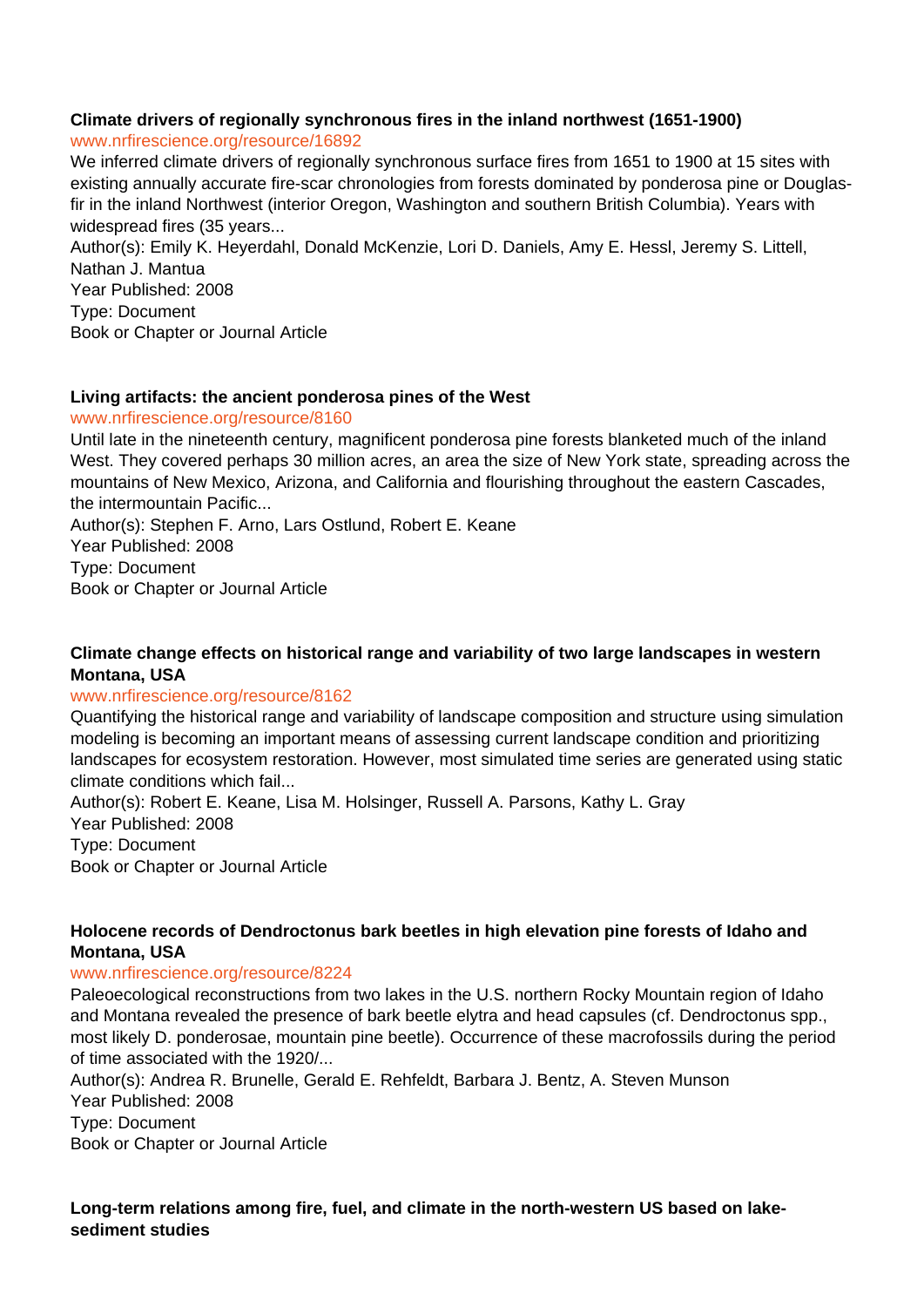#### www.nrfirescience.org/resource/8202

Pollen and high-resolution charcoal records from the north-western USA provide an opportunity to examine the linkages among fire, climate, and fuels on multiple temporal and spatial scales. The data suggest that general charcoal levels were low in the late-glacial period and increased steadily through the last 11 000 years with...

Author(s): Cathy L. Whitlock, Jennifer R. Marlon, Christy E. Briles, Andrea R. Brunelle, Colin J. Long, Patrick J. Bartlein Year Published: 2008

Type: Document

Book or Chapter or Journal Article

## **Multi-season climate synchronized forest fires throughout the 20th century, Northern Rockies, USA**

#### www.nrfirescience.org/resource/8163

We inferred climate drivers of 20th-century years with regionally synchronous forest fires in the U.S. northern Rockies. We derived annual fire extent from an existing fire atlas that includes 5,038 fire polygons recorded from 12,070,086 ha, or 71% of the forested land in Idaho and Montana west of the Continental Divide. The 11...

Author(s): Penelope Morgan, Emily K. Heyerdahl, Carly E. Gibson

Year Published: 2008

Type: Document

Book or Chapter or Journal Article

# **Multi-season climate synchronized historical fires in dry forests (1650-1900), Northern Rockies, USA**

## www.nrfirescience.org/resource/8388

Our objective was to infer the climate drivers of regionally synchronous fire years in dry forests of the U.S. northern Rockies in Idaho and western Montana. During our analysis period (1650-1900), we reconstructed fires from 9245 fire scars on 576 trees (mostly ponderosa pine, Pinus ponderosa P.... Author(s): Emily K. Heyerdahl, Penelope Morgan, James P. Riser Year Published: 2008 Type: Document Book or Chapter or Journal Article

#### **Forest fire and climate change in western North America: insights from sediment charcoal records**

#### www.nrfirescience.org/resource/7930

Millennial-scale records of forest fire provide important baseline information for ecosystem management, especially in regions with too few recent fires to describe the historical range of variability. Charcoal records from lake sediments and soil profiles are well suited for reconstructing the incidence of past fire and its...

Author(s): Daniel G. Gavin, Douglas J. Hallett, Feng S. Hu, Kenneth P. Lertzman, Susan J. Prichard, Kendrick J. Brown, Jason A. Lynch, Patrick J. Bartlein, David L. Peterson Year Published: 2007 Type: Document Book or Chapter or Journal Article, Synthesis

# **Contingent pacific-atlantic ocean influence on multicentury wildfire synchrony over western North America**

#### www.nrfirescience.org/resource/8293

Widespread synchronous wildfires driven by climatic variation, such as those that swept western North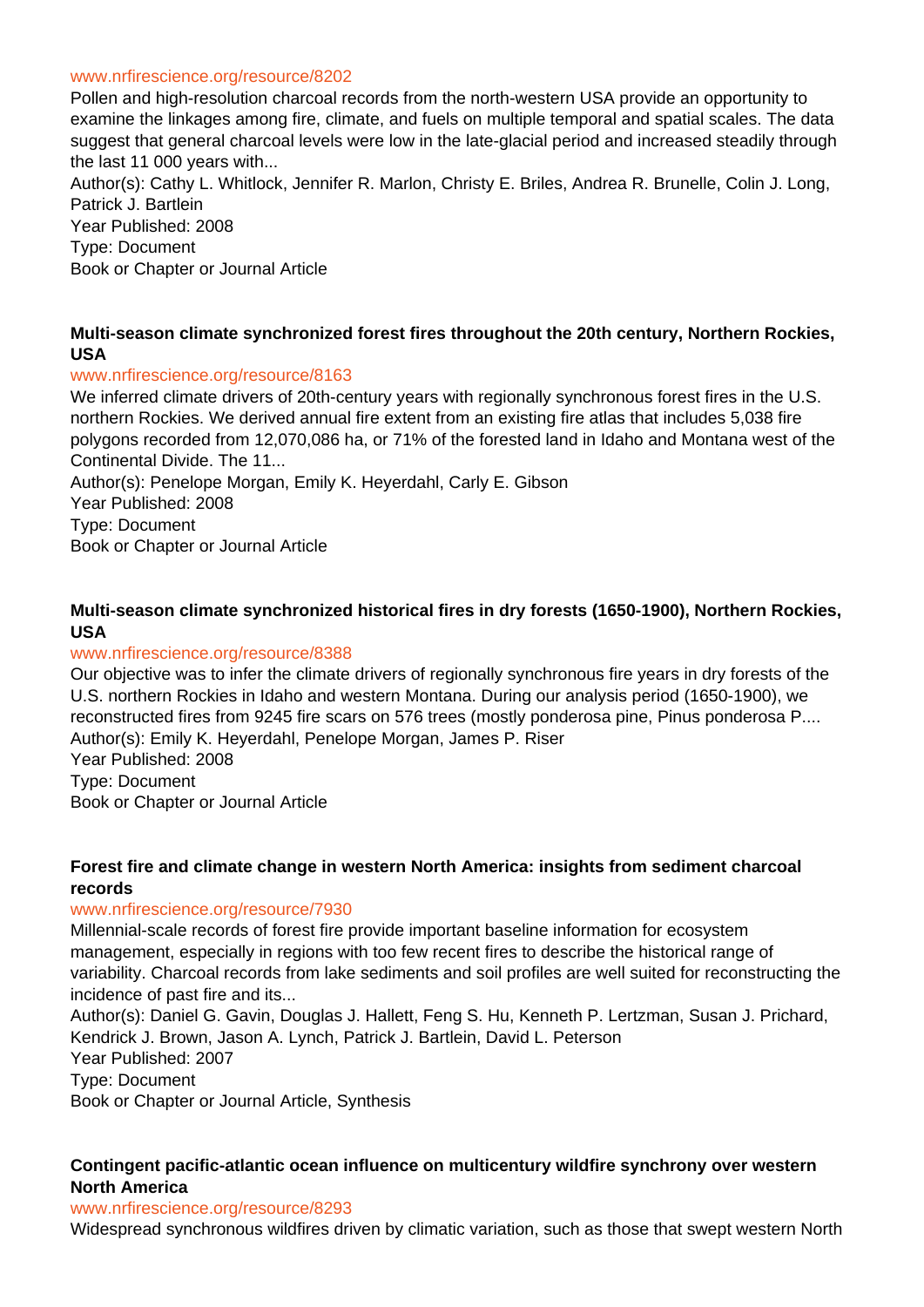America during 1996, 2000, and 2002, can result in major environmental and societal impacts. Understanding relationships between continental-scale patterns of drought and modes of sea surface temperatures (SSTs) such as El Ni $\tilde{A}$ +o-... Author(s): Thomas Kitzberger, Peter M. Brown, Emily K. Heyerdahl, Thomas W. Swetnam, Thomas T. Veblen Year Published: 2007 Type: Document Book or Chapter or Journal Article

# **Recovery of big sagebrush following fire in southwest Montana**

#### www.nrfirescience.org/resource/8279

Fire plays a large role in structuring sagebrush ecosystems; however, we have little knowledge of how vegetation changes with time as succession proceeds from immediate postfire to mature stands. We sampled at 38 sites in southwest Montana dominated by 3 subspecies of big sagebrush (Artemisia tridentata Nutt.). At each site we...

Author(s): Peter Lesica, Stephen V. Cooper, Greg Kudray Year Published: 2007 Type: Document Book or Chapter or Journal Article

#### **CCE fire regimes and their management**

#### www.nrfirescience.org/resource/8369

A spectacular forest in the center of the Crown of the Continent Ecosystem (CCE) cuts a 15- by 5-km swath along the Flathead River's South Fork around Big Prairie in the middle of the Bob Marshall Wilderness Area in Montana (Figure 13- 1). This wide valley bottom, which contains two patches (of about 1,000 ha each) of the last...

Author(s): Robert E. Keane, Carl H. Key Year Published: 2007 Type: Document Book or Chapter or Journal Article

#### **Comparison of fire scars, fire atlases, and satellite data in the northwestern United States** www.nrfirescience.org/resource/11427

We evaluated agreement in the location and occurrence of 20th century fires recorded in digital fire atlases with those inferred from fire scars that we collected systematically at one site in Idaho and from existing fire-scar reconstructions at four sites in Washington. Fire perimeters were similar for two of three 20th century...

Author(s): Lauren B. Shapiro, Emily K. Heyerdahl, Penelope Morgan Year Published: 2007 Type: Document Book or Chapter or Journal Article

#### **Fire, fuels and restoration of ponderosa pine-Douglas fir forests in the Rocky Mountains, USA** www.nrfirescience.org/resource/8223

Forest restoration in ponderosa pine and mixed ponderosa pine-Douglas fir forests in the US Rocky Mountains has been highly influenced by a historical model of frequent, low-severity surface fires developed for the ponderosa pine forests of the Southwestern USA. A restoration model, based on this low-severity fire model, focuses on...

Author(s): William L. Baker, Thomas T. Veblen, Rosemary L. Sherriff Year Published: 2007 Type: Document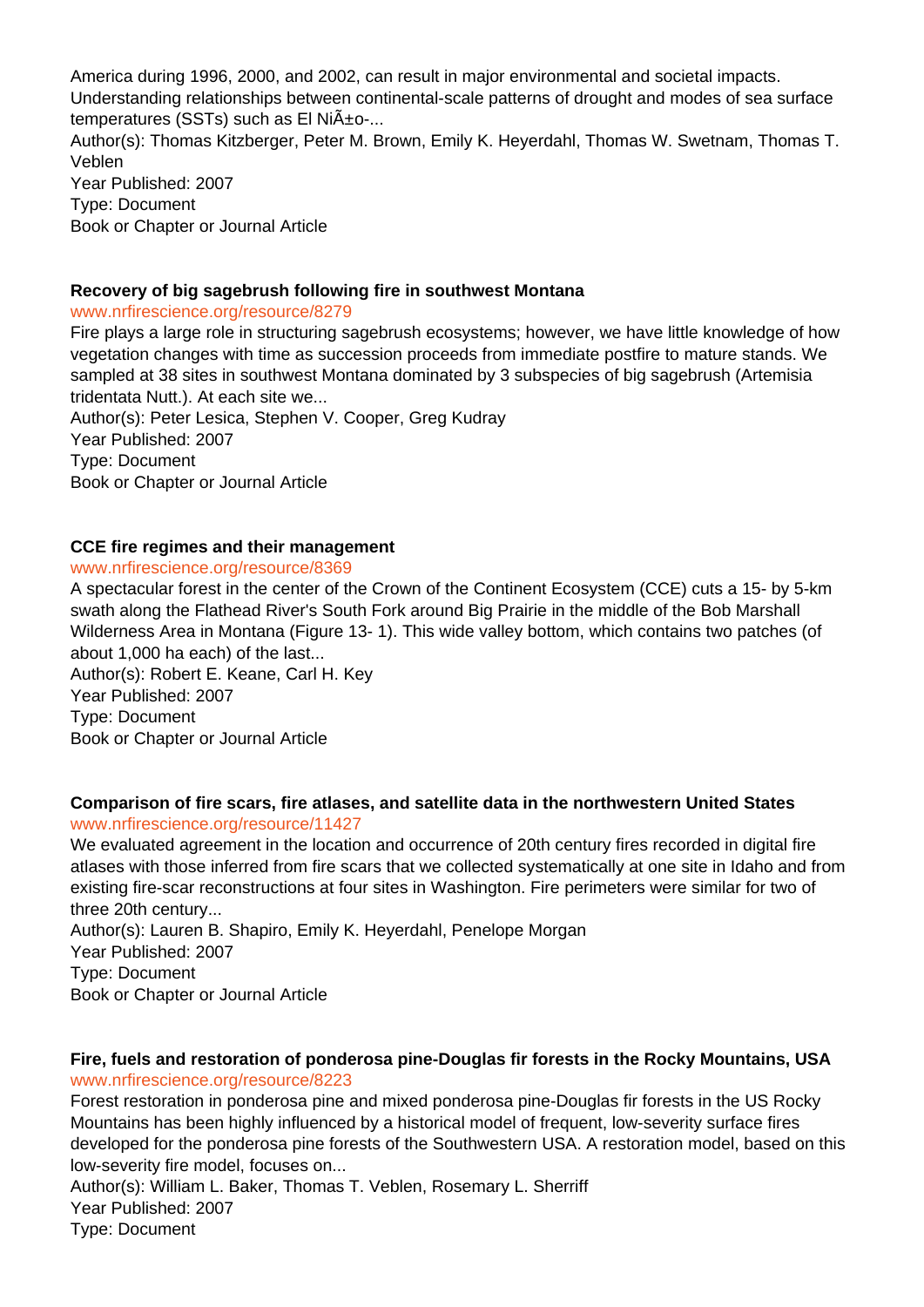# **The complexity of managing fire-dependent ecosystems in wilderness: relict ponderosa pine in the Bob Marshall Wilderness**

#### www.nrfirescience.org/resource/7953

Isolated wilderness ecosystems with a history of frequent, low-severity fires have been altered due to many decades of fire exclusion and, as a result, are difficult to restore for philosophical and logistical reasons. In this paper, we describe the successional conditions of ponderosa pine (Pinus ponderosa) communities along the...

Author(s): Robert E. Keane, Stephen F. Arno, Laura J. Dickinson

Year Published: 2006

Type: Document

Book or Chapter or Journal Article

## **History of fire and Douglas-fir establishment in a savanna and sagebrush-grassland mosaic, southwestern Montana, USA**

#### www.nrfirescience.org/resource/7942

Over the past century, trees have encroached into grass- and shrublands across western North America. These include Douglas-fir trees (Pseudotsuga menziesii (Mirb.) Franco var. glauca (Beissn.) Franco) encroaching into mountain big sagebrush Nutt. ssp. vaseyana (Rydb.) Beetle) from stable islands of savanna in southwestern Montana....

Author(s): Emily K. Heyerdahl, Richard F. Miller, Russell A. Parsons Year Published: 2006 Type: Document Book or Chapter or Journal Article

#### **Ecological science relevant to management policies for fire-prone forests of the western United States, Society for Conservation Biology scientific panel of fire in western U.S. forests** www.nrfirescience.org/resource/11190

Fire is a primary natural disturbance in most forests of western North America and has shaped their plant and animal communities for millions of years. Native species and fundamental ecological processes are dependent on conditions created by fire. However, many western forests have experienced shifts in wildfire regimes and forest...

Author(s): Reed F. Noss, Jerry F. Franklin, William L. Baker, Tania L. Schoennagel, Peter B. Moyle Year Published: 2006

Type: Document

Technical Report or White Paper

# **Fire exclusion and nitrogen mineralization in low elevation forests of western Montana**

www.nrfirescience.org/resource/8291

Little is known regarding how fire exclusion influences nitrogen (N) cycling in low elevation forests of western Montana. Nor is it clear how the change in fire frequency that has resulted from forest management has influenced ecosystem function in terms of plant-soil-microbe interactions. A fire chronosequence approach was used to...

Author(s): M. Derek MacKenzie, Thomas H. DeLuca, Anna Sala Year Published: 2006 Type: Document

Book or Chapter or Journal Article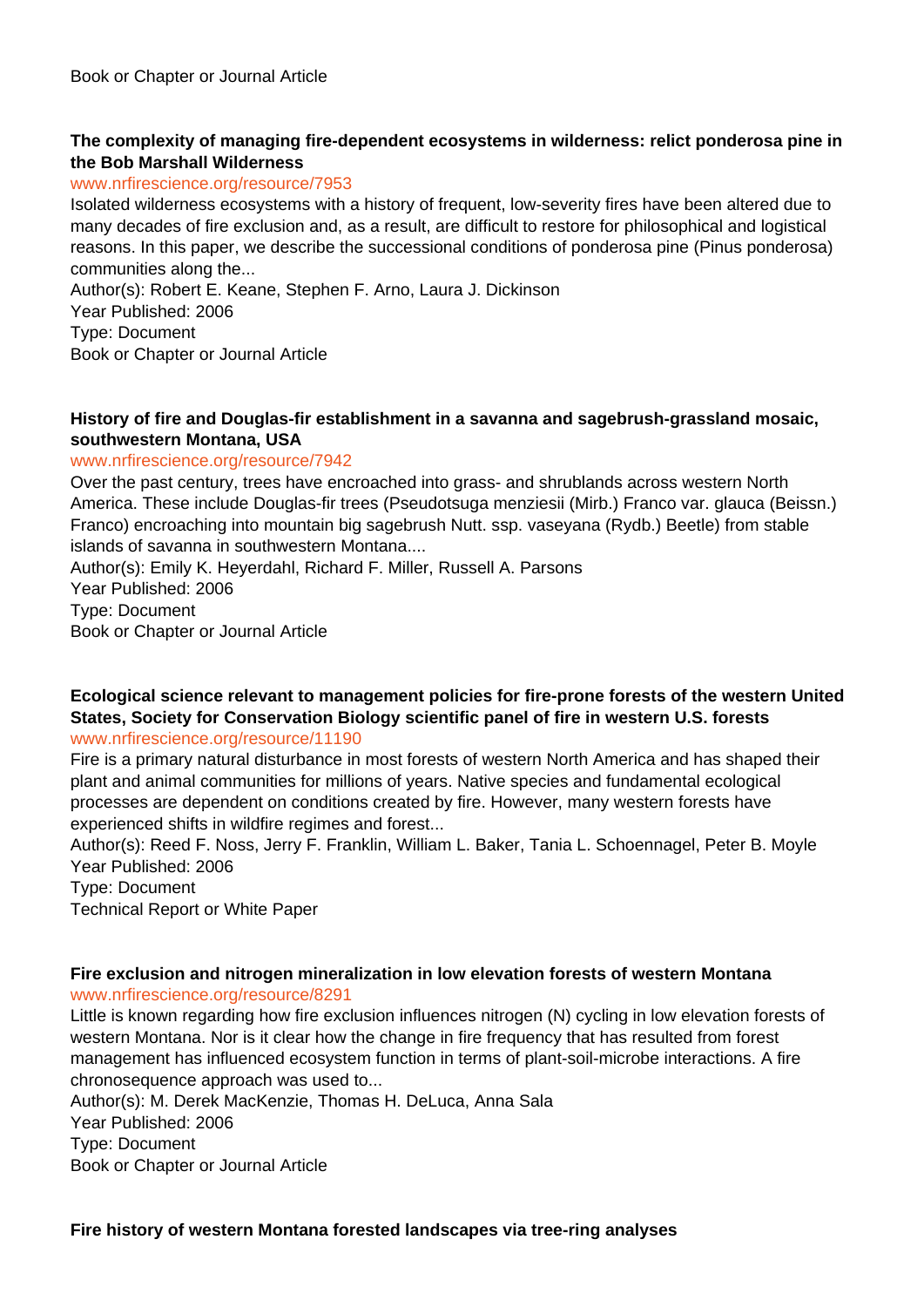#### www.nrfirescience.org/resource/13363

Wildfire is a natural process that plays an important role in creating, shaping, and maintaining the forests, woodlands, and grasslands of our physical environment (Swetnam et al. 1999). Most forested landscapes require periodic fire to maintain the overall health of their ecosystems. Wildfires... Author(s): Henri D. Grissino-Mayer, Christopher M. Gentry, Steve Croy, John Hiatt, Ben Osborne, Amanda Stan, Georgina DeWeese Wight Year Published: 2006 Type: Document Technical Report or White Paper

#### **Frequent fire alters nitrogen transformations in ponderosa pine stands of the inland Northwest** www.nrfirescience.org/resource/7919

Recurrent, low-severity fire in ponderosa pine (Pinus ponderosa)/interior Douglas-fir (Pseudotsuga menziesii var. glauca) forests is thought to have directly influenced nitrogen (N) cycling and availability. However, no studies to date have investigated the influence of natural fire intervals on soil processes in undisturbed forests...

Author(s): Thomas H. DeLuca, Anna Sala Year Published: 2006 Type: Document Book or Chapter or Journal Article

#### **Fire history of a western Montana ponderosa pine grassland: a pilot study**

www.nrfirescience.org/resource/16898

A primary goal in the management of forests and grasslands is to maintain community structure and disturbance processes within their historical range of variation. If, within a managed ecosystem, either is found to lie outside that range, restoration may be necessary. Both maintenance and restoration are currently guided by the...

Author(s): Don V. Gayton, Marc H. Weber, Michael G. Harrington, Emily K. Heyerdahl, Elaine Kennedy Sutherland, Bob Brett, Cindy Hall, Michael Hartman, Liesl Peterson, Carolynne Merrel Year Published: 2006 Type: Document

Conference Proceedings

#### **Warming and earlier spring increase western U.S. forest wildfire activity**

www.nrfirescience.org/resource/8397

Western United States forest wildfire activity is widely thought to have increased in recent decades, but surprisingly, the extent of recent changes has never been systematically documented. Nor has it been established to what degree climate may be driving regional changes in wildfire. Much of the public and scientific discussion of...

Author(s): Anthony L. Westerling, Hugo G. Hidalgo, Daniel R. Cayan, Thomas W. Swetnam Year Published: 2006 Type: Document

Book or Chapter or Journal Article

# **Complex interactions shaping aspen dynamics in the Greater Yellowstone Ecosystem**

www.nrfirescience.org/resource/7906

Loss of aspen (Populus tremuloides) has generated concern for aspen persistence across much of the western United States. However, most studies of aspen change have been at local scales and our understanding of aspen dynamics at broader scales is limited. At local scales, aspen loss has been attributed to fire exclusion, ungulate...

Author(s): K. Brown, Andrew J. Hansen, Robert E. Keane, Lisa Graumlich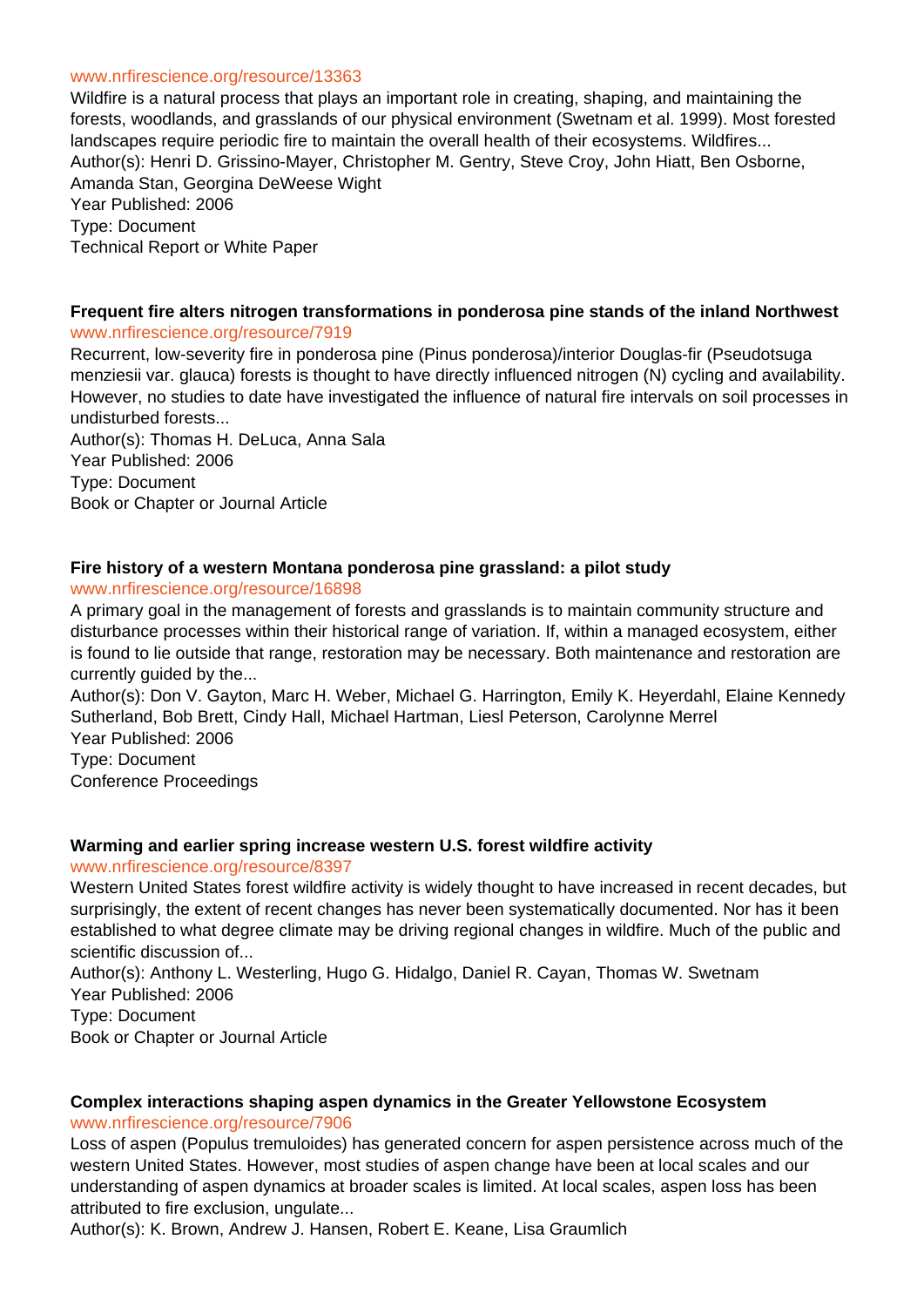Year Published: 2006 Type: Document Book or Chapter or Journal Article

# **Climate drivers of fire and fuel in the Northern Rockies: past, present & future - Final Report to the Joint Fire Science Program**

#### www.nrfirescience.org/resource/11154

This 3-year research project is identifying the climate drivers of regional fire and fuel dynamics in the Northern Rockies in the past, present, and future. We are identifying regional fire years from two sources: multicentury tree-ring reconstructions and multidecadal fire atlases. To elucidate the climate forcing of past fires, we...

Author(s): Penelope Morgan, Emily K. Heyerdahl, Carol Miller, Matthew G. Rollins Year Published: 2005 Type: Document Technical Report or White Paper

#### **Fire ecology of ponderosa pine and the rebuilding of fire-resilient ponderosa pine ecosystems** www.nrfirescience.org/resource/11074

The ponderosa pine ecosystems of the West have change dramatically since Euro-American settlement 140 years ago due to past land uses and the curtailment of natural fire. Today, ponderosa pine forests contain overabundance of fuel, and stand densities have increased from a range of 49-124 trees ha-1 (20-50 trees acre-1) to a range... Author(s): Stephen A. Fitzgerald

Year Published: 2005 Type: Document Conference Proceedings, Synthesis

# **Culturally scarred trees in the Bob Marshall Wilderness, Montana, USA- interpreting Native American historical forest use in a wilderness area**

#### www.nrfirescience.org/resource/7966

Wilderness areas are primarily set aside to protect natural ecosystems and processes. However, most protected areas have a long history of native peoples' land use predating their protection. The general paucity of evidence in the form of historical records, in combination with romantic views of native peoples' effects on nature,...

Author(s): Lars Ostlund, Robert E. Keane, Stephen F. Arno, R. Andersson Year Published: 2005 Type: Document Book or Chapter or Journal Article

# **Dry forests and wildland fires of the inland Northwest USA: contrasting the landscape ecology of the pre-settlement and modern eras**

# www.nrfirescience.org/resource/7941

Prior to Euro-American settlement, dry ponderosa pine and mixed conifer forests (hereafter, the 'dry forests') of the Inland Northwest were burned by frequent low- or mixed-severity fires. These mostly surface fires maintained low and variable tree densities, light and patchy ground fuels, simplified forest structure, and favored...

Author(s): Paul F. Hessburg, James K. Agee, Jerry F. Franklin Year Published: 2005 Type: Document Book or Chapter or Journal Article, Synthesis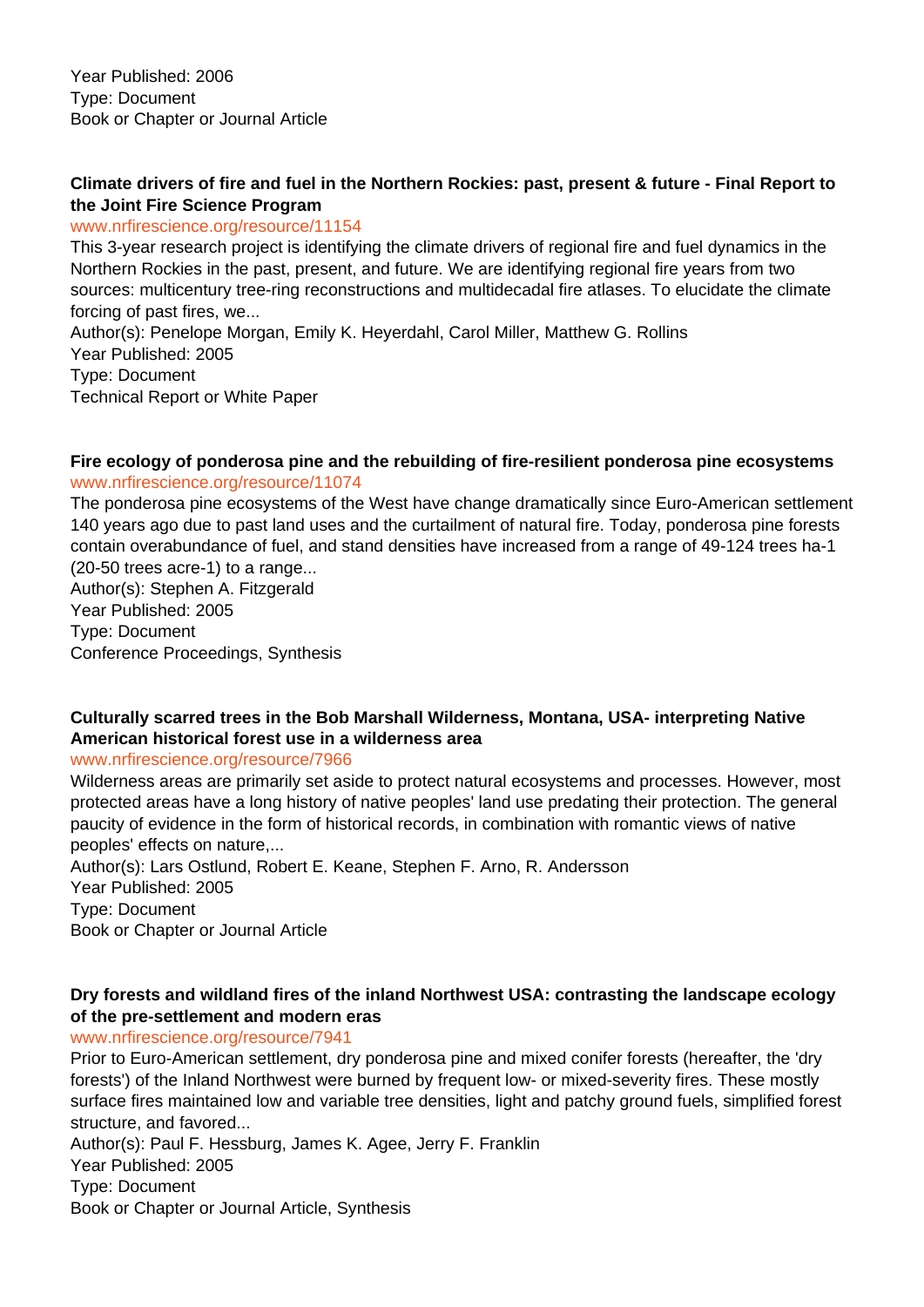## **Restoration of ponderosa pine forests in the interior western U.S. after logging, grazing, and fire suppression**

www.nrfirescience.org/resource/8195

No description entered. Author(s): Merrill R. Kaufmann, Kevin C. Ryan, Peter Z. Fule, William H. Romme Year Published: 2005 Type: Document Book or Chapter or Journal Article

# **Climatic controls of fire in the western United States: from the atmosphere to ecosystems - Final Report to the Joint Fire Science Program**

#### www.nrfirescience.org/resource/11155

The objective of this project is to conduct a diagnostic analysis of the variations in climate that govern the characteristics of the fire season in the western United States on intra-annual through decadal and longer time scales. We propose a retrospective, model-based analysis to understand better the role of climate as a control...

Author(s): Steven W. Hostetler, Patrick J. Bartlein, Allen M. Solomon, J. O. Holman, Richard T. Busing, Sarah L. Shafer

Year Published: 2005 Type: Document Technical Report or White Paper

# **Variability and convergence in stand structural development on a fire-dominated subalpine landscape**

#### www.nrfirescience.org/resource/13538

The 1988 Yellowstone fires resulted in a complex mosaic within which postfire lodgepole pine seedling densities varied by over five orders of magnitude. Investigators have speculated that such postfire mosaics of vegetation structure may persist until the next large disturbance, but the fate of the initial structural variability of...

Author(s): Daniel M. Kashian, Monica G. Turner, William H. Romme, Craig G. Lorimer Year Published: 2005 Type: Document

Book or Chapter or Journal Article

#### **Restoring dry and moist forests of the inland northwestern U. S.**

#### www.nrfirescience.org/resource/7903

The complex topography of the inland northwestern U.S. (58.4 million ha) interacts with continental and maritime air masses to create a highly variable climate, which results in a variety of forest settings. Historically (1850 to 1900), approximately 20% of the area was covered by dry forests (Pinus ponderosa, Pseudotsuga menziesii...

Author(s): Theresa B. Jain, Russell T. Graham Year Published: 2005 Type: Document Book or Chapter or Journal Article

# **Stream succession: channel changes after wildfire disturbance**

www.nrfirescience.org/resource/11414

One concept in geomorphology is that vegetation is a fundamental control on sediment and water supplies to streams and, therefore, on downstream fluvial processes and channel morphology. Within this paradigm, wildfire has been implicated as a major driving force behind landscape erosion and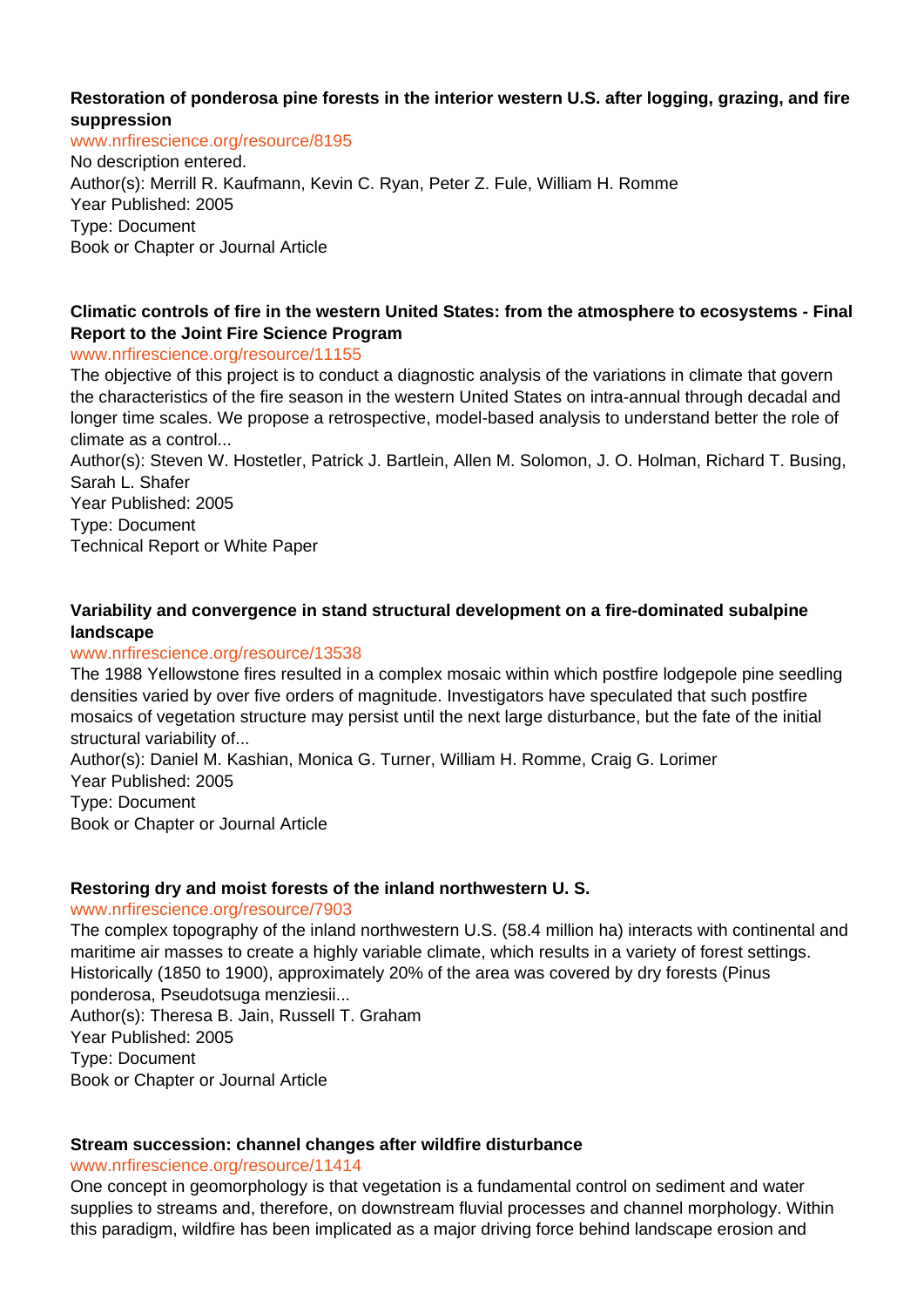changes to stream channels, periodically... Author(s): Nicholas E. Schiedt Year Published: 2005 Type: Document Dissertation or Thesis

#### **Eighth international wildland firefighter safety summit: 10 years later**

#### www.nrfirescience.org/resource/15458

These files contain the proceedings and poster papers from the International Association of Wildland Fire's Wildland Fire Safety Summit™ held in Missoula, Montana April 26-28, 2005. These proceedings contain the papers as submitted by the authors. Except for some editing to try and instill a common format, these papers are as...

Year Published: 2005 Type: Document Conference Proceedings

#### **Mapping relative fire regime condition class for the western United States**

www.nrfirescience.org/resource/10991

In 1999, a coarse-scale map of Fire Regime Condition Classes (FRCC) was developed for the conterminous United States (US) to help address contemporary fire management issues and to quantify changes in fuels from historical conditions. This map and its associated data have been incorporated into national policies (National Fire Plan...

Author(s): James P. Menakis, Melanie Miller, Thomas Thompson Year Published: 2004

Type: Document Conference Proceedings

# **The interaction of fire, fuels, and climate across Rocky Mountain forests**

# www.nrfirescience.org/resource/13583

Understanding the relative influence of fuels and climate on wildfires across the Rocky Mountains is necessary to predict how fires may respond to a changing climate and to define effective fuel management approaches to controlling wildfire in this increasingly populated region. The idea that decades of fire suppression have...

Author(s): Tania L. Schoennagel, Thomas T. Veblen, William H. Romme Year Published: 2004 Type: Document Book or Chapter or Journal Article

# **Spatial heterogeneity of lodgepole pine sapling densities following the 1988 fires in Yellowstone National Park, Wyoming, USA**

#### www.nrfirescience.org/resource/8255

Large disturbances create spatial heterogeneity in vegetation re-establishment, and documenting such variability is critical for understanding and predicting succession. We quantified the spatial heterogeneity of lodgepole pine sapling densities 10 years after the 1988 fires in Yellowstone National Park using color infrared...

Author(s): Daniel M. Kashian, Daniel B. Tinker, Monica G. Turner, Frank L. Scarpace Year Published: 2004 Type: Document Book or Chapter or Journal Article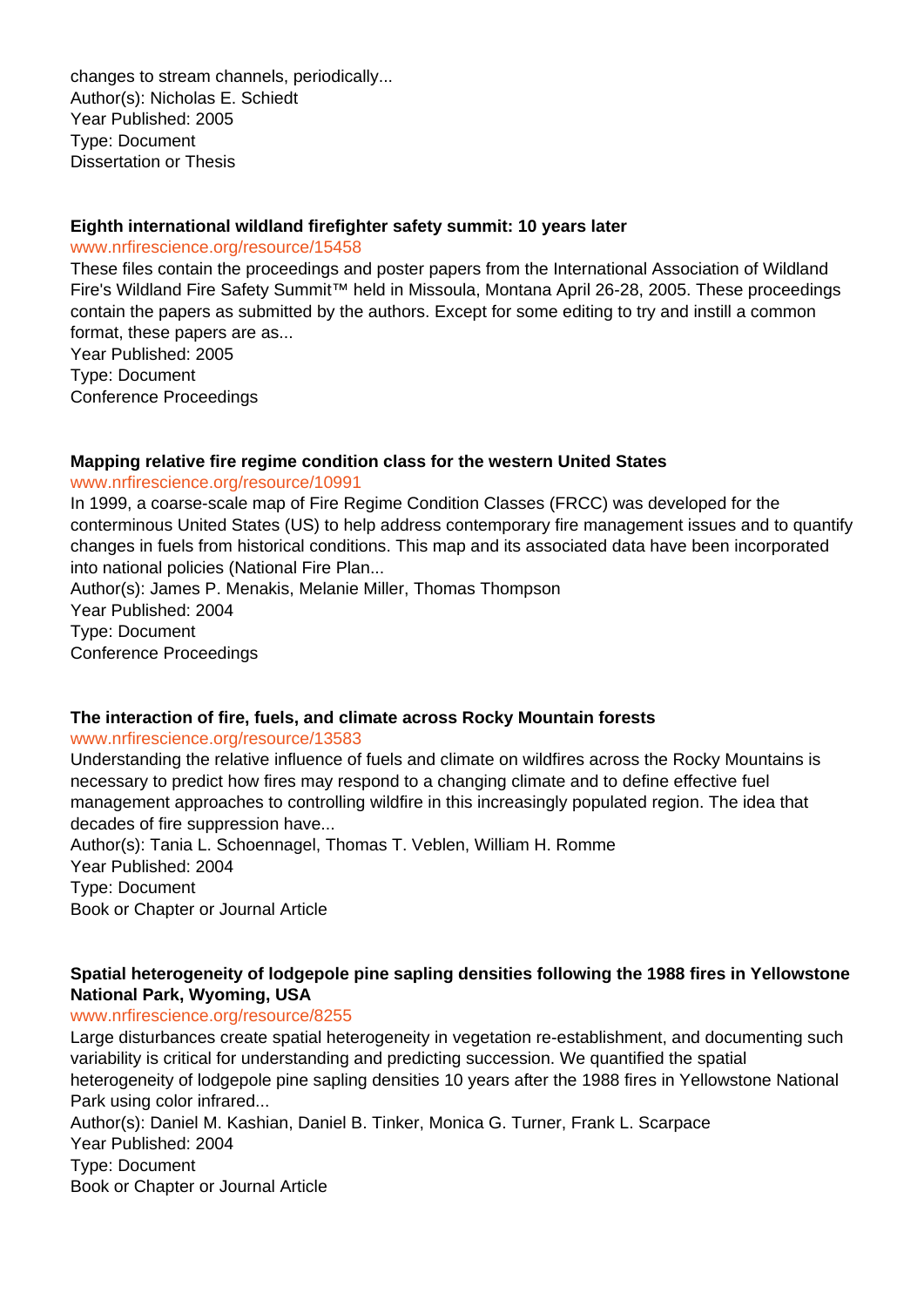# **Fire-induced erosion and millennial-scale climate change in northern ponderosa pine forests** www.nrfirescience.org/resource/15763

Western US ponderosa pine forests have recently suffered extensive stand-replacing fires followed by hill slope erosion and sedimentation. These fires are usually attributed to increased stand density as a result of fire suppression, grazing and other land use, and are often considered uncharacteristic or unprecedented. Tree-ring...

Author(s): Jennifer L. Pierce, Grant A. Meyer, A. J. Timothy Jull Year Published: 2004 Type: Document Book or Chapter or Journal Article

# **Role of fire in determining annual water yield in mountain watersheds**

# www.nrfirescience.org/resource/7901

This paper presents the computation procedures for estimating average annual water yields based on annual precipitation and vegetation cover types. This procedures allows for an estimation of water yields under current conditions, under various levels of vegetation management, or under historic water yield based on fire history. Two...

Author(s): Phillip E. Farnes, Ward W. McCaughey, Katherine J. Hansen Year Published: 2004 Type: Document Book or Chapter or Journal Article

# **Forest structure and organic horizon analysis along a fire chronosequence in the low elevation forests of western Montana**

# www.nrfirescience.org/resource/8271

Although fire consumes much of the forest floor, few studies have examined the change in forest floor characteristics with increasing time since fire. Mixed forests of ponderosa pine (Pinus ponderosa Doug. Ex. laws) and Douglas-fir (Pseudotsuga mensizii (Mirb.) Franco) in the inland northwest once burned with greater frequency than...

Author(s): M. Derek MacKenzie, Thomas H. DeLuca, Anna Sala Year Published: 2004 Type: Document Book or Chapter or Journal Article

# **Climatic controls on fire-induced sediment pulses in Yellowstone National Park and central Idaho: a long-term perspective**

#### www.nrfirescience.org/resource/7962

Fire management addressing postfire erosion and aquatic ecosystems tends to focus on short-term effects persisting up to about a decade after fire. A longer perspective is important in understanding natural variability in postfire erosion and sedimentation, the role of these processes in structuring habitat, and future expectations...

Author(s): Grant A. Meyer, Jennifer L. Pierce Year Published: 2003 Type: Document Book or Chapter or Journal Article, Synthesis

# **Forest entomology in Yellowstone National Park, 1923-1957: a time of discovery and learning to let live**

#### www.nrfirescience.org/resource/13567

For several decades after the creation of Yellowstone National Park in 1872, protection of its biological and other resources was haphazard. For example, elk and bison were exploited to near extinction,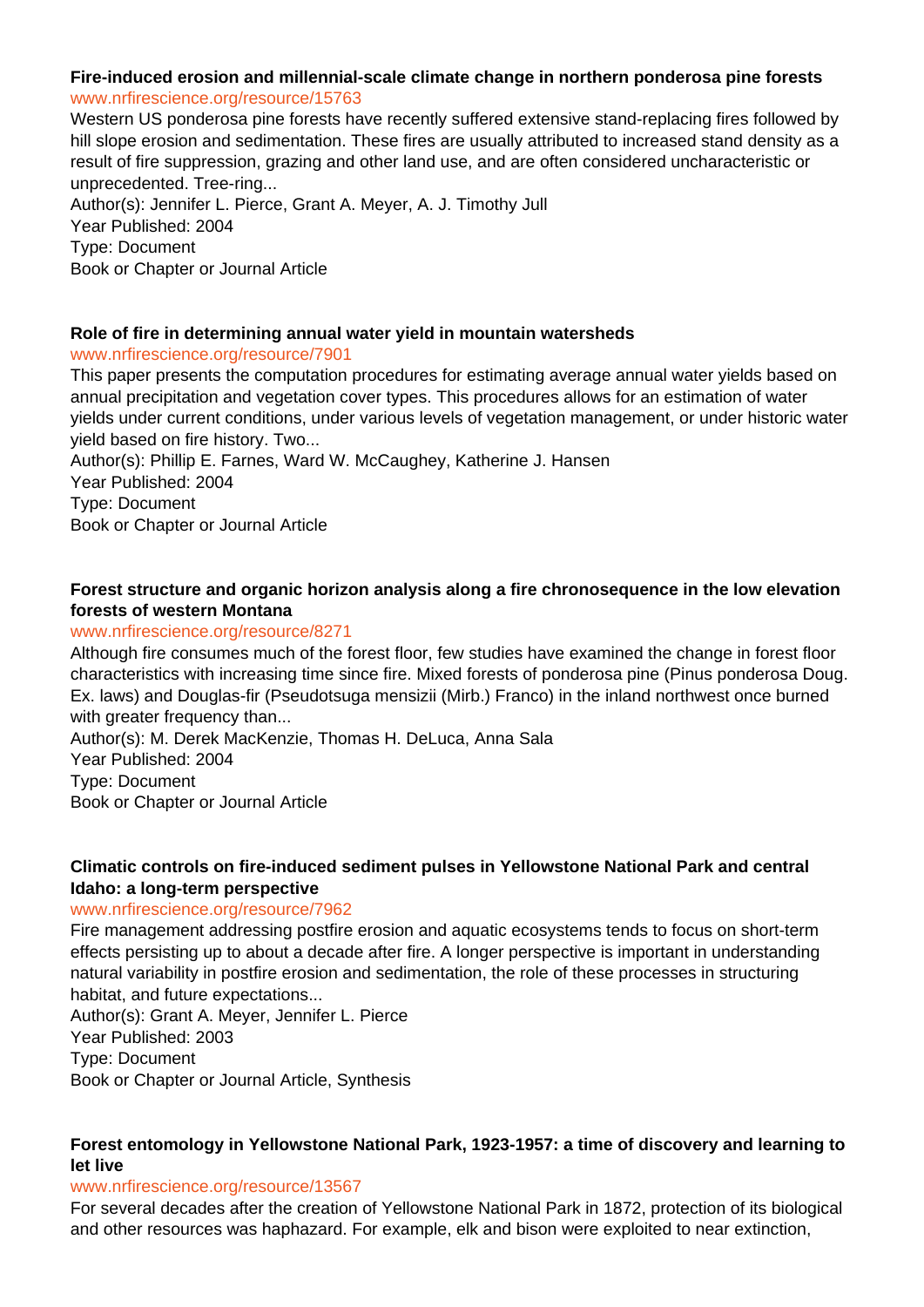prompting aggressive protection of them, which included extermination of the native gray wolf from the park. In those...

Author(s): Malcolm M. Furniss, Roy A. Renkin Year Published: 2003 Type: Document Book or Chapter or Journal Article

# **Vegetation dynamics under fire exclusion and logging in a Rocky Mountain watershed, 1856-1996**

#### www.nrfirescience.org/resource/8264

How have changes in land management practices affected vegetation patterns in the greater Yellowstone ecosystem? This question led us to develop a deterministic, successional, vegetation model to 'turn back the clock' on a study area and assess how patterns in vegetation cover type and structure have changed through different...

Author(s): Alisa L. Gallant, Andrew J. Hansen, John S. Councilman, Duane K. Monte, David W. Betz Year Published: 2003

Type: Document

Book or Chapter or Journal Article

# **The role of climate and vegetation change in shaping past and future fire regimes in the northwestern U.S. and the implications for ecosystem management**

# www.nrfirescience.org/resource/8382

Fire is an important part of the disturbance regimes of northwestern US forests and its role in maintaining and altering forest vegetation is evident in the paleoecological record of the region. Longterm reconstructions of Holocene fire regimes, provided by the analysis of charcoal, pollen, and other fire proxies in a network of...

Author(s): Cathy L. Whitlock, Sarah L. Shafer, Jennifer R. Marlon Year Published: 2003 Type: Document Book or Chapter or Journal Article

# **Uncertainty in fire history and restoration of ponderosa pine forests in the western United States**

#### www.nrfirescience.org/resource/11026

Fire-history data for ponderosa pine forests in the western U.S. have uncertainties and biases. Targeting multiple-scarred trees and using recorder trees when sampling for fire history may lead to incomplete records. For most of the western U.S., research is insufficient to conclude that high-severity fires did or did not occur in...

Author(s): William L. Baker, Donna S. Ehle Year Published: 2003 Type: Document Conference Proceedings

# **Interannual to decadal drought and wildfire in the western United States**

#### www.nrfirescience.org/resource/8344

Twentieth-century wildfire suppression and land management policies have promoted biomass accumulations in some ecosystems in the western United States where wildfire is a natural and necessary element. These changes have fueled large, stand-replacing crown fires in southwestern ponderosa pine forests, where they were rare under...

Author(s): Anthony L. Westerling, Thomas W. Swetnam Year Published: 2003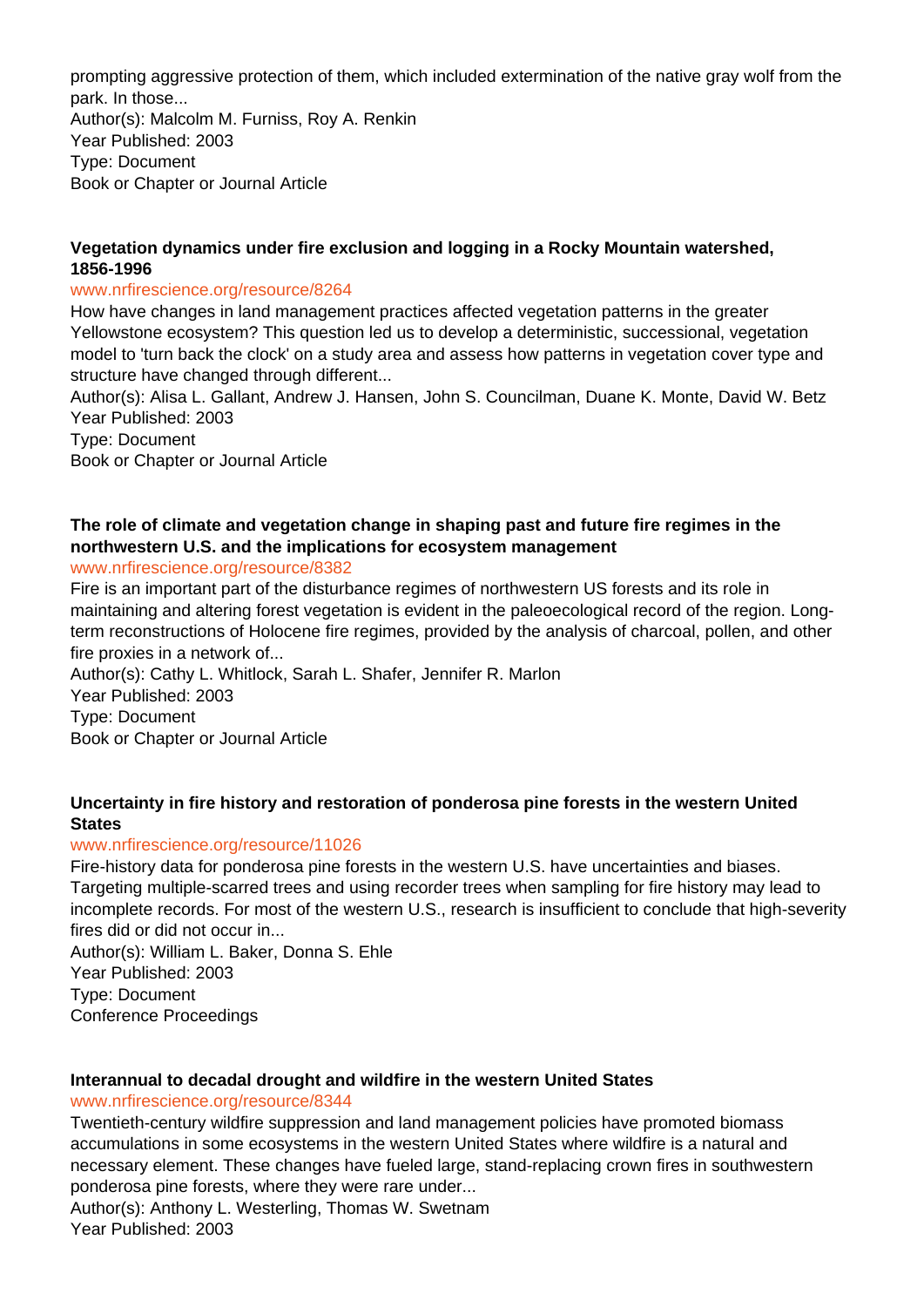# **Landscape-scale controls over 20th century fire occurrence in two large Rocky Mountain (USA) wilderness areas**

#### www.nrfirescience.org/resource/8140

Topography, vegetation, and climate act together to determine the spatial patterns of fires at landscape scales. Knowledge of landscape-fire-climate relations at these broad scales (1,000s ha to 100,000s ha) is limited and is largely based on inferences and extrapolations from fire histories reconstructed from finer scales. In this...

Author(s): Matthew G. Rollins, Penelope Morgan Year Published: 2002 Type: Document Book or Chapter or Journal Article

# **The role of fire in riparian zones of the northern Rocky Mountains**

www.nrfirescience.org/resource/11137

While the importance of riparian systems in the northern Rocky Mountains as sources of productivity and diversity is recognized, there is little information about the interaction between pattern and process. To sustain these areas, we need to understand the characteristics of disturbance processes and how they result in patterns in... Author(s): Elaine Kennedy Sutherland, Kevin S. McKelvey Year Published: 2002

Type: Document

Conference Proceedings, Technical Report or White Paper

# **Fire as a coarse filter for snags and logs**

#### www.nrfirescience.org/resource/11075

Fire played an important role in maintaining and creating conditions suitable for native flora and fauna in the forests of western North America. Recent coarse filter conservation strategies have advocated creating future landscapes that incorporate historic or natural ranges of variability, including fire regimes. Historic fire... Author(s): James K. Agee Year Published: 2002 Type: Document Conference Proceedings, Technical Report or White Paper

# **Biogeographic, cultural, and historical setting of the Northern Rocky Mountains [Chapter 2]**

www.nrfirescience.org/resource/17515

The Northern Rockies Adaptation Partnership (NRAP) includes diverse landscapes, ranging from high mountains to grasslands, from alpine glaciers to broad rivers (fig. 1.1). This region, once inhabited solely by Native Americans, has been altered by two centuries of settlement by Euro- Americans through extractive practices such as...

Author(s): S. Karen Dante-Wood Year Published: 2002

Type: Document Technical Report or White Paper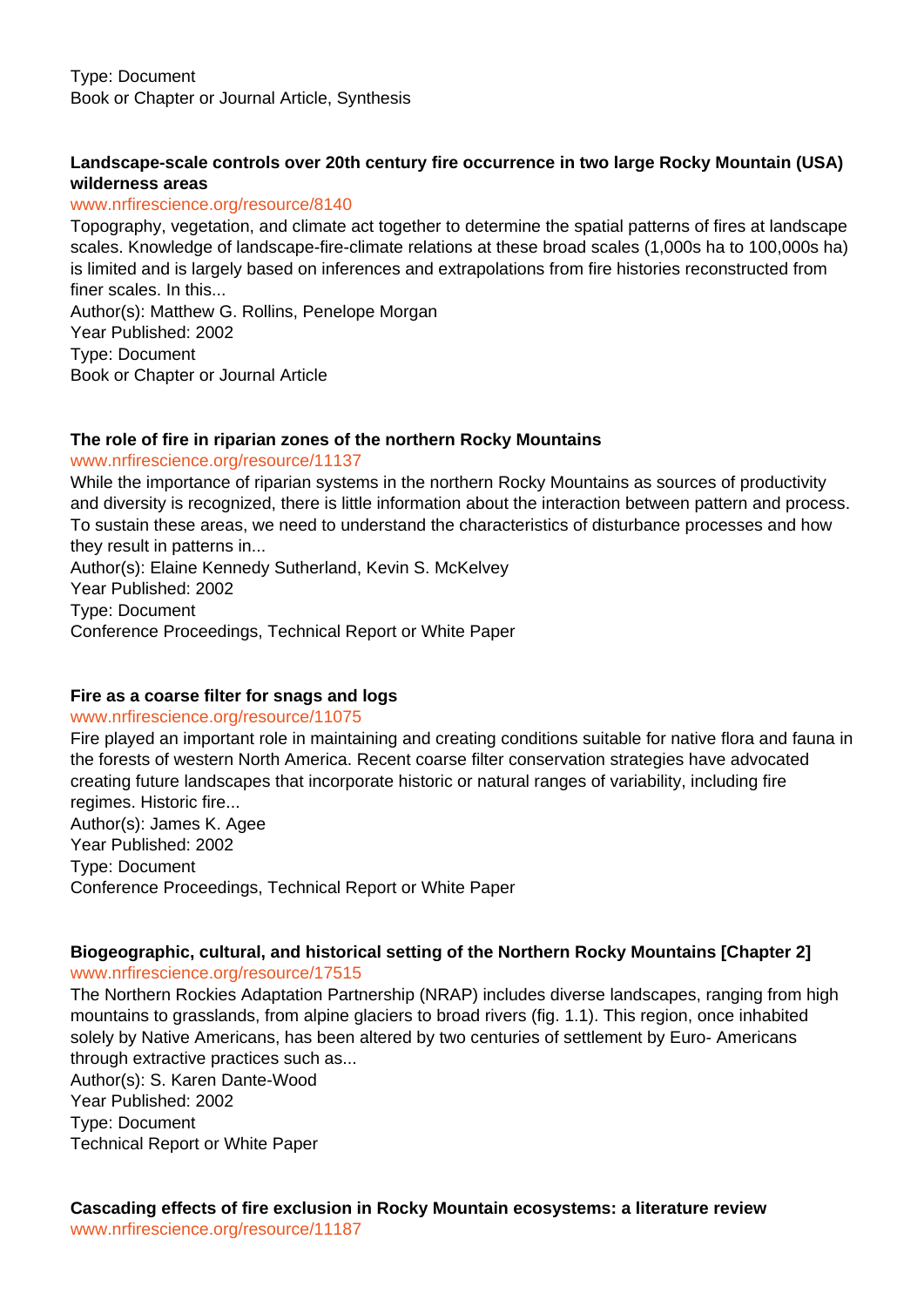The health of many Rocky Mountain ecosystems is in decline because of the policy of excluding fire in the management of these ecosystems. Fire exclusion has actually made it more difficult to fight fires, and this poses greater risks to the people who fight fires and for those who live in and around Rocky Mountain forests and...

Author(s): Robert E. Keane, Kevin C. Ryan, Thomas T. Veblen, Craig D. Allen, Jesse A. Logan, Brad C. **Hawkes** 

Year Published: 2002 Type: Document Synthesis, Technical Report or White Paper

# **Aspen's ecological role in the West**

# www.nrfirescience.org/resource/11883

Aspen exhibits a variety of ecological roles. In southern Colorado, the 1880 landscape mosaic contained a range of stand ages, of which half were >70 years old and half were younger. Pure aspen stands in southern Colorado are widespread and may result from previous short fire intervals that eliminated local conifer seed sources....

Author(s): William H. Romme, Lisa Floyd-Hanna, David D. Hanna, Elisabeth Bartlett Year Published: 2001 Type: Document

Conference Proceedings

# **Condition of live fire-scarred ponderosa pine trees six years after removing partial cross sections**

# www.nrfirescience.org/resource/16899

Our objective was to document the effect of fire-history sampling on the mortality of mature ponderosa pine trees in Oregon. We examined 138 trees from which fire-scarred partial cross sections had been removed five to six years earlier, and 386 similarly sized, unsampled neighbor trees, from 78 plots distrihuted over about 5,000 ha...

Author(s): Emily K. Heyerdahl, Steven J. McKay

Year Published: 2001

Type: Document

Book or Chapter or Journal Article

# **Uncertainty in surface-fire history: the case of ponderosa pine forests in the western United States**

# www.nrfirescience.org/resource/8257

Present understanding of fire ecology in forests subject to surface fires is based on fire-scar evidence. We present theory and empirical results that suggest that fire-history data have uncertainties and biases when used to estimate the population mean fire interval (FI) or other parameters of the fire regime. First, the population...

Author(s): William L. Baker, Donna S. Ehle Year Published: 2001 Type: Document Book or Chapter or Journal Article

#### **The role of fire in juniper and pinyon woodlands: a descriptive analysis** www.nrfirescience.org/resource/10994

Among the most pronounced vegetation changes in past 130 years has been the increase in both distribution and density of juniper (Juniperus spp.) and pinyon (Pinus spp.) across the Intermountain West. Juniper and pinyon species between the Canadian and Mexican borders occupy over 30 million ha throughout this region. Prior to...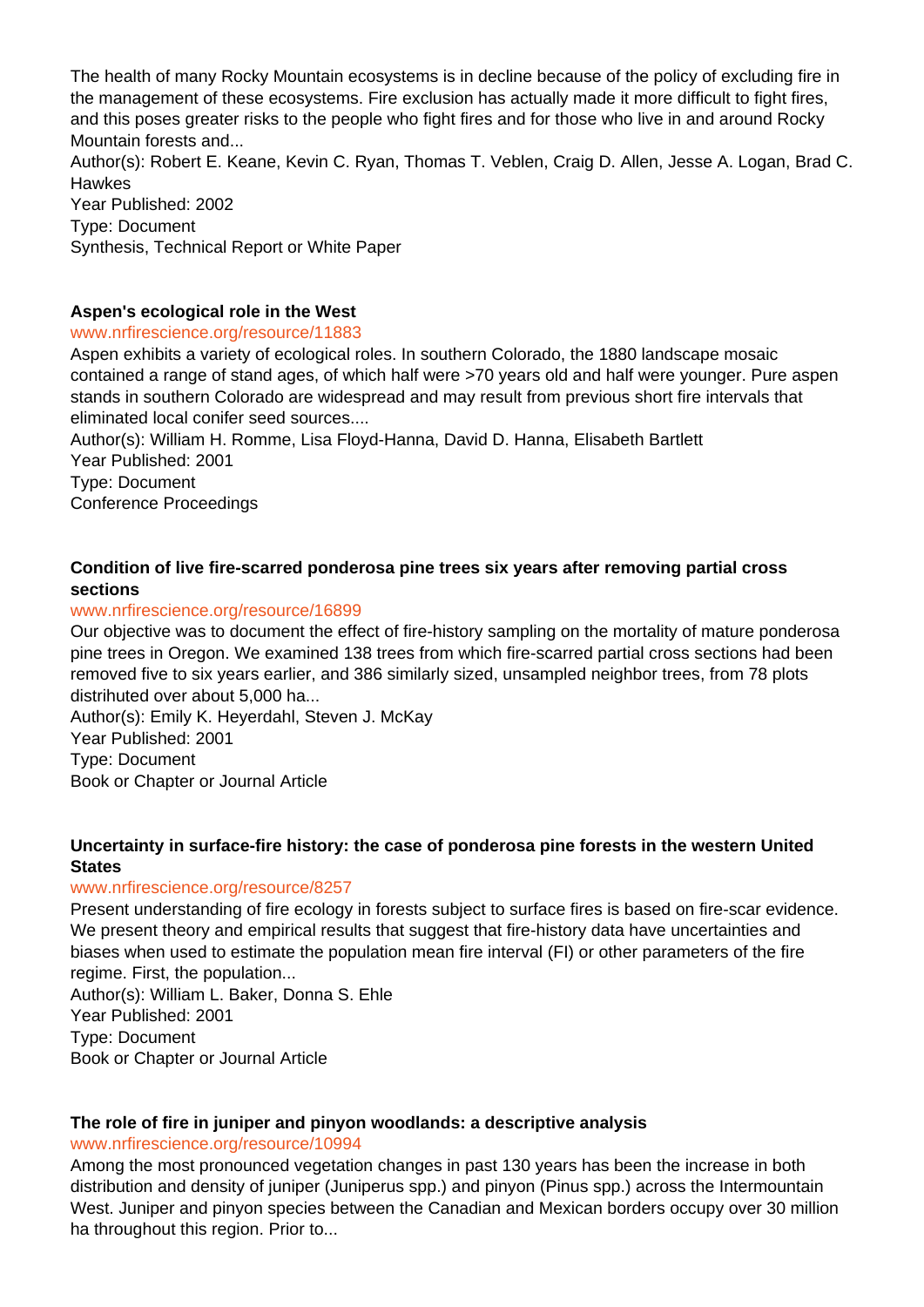Author(s): Richard F. Miller, Robin J. Tausch Year Published: 2001 Type: Document Conference Proceedings

# **Evaluating a century of fire patterns in two Rocky Mountain wilderness areas using digital fire atlases**

#### www.nrfirescience.org/resource/8139

Changes in fire size, shape, and frequency under different fire-management strategies were evaluated using time series of fire perimeter data (fire atlases) and mapped potential vegetation types (PVTs) in the Gila-Aldo Leopold Wilderness Complex (GALWC) in New Mexico and the Selway-Bitterroot Wilderness Complex (SBWC) in Idaho and...

Author(s): Matthew G. Rollins, Thomas W. Swetnam, Penelope Morgan Year Published: 2001 Type: Document Book or Chapter or Journal Article

# **Water use by whitebark pine and subalpine fir: potential consequences of fire exclusion in the Northern Rocky Mountains**

# www.nrfirescience.org/resource/8146

In subalpine forests of the northern Rocky Mountains, fire exclusion has contributed to large-scale shifts from early-successional whitebark pine (Pinus albicaulis Engelm.) to late-successional subalpine fir (Abies lasiocarpa (Hook.) Nutt.), a species assumed to be more shade tolerant than whitebark pine and with leaf to sapwood...

Author(s): Anna Sala, Elieen V. Carey, Robert E. Keane, Ragan M. Callaway Year Published: 2001 Type: Document Book or Chapter or Journal Article

# **Landscape trends (1753-1993) of whitebark pine (Pinus albicaulis) forests in the west big hole range of Idaho/Montana**

#### www.nrfirescience.org/resource/7965

Pinus albicaulis (whitebark pine) is an important tree species in subalpine forests of the Northern Rocky Mountains. Populations have been declining at unprecedented rates due to the introduction of an exotic pathogen and fire suppression. We initiated this study to evaluate historical trends in Pinus albicaulis abundance along with...

Author(s): Michael P. Murray, Stephen C. Bunting, Michael P. Murray Year Published: 2000 Type: Document Book or Chapter or Journal Article

# **Fire in western shrubland, woodland, and grassland ecosystems**

www.nrfirescience.org/resource/11116

This state-of-knowledge review about the effects of fire on flora and fuels can assist land managers with ecosystem and fire management planning and in their efforts to inform others about the ecological role of fire. Chapter topics include fire regime classification, autecological effects of fire, fire regime characteristics and...

Author(s): Timothy E. Paysen, R. James Ansley, James K. Brown, Gerald J. Gottfried, Sally M. Haase, Michael G. Harrington, Marcia G. Narog, Stephen S. Sackett, Ruth C. Wilson Year Published: 2000 Type: Document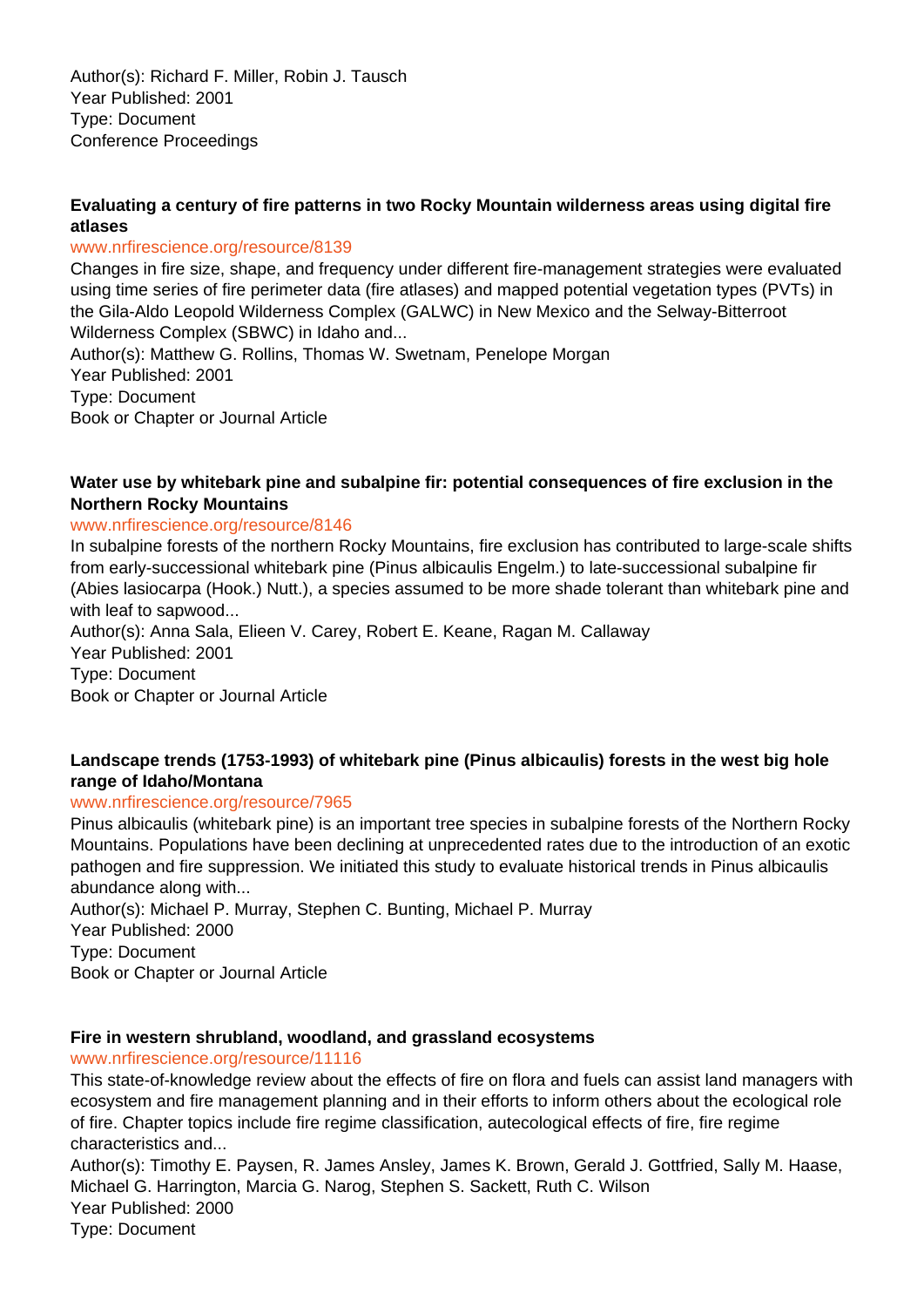# **Associated riparian communities**

#### www.nrfirescience.org/resource/10962

Some 100 years of fire exclusion in the Interior Northwest has resulted in riparian areas dominated by dense thickets of shade-tolerant trees. If former, more open conditions could be restored, these habitats could once more support a more diverse bird community. Efforts toward this at two study sites are described.

Author(s): Colin C. Hardy, Robert E. Keane, Michael G. Harrington Year Published: 2000 Type: Document Conference Proceedings

# **Twentieth-century fire patterns in the Selway-Bitterroot Wilderness Area, Idaho/ Montana, and the Gila/Aldo Leopold Wilderness Complex, New Mexico**

#### www.nrfirescience.org/resource/11001

Twentieth century fire patterns were analyzed for two large, disparate wilderness areas in the Rocky Mountains. Spatial and temporal patterns of fires were represented as GIS-based digital fire atlases compiled from archival Forest Service data. We find that spatial and temporal fire patterns are related to landscape features and...

Author(s): Matthew G. Rollins, Thomas W. Swetnam, Penelope Morgan Year Published: 2000 Type: Document Conference Proceedings

# **Variations in fire frequency and climate over the last 17,000 years in central Yellowstone National Park**

#### www.nrfirescience.org/resource/13533

A 17000 yr fire history from Yellowstone National Park demonstrates a strong link between changes in climate and variations in fire frequency on millennial time scales. The fire history reconstruction is based on a detailed charcoal stratigraphy from Cygnet Lake in the rhyolite plateau region. Macroscopic charcoal particles were...

Author(s): Sarah H. Millspaugh, Cathy L. Whitlock, Patrick J. Bartlein Year Published: 2000 Type: Document Book or Chapter or Journal Article

# **Native burning in western North America: implications for hardwood forest management**

www.nrfirescience.org/resource/11062

It is now widely acknowledged that frequent low-intensity fires once structured many western forests. What is not generally recognized, however, is that most of those fires were purposefully set by native people, not started by lightning. Data from the Rocky Mountains attest to the widespread use of fire by native people, as does...

Author(s): Charles E. Kay Year Published: 2000 Type: Document Conference Proceedings

**Influence of fire on native nitrogen-fixing plants and soil nitrogen status in ponderosa pine-Douglas-fir forests in western Montana**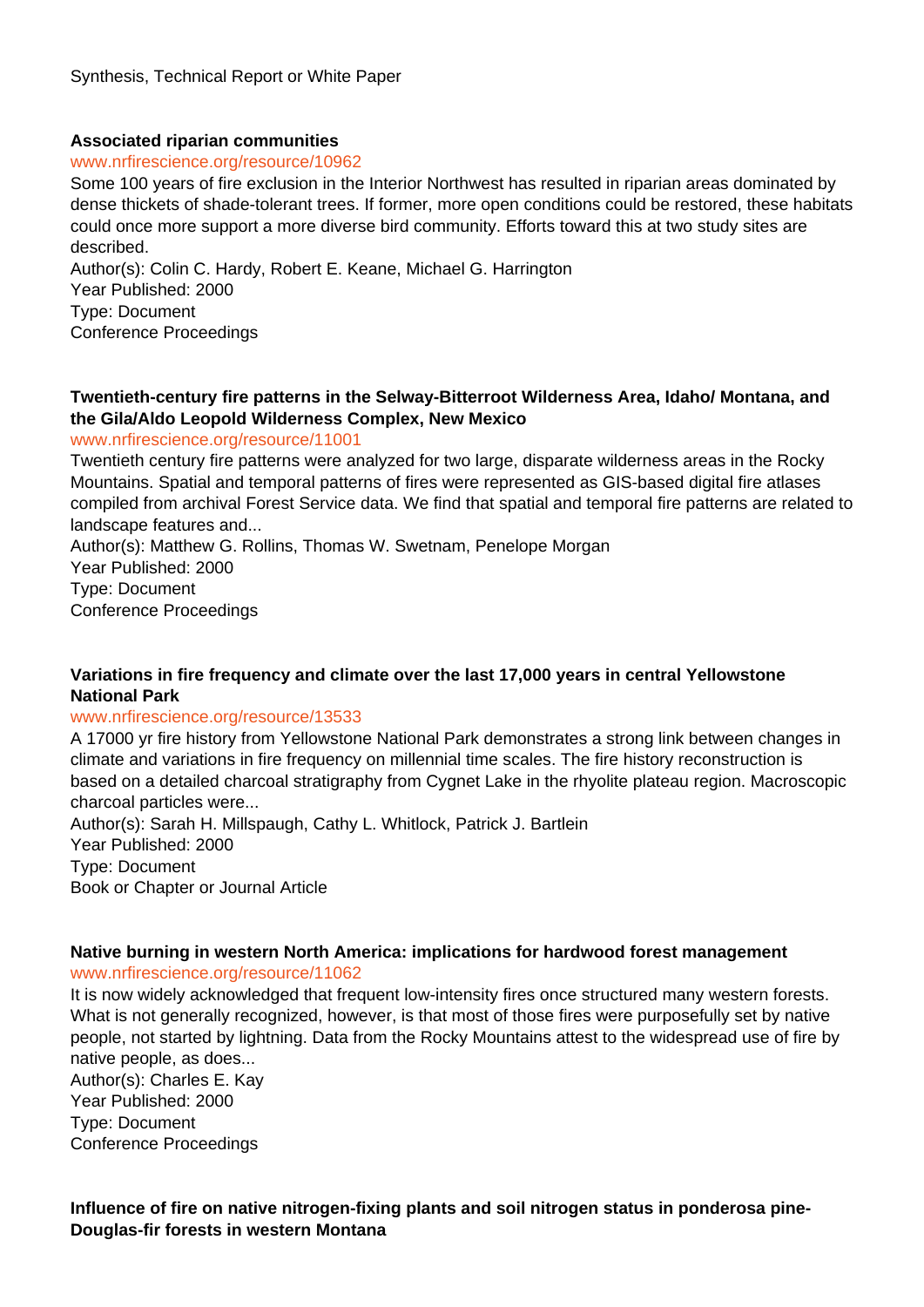#### www.nrfirescience.org/resource/8258

Nitrogen fixing plants have been reported to play an important role in replacing N lost from soil in fire dominated ecosystems. Exclusion of fire from ponderosa pine (Pinus ponderosa Dougl. ex Laws.)-Douglas-fir (Pseudotsuga menziesii (Mirb.) Franco) forests of western Montana has lead to widespread changes in forest structure,...

Author(s): J. A. Newland, Thomas H. DeLuca Year Published: 2000 Type: Document Book or Chapter or Journal Article

#### **Interactions between fire, grazing, and climate change at Wind Cave National Park, SD** www.nrfirescience.org/resource/7909

Projected changes in global climate have important ramifications for the future of national parks and other reserves set aside to conserve ecological uniqueness. We explored potential implications of climatic changes on lifeform distribution and growth at Wind Cave National Park (WCNP), South Dakota, which lies on a climatically...

Author(s): Dominique Bachelet, James M. Lenihan, Christopher Daly, Ronald P. Neilson Year Published: 2000

Type: Document Book or Chapter or Journal Article

# **Fire applications in ecosystem management**

## www.nrfirescience.org/resource/10965

Decades of fire absence from ponderosa pine/Douglas fir forests has resulted in overstocked, unhealthy, and severe fireprone stands requiring management attention. Prescribed fire can be used in three general situations during restoration management. First is when fuel loadings are excessive from either natural accumulation or...

Author(s): Michael G. Harrington Year Published: 2000 Type: Document Conference Proceedings

#### **Comparing historic and modern forests on the Bitterroot Front**

# www.nrfirescience.org/resource/10967

A study was initiated in 1995 to measure landscape changes in forest structures between 1900 and 1995. A systematic sampling system was used to collect data on three forested faces on the Bitterroot Front. Over 1,200 tree cores were taken on 216 plots between the elevation range of 4,500 to 7,500 feet. Historic forests were...

Author(s): Michael G. Hartwell, Paul B. Alaback, Stephen F. Arno Year Published: 2000 Type: Document Conference Proceedings

#### **Fire in western forest ecosystems**

www.nrfirescience.org/resource/11115

Description not entered Author(s): Stephen F. Arno Year Published: 2000 Type: Document Technical Report or White Paper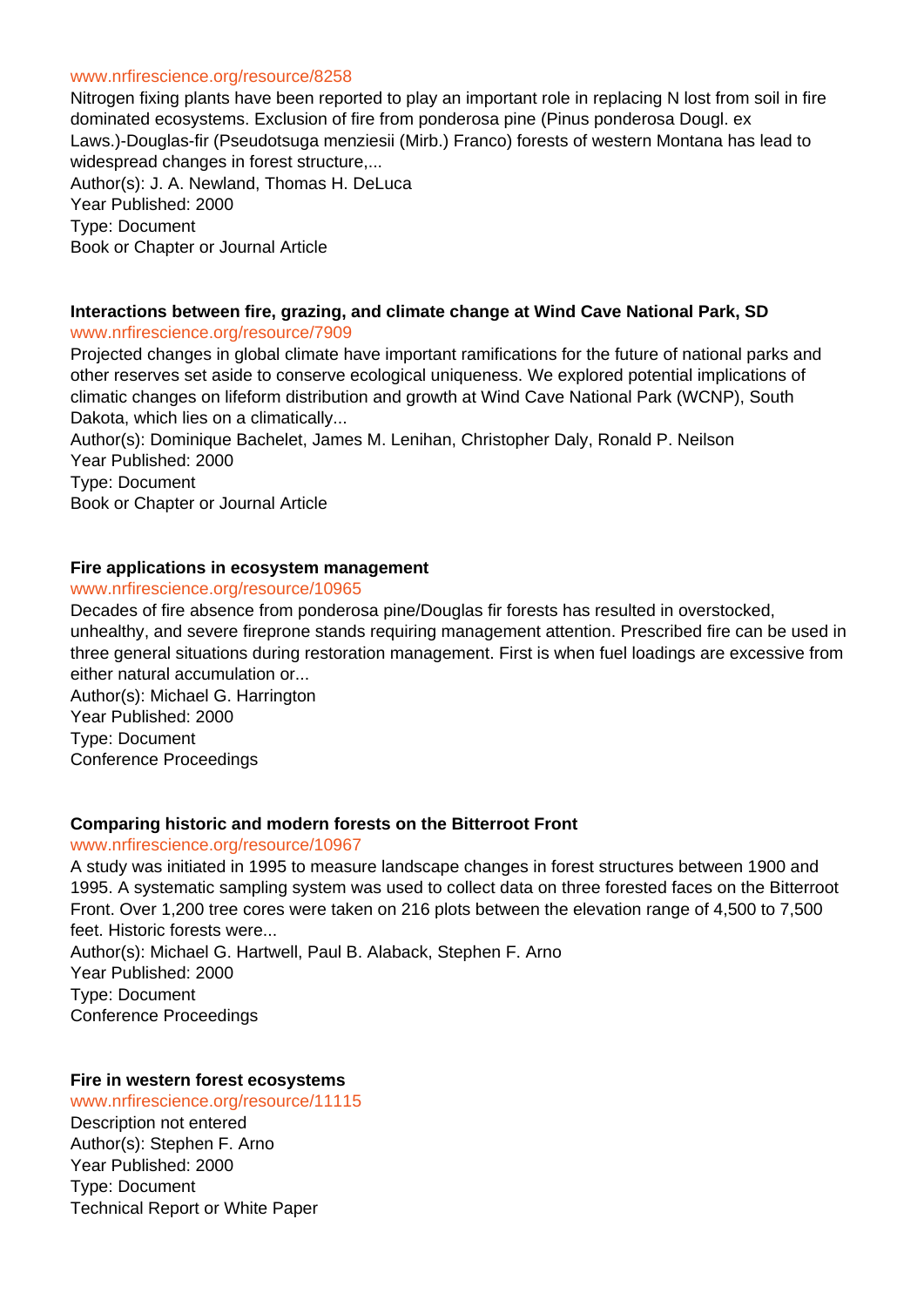# **Fire, competition, and forest pests: landscape treatment to sustain ecosystem function**

#### www.nrfirescience.org/resource/10988

Fire, competition for light and water, and native forest pests have interacted for millennia in western forests to produce a countryside dominated by seral species of conifers. These conifer-dominated ecosystems exist in six kinds of biotic communities. We divided one of these communities, the Rocky Mountain Montane Conifer Forest,...

Author(s): Geral I. McDonald, Alan E. Harvey, Jonalea R. Tonn Year Published: 2000 Type: Document Conference Proceedings

#### **Fire-climate interactions in the Selway-Bitterroot Wilderness area**

#### www.nrfirescience.org/resource/11887

Tree-ring reconstructed summer drought was examined in relation to the occurrence of 15 fires in the Selway-Bitterroot Wilderness Area (SBW). The ten largest fire years between 1880 and 1995 were selected from historical fire atlas data; five additional fire years were selected from a fire history completed in a subalpine forest...

Author(s): Kurt F. Kipfmueller, Thomas W. Swetnam Year Published: 2000 Type: Document Conference Proceedings

# **Mixed-severity fire regimes in the Northern Rocky Mountains: consequences of fire exclusion and options for the future**

#### www.nrfirescience.org/resource/8426

Findings from fire history studies have increasingly indicated that many forest ecosystems in the northern Rocky Mountains were shaped by mixed-severity fire regimes, characterized by fires of variable severities at intervals averaging between about 30 and 100 years. Perhaps because mixedseverity fire regimes and their resulting...

Author(s): Stephen F. Arno, David J. Parsons, Robert E. Keane Year Published: 2000 Type: Document Conference Proceedings, Synthesis

# **Response of shrubs in big sagebrush habitats to fire on the northern Yellowstone winter range**

## www.nrfirescience.org/resource/15443

A wildfire on the Northern Yellowstone Winter Range (NYWR) was studied 19 years after burning to compare relative re-establishment of three big sagebrush (Artemisia tridentata Nutt.) and three rabbitbrush (Chrysothamnus Nutt.) taxa. Recovery was minimal for all three subspecies of big sagebrush, while rabbitbrush abundance was much...

Author(s): Carl L. Wambolt, Trista L. Hoffman, Chris A. Mehus Year Published: 1999 Type: Document Conference Proceedings

#### **Historic pinyon and juniper woodland development**

www.nrfirescience.org/resource/12105

Climate change influences the ecological processes driving regional vegetation change. With the paleoecological and geomorphological perspective of Holocene history, it is apparent that each vegetation change interacting with the environment sets the conditions for the next vegetation change.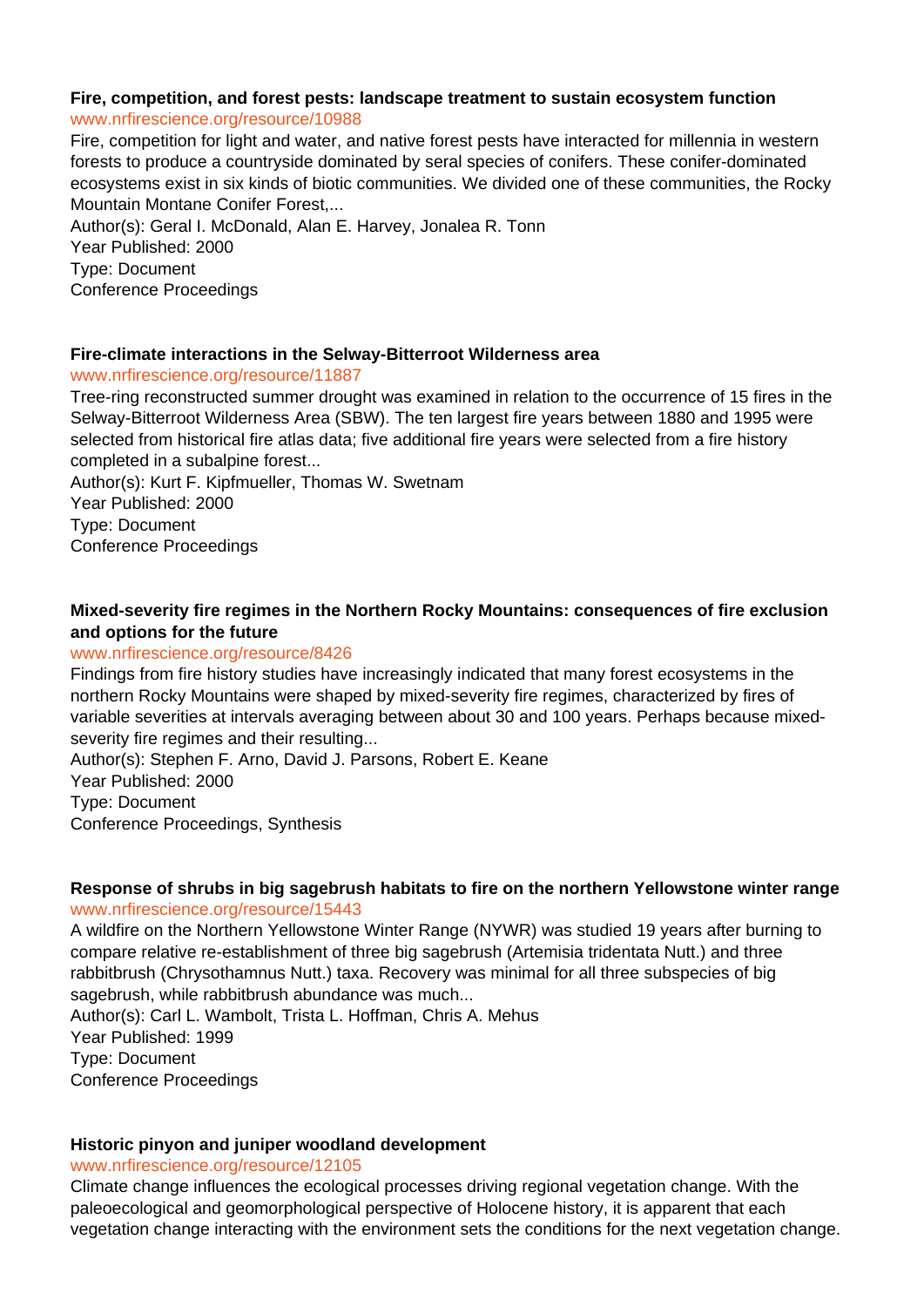Because of interactions between... Author(s): Robin J. Tausch Year Published: 1999 Type: Document Conference Proceedings

# **Flumes, historic water yield and climatological data for Tenderfoot Creek Experimental Forest, Montana**

## www.nrfirescience.org/resource/11275

The objectives of this Research Joint Venture Agreement were to install and calibrate three flumes on the Tenderfoot Creek Experimental Forest (TCEF) in central Montana; check calibration of the existing seven flumes on TCEF; estimate the influence of fire on water yields over the 400-year fire history period; and estimate back...

Author(s): Phillip E. Farnes, Ward W. McCaughey, Katherine J. Hansen Year Published: 1999 Type: Document Technical Report or White Paper

# **Historical and modern roles of fire in pinyon-juniper**

#### www.nrfirescience.org/resource/15391

Fire history investigations were carried out in three widely separated Great Basin pinyon-juniper woodlands in east-central Nevada, southeastern Oregon and northwestern Nevada, and western Nevada. Study results suggested frequent fires on deep soils that produced an abundance of fine fuels and infrequent fires on shallow soils and...

Author(s): George E. Gruell Year Published: 1999 Type: Document Book or Chapter or Journal Article

# **White pine in the American West: a vanishing species - can we save it?**

www.nrfirescience.org/resource/13112

Forest scientists ask that everyone, from the home gardener to the forest manager, help revive western white pine by planting it everywhere, even in nonforest environments such as our neighborhood streets, parks, and backyards. White pine, long ago considered the "King Pine," once dominated the moist inland forests of the Northwest...

Author(s): Leon F. Neuenschwander, James W. Byler, Alan E. Harvey, Geral I. McDonald, Denise S. Ortiz, Harold L. Osborne, Gerry C. Snyder, Arthur Zack

Year Published: 1999

Type: Document

Technical Report or White Paper

# **Ecology and management of pinyon-juniper communities within the Interior West: Overview of the "Ecological Session" of the Symposium**

www.nrfirescience.org/resource/11885

Categories of papers in the "Ecological Session" were history and ecological change, distribution, classification, ecology, and physiology, succession and diversity, and disease. Substantial changes have taken place in pinyon-juniper woodlands over the past 150 years. Coinciding with and following early extensive localized...

Author(s): W. A. Laycock Year Published: 1999 Type: Document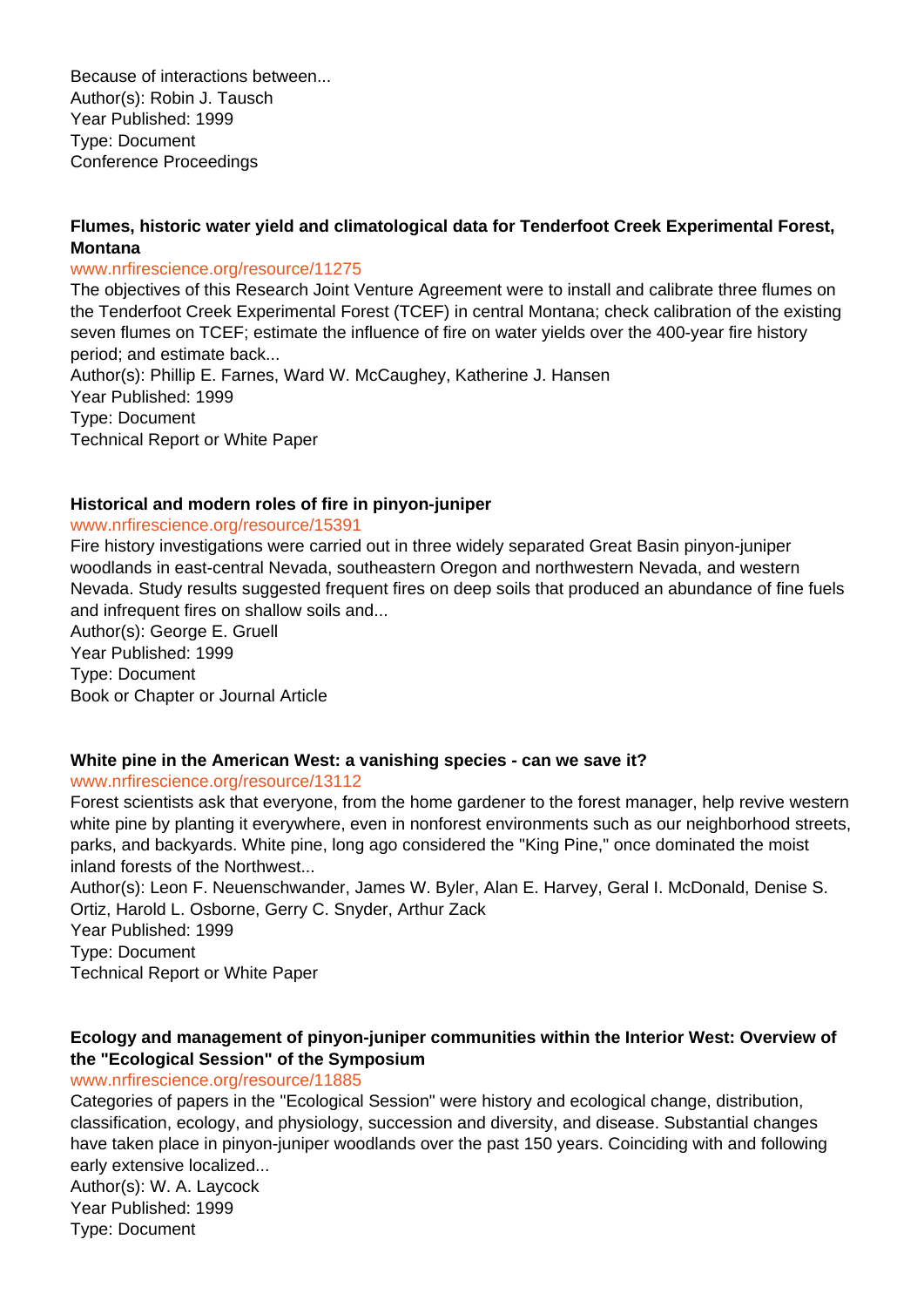# **80 years of change in a ponderosa pine forest**

## www.nrfirescience.org/resource/11515

Living things change constantly, as do communities of living things. In a forest, where individual trees can live for centuries and new plants replace old plants, it is not easy to visualize the changes that occur over time. Luckily, we have some records and photos that illustrate how forests change. This poster shows how one stand...

Author(s): Helen Y. Smith, Stephen F. Arno Year Published: 1999 Type: Document Research Brief or Fact Sheet

# **Fire and insects in northern and boreal forest ecosystems of North America**

#### www.nrfirescience.org/resource/7945

Fire and insects are natural disturbance agents in many forest ecosystems, often interacting to affect succession, nutrient cycling, and forest species composition. We review literature pertaining to effects of fire-insect interactions on ecological succession, use of prescribed fire for insect pest control, and effects of fire on...

Author(s): Deborah G. McCullough, Richard A. Werner, David Neumann Year Published: 1998 Type: Document Book or Chapter or Journal Article, Synthesis

#### **Fire history of an isolated subalpine mountain range of the intermountain region, United States** www.nrfirescience.org/resource/11438

Fire has historically been an important ecological component of forests in the Intermountain Region of the northwestern United States. This study is set in a small biogeographically disjunct mountain range. Our research objectives were to (1) investigate the historical frequency, severity, size, and spatial pattern of fire; (2)... Author(s): Michael P. Murray, Stephen C. Bunting, Penelope Morgan Year Published: 1998 Type: Document Book or Chapter or Journal Article

#### **Miller Creek Demonstration Forest - A forest born of fire: a field guide**

www.nrfirescience.org/resource/11239

Miller Creek, on the Flathead National Forest in northwest Montana, is a demonstration forest, showing up to 30 years of forest change after clearcutting and a wide range of fire treatments in 1967 and 1968. Differences in tree regeneration and vegetation development are explained for units that were clearcut and prescribed burned,...

Author(s): Penelope A. Latham, Raymond C. Shearer, Kevin L. O'Hara Year Published: 1998 Type: Document Technical Report or White Paper

# **Vegetation structure in old-growth stands in the Coram Research Natural Area in northwestern Montana**

#### www.nrfirescience.org/resource/13138

Forest stand structure, understory composition, and tree seedling composition are described for eight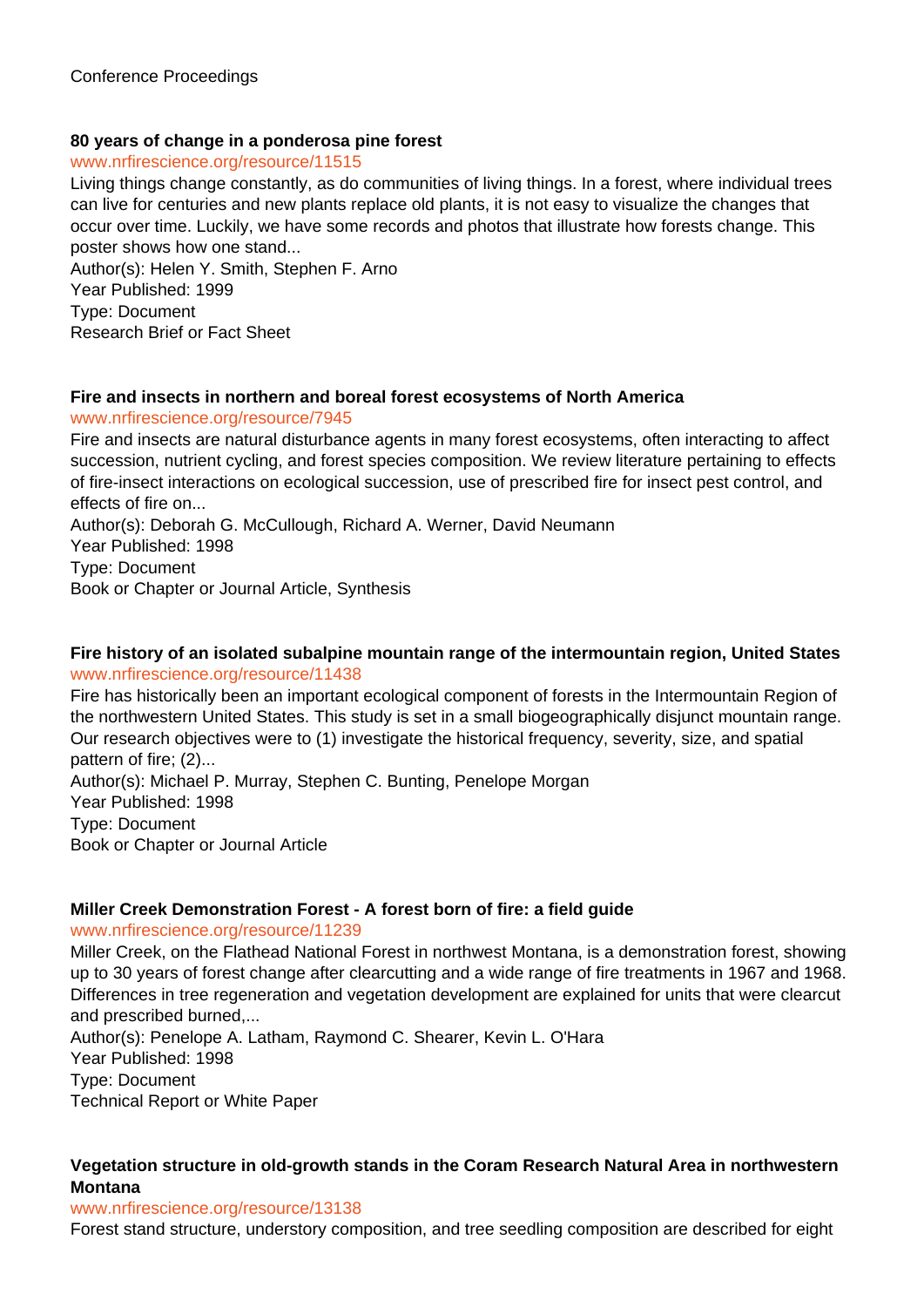permanent tenth-hectare plots established in Engelmann spruce/subalpine fir, western larch, and interior Douglas-fir forest cover types in northwestern Montana. Sites have been protected as examples of old-growth stands since the... Author(s): Caryl L. Elzinga, Raymond C. Shearer Year Published: 1997 Type: Document Technical Report or White Paper

# **Fire episodes in the Inland Northwest (1540-1940) based on fire history data**

www.nrfirescience.org/resource/11233

Presents maps of major fire episodes in the inland northwestern United States between 1540 and 1940 based on a compilation of fire history studies. Estimates annual acreage historically burned in this region and compares that with recent fire years. Author(s): Stephen W. Barrett, Stephen F. Arno, James P. Menakis

Year Published: 1997 Type: Document

Technical Report or White Paper

# **Fire ecology of the forest habitat types of northern Idaho**

#### www.nrfirescience.org/resource/11234

Provides information on fire ecology in forest habitat and community types occurring in northern Idaho. Identifies fire groups based on presettlement fire regimes and patterns of succession and stand development after fire. Describes forest fuels and suggests considerations for fire management. Author(s): Jane Kapler Smith, William C. Fischer Year Published: 1997 Type: Document Synthesis, Technical Report or White Paper

# **Restoring fire in lodgepole pine forests of the Intermountain West**

#### www.nrfirescience.org/resource/8347

We are developing new management treatments for regenerating and sustaining lodgepole pine (Pinus contorta) forests through emulation of natural disturbance processes. Lodgepole pine is the principal forest cover on over 26 million hectares in western North America. While infrequent, stand replacing fires following mountain pine...

Author(s): Colin C. Hardy, Ward W. McCaughey Year Published: 1997 Type: Document Book or Chapter or Journal Article

# **Predicting late-successional fire refugio pre-dating European settlement in the Wenatchee Mountains**

# www.nrfirescience.org/resource/18515

Fires occur frequently in dry forests of the Inland West. Fire effects vary across the landscape, reflecting topography, elevation, aspect, slope, soils, and vegetation attributes. Patches minimally affected by successive fires may be thought of as 'refugia', islands of older forest in a younger forest matrix. Refugia support...

Author(s): Ann Camp, Chad Oliver, Paul F. Hessburg, Richard L. Everett Year Published: 1997 Type: Document Book or Chapter or Journal Article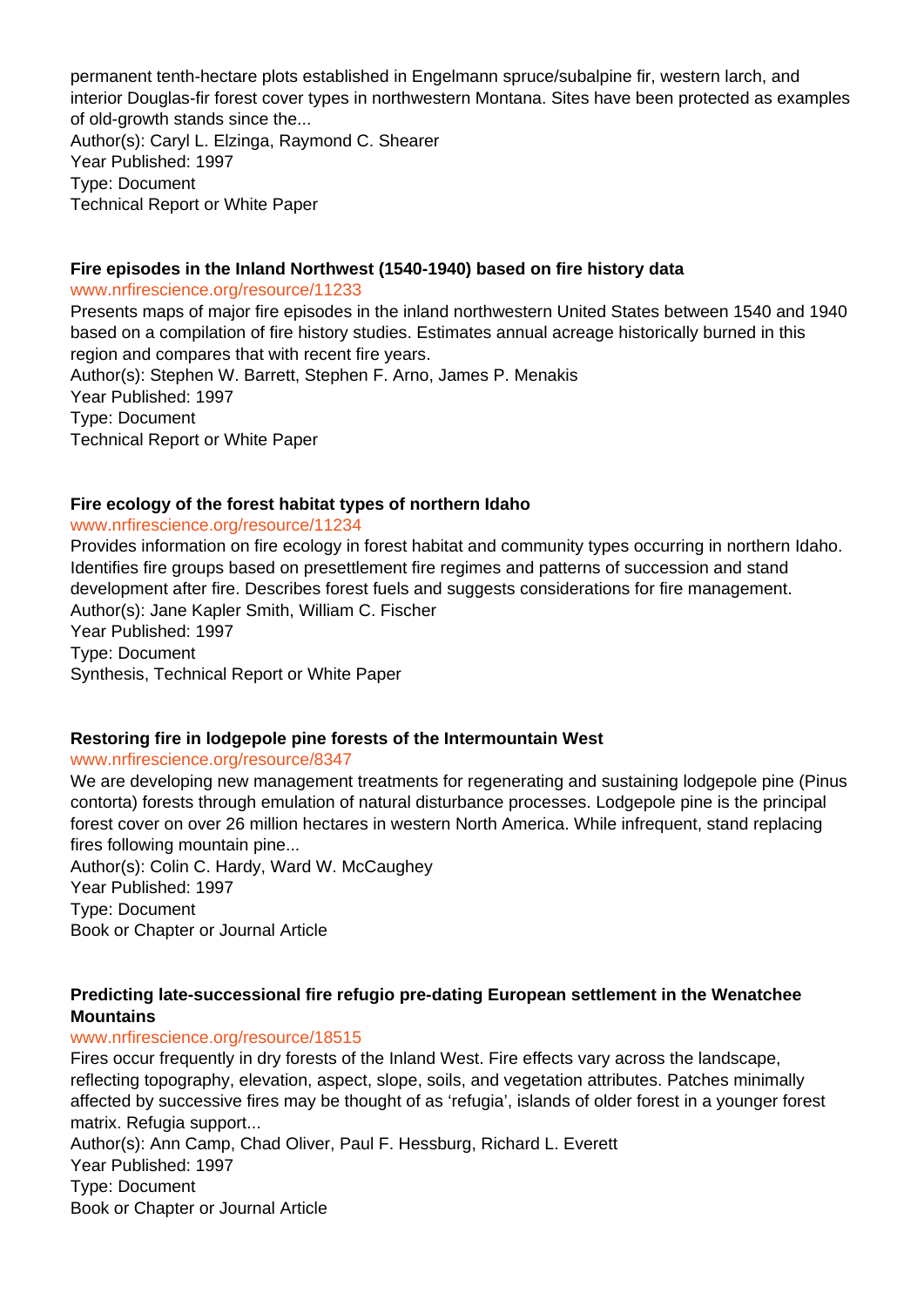# **Old-growth ponderosa pine and western larch stand structures: influences of pre-1900 fires and fire exclusion**

## www.nrfirescience.org/resource/11967

Presents detailed age structure for two western larch stands that historically experienced frequent fires. Compares age structures of eleven ponderosa pine and western larch stands representing a broad range of sites that had frequent fires. lnterprets causal factors possibly linked to variations in stand age structures.

Author(s): Stephen F. Arno, Helen Y. Smith, Michael A. Krebs Year Published: 1997 Type: Document Technical Report or White Paper

# **Historic role of fire in determining annual water yield from Tenderfoot Creek Experimental Forest, Montana**

# www.nrfirescience.org/resource/11029

Water production from mountain watersheds depends on total precipitation input, the type and distribution of precipitation, the amount intercepted in tree canopies, and losses to evaporation, transpiration and groundwater. A systematic process was developed to estimate historic average annual runoff based on fire patterns, habitat...

Author(s): Ward W. McCaughey, Phillip E. Farnes, Katherine J. Hansen

Year Published: 1997

Type: Document

Conference Proceedings

# **Reestablishing fire-adapted communities to riparian forests in the ponderosa pine zone**

#### www.nrfirescience.org/resource/11248

Ecological research has implicated the practice of fire exclusion as a major contributor to forest health problems in the semiarid ponderosa pine (Pinus ponderosa) zone of the Inland West (Mutch and others 1993; Sampson and others 1994). Prior to 1900, frequent, low-intensity fires occurred on upland forests in this forest zone at...

Author(s): Matthew K. Arno Year Published: 1996 Type: Document Technical Report or White Paper

# **Testing the assumptions of fire-history studies: an examination of modern charcoal accumulation in Yellowstone National Park, USA**

#### www.nrfirescience.org/resource/11931

The interpretation of sedimentary charcoal in lakes rests on several assumptions that concern the source are of charcoal, the timing of charcoal introduction, and the patterns of charcoal accumulation within a lake following fire. To examine empirically such assumptions, eight small lakes were sampled over a five-year period to...

Author(s): Cathy L. Whitlock, Sarah H. Millspaugh Year Published: 1996 Type: Document Book or Chapter or Journal Article

# **Restoring recreational and residential forests**

www.nrfirescience.org/resource/11249

Several decades of fire suppression following logging around the turn-of-the-century has produced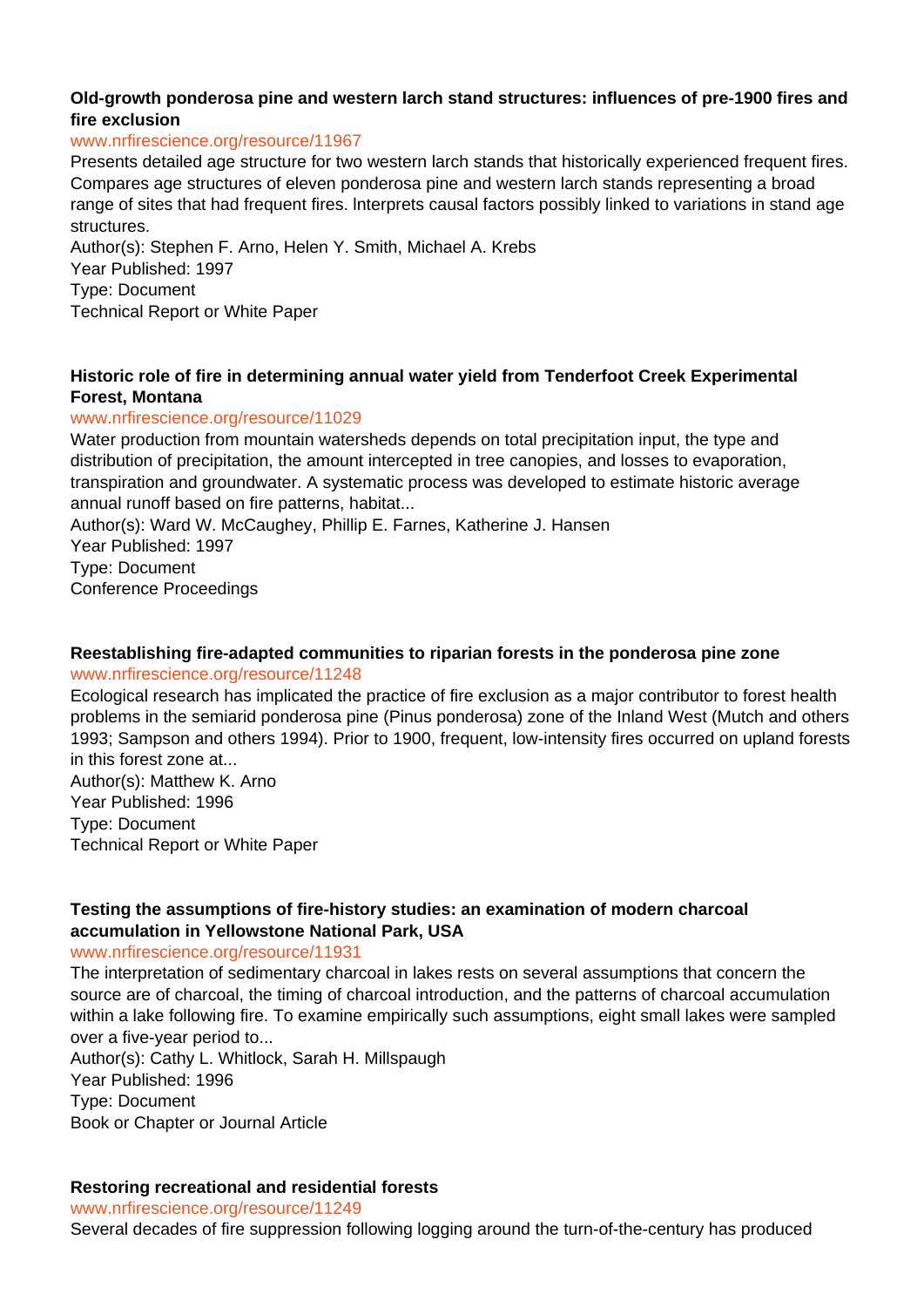dense, evenage stands of ponderosa pine (Pinus ponderosa) and Douglas-fir (Pseudotsuga menziesii). They contrast with the original forests where frequent, low-intensity fires gave rise to open, parklike, and often uneven-age stands of...

Author(s): Joe H. Scott Year Published: 1996 Type: Document Technical Report or White Paper

#### **Long-term recovery of Wyoming big sagebrush after four treatments**

www.nrfirescience.org/resource/15445

Long-term recovery of Wyoming big sagebrush (Artemisia tridentatassp.wyomingensisBeetle and Young) after four treatments was investigated. Treatments at a south-western Montana site were spraying with 2,4-D, plowing and rotocutting, all applied in 1963, and burning applied in 1964. The treatments and an experimental control (no...

Author(s): Myles J. Watts, Carl L. Wambolt Year Published: 1996 Type: Document Book or Chapter or Journal Article

# **The concept: restoring ecological structure and process in ponderosa pine forests**

#### www.nrfirescience.org/resource/11245

Elimination of the historic pattern of frequent low-intensity fires in ponderosa pine and pine-mixed conifer forests has resulted in major ecological disruptions. Prior to 1900, open stands of large, longlived, fire-resistant ponderosa pine were typical. These were accompanied in some areas by other firedependent species such as...

Author(s): Stephen F. Arno Year Published: 1996 Type: Document Technical Report or White Paper

# **The ecological implications of fire in Greater Yellowstone, proceedings of the second biennial conference on the Greater Yellowstone Ecosystem**

www.nrfirescience.org/resource/11989

Proceedings of the second biennial conference on the Greater Yellowstone Ecosystem. Author(s): Jason Greenlee Year Published: 1996 Type: Document Conference Proceedings

#### **Examples of fire restoration in Glacier National Park**

www.nrfirescience.org/resource/11252

Covering just over 1 million acres, Glacier National Park straddles the Continental Divide in northwestern Montana. Diverse vegetation communities include moist western cedar- western hemlock (Thuja plicata - Tsuga heterophylla) old growth forests similar to those of the Pacific Coast, dry western grasslands and prairies, dense...

Author(s): Laurie L. Kurth Year Published: 1996 Type: Document Technical Report or White Paper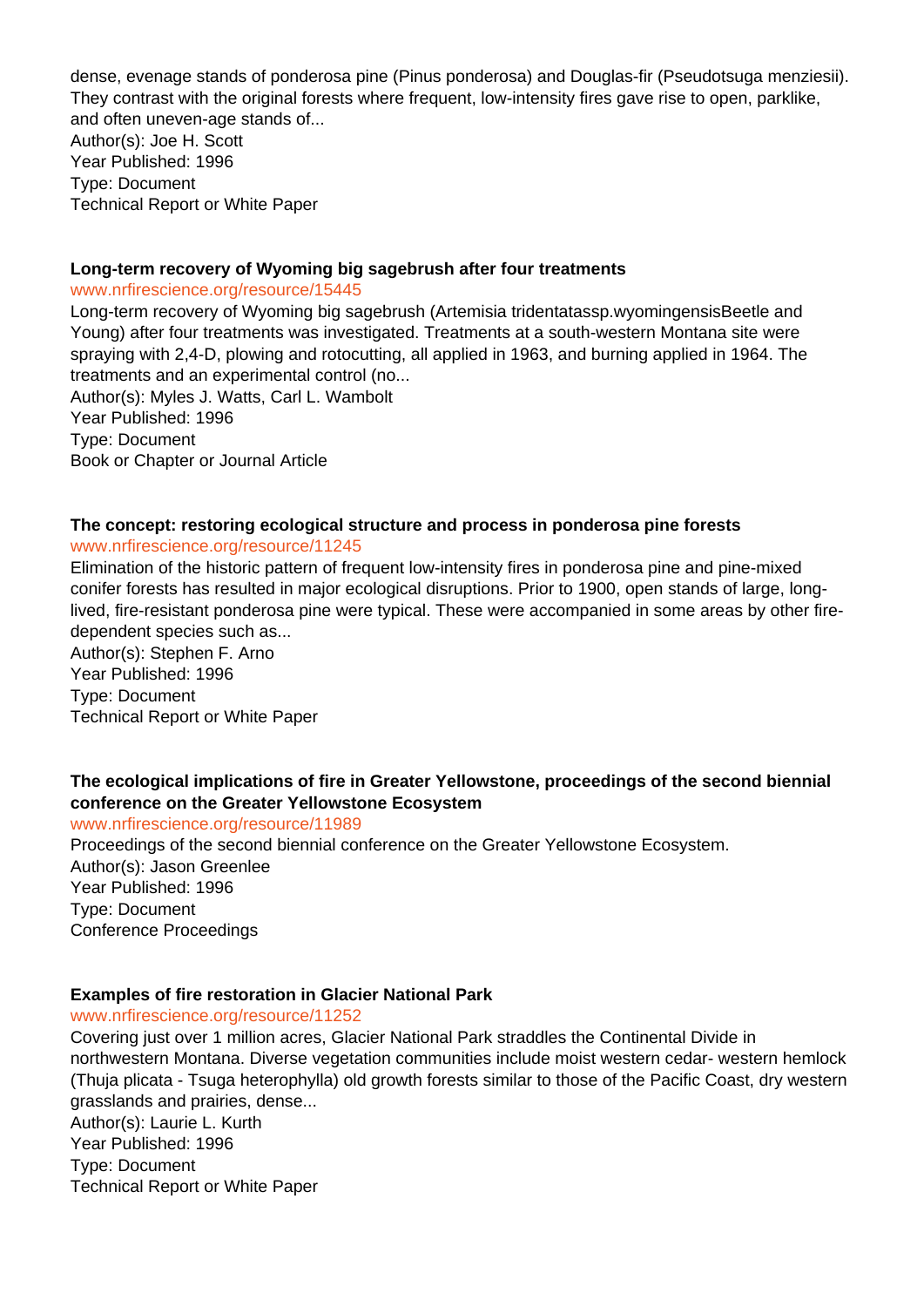#### **Restoring fire-dependent ponderosa pine forests in western Montana**

#### www.nrfirescience.org/resource/13364

Many foresters and ecologists recognize that disruption of the historic pattern of frequent fires in ponderosa pine forests has resulted in major ecological changes, including increasingly severe wildfires and insect and disease epidemics (Weaver, 1943; Covington and Moore, 1992; Mutch and others, 1993; Everett, 1994). In response...

Author(s): Stephen F. Arno, Michael G. Harrington, Carl E. Fiedler, Clinton E. Carlson Year Published: 1995

Type: Document

Book or Chapter or Journal Article

# **Age-class structure of old growth ponderosa pine/Douglas-fir stands and its relationship to fire history**

# www.nrfirescience.org/resource/11268

Describes age structure of nine old growth ponderosa pine/Douglas-fir stands in western Montana. Interprets the influence of past fires and 20th century fire exclusion on stand structure. Gives implications for management to restore and maintain these forests for multiple resource values. Author(s): Stephen F. Arno, Joe H. Scott, Michael G. Hartwell Year Published: 1995 Type: Document Technical Report or White Paper

#### **A 750-year fire history based on lake sediment records in central Yellowstone National Park** www.nrfirescience.org/resource/13532

A 750-year fire history was reconstructed for the Central Plateau of Yellowstone National Park from the deep-water sediments of five lakes. The charcoal record from a large lake provided a chronology of regional fires. Data from four small lakes were used to study local and extralocal fires. The cooccurrence of abundant charcoal...

Author(s): Sarah H. Millspaugh, Cathy L. Whitlock Year Published: 1995 Type: Document Book or Chapter or Journal Article

# **Fire regimes on andesitic mountain terrain in northeastern Yellowstone National Park, Wyoming** www.nrfirescience.org/resource/8196

A fire history investigation was conducted for three forest community types in the Absaroka Mountains of Yellowstone National Park, Wyoming. Master fire chronologies were based on fire-initiated age classes and tree fire scars. The area's major forest type, lodgepole pine (Pinus contorta Dougl. var. latifolia) ecosystems, revealed a...

Author(s): Stephen W. Barrett Year Published: 1994 Type: Document Book or Chapter or Journal Article

# **Comparing the prescribed natural fire program with presettlement fires in the Selway-Bitterroot Wilderness**

# www.nrfirescience.org/resource/8217

The severity and extent of recent fires (1979-1990) were compared with that of presettlement fires (pre-1935) by eight major forest types in the Selway-Bitterroot Wilderness (SBW) in Idaho and Montana. Presettlement fire intervals were determined for estimating area burned. Presettlement annual area burned for the entire SBW was 4,...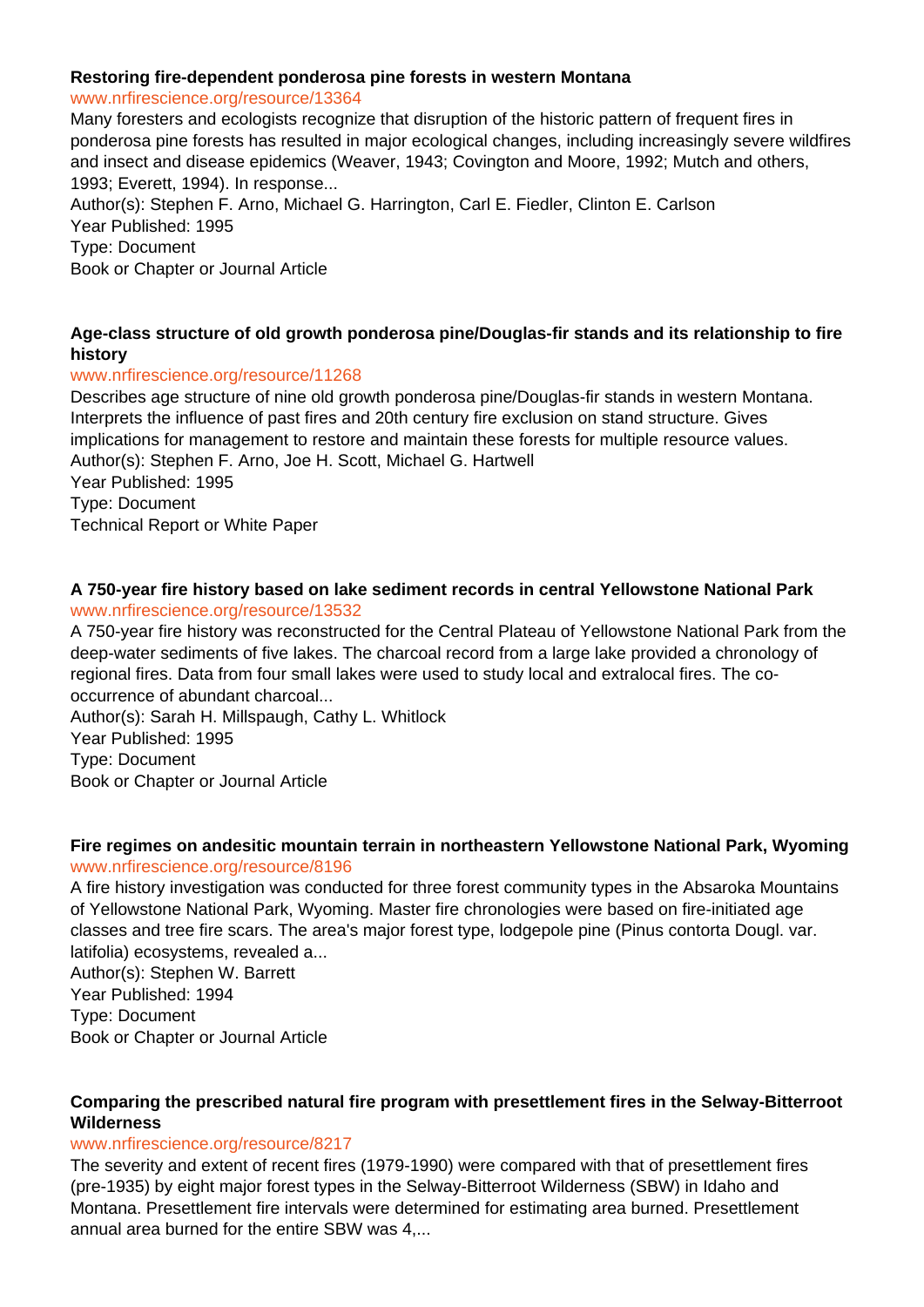Author(s): James K. Brown, Stephen F. Arno, Stephen W. Barrett, James P. Menakis Year Published: 1994 Type: Document Book or Chapter or Journal Article

#### **Fire conditions and pre- and postoccurrence of annual grasses on the Snake River Plain** www.nrfirescience.org/resource/12047

Fire has been an important factor in the development of the vegetation of the Snake River Plain. Prior to Euro-American influence, fire helped determine the physiognomy and species composition of many communities. The occurrence of fire varied widely depending on the vegetation present, topography, and other factors. This impact can... Author(s): Erin F. Peters, Stephen C. Bunting Year Published: 1994 Type: Document Conference Proceedings, Synthesis, Technical Report or White Paper

# **Fire history of Tenderfoot Creek Experimental Forest Lewis and Clark National Forest**

www.nrfirescience.org/resource/13158

The landscape and stand-level fire history of lodgepole pine dominated forest in Tenderfoot Creek Experimental Forest is assessed. Primary objective were to: 1) determine pre-1900 fire periodicities, severities, and burning patterns in the area's lodgepole pine dominated stands, and 2) document and map the forest age class mosaic,...

Author(s): Stephen W. Barrett Year Published: 1993 Type: Document Technical Report or White Paper

# **Forest structure and landscape patterns in the subalpine lodgepole pine type: a procedure for quantifying past and present conditions**

#### www.nrfirescience.org/resource/11269

Presents a method of quantitatively representing the mosaic of stand types on a small landscape in the subalpine lodgepole pine forest type. The method utilizes macroplots placed systemically on a transect grid. Structure and composition of both current and past stands are inventories. Procedures for data analysis and interpretation...

Author(s): Stephen F. Arno, Elizabeth D. Reinhardt, Joe H. Scott Year Published: 1993 Type: Document Technical Report or White Paper

#### **Postglacial vegetation and climate of Grand Teton and southern Yellowstone National Parks** www.nrfirescience.org/resource/13516

Pollen records from northern Grand Teton National Park, the Pinyon Peak Highlands, and southern Yellowstone National Park were examined to study the pattern of reforestation and climatic change following late—Pinedale Glaciation. The vegetational reconstruction was aided by analyses of associated plant macrofossils and the modern...

Author(s): Cathy L. Whitlock Year Published: 1993 Type: Document Book or Chapter or Journal Article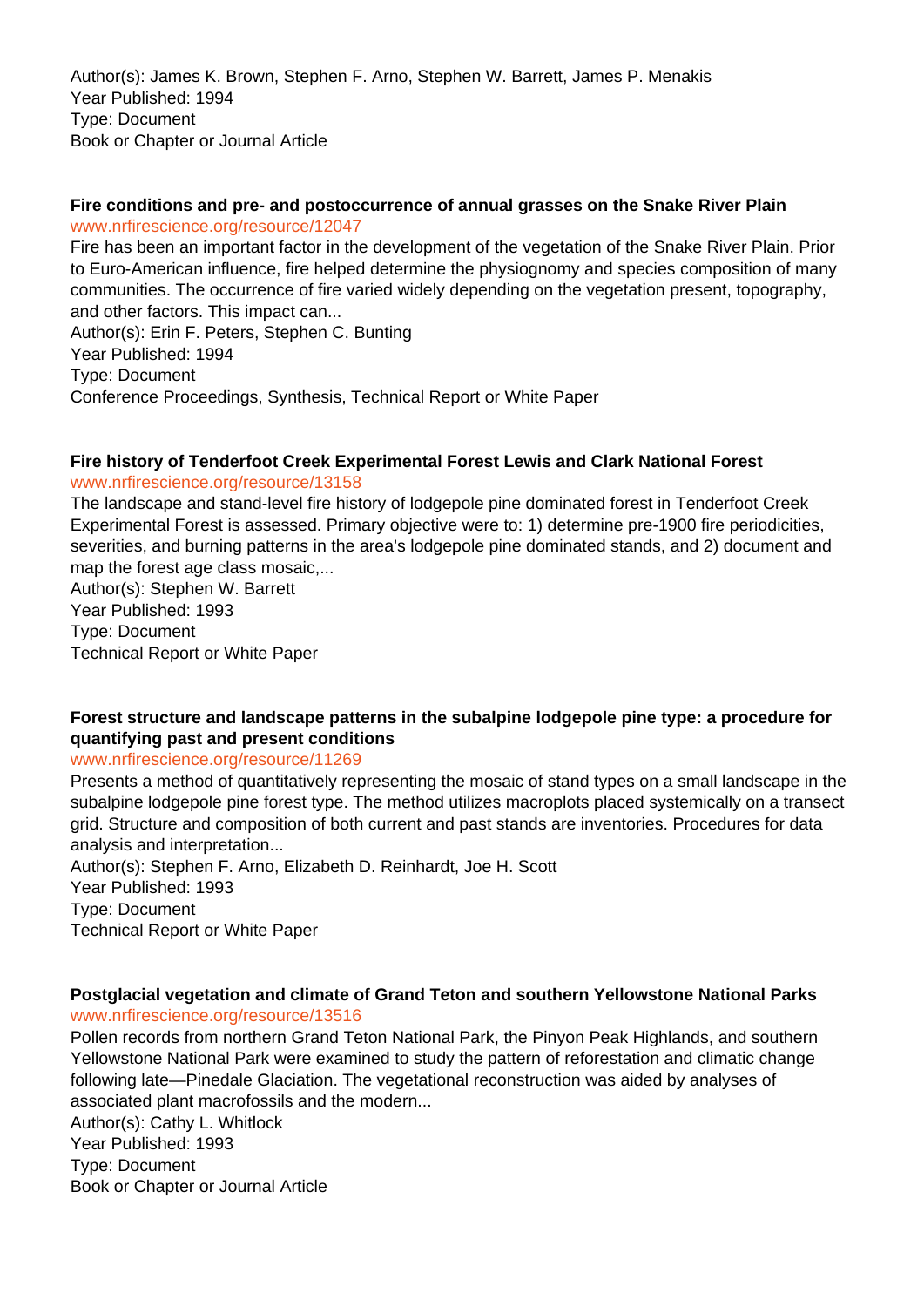## **Influence of fire on factors that affect site productivity**

www.nrfirescience.org/resource/12002

Presettlement fire played an important role in nutrient conversion, plant succession, diversity, and stand dynamics in coniferous forests of western North America. Prescribed fire can maintain site quality and contribute to control of insect and disease problems while reducing wildfire hazard. Fire effects on soils are largely...

Author(s): Roger D. Hungerford, Michael G. Harrington, William H. Frandsen, Kevin C. Ryan, Gerald J. Niehoff

Year Published: 1991

Type: Document

Conference Proceedings, Technical Report or White Paper

# **Historical Perspective on the Yellowstone Fires of 1988: A reconstruction of prehistoric fire history reveals that comparable fires occurred in the early 1700s**

www.nrfirescience.org/resource/18403

Maintaining an ecosystem shaped primarily by natural geological and ecological processes is a primary goal in Yellowstone National Park (YNP) (Houstori 1971). Thus, one important question about the fires of 1988 is whether they were really natural: Did they behave as they would have if Europeans had never entered the area? The park...

Author(s): William H. Romme, Don G. Despain

Year Published: 1989

Type: Document

Book or Chapter or Journal Article

# **Increment-borer methods for determining fire history in coniferous forests**

www.nrfirescience.org/resource/11178

Describes use of increment borers for interpreting fire history in coniferous forests. These methods are intended for use in wilderness, parks, and other natural areas where sawing cross-sections from firescarred trees is prohibited.

Author(s): Stephen W. Barrett, Stephen F. Arno Year Published: 1988 Type: Document Technical Report or White Paper

# **Forest fire frequency and western spruce budworm outbreaks in western Montana**

www.nrfirescience.org/resource/7908

Duration and intensity of western spruce budworm (Christoneura occidentalis Freeman) outbreaks have increased with the decrease in forest fire frequency in Montana since 1910. Frequency of budworm outbreaks, however, was not affected. Feeding activity and fire occurrence were measured in 20 mixed Douglas-fir (Pseudotsuga menziesii...

Author(s): Leslie Anderson, Clinton E. Carlson, Ronald H. Wakimoto Year Published: 1987 Type: Document Book or Chapter or Journal Article

#### **Size class structure and tree dispersion patterns in old-growth cedar-hemlock forests of the Northern Rocky Mountains**

#### www.nrfirescience.org/resource/13118

Tree population size structures and dispersion patterns were studied using stem maps in three oldgrowth western hemlock (Tsuga heterophylla Sarg.)—western redcedar (Thuja plicata Donn.) stands in the Rocky Mountains of northern Idaho and adjacent Washington. The two species were codominant in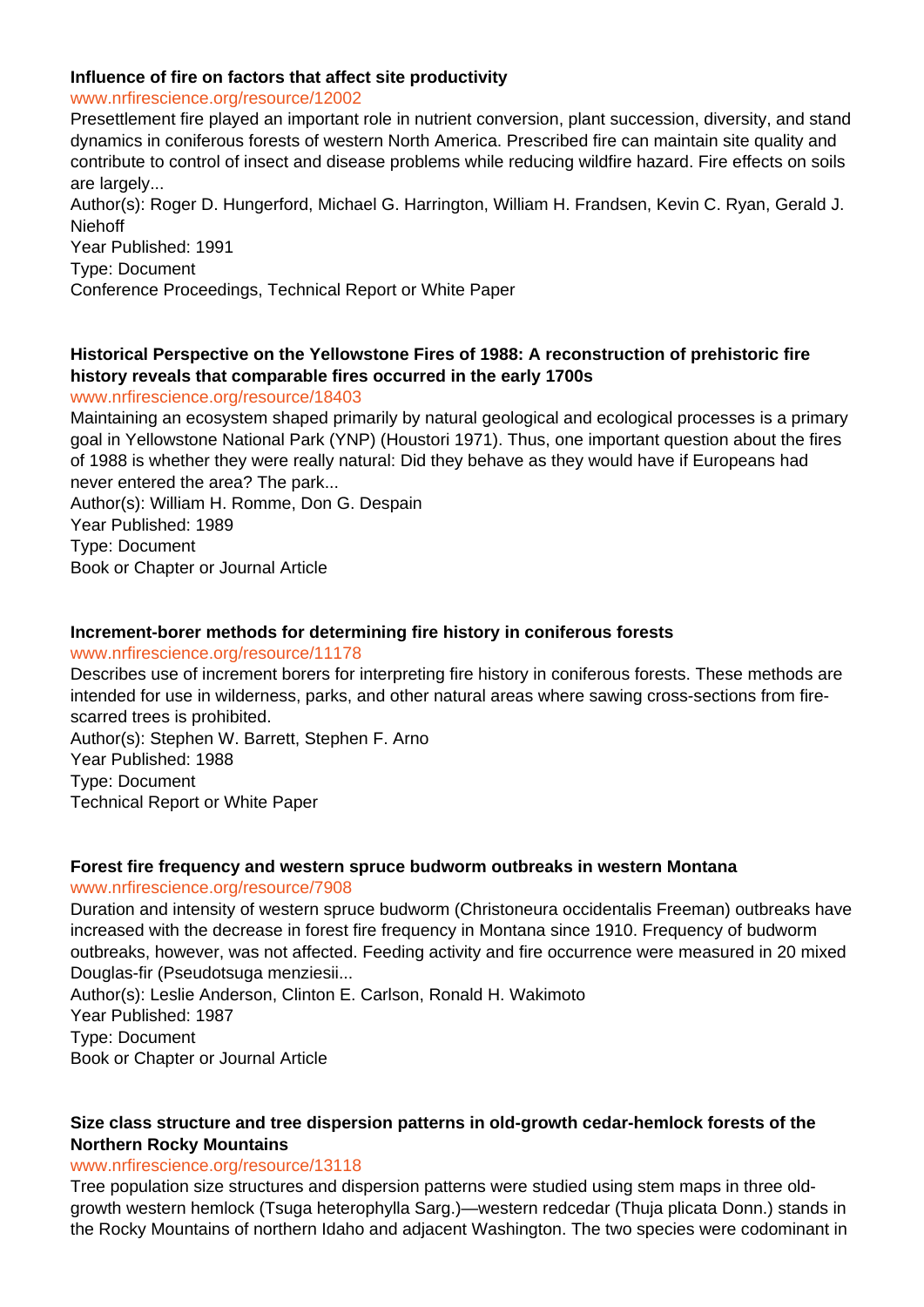one stand, hemlock dominated the... Author(s): David Turner, Eldon H. Franz Year Published: 1985 Type: Document Book or Chapter or Journal Article

# **Fire, logging, and white-tailed deer interrelationships in the Swan Valley, northwestern Montana** www.nrfirescience.org/resource/11056

The historical importance of fire was investigated on the upper Swan Valley winter white-tailed deer range in northwestern Montana. The relatively recent impacts of logging on winter range quality were also included in these studies. Fire exclusion has led to successional development of once opencanopied mature seral forests, and...

Author(s): June D. Freedman, James R. Habeck Year Published: 1985 Type: Document Conference Proceedings, Technical Report or White Paper

# **Livestock grazing influences on community structure, fire intensity, and fire frequency within the Douglas-fir/ninebark habitat type**

#### www.nrfirescience.org/resource/13126

Influences of livestock grazing on community structure, fire intensity, and normal fire frequency in the Douglas-flr/ninebark (Pseudotsuga menziesii/Physocarpus malvaceus) habitat type were studied at the University of Idaho's experimental forest in northern Idaho. Livestock grazing caused increased tree numbers...

Author(s): G. Thomas Zimmerman, Leon F. Neuenschwander Year Published: 1984 Type: Document Book or Chapter or Journal Article

# **Fire frequency reduced two orders of magnitude in the Bitterroot Canyons, Montana**

www.nrfirescience.org/resource/8231

The fire cycle in low-elevation mesic coniferous forests of the Bitterroot Canyons, Montana, has changed from about 60 years before European settlement to about 7500 years between 1910 and 1980. The decreased fire frequency may be responsible for increased severity of western spruce bud worm outbreaks (Choristoneuraoccidentalis...

Author(s): Bruce McCune Year Published: 1983 Type: Document Book or Chapter or Journal Article

# **Fire history at the forest-grassland ecotone in southwestern Montana**

# www.nrfirescience.org/resource/15375

The history and influence of tires was studied at the forest- grassland ecotone in high valleys ofsouthwestern Montana. Inves- tigations were focused upon several sites having early landscape photographs and modern retakes that allow for detection of vege- tational changes. Fire intervals were determined for these sites by analyzing...

Author(s): Stephen F. Arno, George E. Gruell Year Published: 1983 Type: Document Book or Chapter or Journal Article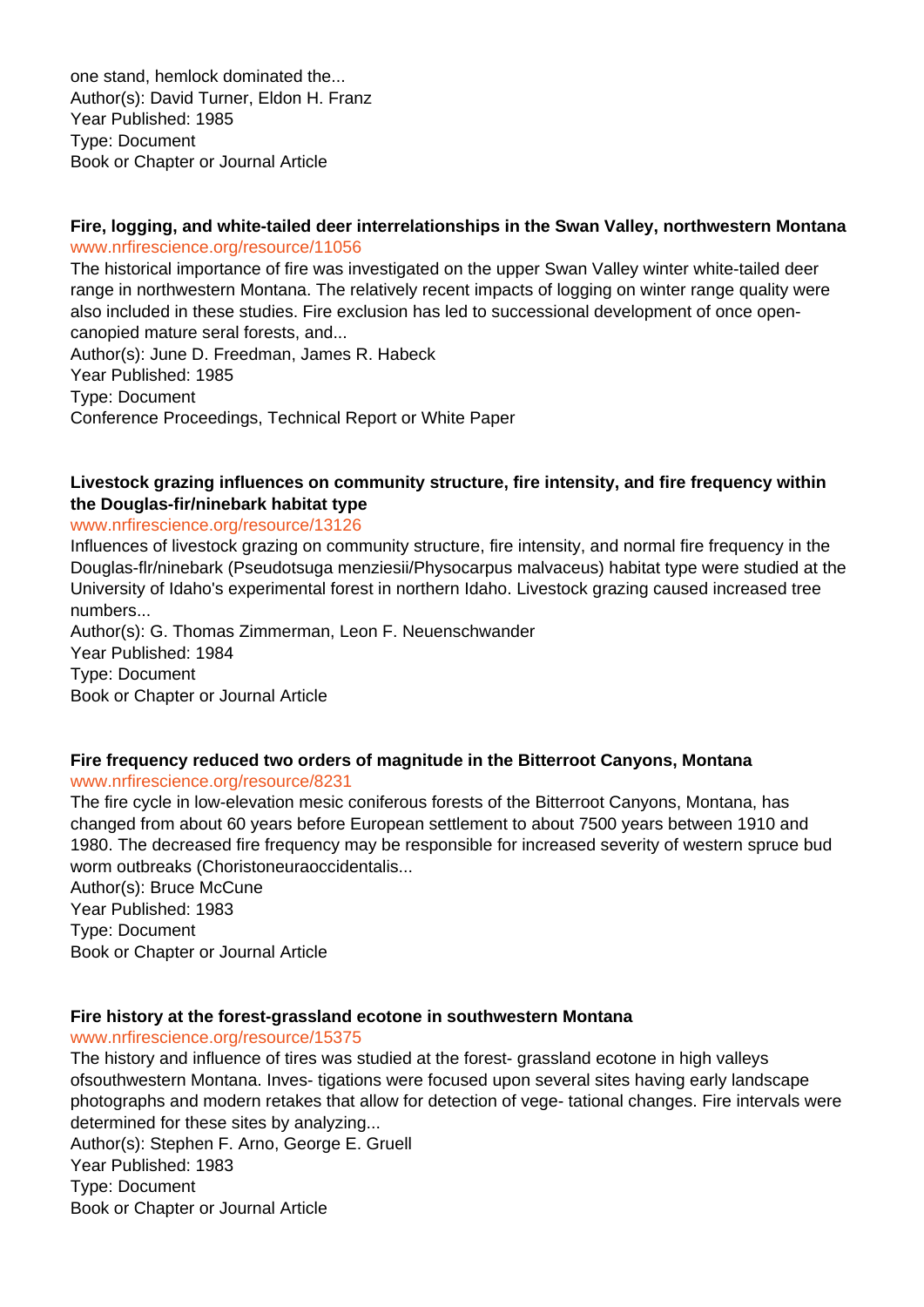# **Fire and vegetative trends in the Northern Rockies: interpretations from 1871-1982 photographs**

# www.nrfirescience.org/resource/11260

Interprets changes in forest and range vegetation resulting from the absence of fire. Eighty-six matched photographs covering the period 1871-1982 provide the basis for describing how vegetation has changed in various plant communities. These scenes show that woody vegetation has increased markedly as a result of reduced wildfire....

Author(s): George E. Gruell Year Published: 1983 Type: Document Technical Report or White Paper

# **Indian fires as an ecological influence in the Northern Rockies**

#### www.nrfirescience.org/resource/7910

The importance of fire as an ecological disturbance in the Northern Rockies is well accepted. Lightning is generally thought to have been the main source of ignition prior to settlement by Europeans. But writings of explorers and pioneers mention deliberate burning by Indians frequently enough to warrant an investigation of its...

Author(s): Stephen W. Barrett, Stephen F. Arno Year Published: 1982 Type: Document Book or Chapter or Journal Article

# **Variation in estimates of fire intervals: a closer look at fire history on the Bitterroot National Forest**

# www.nrfirescience.org/resource/11958

The authors examine variation in the length of mean intervals between fires (occurring between the years 1600 and 1910) in sample units of various sizes, ranging from a point on the ground (single tree) to a large stand (200 to 800 acres; 80 to 320 hectares). Recommendations are made regarding appropriate sizes of sample units for... Author(s): Stephen F. Arno, Terry D. Petersen

Year Published: 1982 Type: Document Technical Report or White Paper

#### **Fire intensity and frequency as factors in the distribution and structure of northern ecosystems** www.nrfirescience.org/resource/8406

Most presettlement Canadian and Alaskan boreal forests and Rocky Mountain subalpine forests had lightning fire regimes of large-scale crown fires and high-intensity surface fires, causing total stand replacement on fire rotations (or cycles) to 50 to 200 years. Cycles and fire size varied with latitude, elevation, and topographic-... Author(s): Miron L. Heinselman

Year Published: 1981 Type: Document Conference Proceedings

# **Indian fires in the pre-settlement forests of western Montana**

www.nrfirescience.org/resource/12043

Presents preliminary results of a two-year study examining the pattern of Indian fires in western Montana's lower elevation forests. Interviews and historic journals were used to reconstruct the characteristics of aboriginal burning. Fire scar data from paired stands indicate substantial differences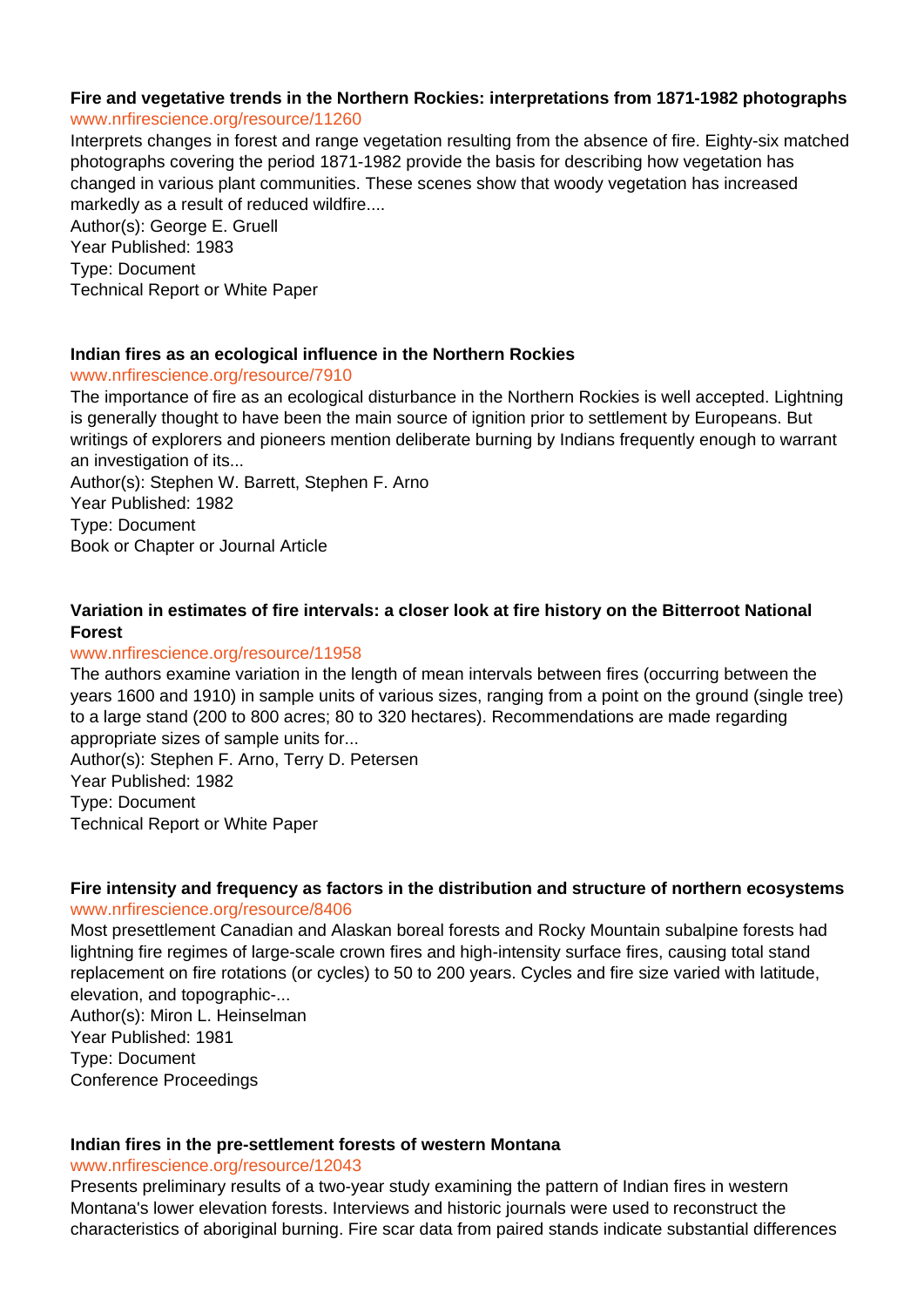in fire frequency between Indian... Author(s): Stephen W. Berrett Year Published: 1980 Type: Document Conference Proceedings

## **Fire frequency in subalpine forests of Yellowstone National Park**

www.nrfirescience.org/resource/12042

Dead woody fuels were sampled in 16 upland forest stands representing a chronosequence of forest successional stages. Different fuel components show different temporal patterns, but adequate levels of all components necessary for an intense crown fire are not present simultaneously until stand age 300-400 yr. Therefore, the average...

Author(s): William H. Romme Year Published: 1980 Type: Document Conference Proceedings, Technical Report or White Paper

# **Workshop summary: who cares about fire history?**

#### www.nrfirescience.org/resource/10996

Threads of continuity ran through this excellent workshop. The workshop was characterized by an abiding interest in a common terminology, concern about scale (how large, or small, an area can be represented), the resolution of data required to make effective management decisions, recognition of the limitations of fire history...

Author(s): Robert W. Mutch Year Published: 1980 Type: Document Conference Proceedings, Technical Report or White Paper

#### **Forest fire history in the Northern Rockies**

#### www.nrfirescience.org/resource/13121

Recent fire-scar studies in the northern Rocky Mountains have documented forest fire history over the past few centuries. They reveal that in some forest types fire maintained many-aged open stands of seral trees. In other types, major fires caused replacement of the stands. Often, however, fires burned at variable intensities,...

Author(s): Stephen F. Arno Year Published: 1980 Type: Document Book or Chapter or Journal Article

# **Fire ecology of Lolo National Forest habitat types**

www.nrfirescience.org/resource/11913

This report summarizes available information on fire as an ecological factor for forest habitat types occurring on the Lolo National Forest. The Lolo National Forest habitat types are grouped into 10 Fire Groups based primarily on fire's role in forest succession. For each Fire Group, information is presented on (1) the relationship...

Author(s): Kathleen M. Davis, Bruce D. Clayton, William C. Fischer Year Published: 1980 Type: Document Technical Report or White Paper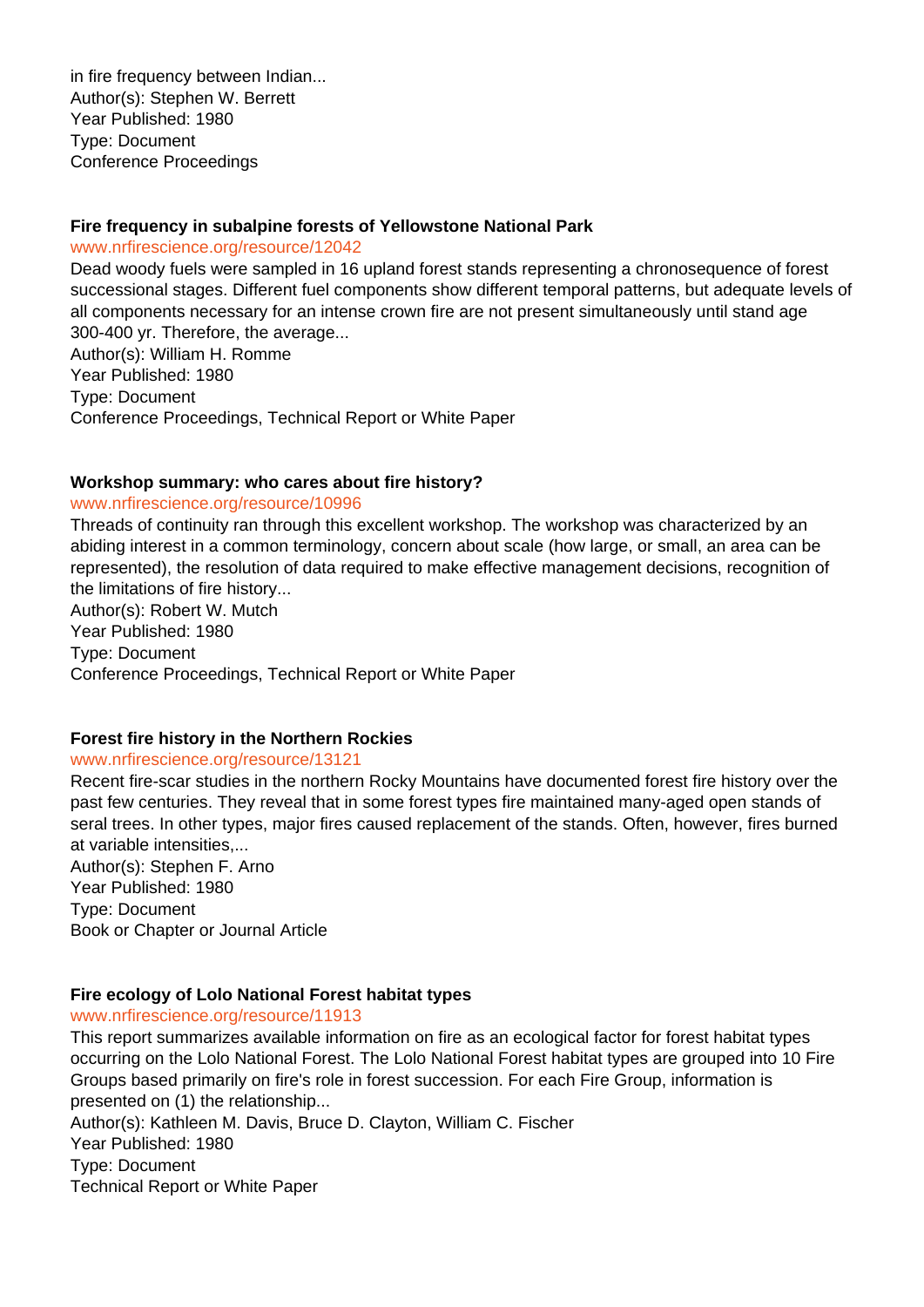### **The dendrochronology of fire history**

#### www.nrfirescience.org/resource/12411

Dendrochronology, the study of annual rings in woody plants, has developed into a useful tool for a number of different fields of study. Based on the interaction of trees and the climate, it is possible to use tree-rings as proxy data in reconstruction of past climates and river runoff. It has been a dating tool of archaeologists.... Author(s): Marvin A. Stokes Year Published: 1980 Type: Document

# Conference Proceedings, Technical Report or White Paper

### **Fire history of western redcedar/hemlock forests in northern Idaho**

#### www.nrfirescience.org/resource/12041

Evidence of fire history over the past few centuries was gathered in two areas (totaling 30,000 acres; 6000 ha) for fire management planning. Findings are some of the first detailed data for western redcedar-hemlock forests. On upland habitat types fires of variable intensities generally occurred at 50-to-150-year intervals, often...

Author(s): Stephen F. Arno, Dan H. Davis Year Published: 1980 Type: Document Conference Proceedings, Technical Report or White Paper

#### **Fire history of a western larch/Douglas-fir forest type in northwestern Montana**

#### www.nrfirescience.org/resource/12044

Mean frequencies were about 120 years for valleys and montane slopes and 150 years for subalpine slopes in this western larch/Douglas-fir forest from 1735 to 1976. Fires were small and moderately intense with occasional high intensity runs. Single burns thinned the overstory favoring mixed conifer regeneration. Multiple burns...

Author(s): Kathleen M. Davis Year Published: 1980 Type: Document Conference Proceedings, Technical Report or White Paper

#### **Fire history terminology: report of the ad hoc committee**

#### www.nrfirescience.org/resource/12410

It is often quite difficult to compare fire history studies conducted by different investigators because different terms may be used to refer to the same concept and the same term may be used to refer to different concepts. To help resolve this difficulty, an ad hoc committee was formed early in the course of the workshop with the... Author(s): William H. Romme Year Published: 1980 Type: Document

Conference Proceedings, Technical Report or White Paper

# **Fire's influence on wildlife habitat on the Bridger-Teton National Forest, Wyoming - Volume I: photographic record and analysis**

### www.nrfirescience.org/resource/12151

The Bridger-Teton National Forest in the Jackson Hole Region of Wyoming has long been recognized for its wildlife resource. Management efforts have emphasized the measurement of forage utilization by elk (Cervus canadensis nelsoni) and their effect on summer and winter ranges. Less consideration has been given to other biotic and...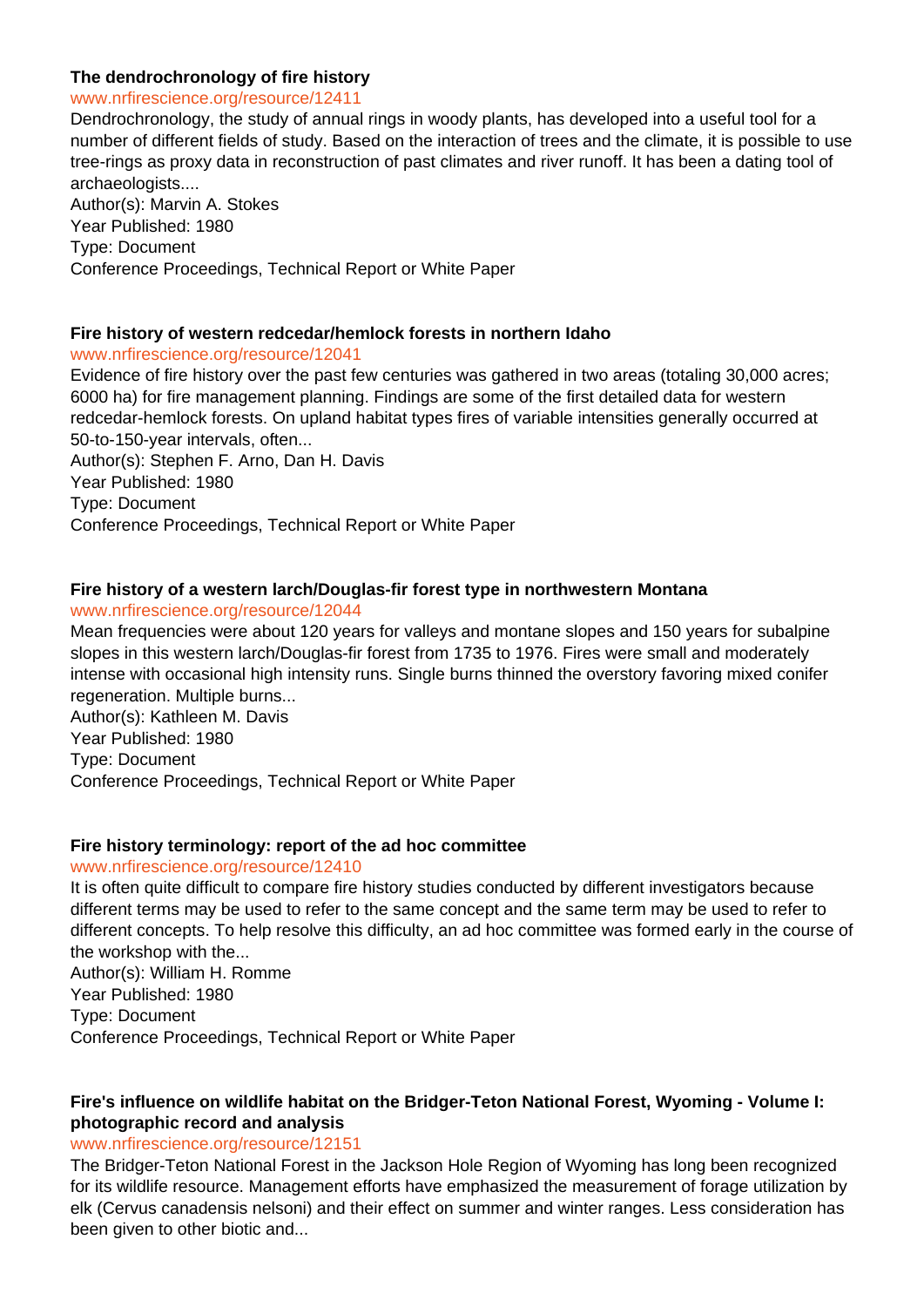Author(s): George E. Gruell Year Published: 1980 Type: Document Technical Report or White Paper

# **The role and use of fire in sagebrush-grass and pinyon-juniper plant communities: a state-of-theart review**

### www.nrfirescience.org/resource/11908

Fire frequencies averaged 32 to 70 years in sagebrush-grass communities. Early spring and late fall fires are the least harmful to perennial grasses, although small plants and those with coarse stems are more tolerant of fire than large plants and those with leafy stems. Cheatgrass can be suppressed by burning in early summer, but...

Author(s): Henry A. Wright, Leon F. Neuenschwander, Carlton M. Britton Year Published: 1979 Type: Document Synthesis, Technical Report or White Paper

# **A method for determining fire history in coniferous forests in the Mountain West**

#### www.nrfirescience.org/resource/11176

An improved version is presented of a method previously used [see FA 40, 169]. Instructions are given for: laying out transects; gathering stand data, including documenting fire-scarred trees; sampling firescarred trees; laboratory analysis of tree cross-sections; correlating fire chronologies; and calculating fire frequency. The...

Author(s): Stephen F. Arno, Kathy M. Sneck Year Published: 1977 Type: Document Technical Report or White Paper

### **The fire history of Coram Experimental Forest**

### www.nrfirescience.org/resource/13148

This thesis documents the fire history and assesses the role of fire in the western larch/Douglas-fir forest of the Coram Experimental Forest in northwestern Montana. Primary attention was given to the frequency, areal spread, relative severity, and effects of fires prior to the advent of active suppression efforts in order to...

Author(s): Kathy M. Sneck Year Published: 1977 Type: Document Dissertation or Thesis

### **The historical role of fire on the Bitterroot National Forest**

#### www.nrfirescience.org/resource/11175

Presents frequencies, intensities, and influences of fire on stand structure and composition on the Bitterroot National Forest in west-central Montana. Three study areas were established, each having a wide range of elevations and forest types. Findings are based upon study of nearly 900 individual fire scars on living trees, and on...

Author(s): Stephen F. Arno Year Published: 1976 Type: Document Technical Report or White Paper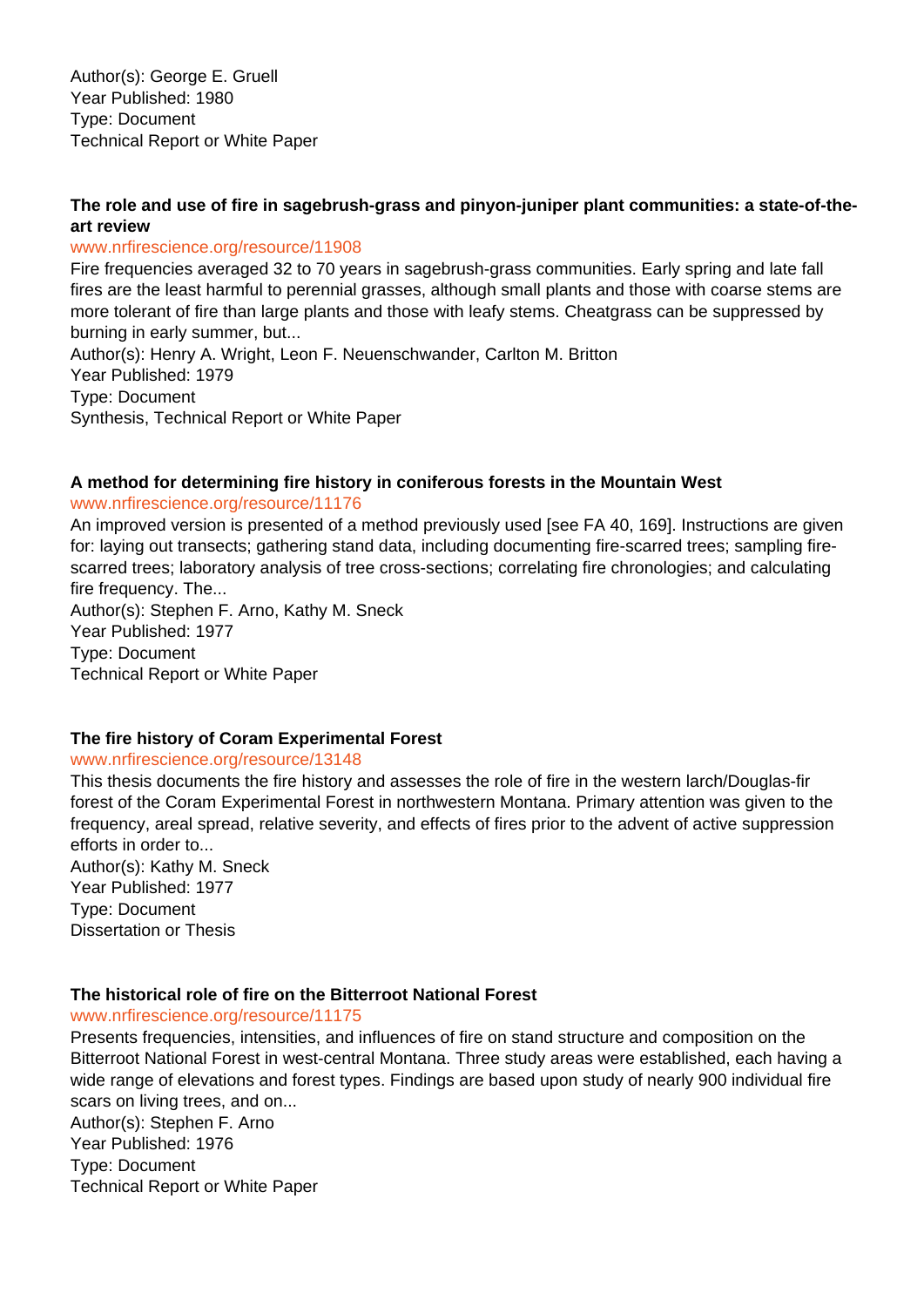# **Fire ecology questions survey: candid expressions of research needs by land managers and scientists in western North America**

#### www.nrfirescience.org/resource/11907

Contains 910 sets of forest fire ecology questions mailed to the authors by 302 land managers and scientists throughout the western United States and Canada. Questions were submitted in response to a survey of important research needs for understanding the effects of fire and fire exclusion in western coniferous forest ecosystems....

Author(s): Alan R. Taylor, Ronald N. Kickert, David H. Firmage, Mark J. Behan Year Published: 1975 Type: Document Technical Report or White Paper

### **Fire-dependent forests in the Northern Rocky Mountains**

### www.nrfirescience.org/resource/7935

One objective of wilderness and parkland fire ecology research is to describe the relationships between fire and unmanaged ecosystems, so that strategies can be determined that will provide a more nearly natural incidence of fire. More than 50 years of efforts directed toward exclusion of wildland fires in the Northern Rocky...

Author(s): James R. Habeck, Robert W. Mutch Year Published: 1973 Type: Document Book or Chapter or Journal Article

# **Wildfires in northern Yellowstone National Park**

### www.nrfirescience.org/resource/15398

A sample of 40 fire-scarred trees was used to reconstruct the frequency and size of fires during the past 300-400 years in northern Yellowstone National Park. Best estimates of frequency suggested mean intervals of about 20-25 years between fires, after adjustments had been made for the recent influence of modern man. Agreement in...

Author(s): Douglas B. Houston Year Published: 1973 Type: Document Book or Chapter or Journal Article

#### **The ecological role of fire in natural conifer forests of western and northern North America** www.nrfirescience.org/resource/7940

Contains an introductory paper by the editors, and, in addition to papers separately noticed [see the next three abstracts], the following: Fire in the virgin forests of the Boundary Waters Canoe Area, Minnesota (M.L. Heinselman, 99 ref.); The importance of fire as a natural ecological factor in Itasca State Park, Minnesota (S.S.... Author(s): Miron L. Heinselman, Herbert E. Wright Year Published: 1973 Type: Document Book or Chapter or Journal Article

### **Forest fire history...a computer method of data analysis**

### www.nrfirescience.org/resource/11215

A series of computer programs is available to extract information from the individual Fire Reports (U.S. Forest Service Form 5100-29). The programs use a statistical technique to fit a continuous distribution to a set of sampled data. The goodness-of-fit program is applicable to data other than the fire history. Data summaries...